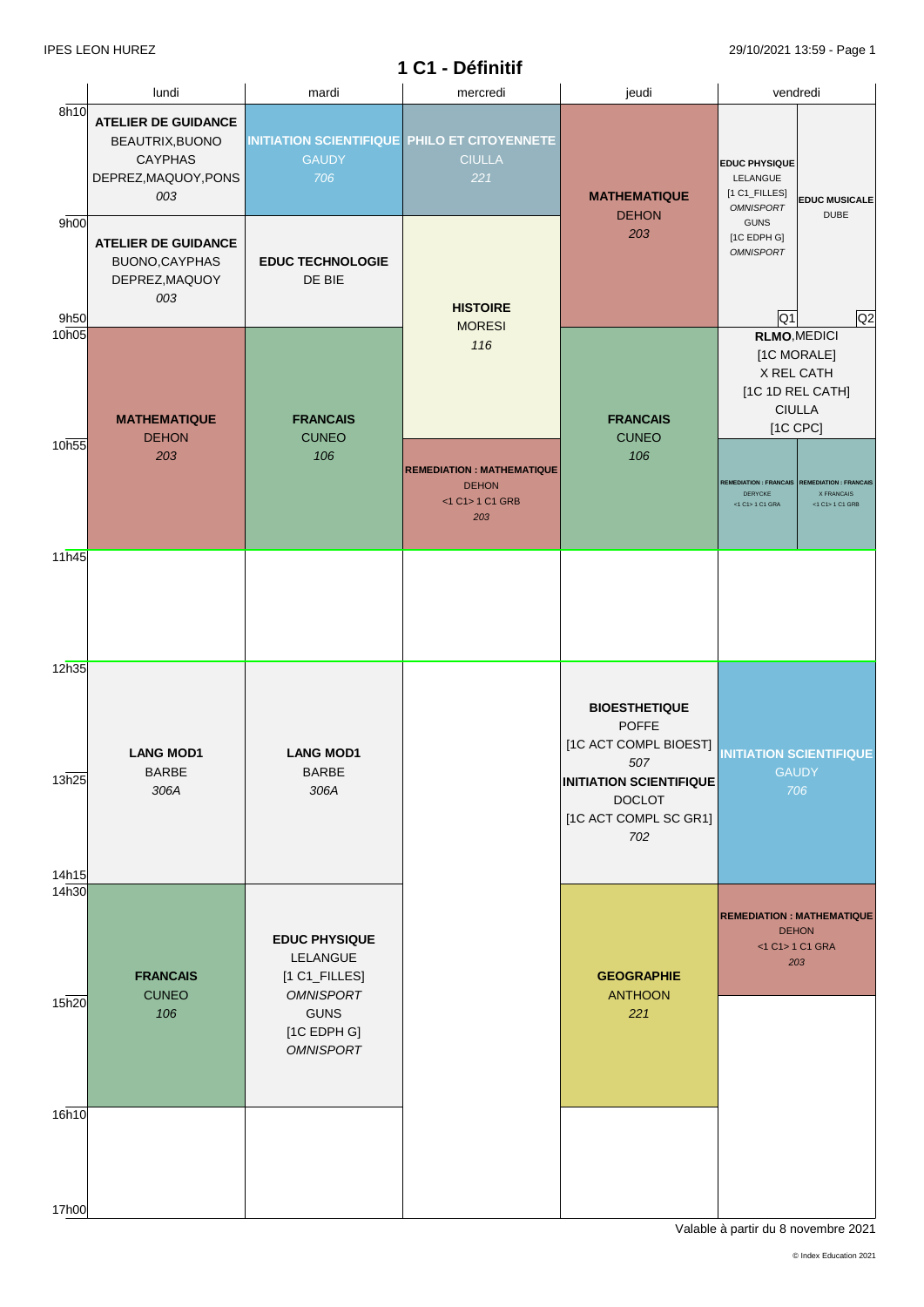# **1 C2 - Définitif**

|                            | lundi                                                                                          | mardi                                                              | mercredi                                                                   | jeudi                                                                                              | vendredi                                                                                                                                |
|----------------------------|------------------------------------------------------------------------------------------------|--------------------------------------------------------------------|----------------------------------------------------------------------------|----------------------------------------------------------------------------------------------------|-----------------------------------------------------------------------------------------------------------------------------------------|
| 8h10<br>9h00               | <b>ATELIER DE GUIDANCE</b><br>BEAUTRIX, BUONO<br><b>CAYPHAS</b><br>DEPREZ, MAQUOY, PONS<br>003 | <b>HISTOIRE</b><br><b>MORESI</b><br>116                            | <b>GEOGRAPHIE</b><br><b>DEGEY</b><br>307                                   | <b>REMEDIATION: FRANCAIS</b><br><b>X FRANCAIS</b><br><1 C2> 1 C2 GRB                               | <b>EDUC PHYSIQUE</b><br>LEWAITE<br>$[1C$ EDPH F]<br><b>OMNISPORT</b><br><b>GUNS</b>                                                     |
| 9h50                       | <b>ATELIER DE GUIDANCE</b><br>BUONO, CAYPHAS<br>DEPREZ, MAQUOY<br>003                          |                                                                    |                                                                            | <b>REMEDIATION: FRANCAIS</b><br><b>X FRANCAIS</b><br><1 C2> 1 C2 GRA                               | [1C EDPH G]<br><b>OMNISPORT</b><br>$\overline{Q1}$                                                                                      |
| 10 <sub>h05</sub><br>10h55 | <b>LANG MOD1</b><br><b>BUONO</b><br>306A                                                       | <b>FRANCAIS</b><br><b>PELLEGRINI</b><br>216                        | <b>MATHEMATIQUE</b><br><b>MONTANTE</b><br>110                              | <b>FRANCAIS</b><br><b>PELLEGRINI</b><br>216                                                        | <b>RLMO, MEDICI</b><br>[1C MORALE]<br>X REL CATH<br>[1C 1D REL CATH]<br>BAATOUT,<1 C2> Islam<br>CIULLA,[1C CPC]<br><b>EDUC MUSICALE</b> |
| 11h45                      |                                                                                                |                                                                    |                                                                            |                                                                                                    | <b>DUBE</b>                                                                                                                             |
|                            |                                                                                                |                                                                    | <b>REMEDIATION: MATHEMATIQUE</b><br><b>DEHON</b><br><1 C2> 1 C2 GRA<br>203 |                                                                                                    |                                                                                                                                         |
| 12h35<br>13h25             | <b>FRANCAIS</b><br>PELLEGRINI<br>216                                                           | <b>LANG MOD1</b><br><b>BUONO</b>                                   |                                                                            | <b>INITIATION SCIENTIFIQUE</b><br>PALMIERI<br>[1C ACT COMPL SC GR2]<br>705<br><b>BIOESTHETIQUE</b> | <b>INITIATION SCIENTIFIQUE</b><br><b>PALMIERI</b><br>705                                                                                |
| 14h15                      |                                                                                                |                                                                    |                                                                            | <b>POFFE</b><br>[1C ACT COMPL BIOEST]<br>507                                                       |                                                                                                                                         |
| 14h30                      | <b>INITIATION SCIENTIFIQUE</b><br><b>PALMIERI</b><br>705                                       | <b>EDUC PHYSIQUE</b><br>LEWAITE<br>$[1C$ EDPH F]                   |                                                                            | <b>MATHEMATIQUE</b>                                                                                | PHILO ET CITOYENNETE<br><b>CIULLA</b><br>221                                                                                            |
| 15h20                      | <b>EDUC TECHNOLOGIE</b><br>DE BIE<br>123                                                       | <b>OMNISPORT</b><br><b>GUNS</b><br>[1C EDPH G]<br><b>OMNISPORT</b> |                                                                            | <b>MONTANTE</b><br>110                                                                             | <b>REMEDIATION: MATHEMATIQUE</b><br><b>DEHON</b><br><1 C2> 1 C2 GRB<br>203                                                              |
| 16h10                      |                                                                                                |                                                                    |                                                                            |                                                                                                    |                                                                                                                                         |
| 17h00                      |                                                                                                |                                                                    |                                                                            |                                                                                                    |                                                                                                                                         |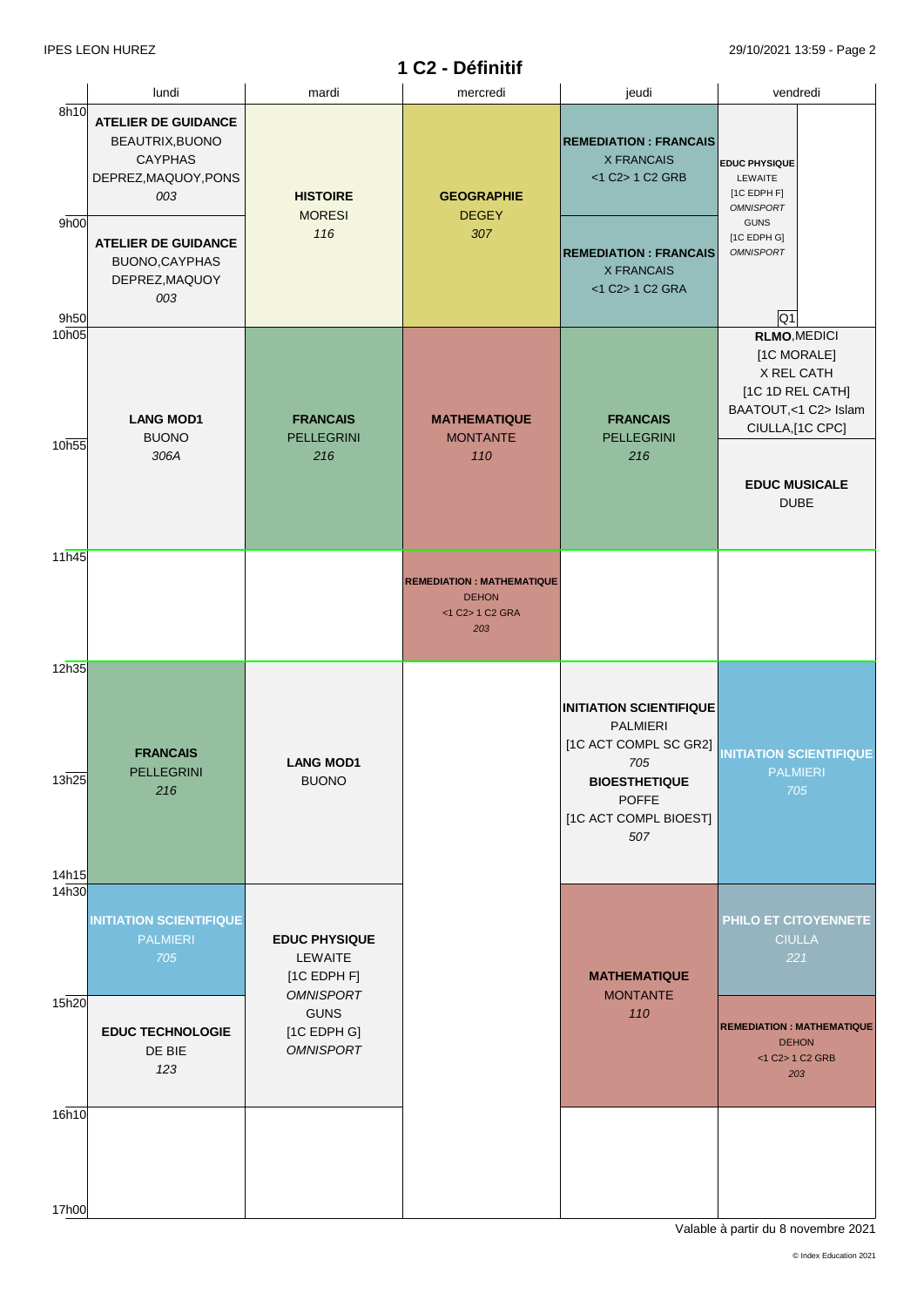# **1 C3 - Définitif**

|                      | lundi                                                                                                                                                                   | mardi                                                                                                                  | mercredi                                                             | jeudi                                                                           | vendredi                                                                                                                                  |
|----------------------|-------------------------------------------------------------------------------------------------------------------------------------------------------------------------|------------------------------------------------------------------------------------------------------------------------|----------------------------------------------------------------------|---------------------------------------------------------------------------------|-------------------------------------------------------------------------------------------------------------------------------------------|
| 8h10<br>9h00<br>9h50 | <b>ATELIER DE GUIDANCE</b><br>BEAUTRIX, BUONO<br><b>CAYPHAS</b><br>DEPREZ, MAQUOY, PONS<br>003<br><b>ATELIER DE GUIDANCE</b><br>BUONO, CAYPHAS<br>DEPREZ, MAQUOY<br>003 | <b>FRANCAIS</b><br><b>DERYCKE</b><br>117                                                                               | <b>INITIATION SCIENTIFIQUE</b><br><b>DOCLOT</b><br>702               | <b>FRANCAIS</b><br><b>DERYCKE</b><br>117                                        | <b>EDUC PHYSIQUE</b><br>LEWAITE<br>$[1C$ EDPH F]<br><b>OMNISPORT</b><br><b>GUNS</b><br>[1C EDPH G]<br><b>OMNISPORT</b><br>$\overline{Q1}$ |
| 10h05                | <b>FRANCAIS</b><br><b>DERYCKE</b>                                                                                                                                       | <b>MATHEMATIQUE</b><br><b>MONTANTE</b>                                                                                 | <b>EDUC TECHNOLOGIE</b><br><b>PARENTE</b>                            | <b>MATHEMATIQUE</b><br><b>MONTANTE</b>                                          | <b>RLMO, X REL CATH</b><br>[1C 1D REL CATH]<br><b>MEDICI</b><br>[1C MORALE]<br><b>CIULLA</b><br>[1C CPC]                                  |
| 10h55                | 117                                                                                                                                                                     | 110                                                                                                                    | <b>REMEDIATION: FRANCAIS</b><br><b>X FRANCAIS</b><br><1 C3> 1 C3 GRB | 110                                                                             | <b>INITIATION SCIENTIFIQUE</b><br><b>DOCLOT</b><br>702                                                                                    |
| 11h45                |                                                                                                                                                                         |                                                                                                                        |                                                                      |                                                                                 |                                                                                                                                           |
| 12h35                | REMEDIATION : MATHEMATIQUE<br><b>REMEDIATION: FRANCAIS</b><br><b>DEDISTE</b><br><b>X FRANCAIS</b><br><1 C3> 1 C3 GRB<br>$<1$ C3> 1 C3 GRA<br>211                        | <b>REMEDIATION: MATHEMATIQUE</b><br><b>DEDISTE</b><br><1 C3> 1 C3 GRA                                                  |                                                                      | <b>BIOESTHETIQUE</b><br><b>POFFE</b><br>[1C ACT COMPL BIOEST]<br>507            | <b>HISTOIRE</b><br><b>MORESI</b>                                                                                                          |
| 13h25<br>14h15       | PHILO ET CITOYENNETE<br>X CPC<br>221                                                                                                                                    | <b>EDUC MUSICALE</b><br><b>DUBE</b>                                                                                    |                                                                      | <b>INITIATION SCIENTIFIQUE</b><br><b>DOCLOT</b><br>[1C ACT COMPL SC GR1]<br>702 | 116                                                                                                                                       |
| 14h30                | <b>LANG MOD1</b><br><b>LANG MOD1</b><br><b>SCIPIONI</b><br>CANIVET<br>15h20 <1 C3> Anglais <1 C3> Néerlandais<br>114<br>308                                             | <b>EDUC PHYSIQUE</b><br>LEWAITE<br>[1C EDPH F]<br><b>OMNISPORT</b><br><b>GUNS</b><br>$[1C$ EDPH G]<br><b>OMNISPORT</b> |                                                                      | <b>GEOGRAPHIE</b><br><b>DEGEY</b><br>307                                        | <b>LANG MOD1</b><br><b>LANG MOD1</b><br><b>SCIPIONI</b><br>CANIVET<br><1 C3> Anglais <1 C3> Néerlandais<br>114<br>308                     |
| 16h10                |                                                                                                                                                                         |                                                                                                                        |                                                                      |                                                                                 |                                                                                                                                           |
| 17h00                |                                                                                                                                                                         |                                                                                                                        |                                                                      |                                                                                 |                                                                                                                                           |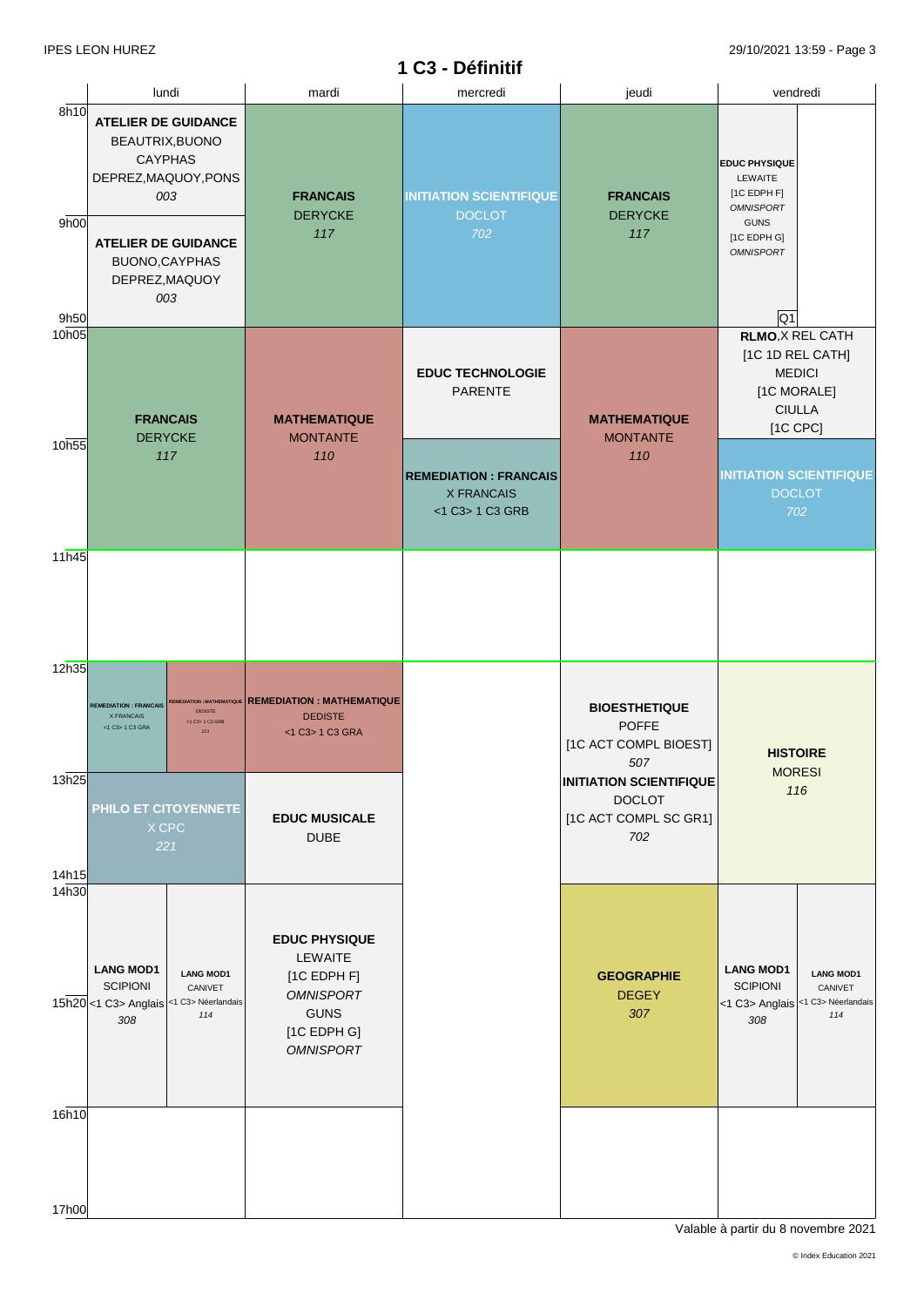|                   | lundi                                                                                |                                                                              | mardi                                                 | mercredi                                                          |                                                                              | jeudi                                                                                                  |                                                                          | vendredi                                                 |
|-------------------|--------------------------------------------------------------------------------------|------------------------------------------------------------------------------|-------------------------------------------------------|-------------------------------------------------------------------|------------------------------------------------------------------------------|--------------------------------------------------------------------------------------------------------|--------------------------------------------------------------------------|----------------------------------------------------------|
| 8h10              | PHILO ET CITOYENNETE<br><b>CIULLA</b><br>221<br><b>FRANCAIS</b><br><b>PELLEGRINI</b> |                                                                              | <b>FRANCAIS</b><br><b>PELLEGRINI</b>                  |                                                                   | <b>ATELIER DE GUIDANCE</b><br>CIULLA, LEWAITE<br>MONTANTE, PELLEGRINI<br>003 |                                                                                                        | <b>EDUC PHYSIQUE</b><br><b>GUNS</b><br><1 D1> Filles<br><b>OMNISPORT</b> |                                                          |
| 9h00<br>9h50      | <b>REMEDIATION: MATHEMATIQUE</b><br><b>MONTANTE</b><br><1 D1> 1 D1 GRA<br>110        | <b>REMEDIATION: MATHEMATIQUE</b><br><b>DEDISTE</b><br><1 D1> 1 D1 GRB<br>211 | 216                                                   | 216                                                               |                                                                              | <b>ATELIER DE GUIDANCE</b><br>LEWAITE, MONTANTE<br>003                                                 |                                                                          | LELANGUE<br><1 D1> Garçons<br><b>OMNISPORT</b><br>Q2     |
| 10 <sub>h05</sub> | <b>MATHEMATIQUE</b>                                                                  |                                                                              | <b>LANG MOD1</b><br><b>GERKINET</b><br>[1 D1_ANGLAIS] | <b>MATHEMATIQUE</b><br><b>BIENFAIT</b><br>123                     |                                                                              | <b>RLMO, MEDICI</b><br>[1D MORALE]<br><b>BAATOUT</b><br><1 D1> Islam<br><b>CIULLA</b><br>[1D CPC], 221 | <b>RLMO</b><br>X REL CATH<br><1 D1> Islam                                | [1C 1D REL CATH]<br><b>BAATOUT</b>                       |
| 10h55             | <b>BIENFAIT</b>                                                                      | 123                                                                          | <b>SCIPIONI</b><br>[1 D1_NÉERLANDAIS]<br>308          | <b>HISTOIRE</b><br><b>CIULLA</b>                                  |                                                                              | <b>INFO - TRAVAUX SUR ORDINATEUR</b><br><b>SPITALERI</b><br>208                                        | <b>COIFFURE</b><br><b>OZDEMIR</b><br><1 D1> Coiffure<br>502              | <b>METIERS DE L'ALIMENT</b><br>PARENTE<br><1 D1> Cuisine |
| 11h45             |                                                                                      |                                                                              |                                                       |                                                                   |                                                                              |                                                                                                        |                                                                          |                                                          |
| 12h35             | <b>TP COIFFURE</b><br><b>LECHIEN</b>                                                 | TP METIERS DE L'ALIMENTATION<br>PARENTE<br><1 D1> Cuisine                    | <b>MATHEMATIQUE</b><br><b>BIENFAIT</b>                | <b>REMEDIATION: FRANCAIS</b><br>DERYCKE<br><1 D1> 1 D1 GRA<br>117 | <b>REMEDIATION: FRANCAIS</b><br>X FRANCAIS<br><1 D1> 1 D1 GRB                | <b>EDUC PHYSIQUE</b><br><b>GUNS</b><br><1 D1> Filles<br><b>OMNISPORT</b>                               | <b>FRANCAIS</b>                                                          | <b>PELLEGRINI</b>                                        |
| 14h15             | 13h25 <1 D1> Coiffure<br>504                                                         | 403                                                                          | 123                                                   | <b>GEOGRAPHIE</b><br><b>CIULLA</b><br>221                         |                                                                              | LELANGUE<br><1 D1> Garçons<br><b>OMNISPORT</b>                                                         |                                                                          | 216                                                      |
| 14h30             |                                                                                      | <b>FRANCAIS</b>                                                              | <b>FORMATION SCIENTIFIQUE</b>                         |                                                                   |                                                                              | <b>EDUC PLASTIQUE</b>                                                                                  |                                                                          | <b>MATHEMATIQUE</b>                                      |
| 15h20             |                                                                                      | <b>PELLEGRINI</b><br>216                                                     | <b>SCORIER</b><br>602                                 |                                                                   |                                                                              | <b>HUYSMAN</b><br>002                                                                                  |                                                                          | <b>BIENFAIT</b><br>123                                   |
| 16h10             |                                                                                      |                                                                              |                                                       |                                                                   |                                                                              |                                                                                                        |                                                                          |                                                          |
| 17h00             |                                                                                      |                                                                              |                                                       |                                                                   |                                                                              |                                                                                                        |                                                                          |                                                          |

**1 D1 - Définitif**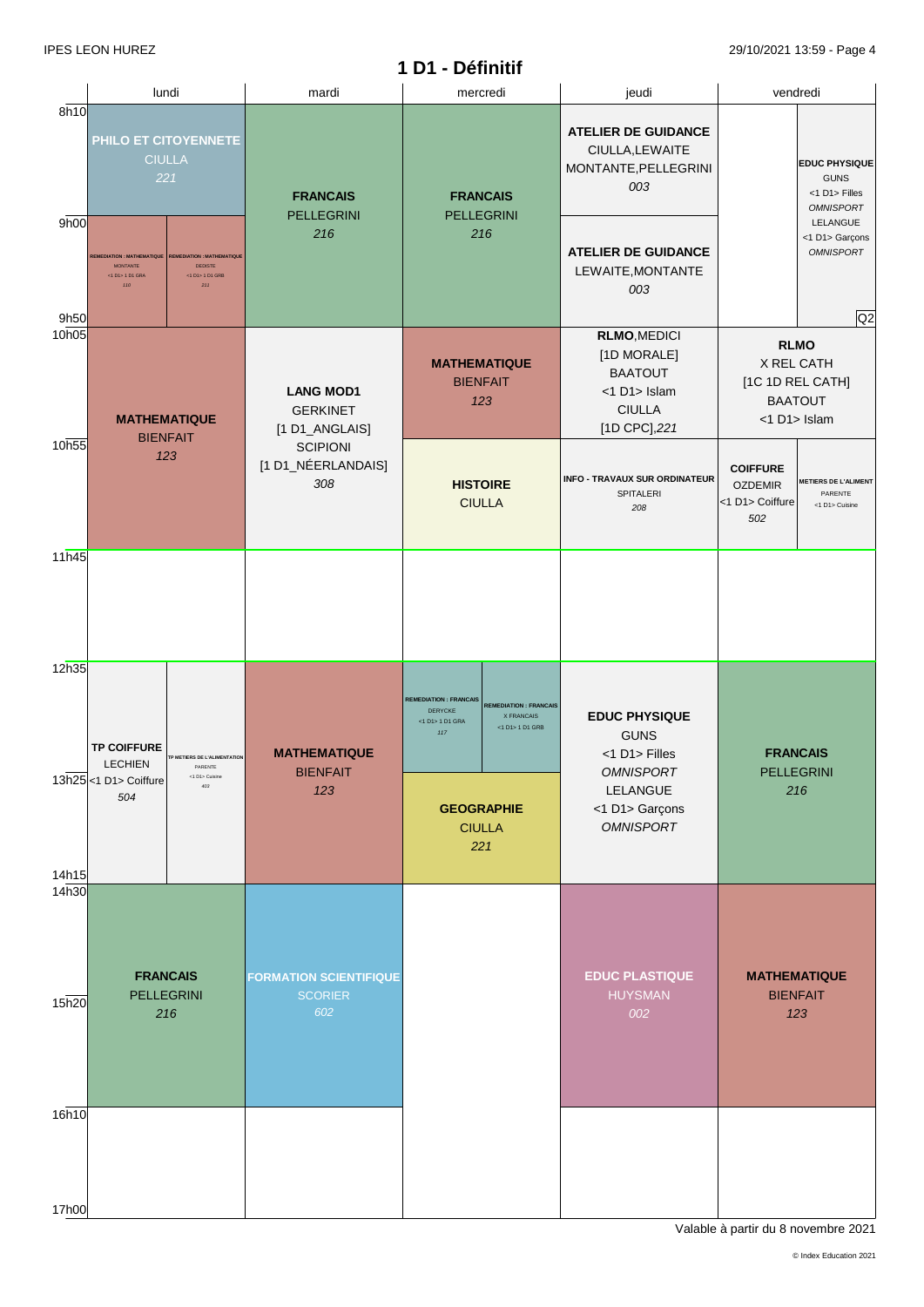|                         |                                                                                                                                         |                                                                                                                            | 1 D2 - Définitif                                |                                                                                                                            | $20/10/202 + 10.00 + 0.000$                                                                                                                                                                                                                                       |
|-------------------------|-----------------------------------------------------------------------------------------------------------------------------------------|----------------------------------------------------------------------------------------------------------------------------|-------------------------------------------------|----------------------------------------------------------------------------------------------------------------------------|-------------------------------------------------------------------------------------------------------------------------------------------------------------------------------------------------------------------------------------------------------------------|
|                         | lundi                                                                                                                                   | mardi                                                                                                                      | mercredi                                        | jeudi                                                                                                                      | vendredi                                                                                                                                                                                                                                                          |
| 8h10                    | <b>MATHEMATIQUE</b><br><b>BIENFAIT</b>                                                                                                  | <b>HISTOIRE</b><br><b>DEGEY</b><br>307                                                                                     | <b>MATHEMATIQUE</b><br><b>BIENFAIT</b>          | <b>ATELIER DE GUIDANCE</b><br>CIULLA, LEWAITE<br>MONTANTE, PELLEGRINI<br>003                                               | <b>MATHEMATIQUE</b><br><b>BIENFAIT</b>                                                                                                                                                                                                                            |
| 9h00<br>9h50            | 123                                                                                                                                     | <b>INFO - TRAVAUX SUR ORDINATEUR</b><br><b>BARRANCO</b><br>Labo Info                                                       | 123                                             | <b>ATELIER DE GUIDANCE</b><br>LEWAITE, MONTANTE<br>003                                                                     | 123                                                                                                                                                                                                                                                               |
| 10 <sub>h05</sub>       | <b>FRANCAIS</b><br><b>BEAUTRIX</b>                                                                                                      | PHILO ET CITOYENNETE<br><b>CIULLA</b><br>221                                                                               | <b>FRANCAIS</b><br><b>BEAUTRIX</b>              | <b>RLMO, MEDICI</b><br>[1D MORALE]<br><b>BAATOUT</b><br><1 D2> Islam<br><b>CIULLA</b><br>[1D CPC], 221                     | <b>RLMO</b><br>X REL CATH<br>[1C 1D REL CATH]<br><b>BAATOUT</b><br><1 D2> Islam                                                                                                                                                                                   |
| 10h55                   | 121                                                                                                                                     | <b>GEOGRAPHIE</b><br><b>FAIDHERBE</b>                                                                                      | 121                                             | <b>MATHEMATIQUE</b><br><b>BIENFAIT</b><br>123                                                                              | <b>COIFFURE</b><br><b>METIERS DE L'ALIMENT</b><br><b>OZDEMIR</b><br>X ARTS MENAGERS<br><1 D2> Cuisine<br><1 D2> Coiffure<br>610<br>502                                                                                                                            |
| 11h45                   |                                                                                                                                         |                                                                                                                            |                                                 |                                                                                                                            |                                                                                                                                                                                                                                                                   |
| 12h35                   | <b>TP COIFFURE</b><br><b>LECHIEN</b><br>TP METIERS DE L'ALIMENTATION<br>X ART MENAGER<br>13h25 <1 D2> Coiffure<br><1 D2> Cuisine<br>504 | <b>EDUC PHYSIQUE</b><br>LELANGUE<br><1 D2> Filles<br><b>OMNISPORT</b><br><b>GUNS</b><br><1 D2> Garçons<br><b>OMNISPORT</b> | <b>LANG MOD1</b><br>VANSCHOOR<br>[1 D2_ANGLAIS] | <b>EDUC PLASTIQUE</b><br><b>HUYSMAN</b><br>002                                                                             | <b>FRANCAIS</b><br><b>BEAUTRIX</b><br>121                                                                                                                                                                                                                         |
| 14h15<br>14h30<br>15h20 | <b>FORMATION SCIENTIFIQUE</b><br><b>SCORIER</b><br>602                                                                                  | <b>FRANCAIS</b><br><b>BEAUTRIX</b><br>121                                                                                  |                                                 | <b>EDUC PHYSIQUE</b><br>LELANGUE<br><1 D2> Filles<br><b>OMNISPORT</b><br><b>GUNS</b><br><1 D2> Garçons<br><b>OMNISPORT</b> | <b>REMEDIATION : FRANCAIS</b><br><b>REMEDIATION: MATHEMATIQUE</b><br>PONS<br>PETIX<br><1 D2> 1 D2 GRA<br><1 D2> 1 D2 GRB<br>219<br><b>REMEDIATION: FRANCAIS</b><br><b>REMEDIATION: MATHEMATIQUE</b><br>PONS<br>PETIX<br><1 D2> 1 D2 GRB<br><1 D2> 1 D2 GRA<br>219 |
| 16h10                   |                                                                                                                                         |                                                                                                                            |                                                 | $\overline{Q1}$                                                                                                            |                                                                                                                                                                                                                                                                   |
| 17h00                   |                                                                                                                                         |                                                                                                                            |                                                 |                                                                                                                            |                                                                                                                                                                                                                                                                   |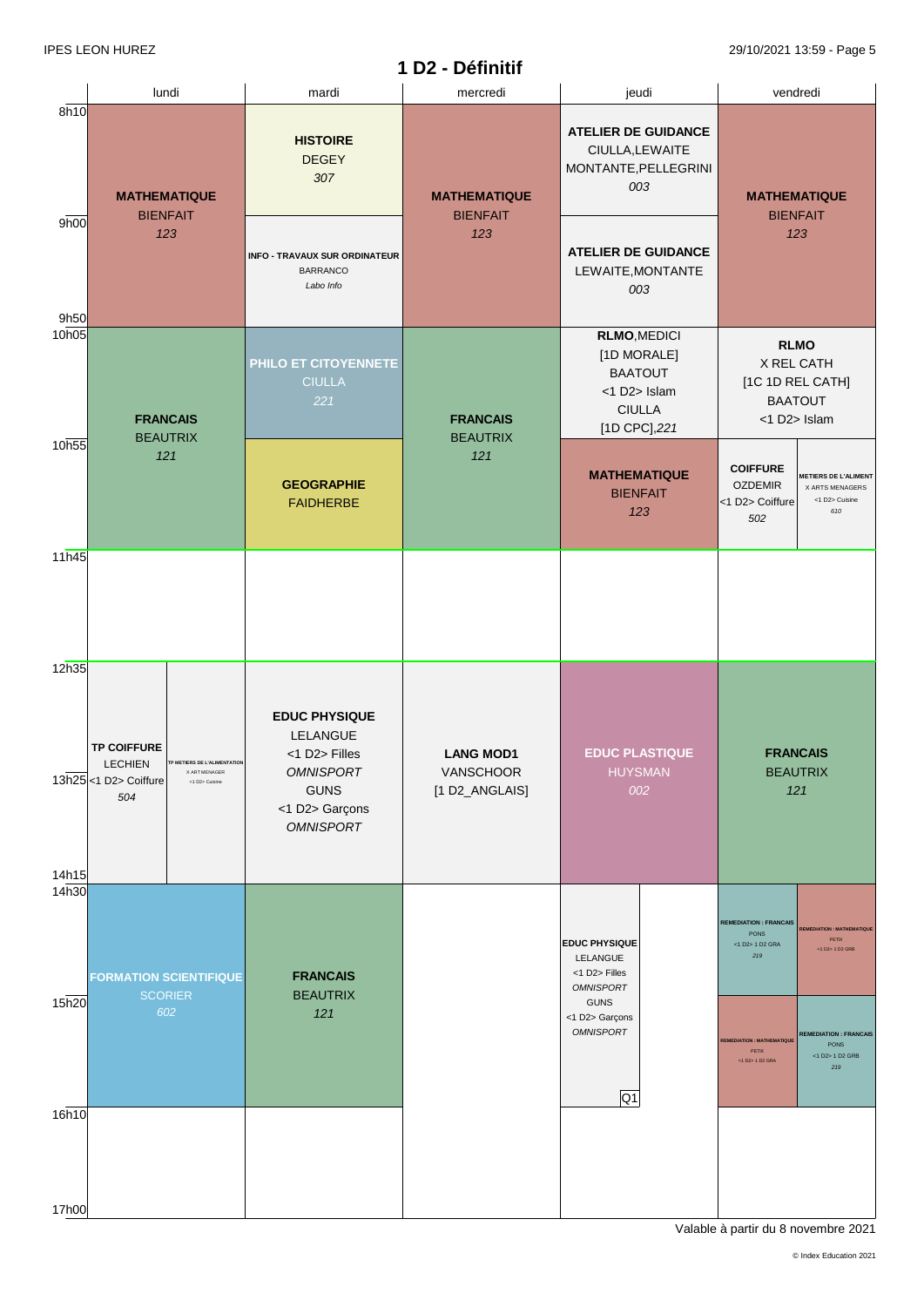# **2 C1 - Définitif**

|                | lundi                                                                                          | mardi                                                                     | mercredi                                                                                                                        | jeudi                                                                | vendredi                                                                                                                            |
|----------------|------------------------------------------------------------------------------------------------|---------------------------------------------------------------------------|---------------------------------------------------------------------------------------------------------------------------------|----------------------------------------------------------------------|-------------------------------------------------------------------------------------------------------------------------------------|
| 8h10           | <b>ATELIER DE GUIDANCE</b><br>BEAUTRIX, BUONO<br><b>CAYPHAS</b><br>DEPREZ, MAQUOY, PONS<br>003 | <b>EDUC PHYSIQUE</b><br><b>LEWAITE</b><br>[2C EDPH F]<br><b>OMNISPORT</b> | <b>EMEDIATION: MATHEMATIQU</b><br><b>REMEDIATION: FRANCAIS</b><br>DEHON<br>DERYCKE<br><2 C1> 2 C1 GRB<br><2 C1> 2 C1 GRA<br>203 | <b>HISTOIRE</b><br><b>MORESI</b>                                     | <b>REMEDIATION: MATHEMATIQUE</b><br><b>DEHON</b><br><2 C1> 2 C1 GRA<br>203                                                          |
| 9h00<br>9h50   | <b>ATELIER DE GUIDANCE</b><br>BUONO, CAYPHAS<br>DEPREZ, MAQUOY<br>003                          | <b>GUNS</b><br>[2C EDPH G]<br><b>OMNISPORT</b>                            | <b>REMEDIATION: FRANCAIS</b><br><b>DERYCKE</b><br><2 C1> 2 C1 GRB                                                               | 116                                                                  | <b>GEOGRAPHIE</b><br><b>ANTHOON</b>                                                                                                 |
| 10h05<br>10h55 | <b>FRANCAIS</b><br><b>CUNEO</b><br>106                                                         | <b>MATHEMATIQUE</b><br><b>DEHON</b><br>203                                | <b>LANG MOD1</b><br><b>BUONO</b><br>306A                                                                                        | <b>BIOESTHETIQUE</b><br><b>POFFE</b><br>[2C ACT COMPL BIOEST]<br>507 | 221<br><b>INITIATION SCIENTIFIQUE RLMO, ANTHOON,[2 C1_MORALE]</b>                                                                   |
| 11h45          |                                                                                                | <b>EDUC PLASTIQUE</b><br><b>HUYSMAN</b><br>002                            |                                                                                                                                 | <b>PALMIERI</b><br>[2C ACT COMPL SC GR1]<br>705                      | 221, X REL CATH<br>[2C 2D REL CATH], BAATOUT<br>[2C 2D REL ISLAM]<br><b>BROUZAKIS</b><br>[2C 2D REL PROTEST]<br>CIULLA, [2C 2D CPC] |
|                |                                                                                                |                                                                           |                                                                                                                                 |                                                                      |                                                                                                                                     |
| 12h35          | <b>MATHEMATIQUE</b><br><b>DEHON</b>                                                            | <b>FRANCAIS</b><br><b>CUNEO</b><br>106                                    |                                                                                                                                 | <b>FRANCAIS</b><br><b>CUNEO</b>                                      | <b>MATHEMATIQUE</b><br><b>DEHON</b>                                                                                                 |
| 13h25<br>14h15 | 203                                                                                            | <b>INITIATION SCIENTIFIQUE</b><br><b>GAUDY</b><br>706                     |                                                                                                                                 | 106                                                                  | 203                                                                                                                                 |
| 14h30          | <b>EDUC TECHNOLOGIE</b><br>DE BIE                                                              | <b>LANG MOD1</b><br><b>BUONO</b>                                          |                                                                                                                                 | <b>EDUC PHYSIQUE</b><br>LEWAITE<br>[2C EDPH F]<br><b>OMNISPORT</b>   | <b>INITIATION SCIENTIFIQUE</b><br><b>GAUDY</b>                                                                                      |
| 15h20          | PHILO ET CITOYENNETE<br><b>BRETON</b><br>221                                                   | 306A                                                                      |                                                                                                                                 | <b>GUNS</b><br>[2C EDPH G]<br><b>OMNISPORT</b><br>Q2                 | 706                                                                                                                                 |
| 16h10          |                                                                                                |                                                                           |                                                                                                                                 |                                                                      |                                                                                                                                     |
| 17h00          |                                                                                                |                                                                           |                                                                                                                                 |                                                                      |                                                                                                                                     |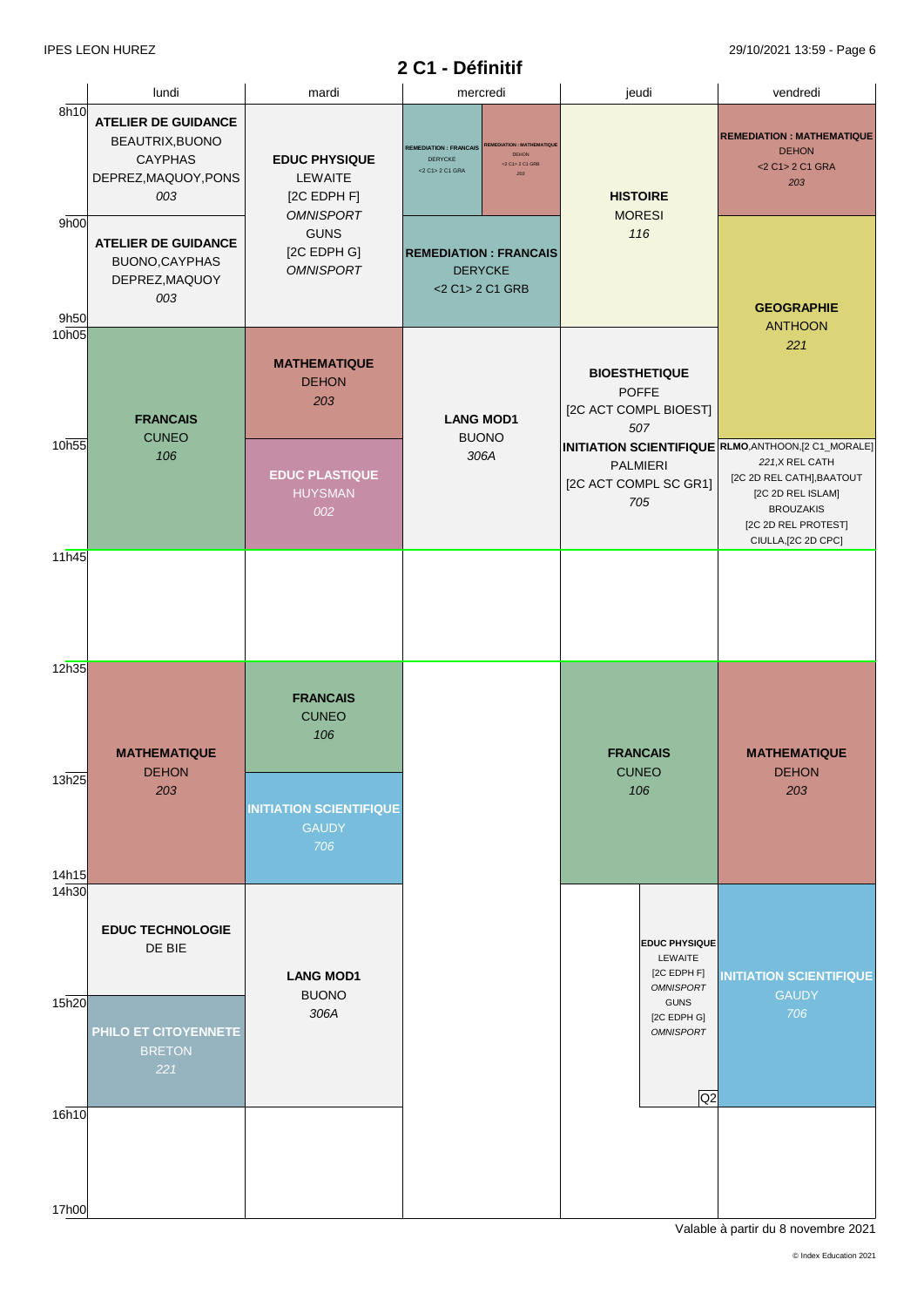#### **2 C2 - Définitif**

IPES LEON HUREZ 29/10/2021 13:59 - Page 7

|                | lundi                                                                                          | mardi                                                                                                                                 | mercredi                                                              | jeudi                                                                             | vendredi                                                                                      |
|----------------|------------------------------------------------------------------------------------------------|---------------------------------------------------------------------------------------------------------------------------------------|-----------------------------------------------------------------------|-----------------------------------------------------------------------------------|-----------------------------------------------------------------------------------------------|
| 8h10           | <b>ATELIER DE GUIDANCE</b><br>BEAUTRIX, BUONO<br><b>CAYPHAS</b><br>DEPREZ, MAQUOY, PONS<br>003 | <b>EDUC PHYSIQUE</b><br>LEWAITE<br>[2C EDPH F]<br><b>OMNISPORT</b>                                                                    | <b>FRANCAIS</b><br><b>BEAUTRIX</b>                                    | <b>FRANCAIS</b><br><b>BEAUTRIX</b><br>121                                         | <b>MATHEMATIQUE</b><br><b>MONTANTE</b><br>110                                                 |
| 9h00<br>9h50   | <b>ATELIER DE GUIDANCE</b><br>BUONO, CAYPHAS<br>DEPREZ, MAQUOY<br>003                          | <b>GUNS</b><br>[2C EDPH G]<br><b>OMNISPORT</b>                                                                                        | 121                                                                   | <b>EDUC PLASTIQUE</b><br><b>VIEUTEMPS</b><br>004                                  | <b>FRANCAIS</b><br><b>BEAUTRIX</b>                                                            |
| 10h05          | <b>MATHEMATIQUE</b><br><b>MONTANTE</b>                                                         | <b>LANG MOD1</b><br><b>FASCILLA</b>                                                                                                   | PHILO ET CITOYENNETE<br><b>CIULLA</b>                                 | <b>BIOESTHETIQUE</b><br><b>POFFE</b><br>[2C ACT COMPL BIOEST]<br>507              | 121                                                                                           |
| 10h55          | 110                                                                                            | 306A                                                                                                                                  | <b>REMEDIATION: FRANCAIS</b><br><b>PONS</b><br><2 C2> 2 C2 GRB<br>219 | <b>ACTIVITES COMPLEMENTAIRES</b><br><b>CORTES</b><br>[2C ACT COMPL SC GR2]<br>702 | RLMO, MEDICI<br>[2C MORALE]<br>X REL CATH<br>[2C 2D REL CATH]<br><b>CIULLA</b><br>[2C 2D CPC] |
| 11h45          |                                                                                                |                                                                                                                                       |                                                                       |                                                                                   |                                                                                               |
| 12h35          | <b>EDUC TECHNOLOGIE</b><br>DE BIE                                                              | REMEDIATION : MATHEMATIOUR<br><b>REMEDIATION: FRANCAIS</b><br><b>DEHON</b><br>X FRANCAIS<br><2 C2> 2 C2 GRB<br><2 C2> 2 C2 GRA<br>203 |                                                                       | <b>MATHEMATIQUE</b><br><b>MONTANTE</b>                                            | <b>LANG MOD1</b>                                                                              |
| 13h25<br>14h15 | <b>HISTOIRE</b><br><b>MORESI</b>                                                               | <b>GEOGRAPHIE</b><br><b>ANTHOON</b>                                                                                                   |                                                                       | 110                                                                               | <b>FASCILLA</b>                                                                               |
| 14h30          | 116                                                                                            | 221                                                                                                                                   |                                                                       | <b>EDUC PHYSIQUE</b><br>LEWAITE<br>[2C EDPH F]<br><b>OMNISPORT</b>                | <b>INITIATION SCIENTIFIQUE</b>                                                                |
| 15h20          | <b>INITIATION SCIENTIFIQUE</b><br><b>DOCLOT</b><br>702                                         | <b>REMEDIATION: MATHEMATIQUE</b><br><b>DEHON</b><br><2 C2> 2 C2 GRA<br>203                                                            |                                                                       | <b>GUNS</b><br>[2C EDPH G]<br><b>OMNISPORT</b><br>Q2                              | <b>DOCLOT</b><br>702                                                                          |
| 16h10          |                                                                                                |                                                                                                                                       |                                                                       |                                                                                   |                                                                                               |
| 17h00          |                                                                                                |                                                                                                                                       |                                                                       |                                                                                   |                                                                                               |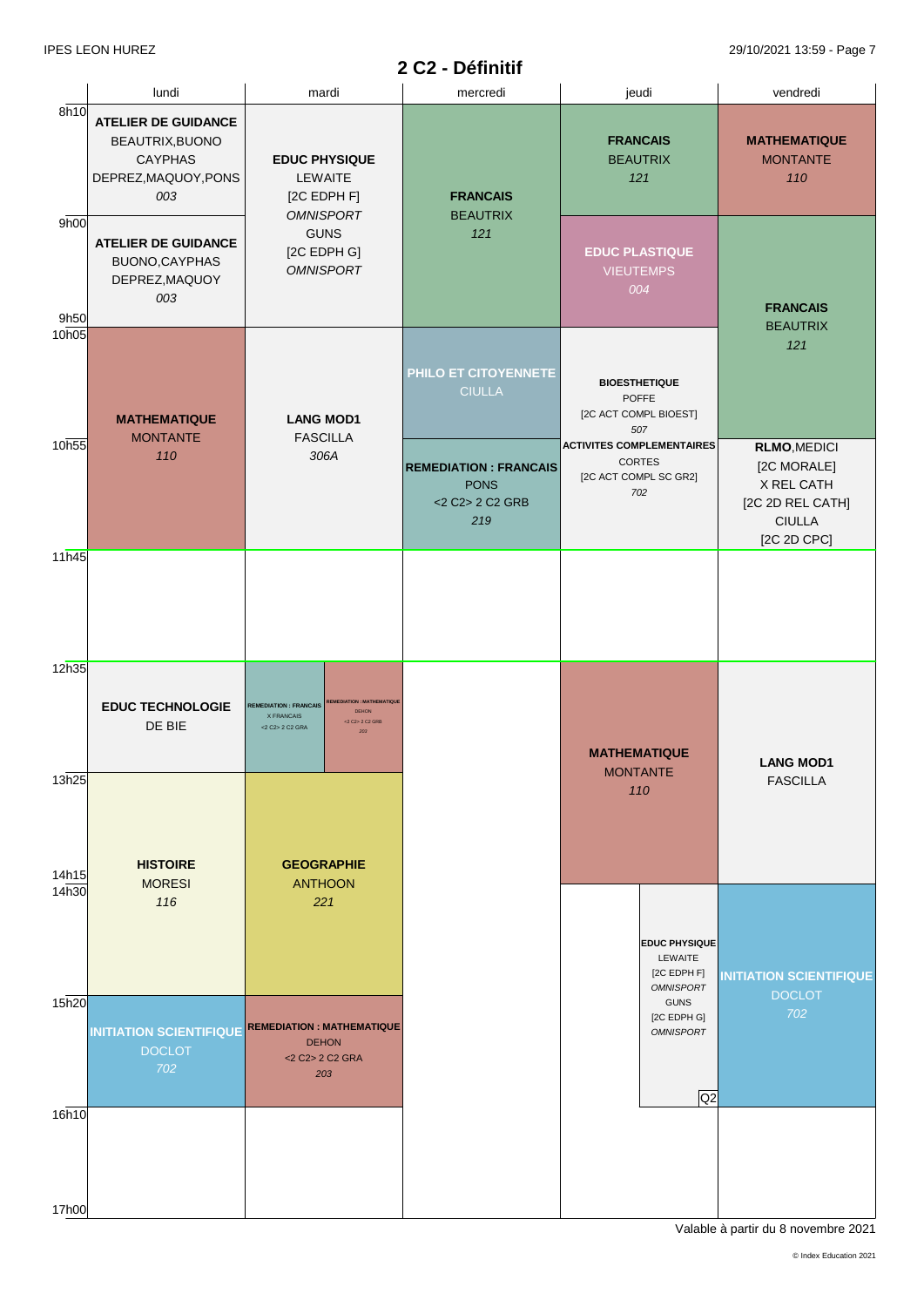# **2 C3 - Définitif**

|                   |                                                                                                                                                                      |                                                                                                 | роппин                                                               |                                                                                                                  |                                                                                                                                 |
|-------------------|----------------------------------------------------------------------------------------------------------------------------------------------------------------------|-------------------------------------------------------------------------------------------------|----------------------------------------------------------------------|------------------------------------------------------------------------------------------------------------------|---------------------------------------------------------------------------------------------------------------------------------|
|                   | lundi                                                                                                                                                                | mardi                                                                                           | mercredi                                                             | jeudi                                                                                                            | vendredi                                                                                                                        |
| 8h10              | <b>ATELIER DE GUIDANCE</b><br>BEAUTRIX, BUONO<br><b>CAYPHAS</b><br>DEPREZ, MAQUOY, PONS<br>003                                                                       | <b>EDUC PHYSIQUE</b><br>LELANGUE<br>[2S EDPH G]                                                 | <b>EDUC PLASTIQUE</b><br><b>VIEUTEMPS</b><br>004                     | <b>GEOGRAPHIE</b>                                                                                                | <b>MATHEMATIQUE</b>                                                                                                             |
| 9h00<br>9h50      | <b>ATELIER DE GUIDANCE</b><br>BUONO, CAYPHAS<br>DEPREZ, MAQUOY<br>003                                                                                                | <b>OMNISPORT</b><br>X ED PHYSIQUE<br>[2S EDPH F]<br><b>OMNISPORT</b>                            | <b>EDUC TECHNOLOGIE</b><br>PARENTE                                   | <b>ANTHOON</b><br>221                                                                                            | <b>PETIX</b>                                                                                                                    |
| 10 <sub>h05</sub> | <b>HISTOIRE</b>                                                                                                                                                      | <b>MATHEMATIQUE</b>                                                                             | <b>FRANCAIS</b><br><b>PONS</b><br>219                                | <b>BIOESTHETIQUE</b><br><b>POFFE</b><br>[2C ACT COMPL BIOEST]<br>507                                             | <b>INITIATION SCIENTIFIQUE</b><br><b>DOCLOT</b><br>702                                                                          |
| 10h55             | <b>MORESI</b><br>116                                                                                                                                                 | <b>PETIX</b>                                                                                    | <b>REMEDIATION: MATHEMATIQUE</b><br><b>DEPREZ</b><br><2 C3> 2 C3 GRB | <b>ACTIVITES COMPLEMENTAIRES</b><br><b>CORTES</b><br>[2C ACT COMPL SC GR2]<br>702                                | <b>RLMO, MEDICI</b><br>[2C MORALE], X REL CATH<br>[2C 2D REL CATH]<br><b>BAATOUT</b><br>[2C 2D REL ISLAM]<br>CIULLA,[2C 2D CPC] |
| 11h45             |                                                                                                                                                                      |                                                                                                 |                                                                      |                                                                                                                  |                                                                                                                                 |
| 12h35             | PHILO ET CITOYENNETE<br>X CPC                                                                                                                                        | <b>FRANCAIS</b>                                                                                 |                                                                      | <b>MATHEMATIQUE</b><br><b>PETIX</b>                                                                              | <b>FRANCAIS</b>                                                                                                                 |
| 13h25<br>14h15    | <b>INITIATION SCIENTIFIQUE</b>                                                                                                                                       | <b>PONS</b><br>219                                                                              |                                                                      | <b>REMEDIATION: FRANCAIS</b><br><b>BEAUTRIX</b><br><2 C3> 2 C3 GRA<br>121                                        | <b>PONS</b><br>219                                                                                                              |
| 14h30<br>15h20    | <b>DOCLOT</b><br>702<br><b>EMEDIATION: MATHEMATIQUI</b><br><b>REMEDIATION: FRANCAIS</b><br><b>DEDISTE</b><br>X FRANCAIS<br><2 C3> 2 C3 GRA<br><2 C3> 2 C3 GRB<br>211 | <b>LANG MOD1</b><br><b>BARBE</b><br>[2 C3_ANGLAIS]<br><b>FASCILLA</b><br>[2 C - 2 S NEERLANDAI] |                                                                      | EDUC PHYSIQUE<br>LELANGUE<br>[2S EDPH G]<br><b>OMNISPORT</b><br>X ED PHYSIQUE<br>[2S EDPH F]<br><b>OMNISPORT</b> | <b>LANG MOD1</b><br><b>BARBE</b><br>[2 C3_ANGLAIS]<br>306A<br><b>FASCILLA</b><br>[2 C - 2 S NEERLANDAI]                         |
| 16h10             |                                                                                                                                                                      |                                                                                                 |                                                                      | Q <sub>2</sub>                                                                                                   |                                                                                                                                 |
| 17h00             |                                                                                                                                                                      |                                                                                                 |                                                                      |                                                                                                                  |                                                                                                                                 |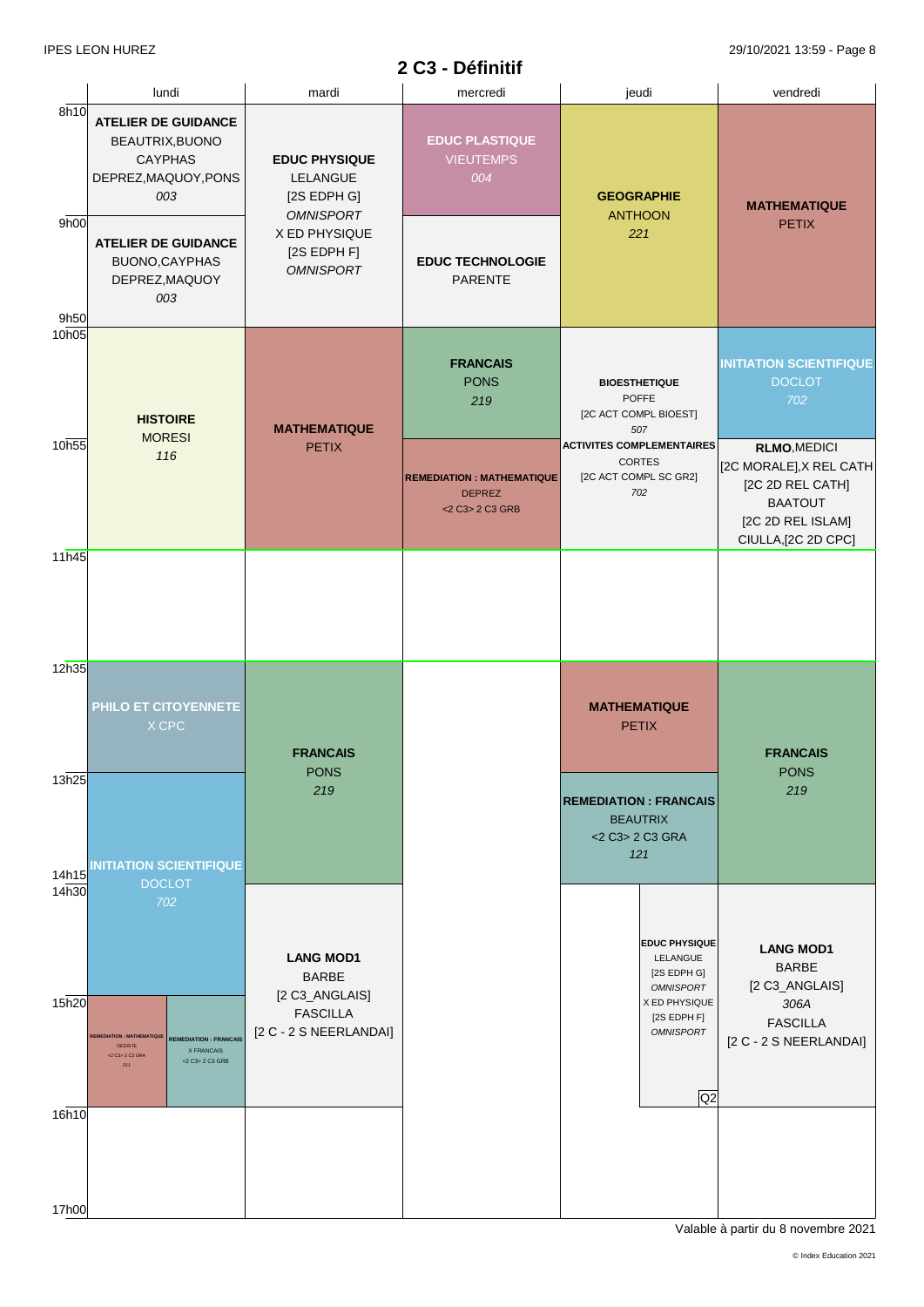|                   |                                                                                                                                |                                              | 2 D1 - Définitif                                  |                                                                              | $ \cdots$ $\cdots$ $\cdots$ $\cdots$ $\cdots$                                            |                                                                          |
|-------------------|--------------------------------------------------------------------------------------------------------------------------------|----------------------------------------------|---------------------------------------------------|------------------------------------------------------------------------------|------------------------------------------------------------------------------------------|--------------------------------------------------------------------------|
|                   | lundi                                                                                                                          | mardi                                        | mercredi                                          | jeudi                                                                        |                                                                                          | vendredi                                                                 |
| 8h10              | <b>FRANCAIS</b><br><b>DERYCKE</b>                                                                                              |                                              | <b>SCIENCES</b><br><b>SCORIER</b>                 | <b>ATELIER DE GUIDANCE</b><br>CIULLA, LEWAITE<br>MONTANTE, PELLEGRINI<br>003 | <b>FRANCAIS</b>                                                                          | <b>EDUC PHYSIQUE</b><br><b>GUNS</b><br><2 D1> Filles<br><b>OMNISPORT</b> |
| 9h00<br>9h50      | 121                                                                                                                            | PHILO ET CITOYENNETE<br><b>CIULLA</b><br>221 | 602                                               | <b>ATELIER DE GUIDANCE</b><br>LEWAITE, MONTANTE<br>003                       | <b>DERYCKE</b><br>$\overline{Q1}$                                                        | LELANGUE<br><2 D1> Garçons<br><b>OMNISPORT</b><br>Q2                     |
| 10 <sub>h05</sub> | INFO - TRAVAUX SUR ORDINATEUR<br><b>LASKOWSKI</b><br>202A                                                                      | <b>LANG MOD1</b><br><b>VANSCHOOR</b>         | <b>FRANCAIS</b>                                   | <b>EDUC PLASTIQUE</b><br><b>VIEUTEMPS</b>                                    | <b>FRANCAIS</b>                                                                          | <b>DERYCKE</b>                                                           |
| 10h55             | <b>HISTOIRE</b><br><b>DEGEY</b><br>307                                                                                         | <2 D1> Anglais                               | <b>DERYCKE</b>                                    | 004                                                                          | RLMO, X MORALE1<br>[2C 2D REL CATH], BAATOUT<br>[2C 2D REL ISLAM]<br>[2C 2D REL PROTEST] | [2D MORALE], X REL CATH<br><b>BROUZAKIS</b>                              |
| 11h45             |                                                                                                                                |                                              | <b>REMEDIATION: FRANCAIS</b><br><b>X FRANCAIS</b> |                                                                              |                                                                                          |                                                                          |
| 12h35             | <b>MATHEMATIQUE</b><br><b>BIENFAIT</b>                                                                                         | <b>FRANCAIS</b><br><b>DERYCKE</b>            |                                                   | <b>EDUC PHYSIQUE</b><br><b>GUNS</b><br><2 D1> Filles<br><b>OMNISPORT</b>     |                                                                                          | <b>MATHEMATIQUE</b><br><b>BIENFAIT</b>                                   |
| 13h25<br>14h15    | 123                                                                                                                            | <b>GEOGRAPHIE</b><br><b>FAIDHERBE</b>        |                                                   | LELANGUE<br><2 D1> Garçons<br><b>OMNISPORT</b>                               |                                                                                          | 123                                                                      |
| 14h30             | <b>REMEDIATION: MATHEMATIQUE</b><br><b>DEDISTE</b><br>211                                                                      | <b>MATHEMATIQUE</b><br><b>BIENFAIT</b>       |                                                   | <b>MATHEMATIQUE</b><br><b>BIENFAIT</b>                                       | <b>TP COIFFURE</b><br><b>LECHIEN</b>                                                     | P METIERS DE L'ALIMENTATION<br>SEBILLE                                   |
| 15h20             | <b>COIFFURE</b><br><b>METIERS DE L'ALIMENT</b><br><b>OZDEMIR</b><br>PARENTE<br><2 D1> Cuisine<br><2 D1> Coiffure<br>214<br>502 | 123                                          |                                                   | 123                                                                          | <2 D1> Coiffure<br>504                                                                   | <2 D1> Cuisine<br>401                                                    |
| 16h10             |                                                                                                                                |                                              |                                                   |                                                                              |                                                                                          |                                                                          |
| 17h00             |                                                                                                                                |                                              |                                                   |                                                                              |                                                                                          |                                                                          |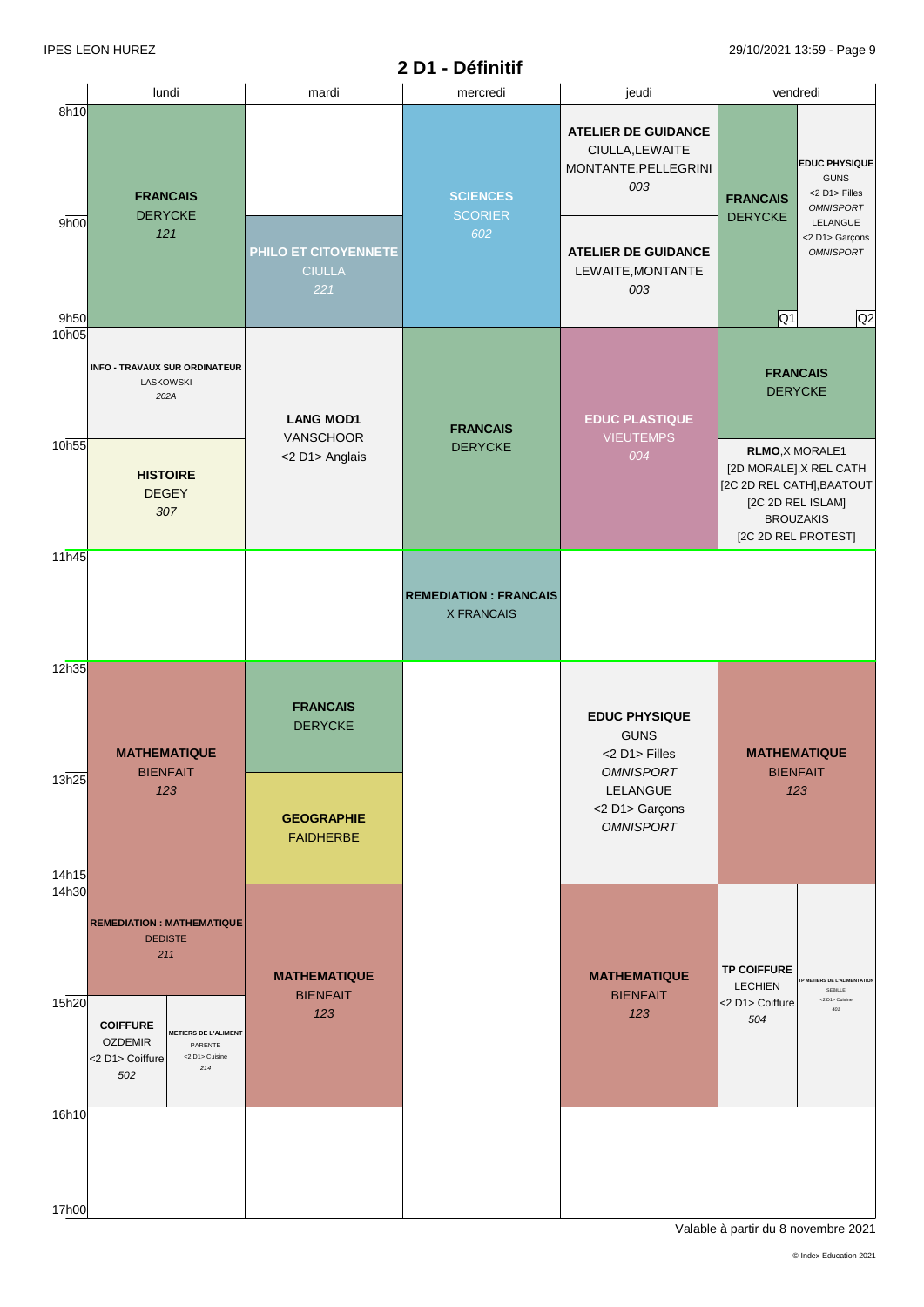#### lundi mardi mercredi jeudi vendredi 8h10 9h00 9h50 10h05 10h55 11h45 12h35 13h25 14h15 14h30 15h20 16h10 17h00 **PHILO ET CITOYENNETE** CIULLA **FRANCAIS** VAN ECKE **FRANCAIS** VAN ECKE **FRANCAIS** VAN ECKE **FRANCAIS** VAN ECKE **EDUC PLASTIQUE** HUYSMAN *002* **INFO - TRAVAUX SUR ORDINATEUR BARRANCO** *Labo Info* **SCIENCES SCORIER** *602* **MATHEMATIQUE** PETIX **MATHEMATIQUE** PETIX **MATHEMATIQUE** PETIX **MATHEMATIQUE** PETIX **GEOGRAPHIE** FAIDHERBE **HISTOIRE** GIULIANI **REMEDIATION : FRANCAIS** X FRANCAIS **REMEDIATION : MATHEMATIQUE DEDISTE** *211* **ATELIER DE GUIDANCE** CIULLA,LEWAITE MONTANTE,PELLEGRINI *003* **ATELIER DE GUIDANCE** LEWAITE,MONTANTE *003* **COIFFURE** OZDEMIR <2 D2> Coiffure *502* **TP COIFFURE** LECHIEN <2 D2> Coiffure *504* **TP METIERS DE L'ALIMENTATION SEBILLE** <2 D2> Cuisin *401* **METIERS DE L'ALIMENT** PARENTE <2 D2> Cuisine *214* **EDUC PHYSIQUE** LELANGUE <2 D2> Filles *OMNISPORT* GUNS <2 D2> Garçons *OMNISPORT*  $Q1$ **EDUC PHYSIQUE** LELANGUE <2 D2> Filles *OMNISPORT* GUNS <2 D2> Garçons *OMNISPORT* **LANG MOD1 VANSCHOOR**  $\langle$ 2 D2> Anglais $\left| \begin{array}{cc} 2 & 0.25 \\ 0.1 & 0.14 \end{array} \right|$ **LANG MOD1** CANIVET <2 D2> Néerlandais *<sup>114</sup>* **RLMO**,X MORALE1 [2D MORALE],X REL CATH [2C 2D REL CATH] BROUZAKIS [2C 2D REL PROTEST] CIULLA,[2C 2D CPC]

**2 D2 - Définitif**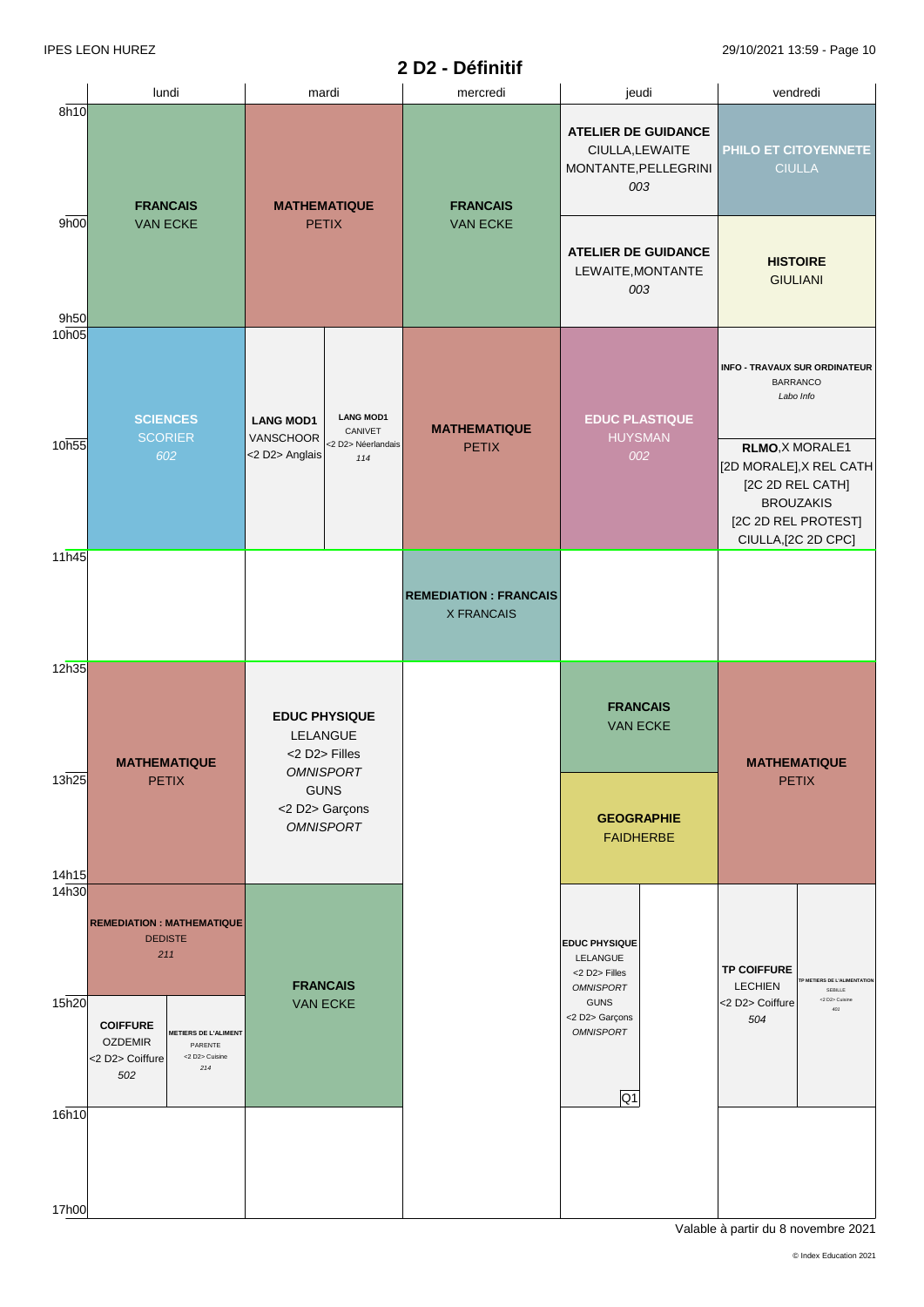|                      |                                                                                                                                                                         |                                                                                                                   | v.<br><b>DANIINI</b>                  |                                                                                                                             |                                                                      |
|----------------------|-------------------------------------------------------------------------------------------------------------------------------------------------------------------------|-------------------------------------------------------------------------------------------------------------------|---------------------------------------|-----------------------------------------------------------------------------------------------------------------------------|----------------------------------------------------------------------|
|                      | lundi                                                                                                                                                                   | mardi                                                                                                             | mercredi                              | jeudi                                                                                                                       | vendredi                                                             |
| 8h10<br>9h00<br>9h50 | <b>ATELIER DE GUIDANCE</b><br>BEAUTRIX, BUONO<br><b>CAYPHAS</b><br>DEPREZ, MAQUOY, PONS<br>003<br><b>ATELIER DE GUIDANCE</b><br>BUONO, CAYPHAS<br>DEPREZ, MAQUOY<br>003 | <b>EDUC PHYSIQUE</b><br>LELANGUE<br>[2S EDPH G]<br><b>OMNISPORT</b><br>LEWAITE<br>[2C EDPH F]<br><b>OMNISPORT</b> | <b>FRANCAIS</b><br><b>PONS</b><br>219 | <b>RLMO, MEDICI</b><br>[2S MORALE]<br><b>RLMO, BRETON</b><br>[2S CPC], 219<br><b>RELIGION, VANDEVOORDE</b><br>[2S REL CATH] | <b>ACTIV LITTERAIRES</b><br><b>X FRANCAIS</b>                        |
| 10h05<br>10h55       | <b>FRANCAIS</b><br><b>PONS</b>                                                                                                                                          | <b>FRANCAIS</b><br><b>PONS</b>                                                                                    | <b>MATHEMATIQUE</b><br><b>DEPREZ</b>  | <b>DEPREZ</b>                                                                                                               | <b>ACTIV MATHEMATIQUES INITIATION SCIENTIFIQUE</b><br><b>SCORIER</b> |
|                      | 219                                                                                                                                                                     | 219                                                                                                               | <b>GEOGRAPHIE</b><br><b>FAIDHERBE</b> | 301                                                                                                                         | 602                                                                  |
| 11h45                |                                                                                                                                                                         |                                                                                                                   |                                       |                                                                                                                             |                                                                      |
| 12h35                |                                                                                                                                                                         |                                                                                                                   |                                       |                                                                                                                             |                                                                      |
| 13h25<br>14h15       | <b>ATELIER CONVERSATION</b><br><b>GERKINET</b><br><2 S1> Anglais<br>305                                                                                                 | <b>MATHEMATIQUE</b><br><b>DEPREZ</b><br>303                                                                       |                                       | <b>MATHEMATIQUE</b><br><b>DEPREZ</b><br>301                                                                                 | <b>HISTOIRE</b><br><b>DEGEY</b><br>307                               |
| 14 <sub>h30</sub>    | PHILO ET CITOYENNETE<br><b>BRETON</b><br>221                                                                                                                            | <b>LANG MOD1</b>                                                                                                  |                                       | <b>EDUC PHYSIQUE</b><br>LELANGUE<br>[2S EDPH G]<br><b>OMNISPORT</b>                                                         | <b>LANG MOD1</b>                                                     |
| 15h20                | <b>FRANCAIS</b><br><b>PONS</b><br>219                                                                                                                                   | <b>GERKINET</b><br>[2 S ANGLAIS]                                                                                  |                                       | LEWAITE<br>[2C EDPH F]<br><b>OMNISPORT</b><br>Q2                                                                            | <b>GERKINET</b><br>[2 S ANGLAIS]                                     |
| 16h10                |                                                                                                                                                                         |                                                                                                                   |                                       |                                                                                                                             |                                                                      |
|                      |                                                                                                                                                                         |                                                                                                                   |                                       |                                                                                                                             |                                                                      |
| 17h00                |                                                                                                                                                                         |                                                                                                                   |                                       |                                                                                                                             |                                                                      |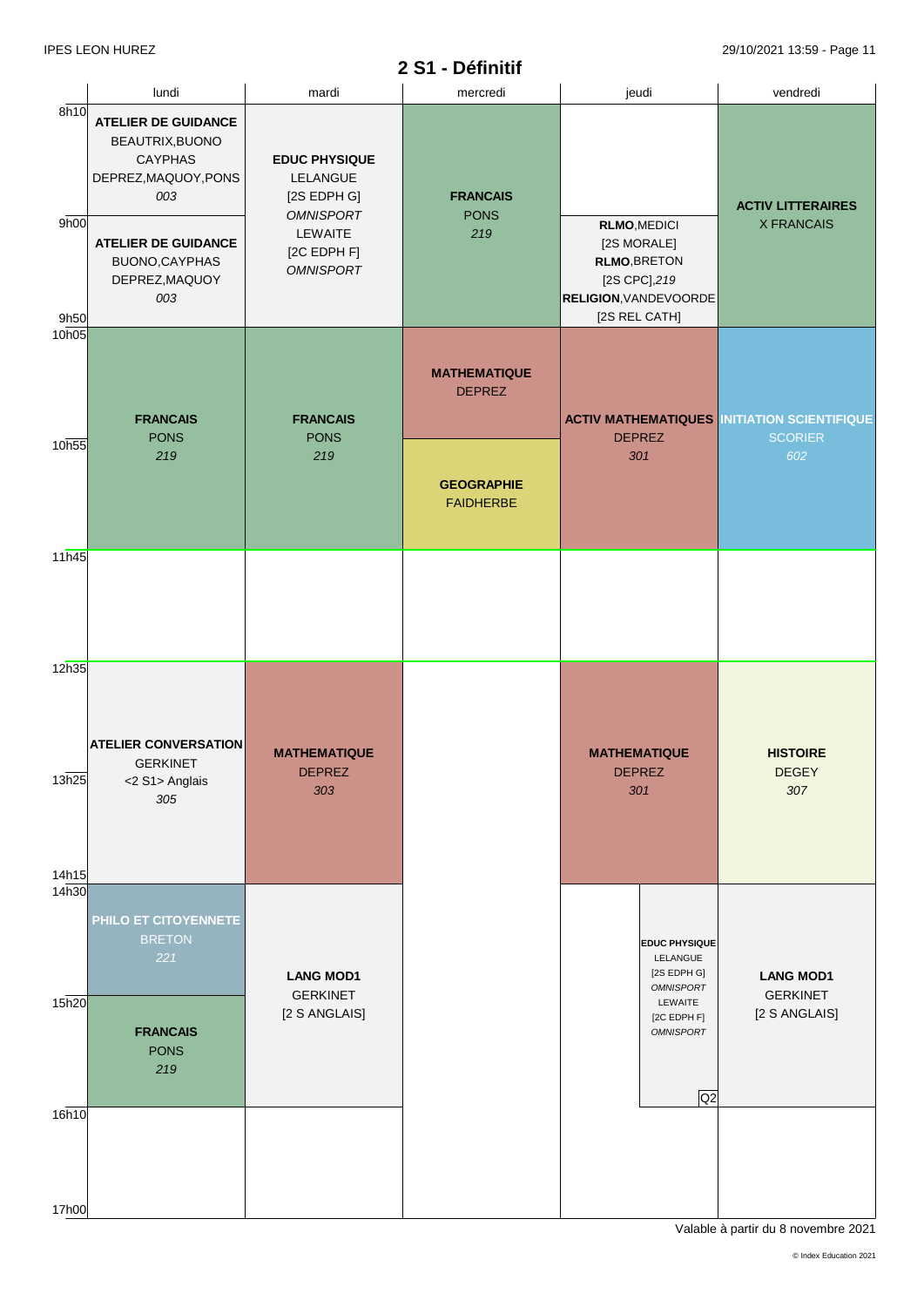# **2 S2 - Définitif**

|                            |                                                                                                                       |                                                               |                                                                                                                         | $UL - D$ GHING                      |                                                                                                                                                                    |                                                                                                   |
|----------------------------|-----------------------------------------------------------------------------------------------------------------------|---------------------------------------------------------------|-------------------------------------------------------------------------------------------------------------------------|-------------------------------------|--------------------------------------------------------------------------------------------------------------------------------------------------------------------|---------------------------------------------------------------------------------------------------|
|                            |                                                                                                                       | lundi                                                         | mardi                                                                                                                   | mercredi                            | jeudi                                                                                                                                                              | vendredi                                                                                          |
| 8h10<br>9h00<br>9h50       | <b>ATELIER DE GUIDANCE</b><br>BEAUTRIX, BUONO<br><b>CAYPHAS</b><br>DEPREZ, MAQUOY, PONS<br><b>ATELIER DE GUIDANCE</b> | 003<br>BUONO, CAYPHAS<br>DEPREZ, MAQUOY<br>003                | <b>EDUC PHYSIQUE</b><br>LELANGUE<br>[2S EDPH G]<br><b>OMNISPORT</b><br>X ED PHYSIQUE<br>[2S EDPH F]<br><b>OMNISPORT</b> | <b>MATHEMATIQUE</b><br><b>PETIX</b> | <b>MATHEMATIQUE</b><br><b>PETIX</b><br><b>RELIGION, VANDEVOORDE</b><br>[2S REL CATH]<br><b>RLMO, BRETON</b><br>[2S CPC], 219<br><b>RLMO, MEDICI</b><br>[2S MORALE] | <b>INITIATION SCIENTIFIQUE</b><br><b>DOCLOT</b>                                                   |
| 10h05<br>10h55             | <b>ACTIV MATHEMATIQUES</b><br><b>DEDISTE</b>                                                                          | 319                                                           | <b>ACTIV LITTERAIRES</b><br><b>DERYCKE</b><br>117                                                                       | <b>FRANCAIS</b><br><b>VAN ECKE</b>  | <b>FRANCAIS</b><br><b>VAN ECKE</b>                                                                                                                                 | <b>MATHEMATIQUE</b><br><b>PETIX</b>                                                               |
| 11h45                      |                                                                                                                       |                                                               |                                                                                                                         |                                     |                                                                                                                                                                    |                                                                                                   |
| 12h35                      | <b>GERKINET</b>                                                                                                       | ATELIER CONVERSATION   ATELIER CONVERSATION<br><b>CANIVET</b> | <b>GEOGRAPHIE</b><br><b>FAIDHERBE</b>                                                                                   |                                     | <b>HISTOIRE</b><br><b>MORESI</b>                                                                                                                                   | <b>PHILO ET CITOYENNETE</b><br><b>CIULLA</b>                                                      |
| 13h25<br>14h15             | <2 S2> Anglais<br>305                                                                                                 | <2 S2> Néerlandais<br>114                                     | <b>FRANCAIS</b><br><b>VAN ECKE</b>                                                                                      |                                     | 116                                                                                                                                                                |                                                                                                   |
| 14 <sub>h30</sub><br>15h20 | <b>FRANCAIS</b>                                                                                                       | <b>VAN ECKE</b><br>119                                        | <b>LANG MOD1</b><br><b>GERKINET</b><br>[2 S ANGLAIS]<br><b>FASCILLA</b><br>[2 C - 2 S NEERLANDAI]                       |                                     | <b>EDUC PHYSIQUE</b><br>LELANGUE<br>[2S EDPH G]<br><b>OMNISPORT</b><br>X ED PHYSIQUE<br>$[2S$ EDPH $F]$<br><b>OMNISPORT</b><br>Q2                                  | <b>LANG MOD1</b><br><b>GERKINET</b><br>[2 S ANGLAIS]<br><b>FASCILLA</b><br>[2 C - 2 S NEERLANDAI] |
| 16h10                      |                                                                                                                       |                                                               |                                                                                                                         |                                     |                                                                                                                                                                    |                                                                                                   |
| 17h00                      |                                                                                                                       |                                                               |                                                                                                                         |                                     |                                                                                                                                                                    |                                                                                                   |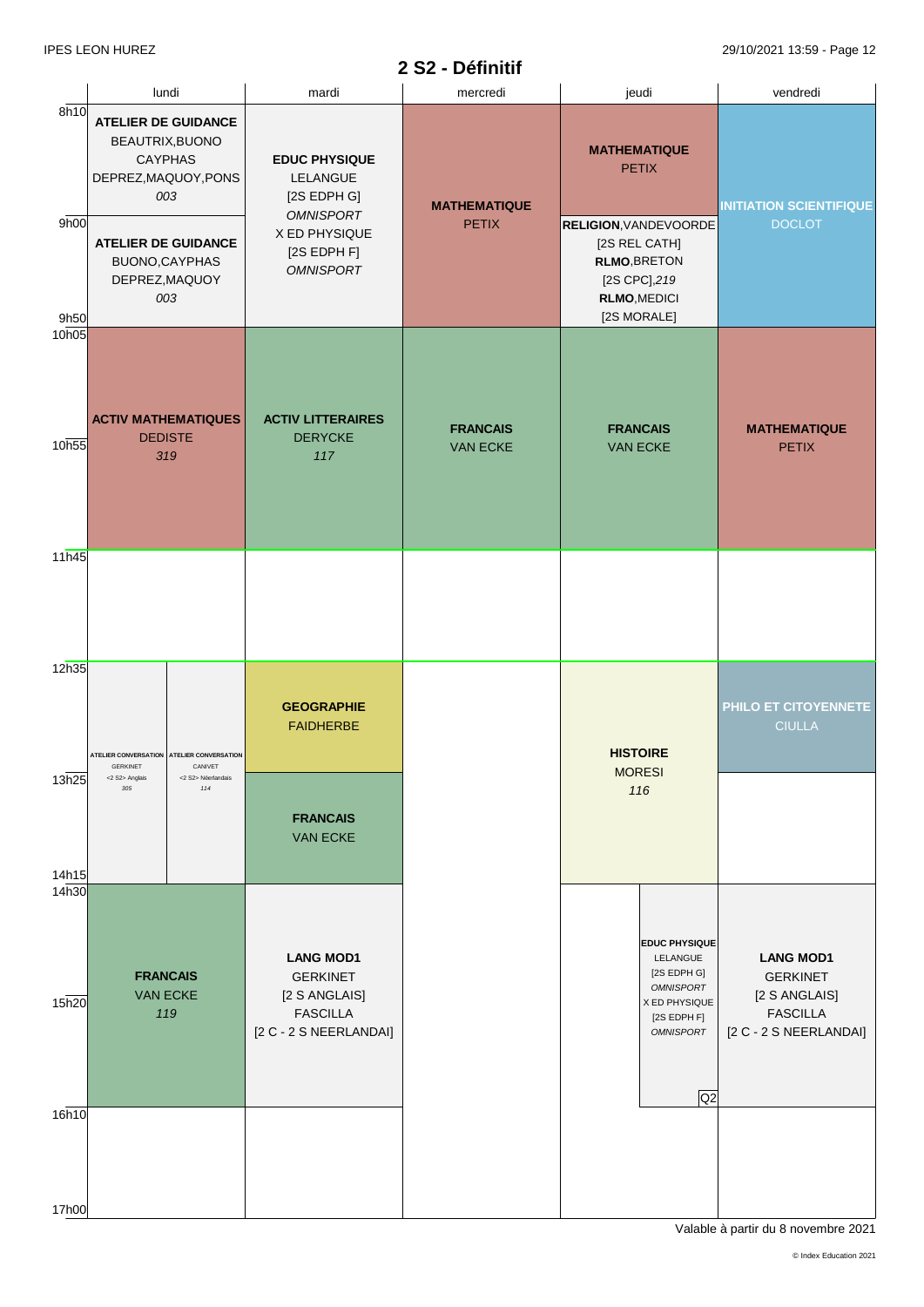#### **3P AAP - Définitif**

IPES LEON HUREZ 29/10/2021 13:59 - Page 13

|                | lundi                                        | mardi                                                             | mercredi                               | jeudi                                                                                                                   | vendredi                                      |
|----------------|----------------------------------------------|-------------------------------------------------------------------|----------------------------------------|-------------------------------------------------------------------------------------------------------------------------|-----------------------------------------------|
| 8h10           |                                              | <b>MATHEMATIQUE</b>                                               | <b>TP DECORATION</b><br><b>DEGIVES</b> | <b>DESSIN</b><br><b>DEGIVES</b><br>006                                                                                  | <b>TECHNOLOGIE</b><br><b>DEGIVES</b><br>006   |
| 9h00<br>9h50   |                                              | <b>BOULANGER</b>                                                  | 006                                    | <b>LANG MOD1</b><br>CANIVET                                                                                             |                                               |
| 10h05          |                                              | <b>EDUC PHYSIQUE</b><br>LELANGUE<br>[3EDPHYS2]                    | <b>CONNAISSANCE DES STYLES</b>         | [3AAP CUIS ANGLAIS]<br><b>FASCILLA</b><br><3P AAP> Néerlandais                                                          | <b>TP DECORATION</b><br><b>DEGIVES</b><br>006 |
| 10h55          |                                              | <b>OMNISPORT</b><br><b>GUNS</b><br>[3EDPHYS1]<br><b>OMNISPORT</b> | <b>POLART</b><br>004                   | RLMO, X MORALE1<br>[3P MORALE GR2]<br>X REL CATH<br>[3P REL CATH GR2]<br>BAATOUT, [3P REL ISLAM]<br>CIULLA,<3P AAP> CPC |                                               |
| 11h45          |                                              |                                                                   |                                        |                                                                                                                         |                                               |
| 12h35          | <b>FRANCAIS</b><br>VANDERHOUDELINGEN<br>608  | <b>FRANCAIS</b><br>VANDERHOUDELINGEN                              |                                        |                                                                                                                         |                                               |
| 13h25<br>14h15 | PHILO ET CITOYENNETE<br><b>BRETON</b><br>319 | 608                                                               | <b>TP ARTS GRAPHIQUES</b>              | <b>TP DECORATION</b><br><b>DEROISY</b><br>606                                                                           | <b>GEOGRAPHIE</b><br><b>FAIDHERBE</b>         |
| 14h30          | <b>INFOGRAPHIE</b><br>X ART<br>202B          | <b>DESSIN</b>                                                     | <b>DEGIVES</b><br>006                  |                                                                                                                         | <b>FORMATION SCIENTIFIQUE</b>                 |
| 15h20          | <b>HISTOIRE</b><br>VANDERHOUDELINGEN<br>608  | <b>DEGIVES</b><br>006                                             |                                        |                                                                                                                         | <b>SCORIER</b><br>602                         |
| 16h10          |                                              |                                                                   |                                        |                                                                                                                         |                                               |
| 17h00          |                                              |                                                                   |                                        |                                                                                                                         |                                               |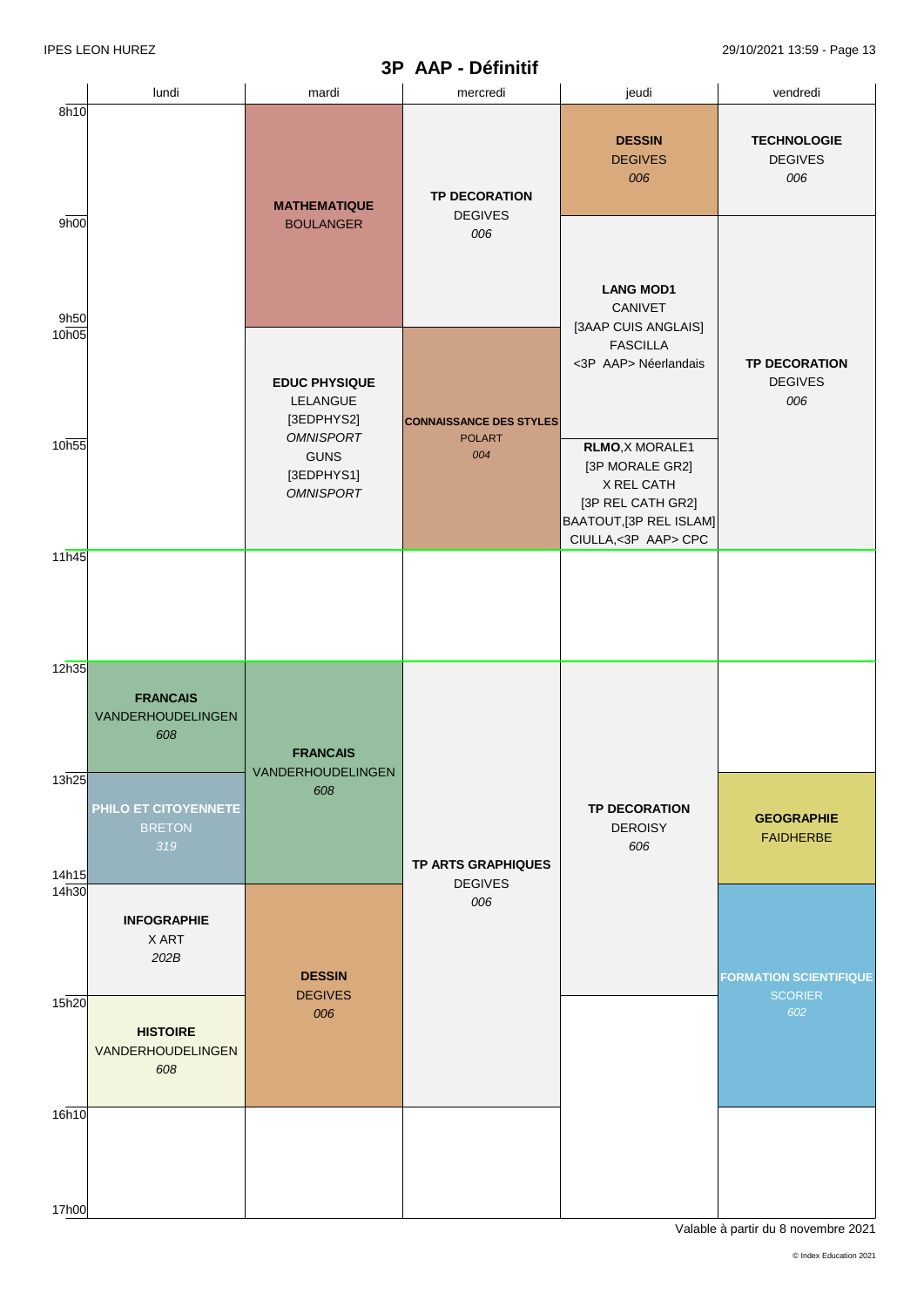#### **3P CF - Définitif**

IPES LEON HUREZ 29/10/2021 13:59 - Page 14

|                | lundi                                                                                                                  | mardi                                              |                                                           | mercredi                                                                                                                     | jeudi                                                                                                                      | vendredi                                                         |
|----------------|------------------------------------------------------------------------------------------------------------------------|----------------------------------------------------|-----------------------------------------------------------|------------------------------------------------------------------------------------------------------------------------------|----------------------------------------------------------------------------------------------------------------------------|------------------------------------------------------------------|
| 8h10<br>9h00   |                                                                                                                        |                                                    |                                                           | <b>EDUC PHYSIQUE</b><br>LEWAITE<br>[3P CF_FILLES]<br><b>OMNISPORT</b><br><b>GUNS</b><br>[3P EDPHY G GR1]<br><b>OMNISPORT</b> | PHILO ET CITOYENNETE<br><b>BRETON</b><br>219                                                                               | <b>SCIENCES APPLIQUEES</b><br>LESTERQUY<br>610                   |
| 9h50<br>10h05  | <b>TP COIFFURE</b><br><b>TP COIFFURE</b><br><b>OZDEMIR</b><br>COLOMBI<br><3P CF> 3P CF GRB<br><3P CF> 3P CF GRA<br>509 |                                                    | <b>TP COIFFURE</b><br>LECHIEN<br><3P CF> 3P CF GRB<br>509 |                                                                                                                              | <b>LANG MOD1</b><br><b>SCIPIONI</b><br>[3P CF_ANGLAIS]<br><b>FASCILLA</b><br><3P CF> Néerlandais                           |                                                                  |
| 10h55          |                                                                                                                        | <b>TP COIFFURE</b><br>COLOMBI<br><3P CF> 3P CF GRA |                                                           | <b>EDUC ARTISTIQUE</b><br><b>VIEUTEMPS</b>                                                                                   | <b>RLMO, MEDICI</b><br>[3P MORALE GR1]<br>X REL CATH<br>[3P REL CATH GR2]<br>BAATOUT, [3P REL ISLAM]<br>CIULLA,<3P CF> CPC | <b>TP COIFFURE</b><br><b>COLOMBI</b><br><3P CF> 3P CF GRA<br>509 |
| 11h45          |                                                                                                                        |                                                    |                                                           |                                                                                                                              |                                                                                                                            |                                                                  |
| 12h35          | <b>FRANCAIS</b><br><b>DERYCKE</b>                                                                                      |                                                    | <b>TP COIFFURE</b>                                        | <b>FORMATION SCIENTIFIQUE</b>                                                                                                | <b>RLMO</b><br><b>BROUZAKIS</b><br>[3TQ TT REL PROTEST]                                                                    | <b>MATHEMATIQUE</b>                                              |
| 13h25<br>14h15 | 310                                                                                                                    | COLOMBI<br><3P CF> 3P CF GRB<br><b>TP COIFFURE</b> |                                                           | <b>CORTES</b>                                                                                                                | <b>COIFFURE</b><br><b>OZDEMIR</b><br>502                                                                                   | <b>DEPREZ</b>                                                    |
| 14h30          | <b>TP COIFFURE</b><br><b>LECHIEN</b>                                                                                   | LECHIEN<br><3P CF> 3P CF GRA<br>509                |                                                           | <b>FRANCAIS</b><br><b>DERYCKE</b><br>117                                                                                     | <b>TECHNOLOGIE</b>                                                                                                         | <b>HISTOIRE</b><br><b>DEGEY</b><br>307                           |
| 15h20          | <3P CF> 3P CF GRB<br>504                                                                                               |                                                    |                                                           |                                                                                                                              | <b>OZDEMIR</b><br>502                                                                                                      | <b>GEOGRAPHIE</b><br><b>FAIDHERBE</b>                            |
| 16h10          |                                                                                                                        |                                                    |                                                           |                                                                                                                              |                                                                                                                            |                                                                  |
| 17h00          |                                                                                                                        |                                                    |                                                           |                                                                                                                              |                                                                                                                            |                                                                  |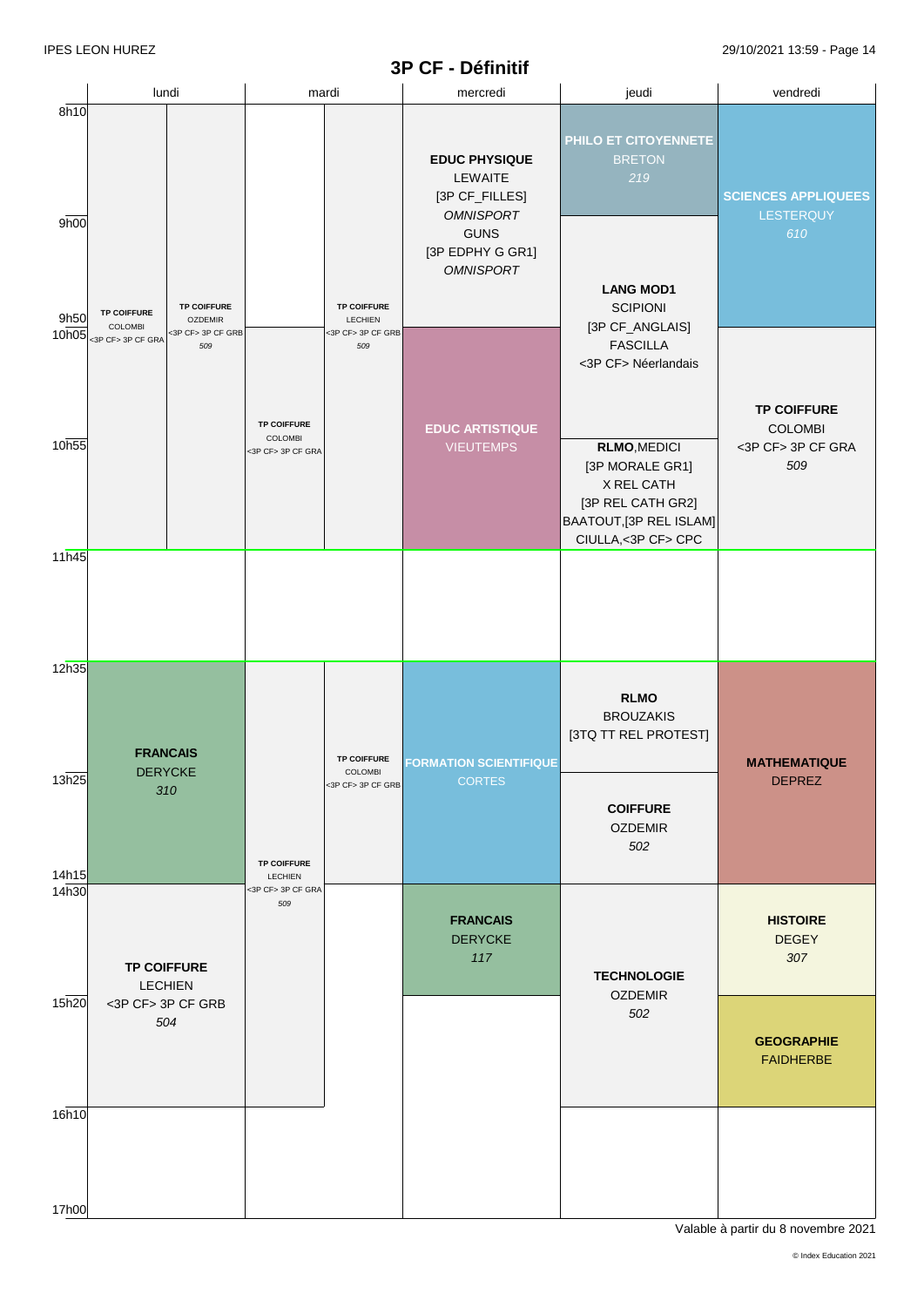## **3P CUIS - Définitif**

IPES LEON HUREZ 29/10/2021 13:59 - Page 15

|                | lundi                                                | mardi                                            | mercredi                                                                | jeudi                                                                                                                          | vendredi                                               |
|----------------|------------------------------------------------------|--------------------------------------------------|-------------------------------------------------------------------------|--------------------------------------------------------------------------------------------------------------------------------|--------------------------------------------------------|
| 8h10           |                                                      |                                                  | <b>EDUC PHYSIQUE</b><br>LELANGUE<br>[3P EDPHY F GR2]                    |                                                                                                                                | <b>TECHNOLOGIE DES MATIERES</b><br><b>SELVAIS</b>      |
| 9h00<br>9h50   | <b>TP SALLE</b><br><b>MANGEOT</b><br>406             | <b>TP ART CULINAIRE</b><br><b>SEBILLE</b><br>401 | <b>OMNISPORT</b><br><b>GUNS</b><br>[3P EDPHY G GR1]<br><b>OMNISPORT</b> | <b>LANG MOD1</b><br><b>CANIVET</b>                                                                                             | <b>METIERS DE L'ALIMENT</b><br><b>SELVAIS</b>          |
| 10h05          |                                                      |                                                  | <b>FRANCAIS</b>                                                         | [3AAP CUIS ANGLAIS]<br><b>FASCILLA</b><br><3P CUIS> Néerlandais                                                                | <b>TP ART CULINAIRE</b><br><b>SEBILLE</b><br>401       |
| 10h55          |                                                      |                                                  | <b>VAN LANCKER</b><br>117                                               | RLMO, X MORALE1<br>[3P MORALE GR2]<br><b>RELIGION, VANDEVOORDE</b><br>[3P REL CATH GR1]<br><b>RLMO,CIULLA</b><br><3P CUIS> CPC | <b>TECHNO METIER: CUISINE</b><br><b>SEBILLE</b><br>401 |
| 11h45          |                                                      |                                                  |                                                                         |                                                                                                                                |                                                        |
| 12h35          |                                                      | <b>TP ART CULINAIRE</b><br><b>SEBILLE</b><br>401 | <b>GEOGRAPHIE</b><br><b>FAIDHERBE</b>                                   | PHILO ET CITOYENNETE<br><b>CIULLA</b><br>221                                                                                   | <b>HYGIENE</b><br><b>SELVAIS</b>                       |
|                | <b>TP SALLE</b><br>MANGEOT                           |                                                  |                                                                         |                                                                                                                                |                                                        |
| 13h25<br>14h15 | 406                                                  |                                                  | <b>MATHEMATIQUE</b>                                                     | <b>FRANCAIS</b><br><b>VAN LANCKER</b><br>117                                                                                   |                                                        |
| 14h30          |                                                      |                                                  | <b>DEDISTE</b>                                                          | <b>FORMATION SCIENTIFIQUE</b>                                                                                                  |                                                        |
| 15h20          | <b>TECHNO METIER: SALLE</b><br><b>MANGEOT</b><br>406 | <b>HISTOIRE</b><br><b>GIULIANI</b>               |                                                                         | <b>PALMIERI</b><br>705                                                                                                         |                                                        |
| 16h10          |                                                      |                                                  |                                                                         |                                                                                                                                |                                                        |
| 17h00          |                                                      |                                                  |                                                                         |                                                                                                                                |                                                        |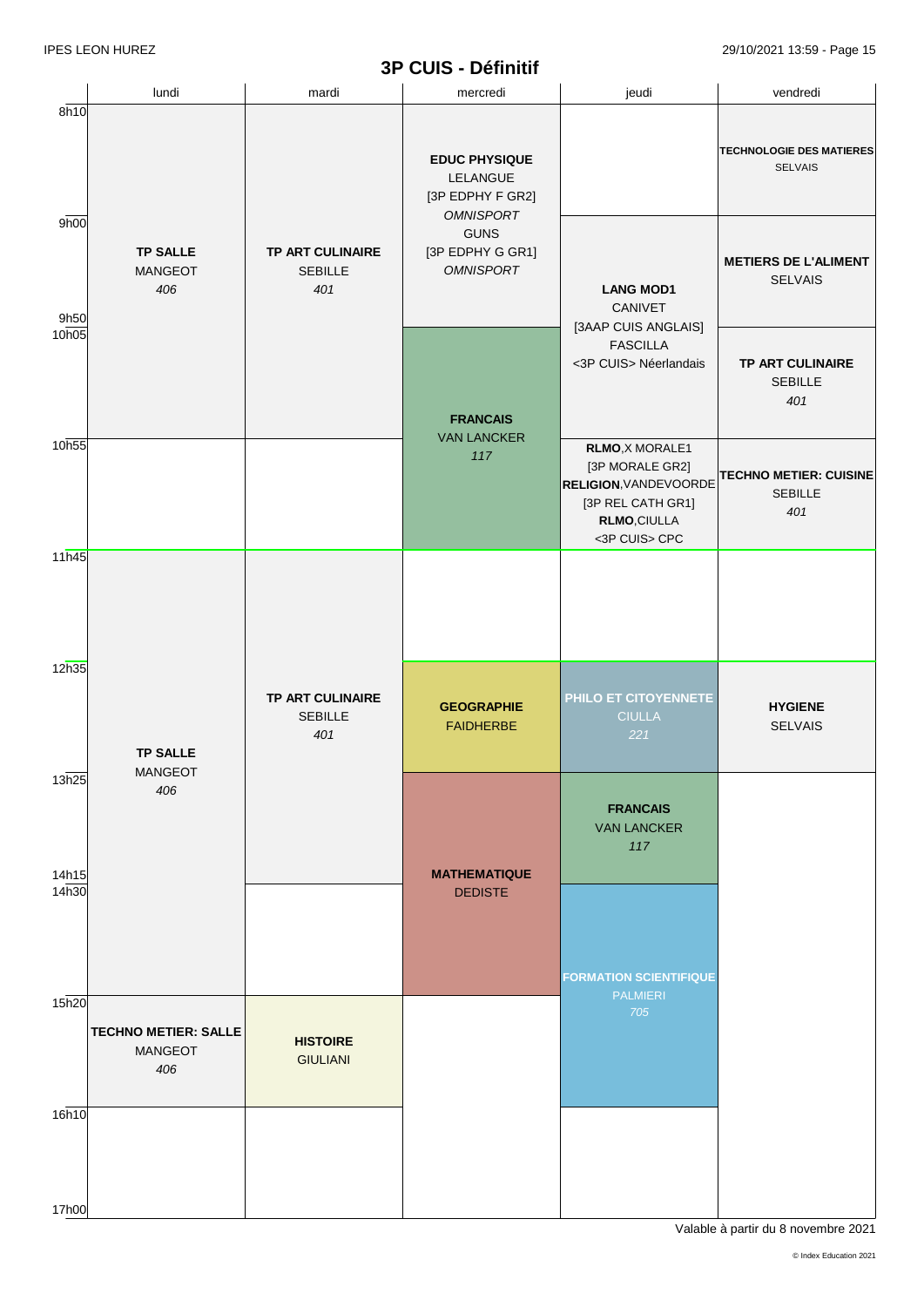#### **3P SOC - Définitif**

|                            |                                                      | lundi                                                            | mardi                                                                                                                   |                                         | mercredi                                                         | jeudi                                                                                                                                                                                                             | vendredi                                                  |                                                              |
|----------------------------|------------------------------------------------------|------------------------------------------------------------------|-------------------------------------------------------------------------------------------------------------------------|-----------------------------------------|------------------------------------------------------------------|-------------------------------------------------------------------------------------------------------------------------------------------------------------------------------------------------------------------|-----------------------------------------------------------|--------------------------------------------------------------|
| 8h10<br>9h00               | TP ENTRETIEN MAISON<br>DE BIE<br><3P SOC> 3P SOC GRA |                                                                  | <b>EDUC PLASTIQUE</b><br><b>HUYSMAN</b><br>002                                                                          |                                         | <b>TP ARTISANAT</b>                                              | <b>EDUC A LA SANTE</b><br>LESTERQUY<br>610<br><b>LANG MOD1</b><br><b>BUONO</b>                                                                                                                                    | <b>EDUC SOCIALE</b><br><b>COEN</b>                        | 312                                                          |
| 9h50<br>10h05<br>10h55     |                                                      | TP ART CULINAIRE<br><b>SELVAIS</b><br><3P SOC> 3P SOC GRB<br>404 | <b>EDUC PHYSIQUE</b><br>LEWAITE<br>[3P SOC_FILLES]<br><b>OMNISPORT</b><br><b>GUNS</b><br>[3EDPHYS1]<br><b>OMNISPORT</b> | <b>TP ARTISANAT</b><br>LEONCELLI<br>604 | <b>DEROISY</b><br><3P SOC> 3P SOC GRA <3P SOC> 3P SOC GRB<br>606 | [3P SOC_ANGLAIS]<br><b>FASCILLA</b><br><3P SOC> Néerlandais<br>RLMO, X MORALE1<br>[3P MORALE GR2]<br>RELIGION, VANDEVOORDE<br>[3P REL CATH GR1]<br>RLMO, BAATOUT<br>[3P REL ISLAM]<br>RLMO, CIULLA, < 3P SOC> CPC | <b>FRANCAIS</b><br><b>PELLEGRINI</b>                      | 216                                                          |
| 11h45                      |                                                      |                                                                  |                                                                                                                         |                                         |                                                                  |                                                                                                                                                                                                                   |                                                           |                                                              |
| 12h35<br>13h25             |                                                      | <b>FORMATION SCIENTIFIQUE</b><br><b>LESTERQUY</b><br>610         | <b>SCIENCES APPLIQUEES</b><br>LESTERQUY                                                                                 |                                         |                                                                  | <b>GEOGRAPHIE</b><br><b>PLANC</b><br>108                                                                                                                                                                          | TP ART CULINAIRE<br>LAURENT<br><3P SOC> 3P SOC GRA<br>402 | TP ENTRETIEN MAISON<br>SEBILLE<br><3P SOC> 3P SOC GRB<br>401 |
| 14h15<br>14 <sub>h30</sub> |                                                      | <b>HISTOIRE</b><br><b>DEGEY</b><br>307                           | <b>EDUC A LA SANTE</b>                                                                                                  |                                         | PHILO ET CITOYENNETE<br>X CPC                                    | <b>MATHEMATIQUE</b>                                                                                                                                                                                               |                                                           |                                                              |
| 15h20                      | <b>EDUC FAMILIALE</b><br>X ARTS MENAGERS<br>610      |                                                                  | LESTERQUY<br>610                                                                                                        |                                         |                                                                  | <b>DEPREZ</b><br>301                                                                                                                                                                                              | <b>FRANCAIS</b><br><b>PELLEGRINI</b>                      | 216                                                          |
| 16h10<br>17h00             |                                                      |                                                                  |                                                                                                                         |                                         |                                                                  |                                                                                                                                                                                                                   |                                                           |                                                              |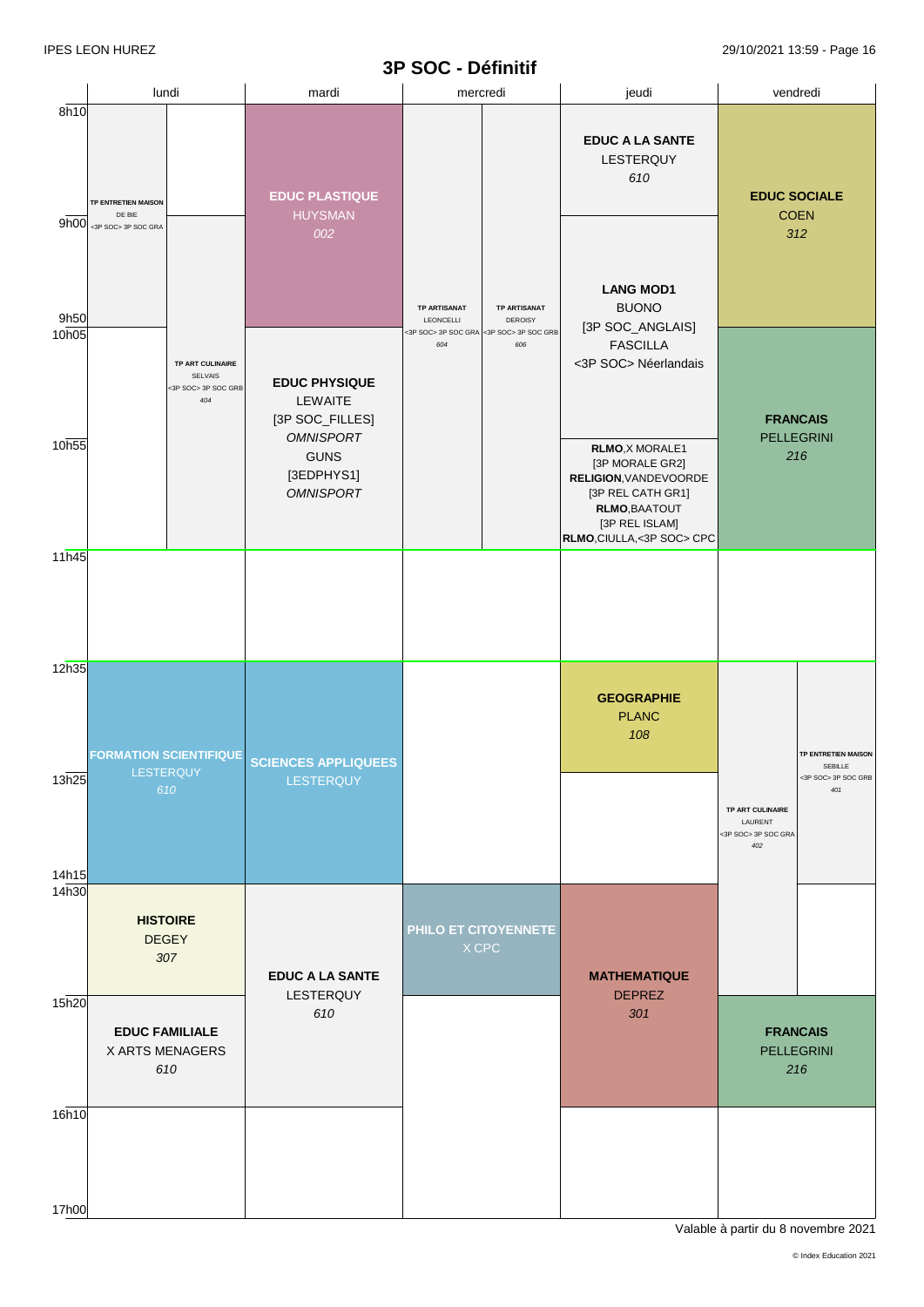# **3P TB - Définitif**

|                |                                                                                                                                              |                                                                                                                                                                                                            | JI<br>TP - Penning                                             |                                                                           |                                                                                                   |                                                                           |                                                                           |                                                                |
|----------------|----------------------------------------------------------------------------------------------------------------------------------------------|------------------------------------------------------------------------------------------------------------------------------------------------------------------------------------------------------------|----------------------------------------------------------------|---------------------------------------------------------------------------|---------------------------------------------------------------------------------------------------|---------------------------------------------------------------------------|---------------------------------------------------------------------------|----------------------------------------------------------------|
|                | lundi                                                                                                                                        | mardi                                                                                                                                                                                                      |                                                                | mercredi                                                                  |                                                                                                   | jeudi                                                                     |                                                                           | vendredi                                                       |
| 8h10<br>9h00   | <b>COURS COMMERCIAUX</b><br>SECRETARIAT - BUREAUTIQUE<br><b>DELISI</b><br>LASKOWSKI<br><3P TB> 3P TB GRA<br><3P TB> 3P TB GRB<br>202A<br>313 | <b>MATHEMATIQUE</b><br><b>SECRETARIAT - BUREAUTIQUE</b><br><b>SECRETARIAT - BUREAUTIQUE</b><br><b>BOULANGER</b><br>SPITALERI<br>X SECRETARIAT<br><3P TB> 3P TB GRA<br><3P TB> 3P TB GRB<br><3P TB> 3TB CL2 |                                                                | PHILO ET CITOYENNETE<br>X CPC<br><3P TB> 3TB CL1                          |                                                                                                   |                                                                           |                                                                           |                                                                |
| 9h50<br>10h05  |                                                                                                                                              |                                                                                                                                                                                                            |                                                                |                                                                           | <b>LANG MOD1</b><br><b>GERKINET</b><br>[3P TB1_ANGLAIS]<br><b>FASCILLA</b><br><3P TB> Néerlandais |                                                                           | <b>SECRETARIAT - BUREAUTIQUE</b><br>SPITALERI<br><3P TB> 3P TB GRA        | <b>COURS COMMERCIAUX</b><br><b>DELISI</b><br><3P TB> 3P TB GRB |
| 10h55          | <b>FRANCAIS: COMPLEMENTAIRE</b><br><b>VAN ECKE</b><br>310                                                                                    | <b>EDUC PHYSIQUE</b><br>LELANGUE<br>[3EDPHYS2]<br><b>OMNISPORT</b><br><b>GUNS</b><br>[3EDPHYS1]<br><b>OMNISPORT</b>                                                                                        | <b>COURS COMMERCIAUX</b><br><b>DELISI</b><br><3P TB> 3P TB GRA | <b>SECRETARIAT - BUREAUTIQUE</b><br><b>LASKOWSKI</b><br><3P TB> 3P TB GRB |                                                                                                   | <b>RLMO, MEDICI</b><br>[3P MORALE GR1]<br>X REL CATH<br>[3P REL CATH GR2] |                                                                           | PROBLEMES SOCIO ECONOMIQUES<br><b>DELISI</b>                   |
| 11h45          |                                                                                                                                              |                                                                                                                                                                                                            |                                                                |                                                                           |                                                                                                   | <b>BAATOUT</b><br>[3P REL ISLAM]                                          |                                                                           |                                                                |
| 12h35          |                                                                                                                                              |                                                                                                                                                                                                            |                                                                |                                                                           |                                                                                                   |                                                                           |                                                                           |                                                                |
|                | <b>FRANCAIS</b><br>VANDERHOUDELINGEN<br><3P TB> 3TB CL2<br>608                                                                               | <b>FRANCAIS</b><br>ORMATION SCIENTIFIQUE                                                                                                                                                                   | SPITALERI                                                      | SECRETARIAT - BUREAUTIQUE SECRETARIAT - BUREAUTIQUE<br>LASKOWSKI          |                                                                                                   | <b>GEOGRAPHIE</b><br><b>FAIDHERBE</b><br><3P TB> 3TB CL1                  | <b>FRANCAIS</b>                                                           |                                                                |
| 13h25          | <b>FRANCAIS</b><br>PHILO ET CITOYENNETE<br>VANDERHOUDELINGEN<br><b>BRETON</b><br><3P TB> 3TB CL1<br><3P TB> 3TB CL2<br>319<br>608            | <3P TB> 3TB CL1<br><3P TB> 3TB CL2<br>602<br>608                                                                                                                                                           | <3P TR> 3P TR GRA                                              | <3P TB> 3P TB GRB                                                         |                                                                                                   | <b>HISTOIRE</b><br><b>GIULIANI</b><br><3P TB> 3TB CL1                     | <3P TB> 3TB CL1<br>608                                                    | <b>GEOGRAPHIE</b><br><b>FAIDHERBE</b><br><3P TB> 3TB CL2       |
| 14h15<br>14h30 |                                                                                                                                              |                                                                                                                                                                                                            |                                                                |                                                                           |                                                                                                   |                                                                           |                                                                           | FORMATION SCIENTIFIQUE                                         |
| 15h20          | <b>HISTOIRE</b><br><b>VANDERHOUDELINGEN</b><br><3P TB> 3TB CL2<br>608                                                                        | SECRETARIAT - BUREAUTIQUE SECRETARIAT - BUREAUTIQUE FRANCAIS : COMPLEMENTAIRE<br>SPITALERI<br>X SECRETARIAT<br><3P TB> 3P TB GRB<br><3P TB> 3P TB GRA                                                      |                                                                | <b>VAN ECKE</b>                                                           | SECRETARIAT - BUREAUTIQUE<br>SPITALERI<br><3P TB> 3P TB GRA                                       | <b>DELISI</b><br><3P TB> 3P TB GRB                                        | <b>COURS COMMERCIAUX MATHEMATIQUE</b><br><b>CORTES</b><br><3P TB> 3TB CL1 | <b>SCORIER</b><br><3P TB> 3TB CL2<br>602                       |
| 16h10          |                                                                                                                                              |                                                                                                                                                                                                            |                                                                |                                                                           |                                                                                                   |                                                                           |                                                                           |                                                                |
| 17h00          |                                                                                                                                              |                                                                                                                                                                                                            |                                                                |                                                                           |                                                                                                   |                                                                           |                                                                           |                                                                |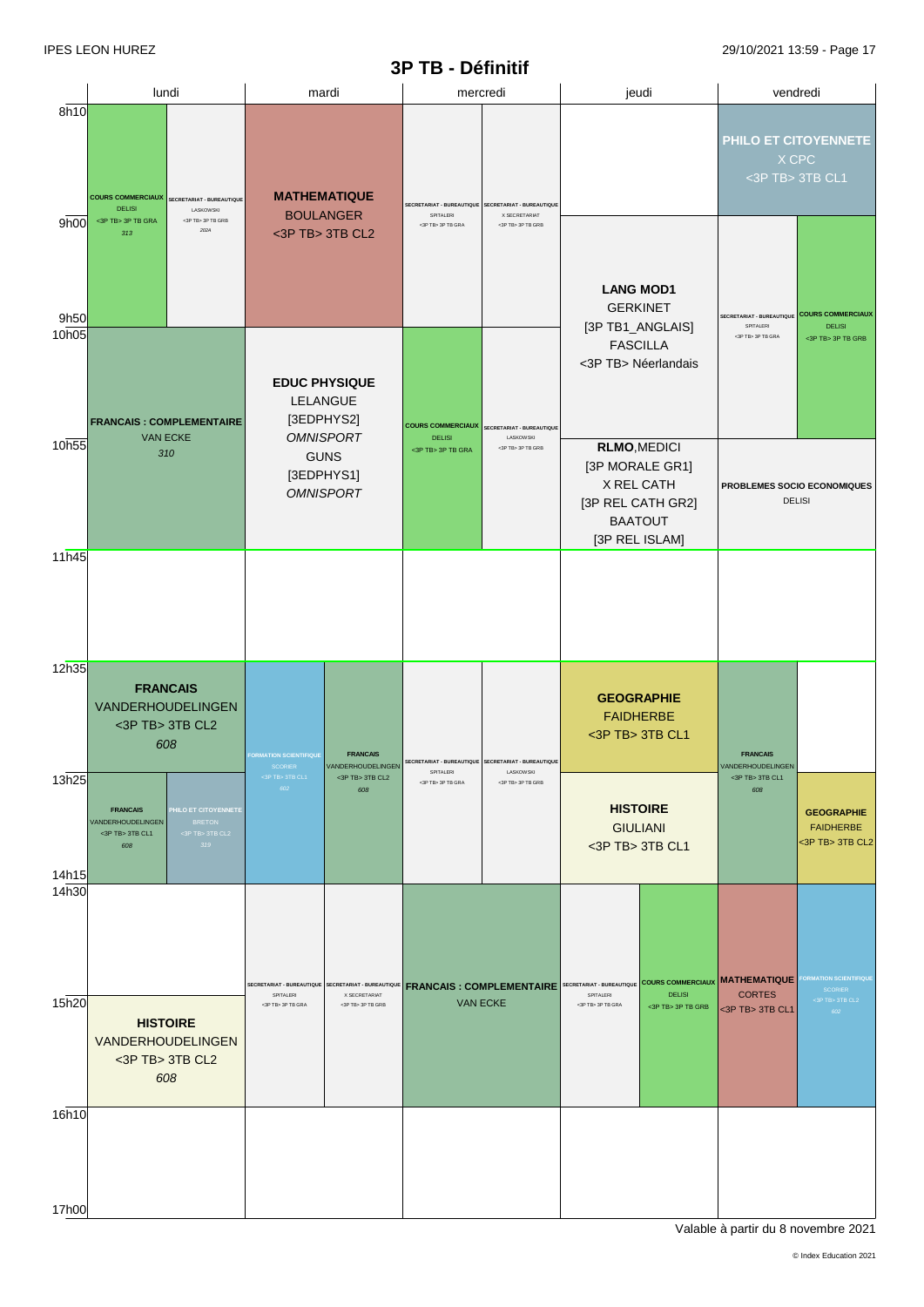# **3TQ BIO1 -Définitif**

| 8h10           | lundi                                             |     | mardi                                 |     | mercredi                                                                         | jeudi                                                                                                                             | vendredi                                                              |
|----------------|---------------------------------------------------|-----|---------------------------------------|-----|----------------------------------------------------------------------------------|-----------------------------------------------------------------------------------------------------------------------------------|-----------------------------------------------------------------------|
| 9h00<br>9h50   | <b>BIOESTHETIQUE</b><br>POTAGE<br>506             | (2) | (4)                                   | (5) | <b>LANG MOD1</b><br>X LANG AN<br>[3TQ ANGLAIS]<br><b>FASCILLA</b><br>[3TQ NEERL] | CORTES, GAUDY<br>706                                                                                                              | SCIENCES APPLIQUEES SCIENCES APPLIQUEES<br>CORTES, GAUDY<br>706       |
| 10h05<br>10h55 | <b>FORMATION SCIENTIFIQUE</b><br>LESTERQUY<br>610 |     | <b>MATHEMATIQUE</b><br><b>DEDISTE</b> |     | <b>EDUC PHYSIQUE</b><br>LEWAITE<br><b>OMNISPORT</b>                              |                                                                                                                                   | <b>FRANCAIS</b><br><b>ATTARDO</b><br>117                              |
| 11h45          |                                                   |     |                                       |     |                                                                                  |                                                                                                                                   |                                                                       |
| 12h35          | <b>GEOGRAPHIE</b><br><b>GIULIANI</b><br>110       |     | PHILO ET CITOYENNETE<br>X CPC<br>221  |     | <b>TECHNOLOGIE</b><br><b>POFFE</b>                                               | RLMO, X MORALE1<br>[3TQ TT MORALE GR2]<br><b>RELIGION, VANDEVOORDE</b><br>[3TQ TT REL CATH]<br>RLMO, ANTHOON<br>[3TQ TT CPC], 219 |                                                                       |
| 13h25<br>14h15 | <b>HISTOIRE</b><br><b>GIULIANI</b><br>110         |     |                                       |     | 507                                                                              |                                                                                                                                   | <b>TP ESTHETIQUE</b><br><b>POFFE</b><br><3TQ BIO1> 3BIO1 PRAT2<br>507 |
| 14h30<br>15h20 | <b>FRANCAIS</b><br><b>ATTARDO</b><br>117          | (1) | (3)                                   | (6) | <b>EDUC ARTISTIQUE</b><br><b>VIEUTEMPS</b><br>004                                | TP ESTHETIQUE<br>TP ESTHETIQUE<br>POTAGE<br>SALCICCIA<br><3TQ BIO1> 3BIO1 PRAT1 <3TQ BIO1> 3BIO1 PRAT3<br>603<br>506              |                                                                       |
| 16h10          |                                                   |     |                                       |     |                                                                                  |                                                                                                                                   |                                                                       |
| 17h00          |                                                   |     |                                       |     |                                                                                  |                                                                                                                                   |                                                                       |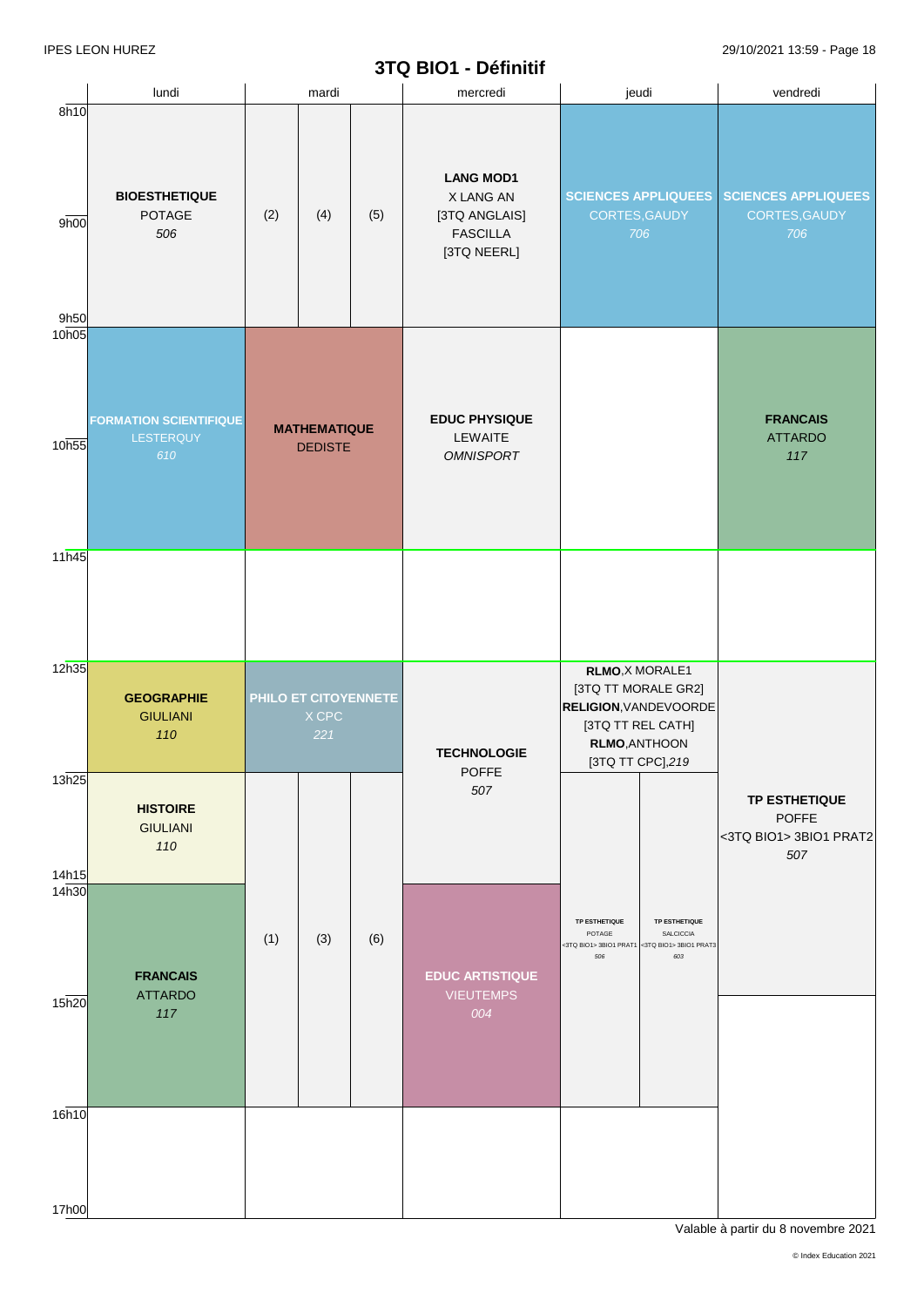#### **3TQ BIO1 - Définitif**

(1) **TP ESTHETIQUE** - SALCICCIA - <3TQ BIO1> 3BIO1 PRAT1 - *603* (2) **TP ESTHETIQUE** - GUERITTE - <3TQ BIO1> 3BIO1 PRAT1 - *507* (3) **TP ESTHETIQUE** - POTAGE - <3TQ BIO1> 3BIO1 PRAT2 - *506* (4) **TP ESTHETIQUE** - SALCICCIA - <3TQ BIO1> 3BIO1 PRAT2 - *603* (5) **TP ESTHETIQUE** - POTAGE - <3TQ BIO1> 3BIO1 PRAT3 - *506* (6) **TP ESTHETIQUE** - POFFE - <3TQ BIO1> 3BIO1 PRAT3 - *507*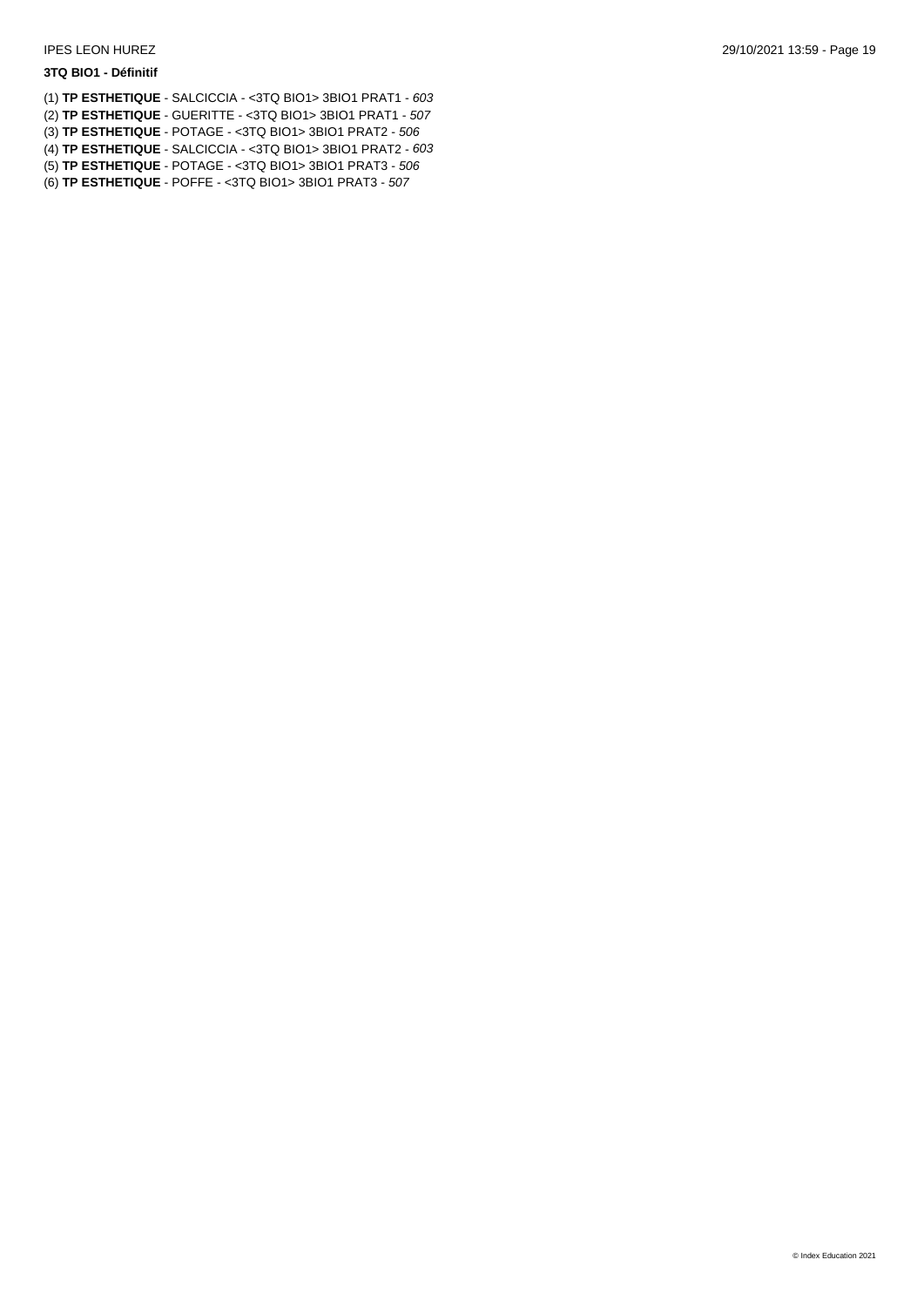#### **3TQ BIO2 -Définitif**

|                      | lundi                                  |     | mardi                                |     | mercredi                                            | jeudi                                                                                                                                                                                     |  | vendredi                                                              |  |                                                      |
|----------------------|----------------------------------------|-----|--------------------------------------|-----|-----------------------------------------------------|-------------------------------------------------------------------------------------------------------------------------------------------------------------------------------------------|--|-----------------------------------------------------------------------|--|------------------------------------------------------|
| 8h10<br>9h00<br>9h50 | <b>FRANCAIS</b><br><b>CUNEO</b><br>106 | (2) | (4)                                  | (5) | <b>FRANCAIS</b><br><b>CUNEO</b><br>106              | <b>SCIENCES APPLIQUEES</b><br>CORTES, GAUDY<br>706                                                                                                                                        |  | <b>SCIENCES APPLIQUEES</b><br>CORTES, GAUDY<br>706                    |  |                                                      |
| 10 <sub>h05</sub>    |                                        |     |                                      |     |                                                     |                                                                                                                                                                                           |  |                                                                       |  |                                                      |
| 10h55                | <b>BIOESTHETIQUE</b><br>POTAGE<br>506  |     | <b>MATHEMATIQUE</b><br><b>DEPREZ</b> |     | <b>EDUC PHYSIQUE</b><br>LEWAITE<br><b>OMNISPORT</b> |                                                                                                                                                                                           |  |                                                                       |  | <b>FORMATION SCIENTIFIQUE</b><br><b>GAUDY</b><br>706 |
| 11h45                |                                        |     |                                      |     |                                                     |                                                                                                                                                                                           |  |                                                                       |  |                                                      |
|                      |                                        |     |                                      |     |                                                     |                                                                                                                                                                                           |  |                                                                       |  |                                                      |
| 12h35                | <b>EDUC ARTISTIQUE</b>                 |     | <b>GEOGRAPHIE</b><br><b>GIULIANI</b> |     | PHILO ET CITOYENNETE<br><b>CIULLA</b>               | RLMO, X MORALE1<br>[3TQ TT MORALE GR2]<br>RELIGION, VANDEVOORDE<br>[3TQ TT REL CATH]<br>RLMO, BAATOUT<br>[3TQ TT REL ISLAM]<br>RLMO, VLAICU, [MRLMO1]<br>RLMO, ANTHOON, [3TQ TT CPC], 219 |  |                                                                       |  |                                                      |
| 13h25<br>14h15       | <b>VIEUTEMPS</b><br>004                |     |                                      |     |                                                     |                                                                                                                                                                                           |  | <b>TP ESTHETIQUE</b><br><b>POFFE</b><br><3TQ BIO2> 3BIO2 PRAT2<br>507 |  |                                                      |
| 14h30                | <b>LANG MOD1</b><br><b>BARBE</b>       | (1) | (3)                                  | (6) | <b>TECHNOLOGIE</b><br><b>POFFE</b>                  | TP ESTHETIQUE<br>TP ESTHETIQUE<br>SALCICCIA<br>POTAGE<br><3TQ BIO2> 3BIO2 PRAT1 <3TQ BIO2> 3BIO2 PRAT3<br>506<br>603                                                                      |  |                                                                       |  |                                                      |
| 15h20                | 306A                                   |     |                                      |     | 507                                                 |                                                                                                                                                                                           |  | <b>HISTOIRE</b><br><b>DEGEY</b><br>307                                |  |                                                      |
| 16h10                |                                        |     |                                      |     |                                                     |                                                                                                                                                                                           |  |                                                                       |  |                                                      |
| 17h00                |                                        |     |                                      |     |                                                     |                                                                                                                                                                                           |  |                                                                       |  |                                                      |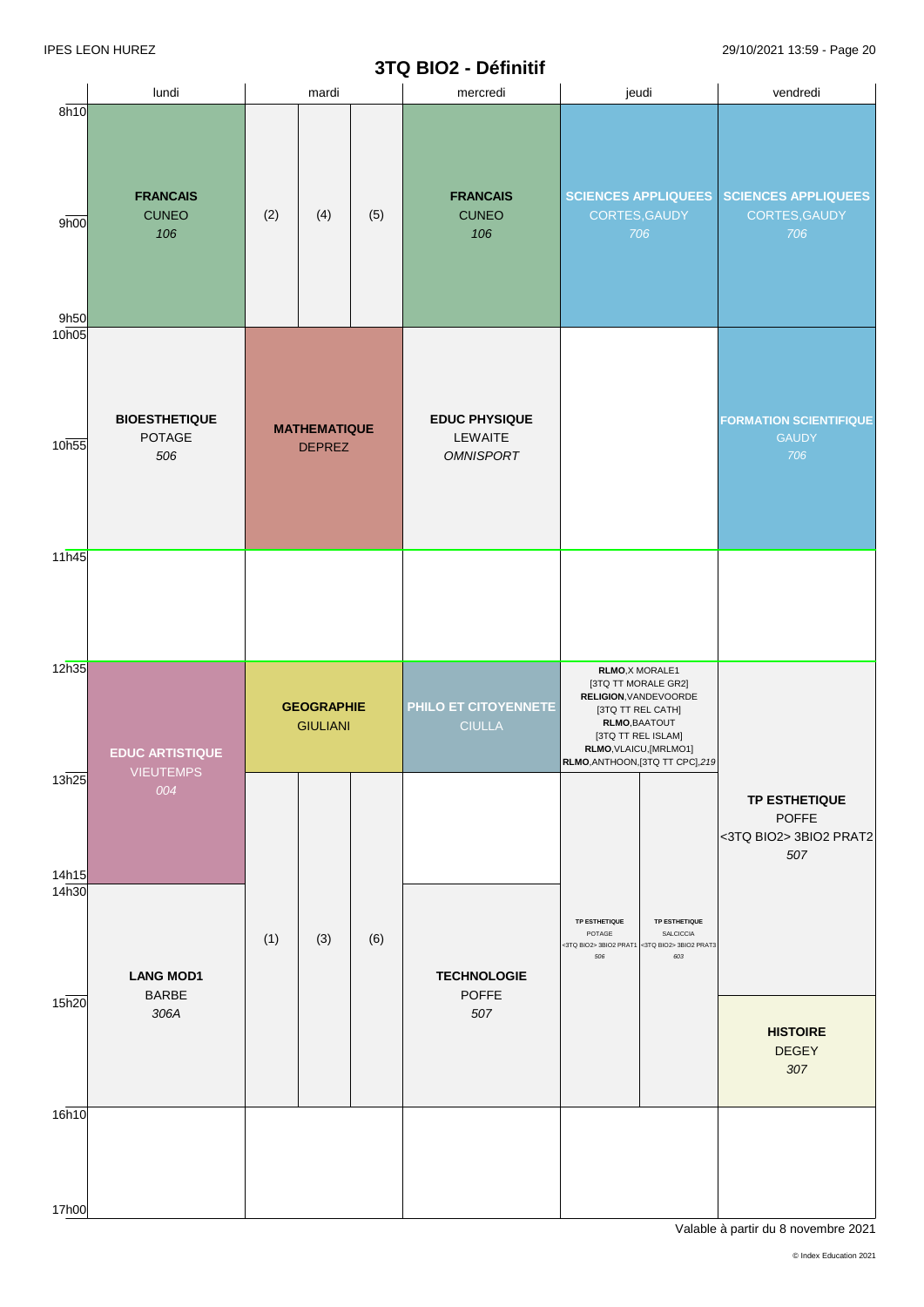#### **3TQ BIO2 - Définitif**

- (1) **TP ESTHETIQUE** SALCICCIA <3TQ BIO2> 3BIO2 PRAT1 *603* (2) **TP ESTHETIQUE** - GUERITTE - <3TQ BIO2> 3BIO2 PRAT1 - *507* (3) **TP ESTHETIQUE** - POTAGE - <3TQ BIO2> 3BIO2 PRAT2 - *506* (4) **TP ESTHETIQUE** - SALCICCIA - <3TQ BIO2> 3BIO2 PRAT2 - *603*
- (5) **TP ESTHETIQUE** POTAGE <3TQ BIO2> 3BIO2 PRAT3 *506*
- (6) **TP ESTHETIQUE** POFFE <3TQ BIO2> 3BIO2 PRAT3 *507*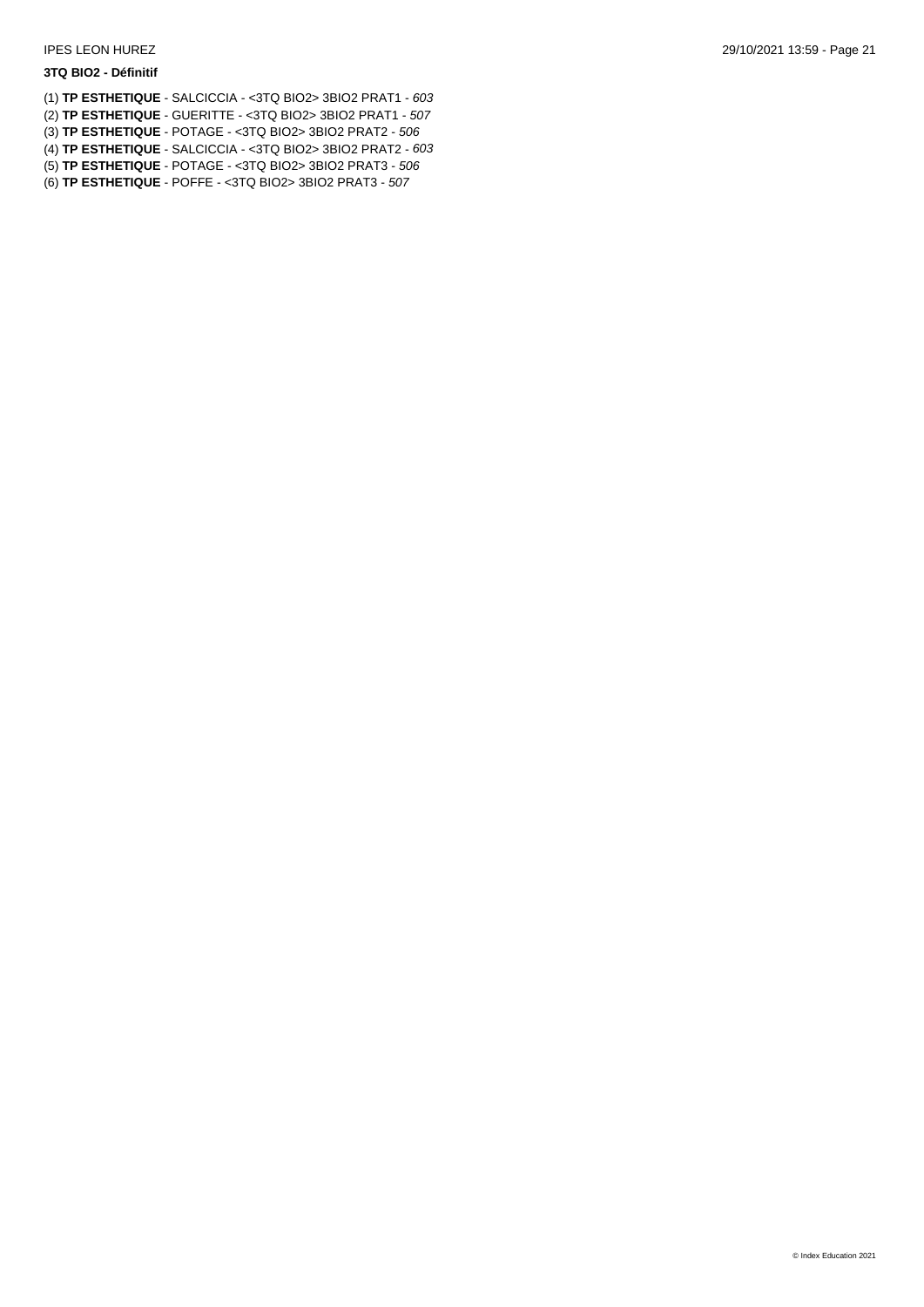# **3TQ GES - Définitif**

| lundi<br>jeudi<br>vendredi<br>mardi<br>mercredi<br>8h10<br><b>LANG MOD1</b><br><b>FRANCAIS</b><br><b>GERKINET</b><br><b>FRANCAIS</b><br><b>ORMATION SCIENTIFIQUE</b><br><b>FORMATION SCIENTIFIQUE</b><br><b>INFORMATIQUE DE GESTION</b><br>SECRETARIAT - BUREAUTIQUE<br><b>MATHEMATIQUE</b><br>VANDERHOUDELINGEN<br>VANDERHOUDELINGEN<br>SCORIER<br><b>DOCLOT</b><br><b>SCIAGURA</b><br>BARRANCO<br>[3GES LM1 ANG]<br><b>DEPREZ</b><br><3TQ GES> 3TQ GES PR2<br><3TQ GES> 3 GES CL1<br><3TQ GES> 3 GES CL2<br><3TQ GES> 3 GES CL1<br><3TQ GES> 3TQ GES PR1<br>9h00<br><3TQ GES> 3 GES CL1<br><3TQ GES> 3 GES CL2<br>702<br><b>FASCILLA</b><br>Cyberclasse<br>Cyberclasse<br>602<br>608<br>608<br>[3TQ NEERL]<br>9h50<br><b>GEOGRAPHIE</b><br><b>HILO ET CITOYENNETE</b><br><b>FAIDHERBE</b><br><b>BRETON</b><br><b>EDUC PHYSIQUE</b><br><3TQ GES> 3 GES CL1<br><3TQ GES> 3 GES CL2<br><b>LANG MOD2</b><br>LEWAITE<br>216<br>311<br><b>GERKINET</b><br>[3TQ TT EDPHY F]<br>[3GES LM2 ANG]<br><b>TECHNO ET TRAITEMENT DE L'INFO SCIENCES ECONOMIQUES</b><br><b>OMNISPORT</b><br><b>DELISI</b><br>CANIVET<br><b>HAMBACH</b><br>LELANGUE<br>[3GES LM2 NEERL]<br>[3TQ TT EDPHY G]<br><b>HISTOIRE</b><br>HILO ET CITOYENNETE<br>114<br><b>FAIDHERBE</b><br><b>CIULLA</b><br><b>OMNISPORT</b><br><3TQ GES> 3 GES CL1<br>:3TQ GES> 3 GES CL2<br>221<br>311<br>11h45<br>RLMO, MEDICI, [3TQ MORALE GR1]<br>RELIGION, VANDEVOORDE<br>[3TQ TT REL CATH]<br>RLMO, BAATOUT<br>[3TQ TT REL ISLAM]<br>RLMO, BROUZAKIS<br>[3TQ TT REL PROTEST]<br><b>INFORMATIQUE DE GESTION</b><br><b>INFORMATIQUE DE GESTION</b><br><b>NFORMATIQUE DE GESTION</b><br><b>SECRETARIAT - BUREAUTIQUE</b><br>RLMO, ANTHOON, [3TQ TT CPC], 219<br><b>SCIAGURA</b><br><b>SCIAGURA</b><br>BARRANCO<br><b>SCIAGURA</b><br>(2)<br>(1)<br><3TQ GES> 3TQ GES PR2<br><3TQ GES> 3TQ GES PR2<br><3TQ GES> 3TQ GES PR1<br><3TQ GES> 3TQ GES PR1<br>202A<br>Cyberclasse<br>Cyberclasse<br>Cyberclasse<br>TECHNO ET TRAITEMENT DE L'INFO<br><b>DELISI</b><br>14h30<br><b>SCIENCES ECONOMIQUES</b><br><b>GEOGRAPHIE</b><br><b>HAMBACH</b><br><b>FAIDHERBE</b><br><3TQ GES> 3 GES CL1<br>305<br><b>FRANCAIS</b><br><b>FRANCAIS</b><br><b>MATHEMATIQUE</b><br><b>SCIENCES ECONOMIQUES</b><br>VANDERHOUDELINGEN<br>VANDERHOUDELINGEN<br><b>DEPREZ</b><br><3TQ GES> 3 GES CL2<br><3TQ GES> 3 GES CL2<br><b>HAMBACH</b><br><3TQ GES> 3 GES CL1<br>608<br>608<br><b>HISTOIRE</b><br><b>DEGEY</b><br><3TQ GES> 3 GES CL2<br>307 |                |  |  | <b>214 ALS - DEITIIIII</b> |  |  |
|-------------------------------------------------------------------------------------------------------------------------------------------------------------------------------------------------------------------------------------------------------------------------------------------------------------------------------------------------------------------------------------------------------------------------------------------------------------------------------------------------------------------------------------------------------------------------------------------------------------------------------------------------------------------------------------------------------------------------------------------------------------------------------------------------------------------------------------------------------------------------------------------------------------------------------------------------------------------------------------------------------------------------------------------------------------------------------------------------------------------------------------------------------------------------------------------------------------------------------------------------------------------------------------------------------------------------------------------------------------------------------------------------------------------------------------------------------------------------------------------------------------------------------------------------------------------------------------------------------------------------------------------------------------------------------------------------------------------------------------------------------------------------------------------------------------------------------------------------------------------------------------------------------------------------------------------------------------------------------------------------------------------------------------------------------------------------------------------------------------------------------------------------------------------------------------------------------------------------------------------------------------------------------------------------------------------------------------------------------------------------------------------------------------------------------------------------------------------------|----------------|--|--|----------------------------|--|--|
|                                                                                                                                                                                                                                                                                                                                                                                                                                                                                                                                                                                                                                                                                                                                                                                                                                                                                                                                                                                                                                                                                                                                                                                                                                                                                                                                                                                                                                                                                                                                                                                                                                                                                                                                                                                                                                                                                                                                                                                                                                                                                                                                                                                                                                                                                                                                                                                                                                                                         |                |  |  |                            |  |  |
|                                                                                                                                                                                                                                                                                                                                                                                                                                                                                                                                                                                                                                                                                                                                                                                                                                                                                                                                                                                                                                                                                                                                                                                                                                                                                                                                                                                                                                                                                                                                                                                                                                                                                                                                                                                                                                                                                                                                                                                                                                                                                                                                                                                                                                                                                                                                                                                                                                                                         |                |  |  |                            |  |  |
|                                                                                                                                                                                                                                                                                                                                                                                                                                                                                                                                                                                                                                                                                                                                                                                                                                                                                                                                                                                                                                                                                                                                                                                                                                                                                                                                                                                                                                                                                                                                                                                                                                                                                                                                                                                                                                                                                                                                                                                                                                                                                                                                                                                                                                                                                                                                                                                                                                                                         | 10h05<br>10h55 |  |  |                            |  |  |
|                                                                                                                                                                                                                                                                                                                                                                                                                                                                                                                                                                                                                                                                                                                                                                                                                                                                                                                                                                                                                                                                                                                                                                                                                                                                                                                                                                                                                                                                                                                                                                                                                                                                                                                                                                                                                                                                                                                                                                                                                                                                                                                                                                                                                                                                                                                                                                                                                                                                         |                |  |  |                            |  |  |
|                                                                                                                                                                                                                                                                                                                                                                                                                                                                                                                                                                                                                                                                                                                                                                                                                                                                                                                                                                                                                                                                                                                                                                                                                                                                                                                                                                                                                                                                                                                                                                                                                                                                                                                                                                                                                                                                                                                                                                                                                                                                                                                                                                                                                                                                                                                                                                                                                                                                         |                |  |  |                            |  |  |
|                                                                                                                                                                                                                                                                                                                                                                                                                                                                                                                                                                                                                                                                                                                                                                                                                                                                                                                                                                                                                                                                                                                                                                                                                                                                                                                                                                                                                                                                                                                                                                                                                                                                                                                                                                                                                                                                                                                                                                                                                                                                                                                                                                                                                                                                                                                                                                                                                                                                         | 12h35<br>13h25 |  |  |                            |  |  |
|                                                                                                                                                                                                                                                                                                                                                                                                                                                                                                                                                                                                                                                                                                                                                                                                                                                                                                                                                                                                                                                                                                                                                                                                                                                                                                                                                                                                                                                                                                                                                                                                                                                                                                                                                                                                                                                                                                                                                                                                                                                                                                                                                                                                                                                                                                                                                                                                                                                                         | 14h15          |  |  |                            |  |  |
|                                                                                                                                                                                                                                                                                                                                                                                                                                                                                                                                                                                                                                                                                                                                                                                                                                                                                                                                                                                                                                                                                                                                                                                                                                                                                                                                                                                                                                                                                                                                                                                                                                                                                                                                                                                                                                                                                                                                                                                                                                                                                                                                                                                                                                                                                                                                                                                                                                                                         |                |  |  |                            |  |  |
|                                                                                                                                                                                                                                                                                                                                                                                                                                                                                                                                                                                                                                                                                                                                                                                                                                                                                                                                                                                                                                                                                                                                                                                                                                                                                                                                                                                                                                                                                                                                                                                                                                                                                                                                                                                                                                                                                                                                                                                                                                                                                                                                                                                                                                                                                                                                                                                                                                                                         | 15h20          |  |  |                            |  |  |
|                                                                                                                                                                                                                                                                                                                                                                                                                                                                                                                                                                                                                                                                                                                                                                                                                                                                                                                                                                                                                                                                                                                                                                                                                                                                                                                                                                                                                                                                                                                                                                                                                                                                                                                                                                                                                                                                                                                                                                                                                                                                                                                                                                                                                                                                                                                                                                                                                                                                         | 16h10          |  |  |                            |  |  |
|                                                                                                                                                                                                                                                                                                                                                                                                                                                                                                                                                                                                                                                                                                                                                                                                                                                                                                                                                                                                                                                                                                                                                                                                                                                                                                                                                                                                                                                                                                                                                                                                                                                                                                                                                                                                                                                                                                                                                                                                                                                                                                                                                                                                                                                                                                                                                                                                                                                                         | 17h00          |  |  |                            |  |  |

17h00 (1) **INFO - TRAVAUX SUR ORDINATEUR** - HAMBACH - <3TQ GES> 3TQ GES PR1 - *210* (1) **INFO - TRAVAUX SUR ORDINATEUR** - HAMBACH - <3TQ GES> 3TQ GES PR1 - *210* (2)BARRANCO - <3TQ GES> 3TQ GES PR2 - *Cyberclasse*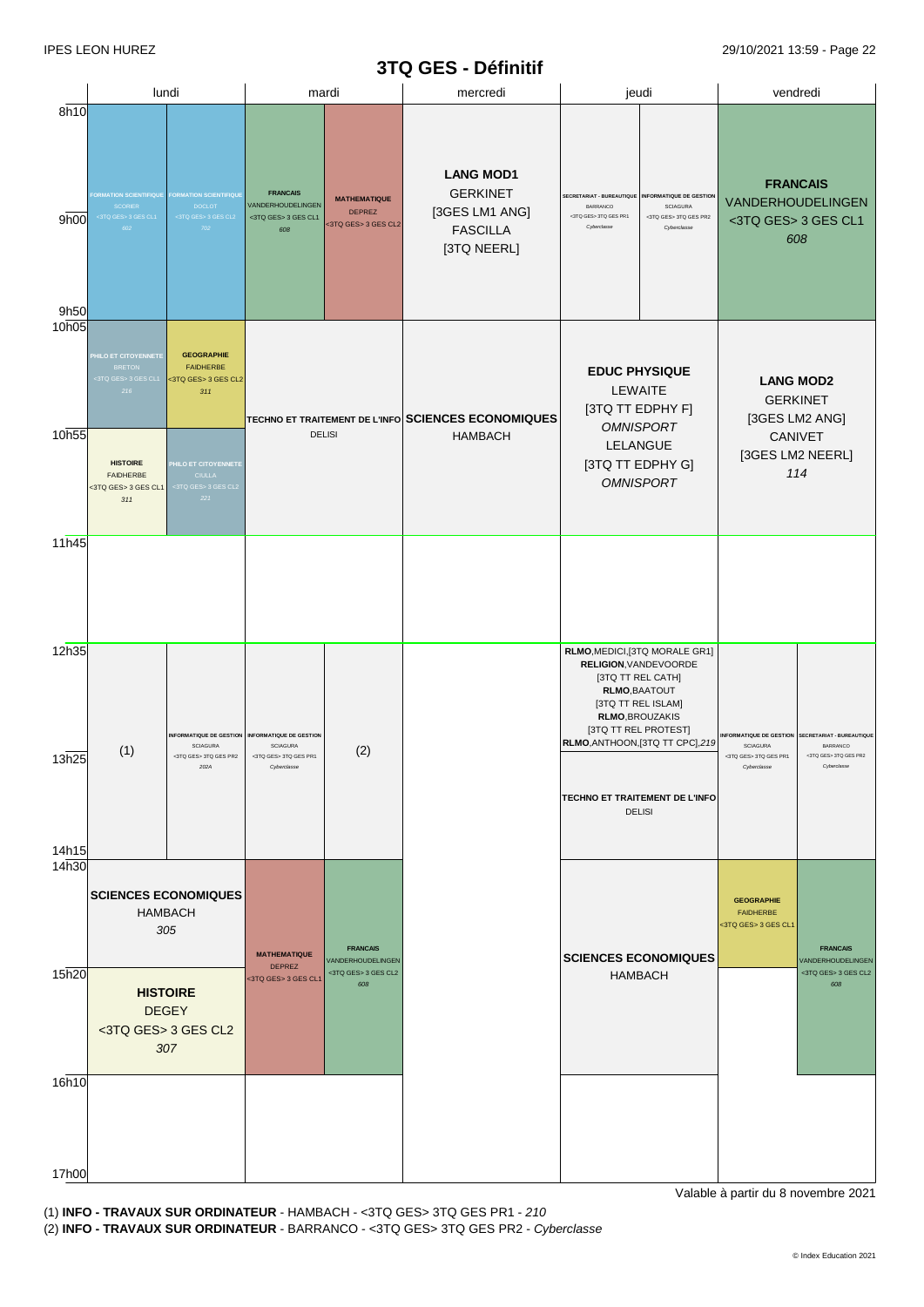# **3TQ TOUR - Définitif**

|                      |                                                                                                             |                                                                                                             | JIW IVUN - DCIIIIIIII                                                                                           |                                                                                                                             |                                                                                                         |
|----------------------|-------------------------------------------------------------------------------------------------------------|-------------------------------------------------------------------------------------------------------------|-----------------------------------------------------------------------------------------------------------------|-----------------------------------------------------------------------------------------------------------------------------|---------------------------------------------------------------------------------------------------------|
|                      | lundi                                                                                                       | mardi                                                                                                       | mercredi                                                                                                        | jeudi                                                                                                                       | vendredi                                                                                                |
| 8h10<br>9h00<br>9h50 | <b>LANG MOD2</b><br><b>FASCILLA</b><br><3TQ TOUR> Ang<br>306A<br><b>SCIPIONI</b><br><3TQ TOUR> Néerl<br>308 | <b>LANG MOD2</b><br><b>FASCILLA</b><br><3TQ TOUR> Ang<br>306A<br><b>SCIPIONI</b><br><3TQ TOUR> Néerl<br>308 | <b>LANG MOD1</b><br><b>BUONO</b><br>[3TOUR LM1 ANG]<br>306A<br><b>SCIPIONI</b><br>[3TOUR 4TOUR LM1 NEER]<br>114 | SECRETARIAT - BUREAUTIQUE<br><b>SCHILLACI</b><br>215                                                                        | <b>LANG MOD1</b><br><b>BUONO</b><br>[3TOUR LM1 ANG]<br><b>SCIPIONI</b><br>[3TOUR 4TOUR LM1 NEER]<br>308 |
| 10h05<br>10h55       | <b>FORMATION SCIENTIFIQUE</b><br>LESTERQUY<br>610                                                           | <b>MATHEMATIQUE</b><br><b>DEDISTE</b>                                                                       | SECRETARIAT - BUREAUTIQUE<br><b>SCHILLACI</b><br>215                                                            | <b>EDUC PHYSIQUE</b><br>LEWAITE<br>[3TQ TT EDPHY F]<br><b>OMNISPORT</b><br>LELANGUE<br>[3TQ TT EDPHY G]<br><b>OMNISPORT</b> | <b>FRANCAIS</b><br><b>ATTARDO</b><br>117                                                                |
| 11h45                |                                                                                                             |                                                                                                             |                                                                                                                 |                                                                                                                             |                                                                                                         |
| 12h35                | <b>GEOGRAPHIE</b><br><b>GIULIANI</b><br>110                                                                 | PHILO ET CITOYENNETE<br>X CPC<br>221                                                                        |                                                                                                                 | <b>RLMO</b><br>X MORALE1<br>[3TQ TT MORALE GR2]<br><b>RELIGION</b><br>VANDEVOORDE<br>[3TQ TT REL CATH]                      | SECRETARIAT - BUREAUTIQUE                                                                               |
| 13h25<br>14h15       | <b>HISTOIRE</b><br><b>GIULIANI</b><br>110                                                                   | <b>COURS COMMERCIAUX</b>                                                                                    |                                                                                                                 | <b>COURS COMMERCIAUX</b>                                                                                                    | <b>SCHILLACI</b><br>215                                                                                 |
| 14h30<br>15h20       | <b>FRANCAIS</b><br><b>ATTARDO</b><br>117                                                                    | <b>REMACLE</b>                                                                                              |                                                                                                                 | <b>REMACLE</b>                                                                                                              | <b>GEOGR ORIENTEE</b><br><b>MORESI</b><br>116                                                           |
| 16h10                |                                                                                                             |                                                                                                             |                                                                                                                 |                                                                                                                             |                                                                                                         |
| 17h00                |                                                                                                             |                                                                                                             |                                                                                                                 |                                                                                                                             |                                                                                                         |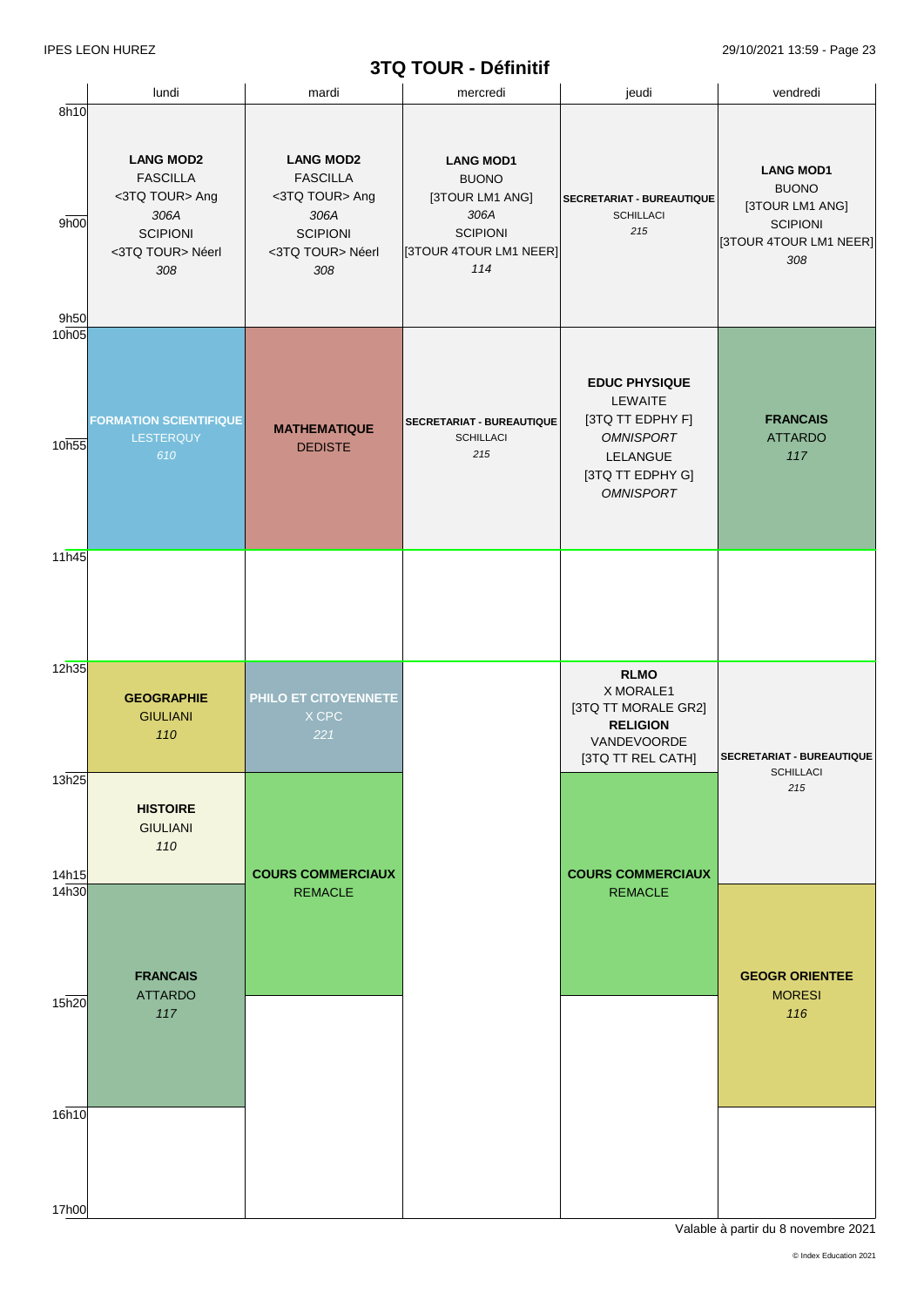# **3TQ TS - Définitif**

|                            |                                                                                              |                                             | $31$ $\alpha$ $1$ $\beta$ - Definition                                           |                                                                                                                                                           |                                                                                                                                     |
|----------------------------|----------------------------------------------------------------------------------------------|---------------------------------------------|----------------------------------------------------------------------------------|-----------------------------------------------------------------------------------------------------------------------------------------------------------|-------------------------------------------------------------------------------------------------------------------------------------|
|                            | lundi                                                                                        | mardi                                       | mercredi                                                                         | jeudi                                                                                                                                                     | vendredi                                                                                                                            |
| 8h10<br>9h00<br>9h50       | <b>FORMATION SCIENTIFIQUE</b><br><b>DOCLOT</b><br>702                                        | <b>MATHEMATIQUE</b><br><b>DEPREZ</b>        | <b>LANG MOD1</b><br>X LANG AN<br>[3TQ ANGLAIS]<br><b>FASCILLA</b><br>[3TQ NEERL] | <b>SCIENCES SOCIALES</b><br><b>COEN</b><br>312                                                                                                            | <b>EDUC PLASTIQUE</b><br><b>VIEUTEMPS</b><br>004                                                                                    |
| 10 <sub>h05</sub><br>10h55 | <b>GEOGRAPHIE</b><br><b>FAIDHERBE</b><br>311<br>PHILO ET CITOYENNETE<br><b>CIULLA</b><br>221 | <b>EDUC A LA SANTE</b><br>RODRIGUEZ-ALONSO  | <b>SCIENCES SOCIALES</b><br><b>COEN</b><br>312                                   | TP ART CULINAIRE<br>LAURENT<br>402                                                                                                                        | <b>EDUC PHYSIQUE</b><br>X ED PHYSIQUE<br>[4TQ EDPHY F GR1]<br><b>OMNISPORT</b><br>LELANGUE<br>[4TQ EDPHY G GR2]<br><b>OMNISPORT</b> |
| 11h45                      |                                                                                              |                                             |                                                                                  |                                                                                                                                                           |                                                                                                                                     |
| 12h35<br>13h25             | <b>SCIENCES</b><br><b>DOCLOT</b><br>702                                                      | TP ART CULINAIRE<br>LAURENT                 |                                                                                  | RLMO, MEDICI, [3TQ MORALE GR1]<br>RELIGION, VANDEVOORDE<br>[3TQ TT REL CATH]<br>RLMO, BAATOUT<br>[3TQ TT REL ISLAM]<br>RLMO, ANTHOON<br>[3TQ TT CPC], 219 | <b>ANIMATION DE GROUPES</b><br><b>MATTINA</b>                                                                                       |
| 14h15<br>14h30             | <b>EDUC A LA SANTE</b><br>RODRIGUEZ-ALONSO                                                   | 402                                         |                                                                                  |                                                                                                                                                           |                                                                                                                                     |
| 15h20                      | 601                                                                                          | <b>FRANCAIS</b><br>VANDERHOUDELINGEN<br>608 |                                                                                  | <b>SCIENCES</b><br><b>DOCLOT</b><br>702                                                                                                                   | <b>FRANCAIS</b><br>VANDERHOUDELINGEN<br>608                                                                                         |
| 16h10                      | <b>HISTOIRE</b><br><b>DEGEY</b><br>307                                                       |                                             |                                                                                  |                                                                                                                                                           |                                                                                                                                     |
|                            |                                                                                              |                                             |                                                                                  |                                                                                                                                                           |                                                                                                                                     |
| 17h00                      |                                                                                              |                                             |                                                                                  |                                                                                                                                                           |                                                                                                                                     |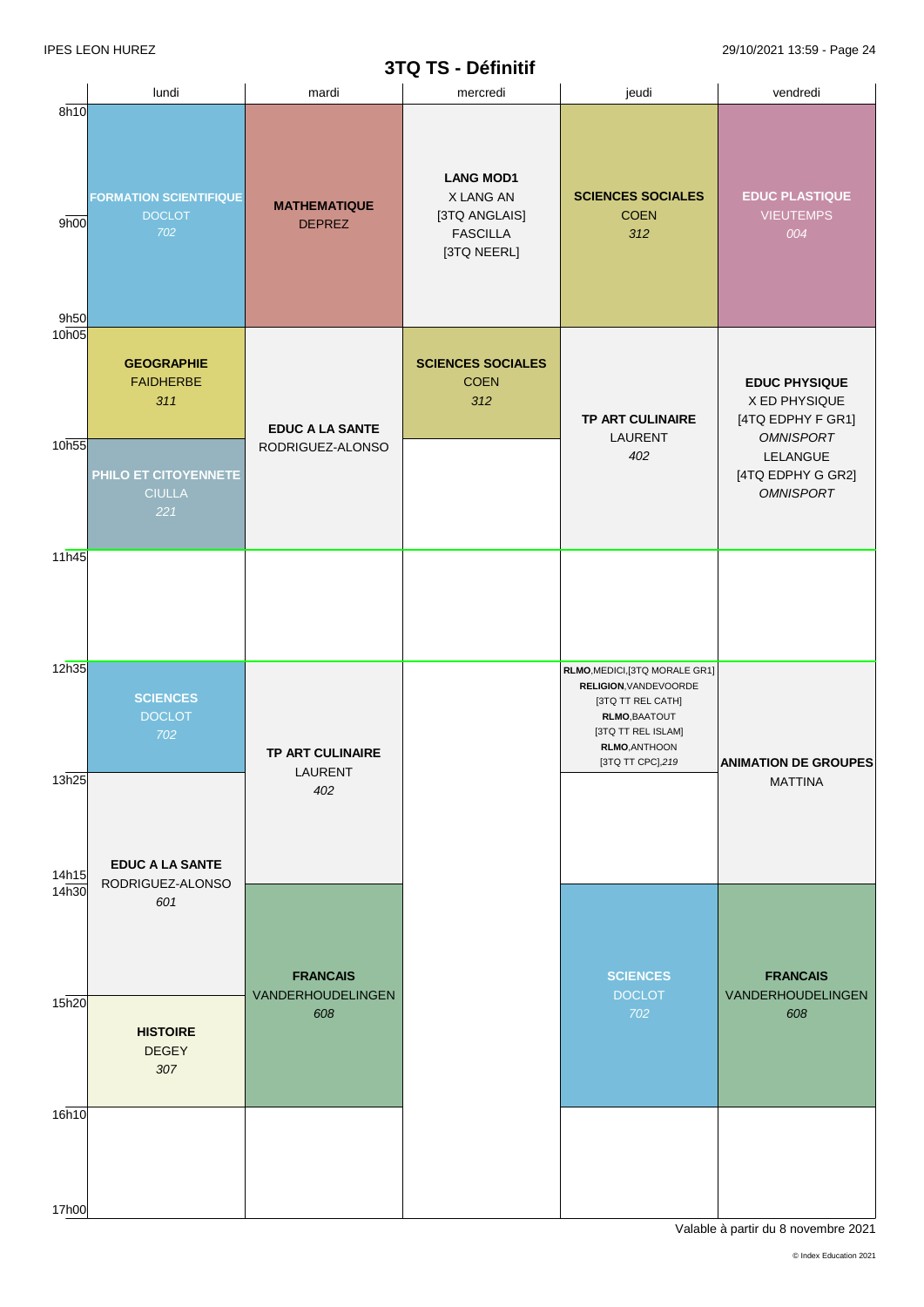# **3TT TSA - Définitif**

|                   |                                                                                                                     |                                            |                                                      |                                                               | 311 ISA - DETINITI                         |                                                                                                            |                                                                                            |                                                                                     |                                     |
|-------------------|---------------------------------------------------------------------------------------------------------------------|--------------------------------------------|------------------------------------------------------|---------------------------------------------------------------|--------------------------------------------|------------------------------------------------------------------------------------------------------------|--------------------------------------------------------------------------------------------|-------------------------------------------------------------------------------------|-------------------------------------|
| 8h10              |                                                                                                                     | lundi                                      |                                                      | mardi                                                         | mercredi                                   | jeudi                                                                                                      |                                                                                            | vendredi                                                                            |                                     |
| 9h00              |                                                                                                                     | <b>BIOLOGIE APPLIQUEE</b><br><b>GAUDY</b>  |                                                      | PHILO ET CITOYENNETE<br>$X$ CPC                               | PHYSIQUE APPLIQUEE<br>LESTERQUY            |                                                                                                            |                                                                                            | <b>HISTOIRE</b>                                                                     | <b>MORESI</b>                       |
| 9h50              |                                                                                                                     | 706                                        | <b>CHIMIE</b><br><b>GAUDY</b>                        |                                                               | 610                                        | <b>PHYSIQUE APPLIQUEE</b><br>LESTERQUY                                                                     | 610                                                                                        |                                                                                     | 116                                 |
| 10 <sub>h05</sub> | <b>LANG MOD2</b><br><b>LANG MOD2</b><br><b>GERKINET</b><br><b>FASCILLA</b><br>10h55 < 3TT TSA> Ang < 3TT TSA> Néerl |                                            | 706                                                  |                                                               | <b>MATHEMATIQUE</b><br><b>DEHON</b><br>203 | <b>EDUC PHYSIQUE</b><br>LEWAITE<br>[3TQ TT EDPHY F]<br><b>OMNISPORT</b>                                    |                                                                                            |                                                                                     | <b>MATHEMATIQUE</b><br><b>DEHON</b> |
|                   | 213                                                                                                                 | 114                                        |                                                      | <b>BIOLOGIE APPLIQUEE</b><br><b>GAUDY</b><br>706              | <b>CHIMIE</b><br><b>GAUDY</b><br>706       | LELANGUE<br>[3TQ TT EDPHY G]<br><b>OMNISPORT</b>                                                           |                                                                                            | 203                                                                                 |                                     |
| 11h45             |                                                                                                                     |                                            |                                                      |                                                               |                                            |                                                                                                            |                                                                                            |                                                                                     |                                     |
| 12h35<br>13h25    |                                                                                                                     | <b>FRANCAIS</b><br><b>BEAUTRIX</b><br>121  | <b>LANG MOD2</b><br><b>GERKINET</b><br><3TT TSA> Ang | <b>LANG MOD2</b><br><b>FASCILLA</b><br><3TT TSA> Néerl<br>114 |                                            | RLMO, X MORALE1<br>[3TQ TT MORALE GR2]<br>RELIGION, VANDEVOORDE<br>RLMO, BROUZAKIS<br>[3TQ TT REL PROTEST] | RLMO, ANTHOON, [3TQ TT CPC], 219<br>[3TQ TT REL CATH]<br>RLMO, BAATOUT, [3TQ TT REL ISLAM] | <b>LANG MOD1</b><br><b>BUONO</b><br><3TT TSA> Anglais <3TT TSA> Néerlandais<br>306A | <b>LANG MOD1</b><br>CANIVET<br>114  |
| 14h15<br>14h30    |                                                                                                                     |                                            |                                                      |                                                               |                                            | <b>LANG MOD1</b><br><b>BUONO</b><br><3TT TSA> Anglais <3TT TSA> Néerlandais                                | <b>LANG MOD1</b><br>CANIVET<br>114                                                         |                                                                                     |                                     |
| 15h20             |                                                                                                                     | <b>MATHEMATIQUE</b><br><b>DEHON</b><br>203 |                                                      | <b>GEOGRAPHIE</b><br><b>GAUDY</b><br>706                      |                                            | 306A<br><b>FRANCAIS</b><br>121                                                                             | <b>BEAUTRIX</b>                                                                            | <b>FRANCAIS</b>                                                                     | <b>BEAUTRIX</b><br>121              |
| 16h10             |                                                                                                                     |                                            |                                                      |                                                               |                                            |                                                                                                            |                                                                                            |                                                                                     |                                     |
| 17h00             |                                                                                                                     |                                            |                                                      |                                                               |                                            |                                                                                                            |                                                                                            |                                                                                     |                                     |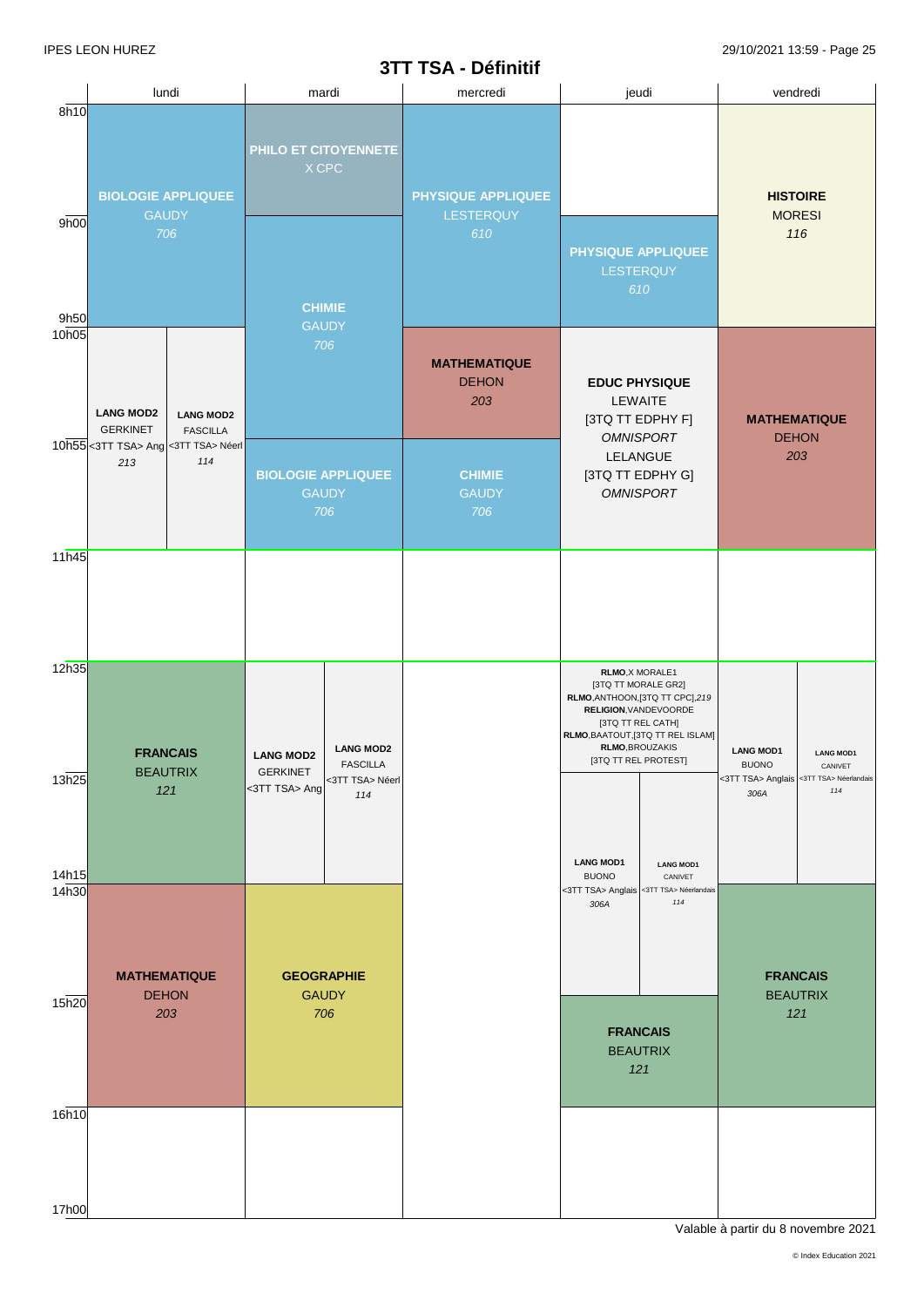#### **4 EQ ESTH - Définitif**

|                         | lundi                                                                                                                         |                                                                                     | mardi                                                                                                                                                                                                                                                                                                                                                         |  |                                                                         | mercredi                                                                                      | jeudi                                                                                                                                                                                        | vendredi                                                                      |  |
|-------------------------|-------------------------------------------------------------------------------------------------------------------------------|-------------------------------------------------------------------------------------|---------------------------------------------------------------------------------------------------------------------------------------------------------------------------------------------------------------------------------------------------------------------------------------------------------------------------------------------------------------|--|-------------------------------------------------------------------------|-----------------------------------------------------------------------------------------------|----------------------------------------------------------------------------------------------------------------------------------------------------------------------------------------------|-------------------------------------------------------------------------------|--|
| 8h10<br>9h00<br>9h50    | TP ESTHETIQUE<br>SALCICCIA                                                                                                    | <b>BIOESTHETIQUE</b><br>POFFE<br><4 EQ ESTH> 4 ESTH PRAT2<br>507                    | <b>REMEDIATION: ESTHETIQUE</b><br><b>TP ESTHETIQUE</b><br>TP ESTHETIQUE<br>SALCICCIA<br>POTAGE<br><b>BANTUELLE</b><br><4 EQ ESTH> 4 ESTH PRAT1<br><4 EQ ESTH> 4 ESTH PRAT2<br>701<br>506<br>603                                                                                                                                                               |  | <b>BIOESTHETIQUE</b><br><b>POFFE</b><br><4 EQ ESTH> 4 ESTH PRAT1<br>507 | <b>TECHNOLOGIE</b><br>POTAGE<br><4 EQ ESTH> 4 ESTH PRAT1<br>506                               | <b>EDUC ARTISTIQUE</b><br>LEONCELLI<br>EQ ESTH> 4 ESTH PRAT<br>604                                                                                                                           |                                                                               |  |
| 10h05<br>10h55          | 4 EQ ESTH> 4 ESTH PRAT1<br>603                                                                                                | <b>SCIENCES APPLIQUEES</b><br><b>DOCLOT</b><br>EQ ESTH> 4 ESTH PRAT2<br>${\bf 702}$ | <b>FORMATION SCIENTIFIQUE</b><br><b>TECHNOLOGIE</b><br><b>SCIENCES APPLIQUEES</b><br><b>SCIENCES APPLIQUEES</b><br><b>SCIENCES APPLIQUEES</b><br>ALONZO<br><b>DOCLOT</b><br>ALONZO<br>POTAGE<br><b>GAUDY</b><br>4 EQ ESTH> 4 ESTH PRAT1<br>4 EQ ESTH> 4 ESTH PRAT2<br><4 EQ ESTH> 4 ESTH PRAT1<br><4 EQ ESTH> 4 ESTH PRAT2<br>704<br>704<br>506<br>706<br>702 |  | <b>FRANCAIS</b><br><b>PONS</b><br>219                                   |                                                                                               |                                                                                                                                                                                              |                                                                               |  |
| 11h45                   |                                                                                                                               |                                                                                     |                                                                                                                                                                                                                                                                                                                                                               |  |                                                                         |                                                                                               |                                                                                                                                                                                              |                                                                               |  |
| 12h35<br>13h25<br>14h15 |                                                                                                                               | <b>FRANCAIS</b><br><b>PONS</b><br>219                                               | <b>TP ESTHETIQUE</b><br><b>GUERITTE</b><br><4 EQ ESTH> 4 ESTH PRAT2<br>701                                                                                                                                                                                                                                                                                    |  |                                                                         | <b>LANG MOD1</b><br><b>BARBE</b><br>[4 EQ ESTH_ANGLAIS]<br><b>SCIPIONI</b><br>[4TQ LM1 NEERL] | <b>EDUC PHYSIQUE</b><br>LEWAITE<br><b>OMNISPORT</b>                                                                                                                                          | <b>MATHEMATIQUE</b><br><b>MONTANTE</b><br>110                                 |  |
| 14h30<br>15h20          | <b>STAGES</b><br>SALCICCIA<br><4 EQ ESTH> 4 ESTH PRAT1<br>603<br><b>STAGES</b><br>GUERITTE<br><4 EQ ESTH> 4 ESTH PRAT1<br>603 | <b>STAGES</b><br>POFFE<br><4 EQ ESTH> 4 ESTH PRAT2<br>507                           |                                                                                                                                                                                                                                                                                                                                                               |  |                                                                         | <b>HISTOIRE</b><br><b>DEGEY</b><br>307<br>PHILO ET CITOYENNETE<br>$X$ CPC                     | RLMO, X MORALE 2<br>[4TQ MORALE GR1]<br>RELIGION, VANDEVOORDE<br>[4TQ REL CATH]<br>RLMO, BAATOUT<br>[4TQ REL ISLAM]<br>RLMO, BRETON, [4TQ CPC], 219<br><b>GEOGRAPHIE</b><br><b>FAIDHERBE</b> | <b>EDUC ARTISTIQUE</b><br><b>VIEUTEMPS</b><br><4 EQ ESTH> 4 ESTH PRAT1<br>004 |  |
| 16h10<br>17h00          |                                                                                                                               |                                                                                     |                                                                                                                                                                                                                                                                                                                                                               |  |                                                                         |                                                                                               |                                                                                                                                                                                              |                                                                               |  |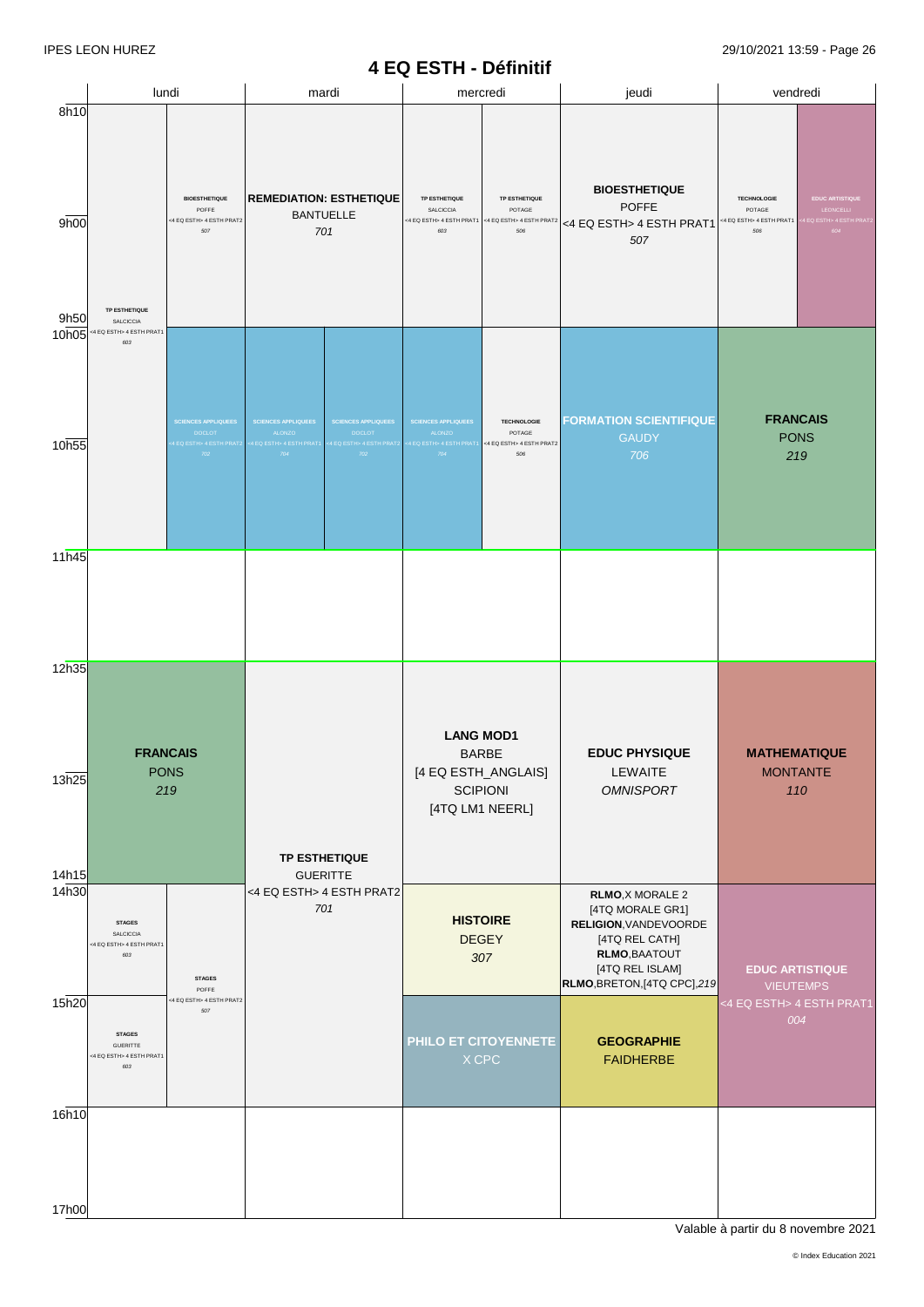# **4L CF - Définitif**

|                |                                                                                                                                |                                                                                                                                                               |                                                                                                                                                                                 |                     |                                                                                                                                                                                                                         | PVIIIIIII                            |                                                                                                                                             |                                                                  |                                                                                |                                          |  |
|----------------|--------------------------------------------------------------------------------------------------------------------------------|---------------------------------------------------------------------------------------------------------------------------------------------------------------|---------------------------------------------------------------------------------------------------------------------------------------------------------------------------------|---------------------|-------------------------------------------------------------------------------------------------------------------------------------------------------------------------------------------------------------------------|--------------------------------------|---------------------------------------------------------------------------------------------------------------------------------------------|------------------------------------------------------------------|--------------------------------------------------------------------------------|------------------------------------------|--|
| 8h10           | lundi                                                                                                                          |                                                                                                                                                               |                                                                                                                                                                                 | mardi               |                                                                                                                                                                                                                         | mercredi                             |                                                                                                                                             | jeudi                                                            | vendredi                                                                       |                                          |  |
| 9h00           | <b>TECHNOLOGIE</b><br>PETRUIO<br><4L CF> 4CF GRB<br>502<br><b>TP COIFFURE</b><br><b>LECHIEN</b><br>10h05 <4L CF>4CF GRA<br>504 |                                                                                                                                                               | <b>CIENCES APPLIQUEES</b><br><b>REMEDIATION: COIFFURE</b><br>ALONZO<br><b>OZDEMIR</b><br><4L CF> 4CF GRB<br><4L CF> 4CF GRA<br>502<br>704<br><b>FRANCAIS</b><br><b>VAN ECKE</b> |                     | <b>EDUC PHYSIQUE</b><br>LELANGUE<br>[3P EDPHY F GR2]<br><b>OMNISPORT</b><br><b>GUNS</b><br>[3P EDPHY G GR1]<br><b>OMNISPORT</b><br><b>LANG MOD1</b><br><b>BARBE</b><br>[4L CF_ANGLAIS]<br><b>FASCILLA</b><br>[4P NEERL] |                                      | <b>TP COIFFURE</b>                                                                                                                          | <b>TP COIFFURE</b><br><b>LECHIEN</b><br>504                      | <b>TECHNOLOGIE</b><br><b>OZDEMIR</b><br><4L CF> 4CF GRB <4L CF> 4CF GRA<br>502 | <b>TP COIFFURE</b>                       |  |
| 9h50<br>10h55  |                                                                                                                                |                                                                                                                                                               |                                                                                                                                                                                 |                     |                                                                                                                                                                                                                         |                                      | <b>COLOMBI</b><br><4L CF> 4CF GRA<br>509                                                                                                    | <b>CIENCES APPLIQUEES</b><br>LESTERQUY<br><4L CF> 4CF GRB<br>610 | <b>COIFFURE</b><br><b>OZDEMIR</b><br><4L CF> 4CF GRA<br>502                    | <b>LECHIEN</b><br><4L CF> 4CF GRB<br>504 |  |
| 11h45          |                                                                                                                                |                                                                                                                                                               |                                                                                                                                                                                 |                     |                                                                                                                                                                                                                         |                                      |                                                                                                                                             |                                                                  |                                                                                |                                          |  |
| 12h35          |                                                                                                                                | <b>COIFFURE</b><br><b>OZDEMIR</b><br><4L CF> 4CF GRB<br>502<br><b>EDUC ARTISTIQUE</b><br><b>LEONCELLI</b><br>604<br><b>FRANCAIS</b><br><b>VAN ECKE</b><br>602 |                                                                                                                                                                                 |                     |                                                                                                                                                                                                                         |                                      |                                                                                                                                             | PHILO ET CITOYENNETE<br><b>BRETON</b><br>217                     |                                                                                |                                          |  |
| 13h25<br>14h15 |                                                                                                                                |                                                                                                                                                               |                                                                                                                                                                                 |                     | <b>OZDEMIR</b><br><4L CF> 4CF GRA<br>504                                                                                                                                                                                | <b>TP COIFFURE</b><br><b>COLOMBI</b> | RLMO, X MORALE1<br>[4P MORALE GR3]<br>RELIGION, VANDEVOORDE<br>[4P REL CATH]<br>RLMO, BROUZAKIS<br>[4P REL PROTES]<br>RLMO,CIULLA,[4CITOY1] | <b>STAGES</b>                                                    | <b>STAGES</b>                                                                  |                                          |  |
| 14h30          |                                                                                                                                | <b>HISTOIRE</b><br>VANDERHOUDELINGEN<br>608                                                                                                                   |                                                                                                                                                                                 | <b>MATHEMATIQUE</b> | <b>REMEDIATION: COIFFURE</b><br>LECHIEN                                                                                                                                                                                 | <4L CF> 4CF GRB<br>509               |                                                                                                                                             | <b>FORMATION SCIENTIFIQUE</b>                                    | <b>COLOMBI</b><br><4L CF> 4CF GRA <4L CF> 4CF GRB                              | <b>OZDEMIR</b>                           |  |
| 15h20          | <b>GEOGRAPHIE</b><br><b>GIULIANI</b><br>601                                                                                    |                                                                                                                                                               | <b>MONTANTE</b><br>110                                                                                                                                                          |                     | <4L CF> 4CF GRA<br>504                                                                                                                                                                                                  |                                      |                                                                                                                                             | <b>SCORIER</b><br>602                                            |                                                                                |                                          |  |
| 16h10          |                                                                                                                                |                                                                                                                                                               |                                                                                                                                                                                 |                     |                                                                                                                                                                                                                         |                                      |                                                                                                                                             |                                                                  |                                                                                |                                          |  |
| 17h00          |                                                                                                                                |                                                                                                                                                               |                                                                                                                                                                                 |                     |                                                                                                                                                                                                                         |                                      |                                                                                                                                             |                                                                  |                                                                                |                                          |  |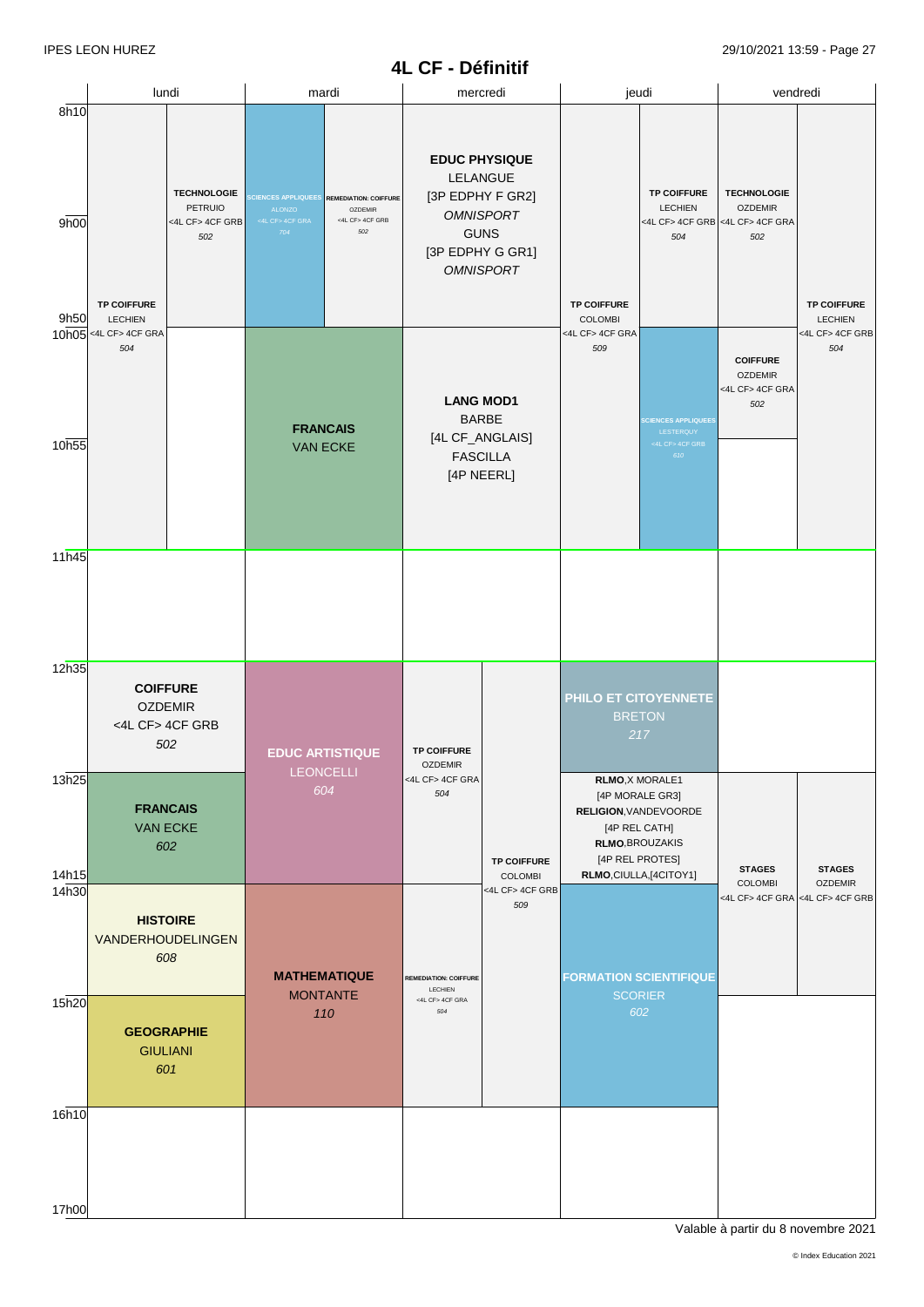|                         |                                                                   |                                                        | <u>rru</u><br>$-$ Demini                                                                    |                                                                                                                                                                                                    |                                                                                                                        |
|-------------------------|-------------------------------------------------------------------|--------------------------------------------------------|---------------------------------------------------------------------------------------------|----------------------------------------------------------------------------------------------------------------------------------------------------------------------------------------------------|------------------------------------------------------------------------------------------------------------------------|
|                         | lundi                                                             | mardi                                                  | mercredi                                                                                    | jeudi                                                                                                                                                                                              | vendredi                                                                                                               |
| 8h10<br>9h00<br>9h50    | <b>MATHEMATIQUE</b><br><b>BOULANGER</b><br>319                    | <b>FORMATION SCIENTIFIQUE</b><br><b>SCORIER</b><br>602 | <b>FRANCAIS</b><br>VANDERHOUDELINGEN<br>608                                                 |                                                                                                                                                                                                    | <b>TP DECORATION</b>                                                                                                   |
| 10h05<br>10h55          | PHILO ET CITOYENNETE<br><b>CIULLA</b><br>221<br><b>GEOGRAPHIE</b> | <b>CONNAISSANCE DES STYLES</b><br><b>POLART</b><br>004 | <b>LANG MOD1</b><br><b>SCIPIONI</b><br>[4AAP CUIS ANGLAIS]<br><b>FASCILLA</b><br>[4P NEERL] | <b>DESSIN</b><br><b>DEGIVES</b><br>006                                                                                                                                                             | <b>DEROISY</b><br>606                                                                                                  |
| 11h45                   | <b>GIULIANI</b><br>216                                            |                                                        |                                                                                             |                                                                                                                                                                                                    |                                                                                                                        |
| 12h35<br>13h25<br>14h15 | <b>TP DECORATION</b>                                              | <b>TP ARTS GRAPHIQUES</b>                              |                                                                                             | <b>FRANCAIS</b><br>VANDERHOUDELINGEN<br>608<br>RLMO, X MORALE1<br>[4P MORALE GR3]<br>RELIGION, VANDEVOORDE<br>[4P REL CATH]<br>RLMO, BAATOUT, [4P REL ISLAM]<br>RLMO, BROUZAKIS<br>[4P REL PROTES] | <b>EDUC PHYSIQUE</b><br>LEWAITE<br>[4P EDPHY F]<br><b>OMNISPORT</b><br><b>GUNS</b><br>[4P EDPHY G]<br><b>OMNISPORT</b> |
| 14h30<br>15h20          | <b>DEROISY</b><br>606                                             | <b>DEROISY</b><br>606                                  |                                                                                             | <b>HISTOIRE</b><br>VANDERHOUDELINGEN<br>608<br><b>INFOGRAPHIE</b><br>X ART<br>202B                                                                                                                 | <b>TECHNOLOGIE</b><br><b>LEONCELLI</b><br>604                                                                          |
| 16h10<br>17h00          |                                                                   |                                                        |                                                                                             |                                                                                                                                                                                                    |                                                                                                                        |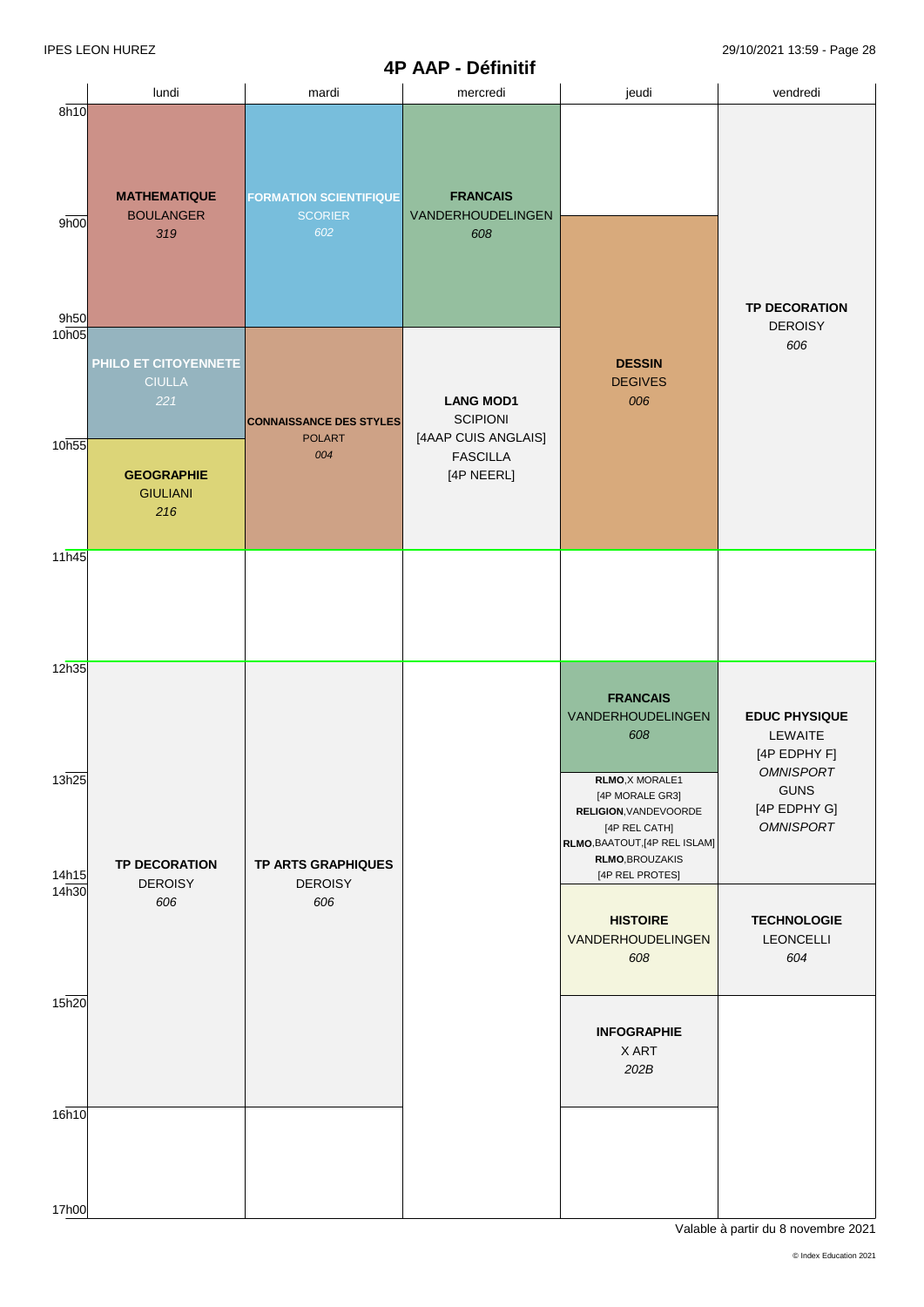## **4P CUIS - Définitif**

|                         | lundi                                                  | mardi                                    | mercredi                                                   | jeudi                                                                                                                                                                                                                               | vendredi                                                                                                                      |
|-------------------------|--------------------------------------------------------|------------------------------------------|------------------------------------------------------------|-------------------------------------------------------------------------------------------------------------------------------------------------------------------------------------------------------------------------------------|-------------------------------------------------------------------------------------------------------------------------------|
| 8h10<br>9h00<br>9h50    | TP ART CULINAIRE<br>SEBILLE<br>401                     | <b>TP SALLE</b><br>MANGEOT<br>406        | <b>FRANCAIS</b><br><b>VAN LANCKER</b><br>117               |                                                                                                                                                                                                                                     | <b>MATHEMATIQUE</b><br><b>CAYPHAS</b><br>301                                                                                  |
| 10h05                   |                                                        |                                          | <b>LANG MOD1</b><br><b>SCIPIONI</b><br>[4AAP CUIS ANGLAIS] | <b>TECHNOLOGIE DES BOISSONS</b><br>MANGEOT                                                                                                                                                                                          | <b>METIERS DE L'ALIMENT</b><br><b>SELVAIS</b>                                                                                 |
| 10h55                   |                                                        |                                          | <b>FASCILLA</b><br>[4P NEERL]                              | <b>TECHNO METIER: SALLE</b><br>MANGEOT                                                                                                                                                                                              | <b>TECHNOLOGIE DES MATIERES</b><br><b>SELVAIS</b><br>404                                                                      |
| 11h45                   |                                                        |                                          | <b>HISTOIRE</b><br>VANDERHOUDELINGEN<br>608                |                                                                                                                                                                                                                                     |                                                                                                                               |
| 12h35<br>13h25<br>14h15 | TP ART CULINAIRE<br><b>SEBILLE</b><br>401              | <b>TP SALLE</b><br><b>MANGEOT</b><br>406 |                                                            | <b>FRANCAIS</b><br><b>VAN LANCKER</b><br>117<br><b>RLMO,X MORALE 2</b><br>[4P MORALE GR2]<br>RELIGION, VANDEVOORDE<br>[4P REL CATH]<br>RLMO, BAATOUT, [4P REL ISLAM]<br>RLMO, BROUZAKIS, [4P REL PROTES]<br>RLMO, CIULLA, [4CITOY1] | <b>EDUC PHYSIQUE</b><br>LEWAITE<br>[4P EDPHY F]<br><i><b>OMNISPORT</b></i><br><b>GUNS</b><br>[4P EDPHY G]<br><b>OMNISPORT</b> |
| 14 <sub>h30</sub>       |                                                        |                                          |                                                            |                                                                                                                                                                                                                                     | <b>FORMATION SCIENTIFIQUE</b><br><b>PALMIERI</b>                                                                              |
| 15h20                   | <b>TECHNO METIER: CUISINE</b><br><b>SEBILLE</b><br>401 | <b>GEOGRAPHIE</b><br><b>FAIDHERBE</b>    |                                                            | PHILO ET CITOYENNETE<br><b>CIULLA</b>                                                                                                                                                                                               | 705                                                                                                                           |
| 16h10                   |                                                        |                                          |                                                            |                                                                                                                                                                                                                                     |                                                                                                                               |
| 17h00                   |                                                        |                                          |                                                            |                                                                                                                                                                                                                                     |                                                                                                                               |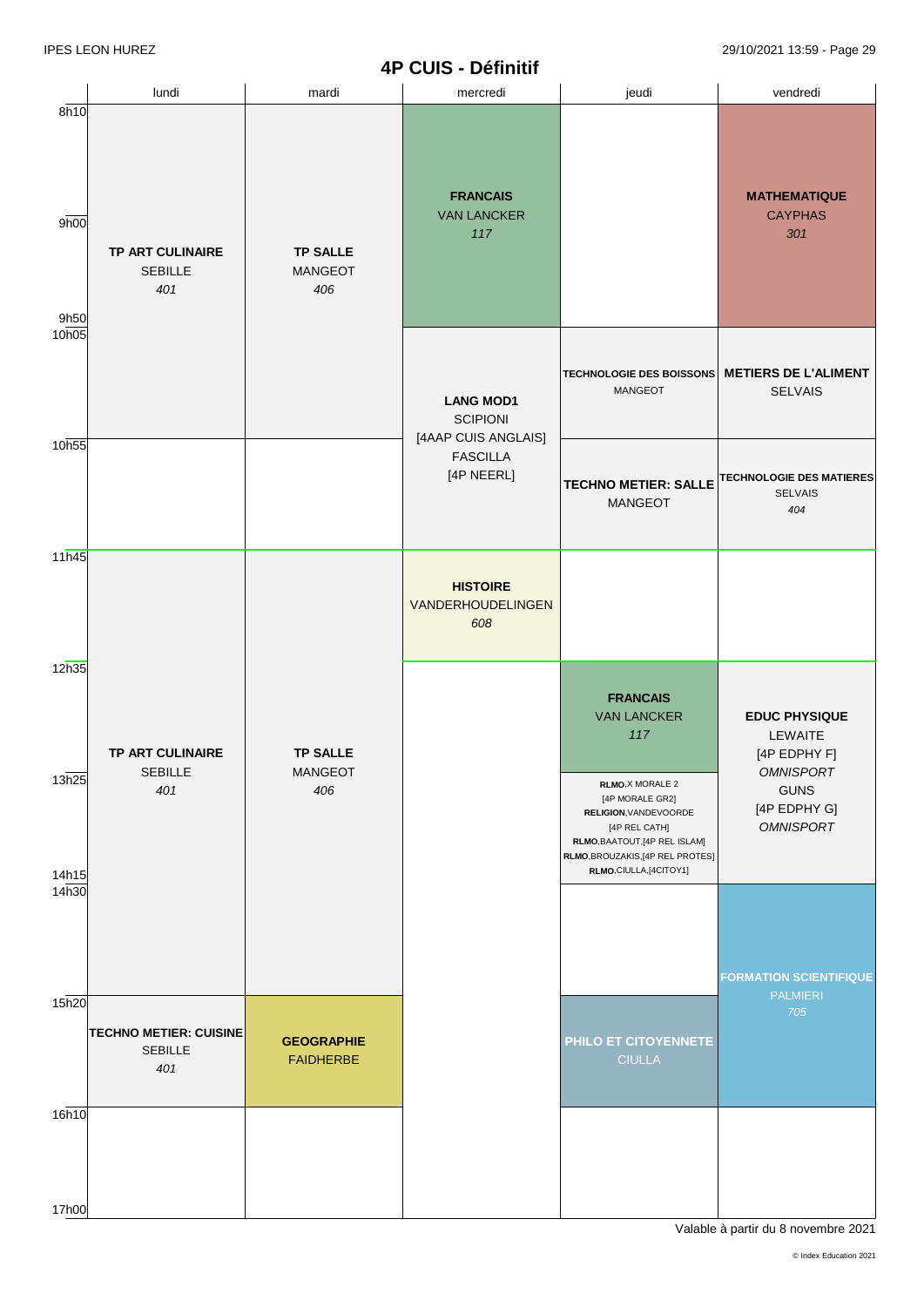## **4P SOC - Définitif**

|                      | lundi                                                                                                                         |                                         | mardi                                                                                                         |                                                                 | mercredi                                                         |                                                                                  | jeudi                                                                                                               |                                                                   | vendredi                                                            |                                                                   |                                                                     |
|----------------------|-------------------------------------------------------------------------------------------------------------------------------|-----------------------------------------|---------------------------------------------------------------------------------------------------------------|-----------------------------------------------------------------|------------------------------------------------------------------|----------------------------------------------------------------------------------|---------------------------------------------------------------------------------------------------------------------|-------------------------------------------------------------------|---------------------------------------------------------------------|-------------------------------------------------------------------|---------------------------------------------------------------------|
| 8h10<br>9h00<br>9h50 |                                                                                                                               | <b>TP ARTISANAT</b>                     | <b>SCIENCES APPLIQUEES</b><br>LESTERQUY<br><b>X SCIENCES</b><br><4P SOC> 4SOC GRA<br><4P SOC> 4SOC GRB<br>610 |                                                                 | <b>MATHEMATIQUE</b><br><b>DEPREZ</b><br><4P SOC> 4SOC CL1<br>301 | <b>FRANCAIS</b><br><b>VAN LANCKER</b><br><4P SOC>4SOC CL2<br>117                 | TP ENTRETIEN MAISON<br>SEBILLE<br><4P SOC> 4SOC PR2<br>401                                                          |                                                                   | <b>FRANCAIS</b><br>PELLEGRINI<br><4P SOC>4SOC CL1<br>216            | <b>MATHEMATIQUE</b><br><b>CAYPHAS</b><br><4P SOC> 4SOC CL2<br>301 |                                                                     |
| 10h05<br>10h55       | <b>TP ART CULINAIRE</b><br>TP ART CULINAIRE<br>LAURENT<br>PARENTE<br><4P SOC> 4SOC PR2<br><4P SOC> 4SOC PR1<br>$402\,$<br>403 | VIEUTEMPS<br>dP SOC>4SOC PR3<br>$004\,$ |                                                                                                               | <b>EDUC A LA SANTE</b><br>LESTERQUY<br><4P SOC> 4SOC GRA<br>610 | <b>EDUC A LA SANTE</b><br>PARENTE<br><4P SOC> 4SOC GRB           | <b>LANG MOD1</b><br>CANIVET<br>[4P SOC_ANGLAIS]<br><b>FASCILLA</b><br>[4P NEERL] |                                                                                                                     | <b>TP ENTRETIEN MAISON</b><br>SEBILLE<br><4P SOC> 4SOC PR1<br>401 | TP ART CULINAIRE<br>PARENTE<br><4P SOC>4SOC PR3                     | <b>EDUC SOCIALE</b><br><b>COEN</b><br><4P SOC> 4SOC GRA<br>312    | <b>EDUC PLASTIQUE</b><br><b>VIEUTEMPS</b><br>P SOC> 4SOC GRI<br>004 |
| 11h45                |                                                                                                                               |                                         |                                                                                                               |                                                                 | <b>HILO ET CITOYENNETE</b><br>X CPC<br>4P SOC> 4SOC CL1          | <b>HISTOIRE</b><br>VANDERHOUDELINGEN<br><4P SOC>4SOC CL2<br>608                  |                                                                                                                     |                                                                   |                                                                     |                                                                   |                                                                     |
| 12h35                |                                                                                                                               |                                         | <b>EDUC FAMILIALE</b><br>X ARTS MENAGERS<br><4P SOC> 4SOC GRA<br>610                                          | <b>EDUC FAMILIALE</b><br>PARENTE<br><4P SOC> 4SOC GRB           |                                                                  |                                                                                  | <b>GEOGRAPHIE</b><br><b>GIULIANI</b><br><4P SOC> 4SOC CL1                                                           | <b>FRANCAIS</b><br><b>VAN LANCKER</b><br><4P SOC>4SOC CL2<br>117  | X ED PHYSIQUE<br>[4P SOC_FILLES]                                    | <b>EDUC PHYSIQUE</b>                                              |                                                                     |
| 13h25<br>14h15       | <b>TP ARTISANAT</b><br><b>TP ARTISANAT</b><br>MAUROIT<br>LEONCELLI                                                            | (1)                                     | <b>EDUC PLASTIQUE</b><br><b>VIEUTEMPS</b>                                                                     | <b>EDUC SOCIALE</b><br><b>GIULIANI</b>                          |                                                                  |                                                                                  | RLMO, MEDICI<br>[4P MORALE GR1]<br><b>RELIGION, VANDEVOORDE</b><br>[4P REL CATH]<br><b>RLMO,CIULLA</b><br>[4CITOY1] |                                                                   | <b>OMNISPORT</b><br><b>GUNS</b><br>[4P EDPHY G]<br><b>OMNISPORT</b> |                                                                   |                                                                     |
| 14h30                | 4P SOC> 4SOC PR1<br>:4P SOC> 4SOC PR2<br>604<br>605                                                                           |                                         | 4P SOC> 4SOC GRA<br>004                                                                                       | <4P SOC> 4SOC GRB<br>312                                        |                                                                  |                                                                                  | <b>EDUC A LA SANTE</b><br>X ARTS MENAGERS<br><4P SOC> 4SOC GRA<br>610                                               | <b>EDUC A LA SANTE</b><br>PARENTE<br><4P SOC> 4SOC GRB            | <b>FORMATION SCIENTIFIQUE</b><br><b>PALMIERI</b>                    |                                                                   |                                                                     |
| 15h20                |                                                                                                                               |                                         | <b>FRANCAIS</b><br>PELLEGRINI<br><4P SOC> 4SOC CL1<br>216                                                     | <b>GEOGRAPHIE</b><br><b>FAIDHERBE</b><br><4P SOC> 4SOC CL2      |                                                                  |                                                                                  | <b>HISTOIRE</b><br><b>GIULIANI</b><br><4P SOC>4SOC CL1                                                              | <b>HILO ET CITOYENNETE</b><br><b>CIULLA</b><br><4P SOC> 4SOC CL2  |                                                                     | <4P SOC>4SOC CL2<br>705                                           |                                                                     |
| 16h10                |                                                                                                                               |                                         |                                                                                                               |                                                                 |                                                                  |                                                                                  |                                                                                                                     |                                                                   |                                                                     |                                                                   |                                                                     |
| 17h00                |                                                                                                                               |                                         |                                                                                                               |                                                                 |                                                                  |                                                                                  |                                                                                                                     |                                                                   |                                                                     |                                                                   |                                                                     |

(1) **TP ENTRETIEN MAISON** - X ARTS MENAGERS - <4P SOC> 4SOC PR3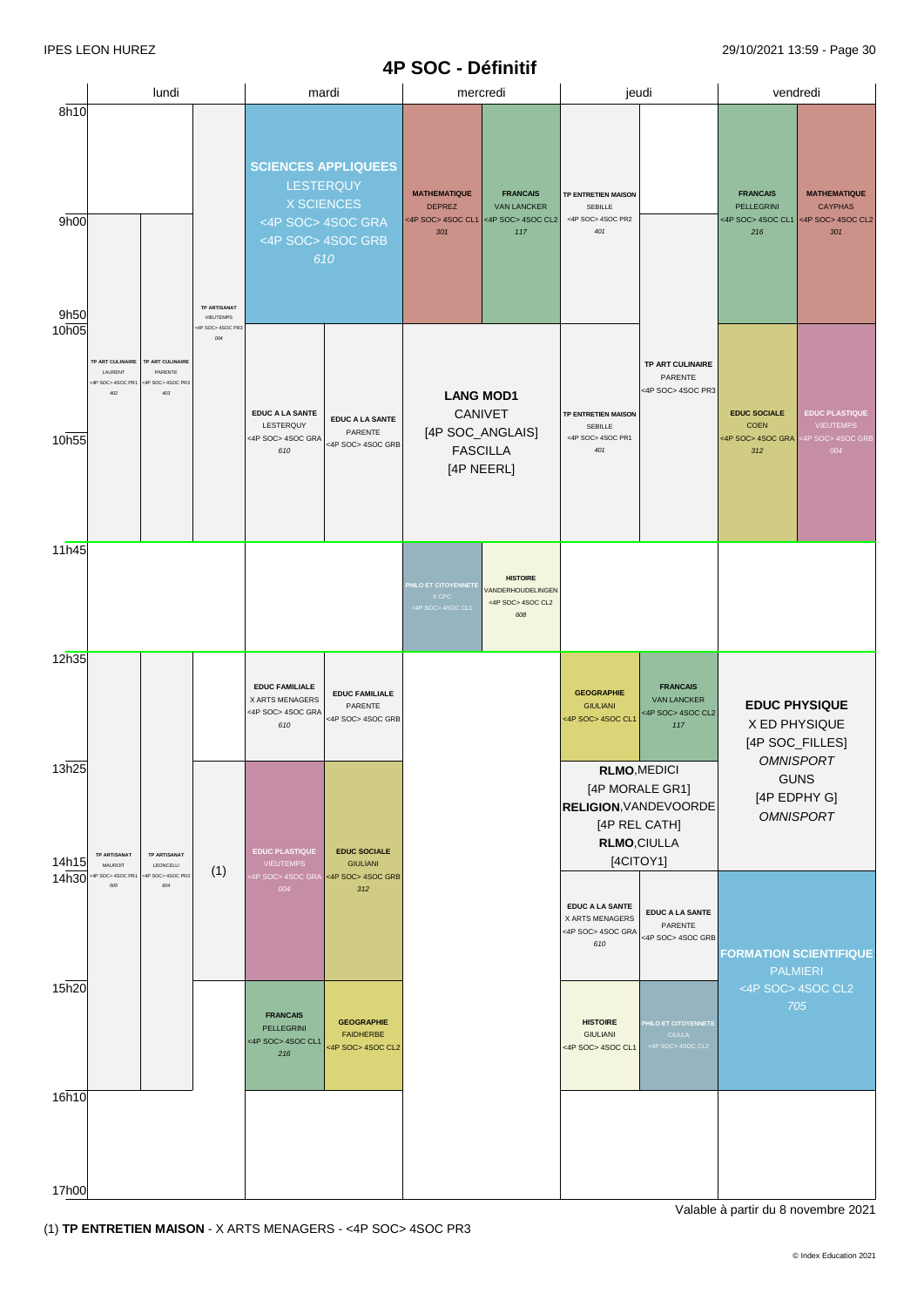|                       |       | т.    | $\overline{\phantom{a}}$<br>-<br><b>DANIINI</b> |       |          |
|-----------------------|-------|-------|-------------------------------------------------|-------|----------|
|                       | lundi | mardi | mercredi                                        | jeudi | vendredi |
| 8h10                  |       |       |                                                 |       |          |
|                       |       |       |                                                 |       |          |
|                       |       |       |                                                 |       |          |
|                       |       |       |                                                 |       |          |
|                       |       |       |                                                 |       |          |
|                       |       |       |                                                 |       |          |
| 9 <sub>h00</sub>      |       |       |                                                 |       |          |
|                       |       |       |                                                 |       |          |
|                       |       |       |                                                 |       |          |
|                       |       |       |                                                 |       |          |
|                       |       |       |                                                 |       |          |
|                       |       |       |                                                 |       |          |
| $\frac{9h50}{10h05}$  |       |       |                                                 |       |          |
|                       |       |       |                                                 |       |          |
|                       |       |       |                                                 |       |          |
|                       |       |       |                                                 |       |          |
|                       |       |       |                                                 |       |          |
|                       |       |       |                                                 |       |          |
|                       |       |       |                                                 |       |          |
| 10 <sub>h55</sub>     |       |       |                                                 |       |          |
|                       |       |       |                                                 |       |          |
|                       |       |       |                                                 |       |          |
|                       |       |       |                                                 |       |          |
|                       |       |       |                                                 |       |          |
|                       |       |       |                                                 |       |          |
| 11h45                 |       |       |                                                 |       |          |
|                       |       |       |                                                 |       |          |
|                       |       |       |                                                 |       |          |
|                       |       |       |                                                 |       |          |
|                       |       |       |                                                 |       |          |
|                       |       |       |                                                 |       |          |
| 12h35                 |       |       |                                                 |       |          |
|                       |       |       |                                                 |       |          |
|                       |       |       |                                                 |       |          |
|                       |       |       |                                                 |       |          |
|                       |       |       |                                                 |       |          |
|                       |       |       |                                                 |       |          |
|                       |       |       |                                                 |       |          |
| 13h25                 |       |       |                                                 |       |          |
|                       |       |       |                                                 |       |          |
|                       |       |       |                                                 |       |          |
|                       |       |       |                                                 |       |          |
|                       |       |       |                                                 |       |          |
|                       |       |       |                                                 |       |          |
| $\frac{14h15}{14h30}$ |       |       |                                                 |       |          |
|                       |       |       |                                                 |       |          |
|                       |       |       |                                                 |       |          |
|                       |       |       |                                                 |       |          |
|                       |       |       |                                                 |       |          |
|                       |       |       |                                                 |       |          |
| $15\overline{h20}$    |       |       |                                                 |       |          |
|                       |       |       |                                                 |       |          |
|                       |       |       |                                                 |       |          |
|                       |       |       |                                                 |       |          |
|                       |       |       |                                                 |       |          |
|                       |       |       |                                                 |       |          |
|                       |       |       |                                                 |       |          |
| 16h10                 |       |       |                                                 |       |          |
|                       |       |       |                                                 |       |          |
|                       |       |       |                                                 |       |          |
|                       |       |       |                                                 |       |          |
|                       |       |       |                                                 |       |          |
| 17h00                 |       |       |                                                 |       |          |
|                       |       |       |                                                 |       |          |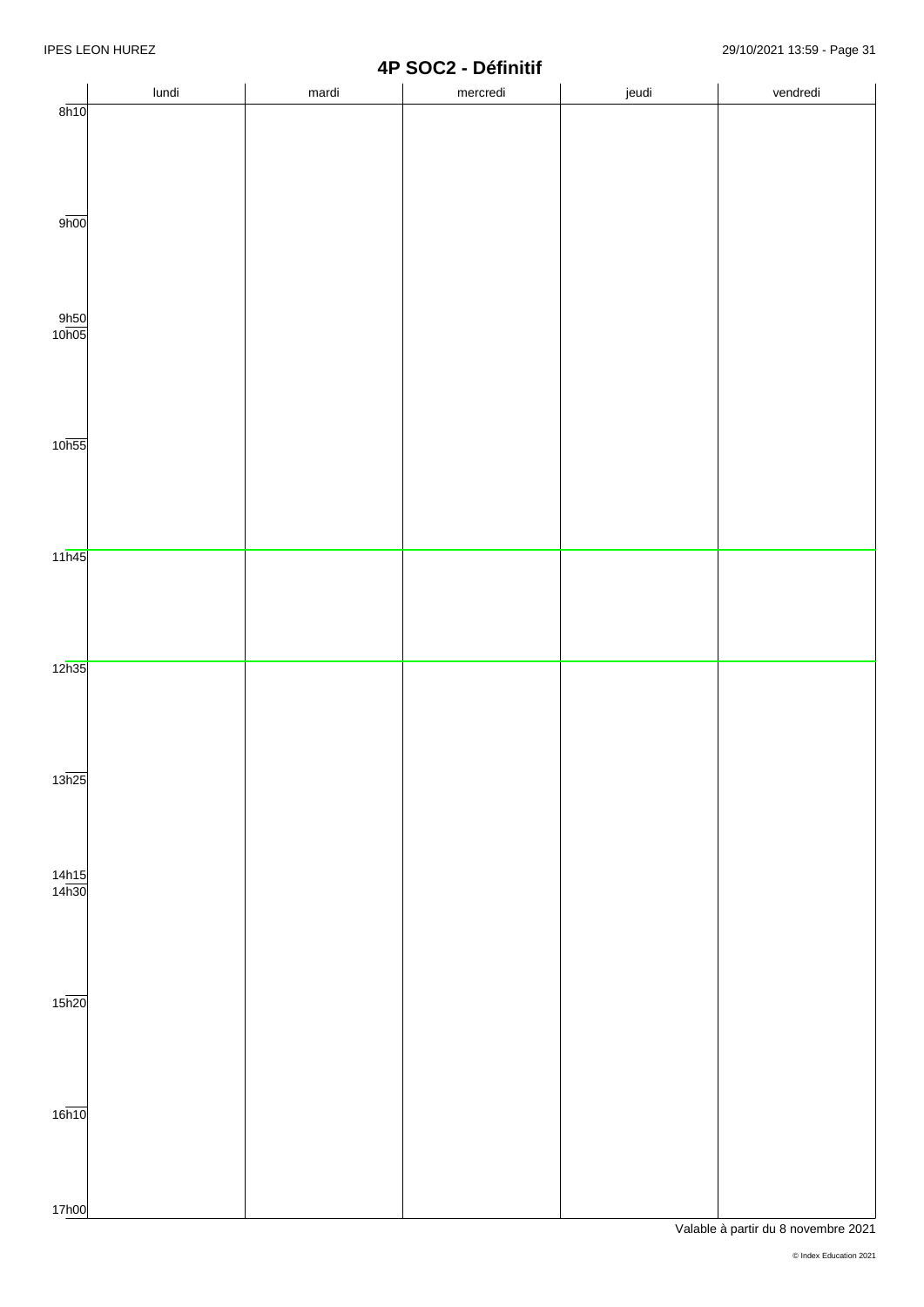|                         | lundi                                                                                                                              | mardi                                                                                                                                  | mercredi                                                                                                                                 | jeudi                                                                                                                                       | vendredi                                                                                                                |
|-------------------------|------------------------------------------------------------------------------------------------------------------------------------|----------------------------------------------------------------------------------------------------------------------------------------|------------------------------------------------------------------------------------------------------------------------------------------|---------------------------------------------------------------------------------------------------------------------------------------------|-------------------------------------------------------------------------------------------------------------------------|
| 8h10<br>9h00<br>9h50    | <b>FRANCAIS: COMPLEMENTAIRE</b><br><b>VAN LANCKER</b><br>117                                                                       | <b>SECRETARIAT - BUREAUTIQUE</b><br>SECRETARIAT - BUREAUTIQUE<br>SCHILLACI<br><b>SCIAGURA</b><br>[4P TB1GRA]<br>[4P TB1GRB]<br>$2\,15$ | <b>SECRETARIAT - BUREAUTIQUE</b><br>SECRETARIAT - BUREAUTIQUE<br>SCHILLACI<br><b>SCIAGURA</b><br>[4P TB1GRA]<br>$[4P$ TB1GRB]<br>$2\,15$ | <b>COURS COMMERCIAUX</b><br><b>REMACLE</b>                                                                                                  | <b>HISTOIRE</b><br><b>PLANC</b><br>108                                                                                  |
| 10h05<br>10h55          | SECRETARIAT - BUREAUTIQUE<br>SECRETARIAT - BUREAUTIQUE<br>SCHILLACI<br>SCIAGURA<br>[4P TB1GRA]<br>[4P TB1GRB]<br>$2\,15$<br>$202B$ | <b>COURS COMMERCIAUX</b><br><b>REMACLE</b>                                                                                             | <b>LANG MOD1</b><br><b>GERKINET</b><br>[4P TB1_ANGLAIS]<br><b>FASCILLA</b><br>[4P NEERL]                                                 | <b>FRANCAIS: COMPLEMENTAIRE</b><br><b>VAN LANCKER</b><br>117                                                                                | <b>FORMATION SCIENTIFIQUE</b><br><b>CORTES</b>                                                                          |
| 11h45                   |                                                                                                                                    |                                                                                                                                        |                                                                                                                                          |                                                                                                                                             |                                                                                                                         |
| 12h35<br>13h25<br>14h15 | <b>FRANCAIS</b><br><b>CUNEO</b><br>106                                                                                             | <b>MATHEMATIQUE</b><br><b>CAYPHAS</b><br>301                                                                                           |                                                                                                                                          | RLMO, X MORALE 2<br>[4P MORALE GR2]<br>RELIGION, VANDEVOORDE<br>[4P REL CATH]<br>RLMO, BAATOUT<br>[4P REL ISLAM]<br>RLMO, CIULLA, [4CITOY1] | <b>EDUC PHYSIQUE</b><br>LEWAITE<br>[4P EDPHY F]<br><b>OMNISPORT</b><br>LELANGUE<br>[4P TB1_GARÇONS]<br><b>OMNISPORT</b> |
| 14 <sub>h30</sub>       | <b>GEOGRAPHIE</b><br><b>GIULIANI</b><br>310                                                                                        | <b>FRANCAIS</b><br><b>CUNEO</b><br>106                                                                                                 |                                                                                                                                          | SECRETARIAT - BUREAUTIQUE<br>SECRETARIAT - BUREAUTIQUE<br>SCHILLACI<br>SCIAGURA                                                             | SECRETARIAT - BUREAUTIQUE<br>SECRETARIAT - BUREAUTIQUE<br>SCHILLACI<br>SCIAGURA                                         |
| 15h20                   | PROBLEMES SOCIO ECONOMIQUES<br><b>HAMBACH</b><br>310                                                                               | PHILO ET CITOYENNETE<br>$X$ CPC                                                                                                        |                                                                                                                                          | [4P TB1GRA]<br>[4P TB1GRB]<br>215                                                                                                           | [4P TB1GRA]<br>[4P TB1GRB]<br>$2\,15$                                                                                   |
| 16h10<br>17h00          |                                                                                                                                    |                                                                                                                                        |                                                                                                                                          |                                                                                                                                             |                                                                                                                         |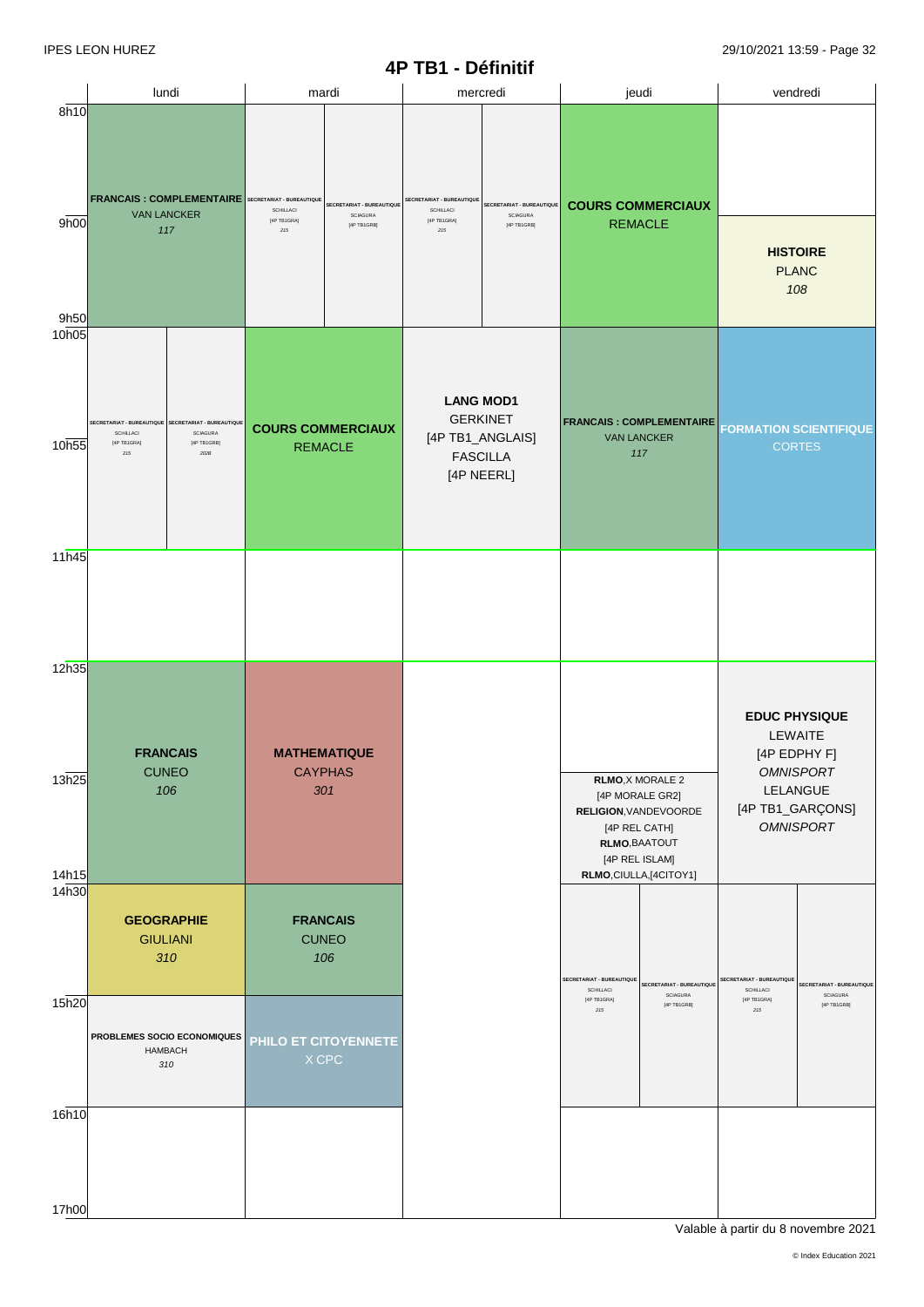|                       |       | 71    | <b>IDE - DEITIIMI</b> |       |          |
|-----------------------|-------|-------|-----------------------|-------|----------|
|                       | lundi | mardi | mercredi              | jeudi | vendredi |
| 8h10                  |       |       |                       |       |          |
|                       |       |       |                       |       |          |
|                       |       |       |                       |       |          |
|                       |       |       |                       |       |          |
|                       |       |       |                       |       |          |
|                       |       |       |                       |       |          |
|                       |       |       |                       |       |          |
|                       |       |       |                       |       |          |
| 9 <sub>h00</sub>      |       |       |                       |       |          |
|                       |       |       |                       |       |          |
|                       |       |       |                       |       |          |
|                       |       |       |                       |       |          |
|                       |       |       |                       |       |          |
|                       |       |       |                       |       |          |
|                       |       |       |                       |       |          |
|                       |       |       |                       |       |          |
| $\frac{9h50}{10h05}$  |       |       |                       |       |          |
|                       |       |       |                       |       |          |
|                       |       |       |                       |       |          |
|                       |       |       |                       |       |          |
|                       |       |       |                       |       |          |
|                       |       |       |                       |       |          |
|                       |       |       |                       |       |          |
|                       |       |       |                       |       |          |
|                       |       |       |                       |       |          |
| 10 <sub>h55</sub>     |       |       |                       |       |          |
|                       |       |       |                       |       |          |
|                       |       |       |                       |       |          |
|                       |       |       |                       |       |          |
|                       |       |       |                       |       |          |
|                       |       |       |                       |       |          |
|                       |       |       |                       |       |          |
|                       |       |       |                       |       |          |
| 11h45                 |       |       |                       |       |          |
|                       |       |       |                       |       |          |
|                       |       |       |                       |       |          |
|                       |       |       |                       |       |          |
|                       |       |       |                       |       |          |
|                       |       |       |                       |       |          |
|                       |       |       |                       |       |          |
|                       |       |       |                       |       |          |
| 12h35                 |       |       |                       |       |          |
|                       |       |       |                       |       |          |
|                       |       |       |                       |       |          |
|                       |       |       |                       |       |          |
|                       |       |       |                       |       |          |
|                       |       |       |                       |       |          |
|                       |       |       |                       |       |          |
|                       |       |       |                       |       |          |
| 13h25                 |       |       |                       |       |          |
|                       |       |       |                       |       |          |
|                       |       |       |                       |       |          |
|                       |       |       |                       |       |          |
|                       |       |       |                       |       |          |
|                       |       |       |                       |       |          |
|                       |       |       |                       |       |          |
| $\frac{14h15}{14h30}$ |       |       |                       |       |          |
|                       |       |       |                       |       |          |
|                       |       |       |                       |       |          |
|                       |       |       |                       |       |          |
|                       |       |       |                       |       |          |
|                       |       |       |                       |       |          |
|                       |       |       |                       |       |          |
|                       |       |       |                       |       |          |
|                       |       |       |                       |       |          |
| $15\overline{h20}$    |       |       |                       |       |          |
|                       |       |       |                       |       |          |
|                       |       |       |                       |       |          |
|                       |       |       |                       |       |          |
|                       |       |       |                       |       |          |
|                       |       |       |                       |       |          |
|                       |       |       |                       |       |          |
|                       |       |       |                       |       |          |
| 16h10                 |       |       |                       |       |          |
|                       |       |       |                       |       |          |
|                       |       |       |                       |       |          |
|                       |       |       |                       |       |          |
|                       |       |       |                       |       |          |
|                       |       |       |                       |       |          |
|                       |       |       |                       |       |          |
| 17h00                 |       |       |                       |       |          |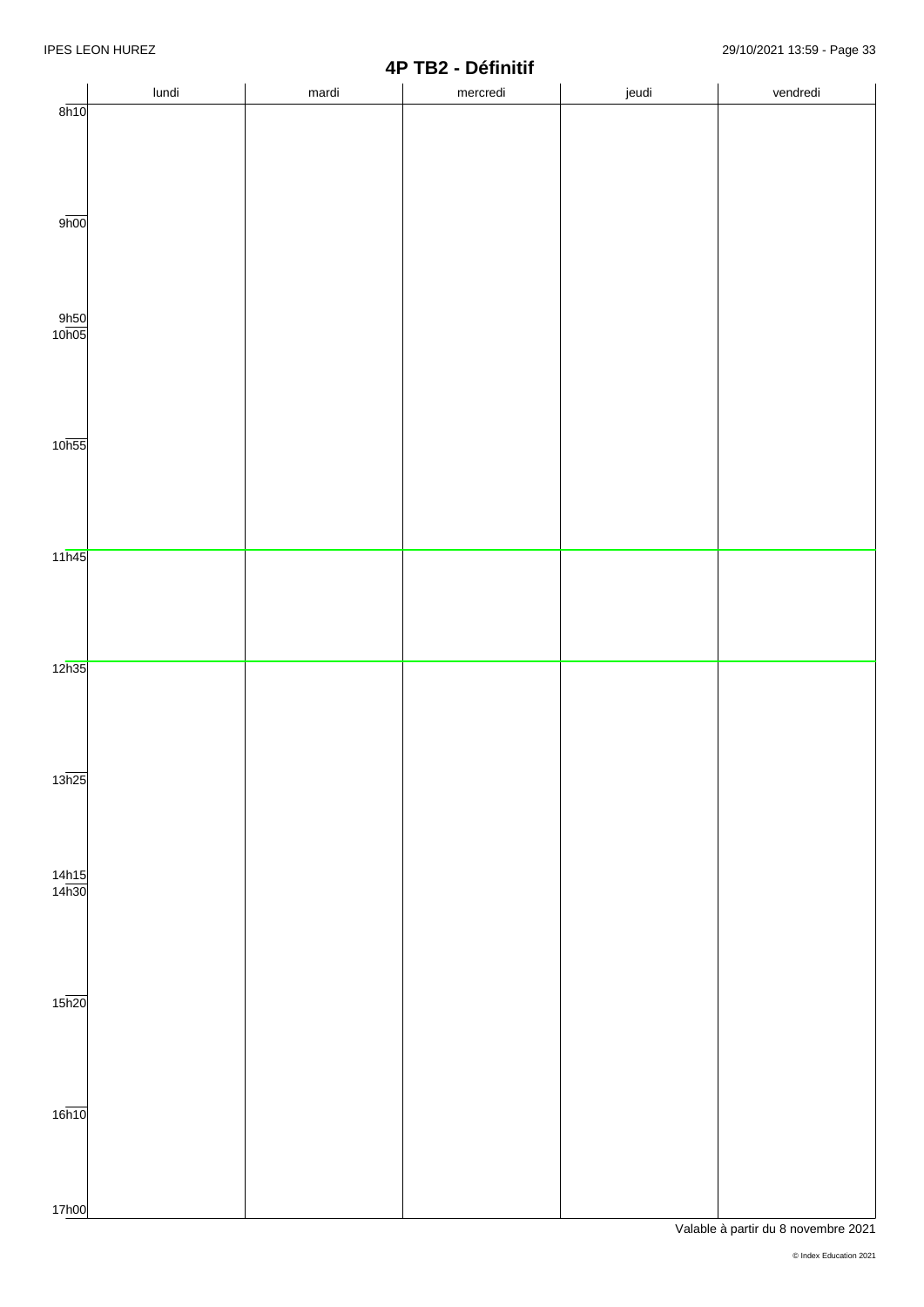## **4TQ GES - Définitif**

|                | lundi                                                 | mardi                                                                    | mercredi                                                 | jeudi                                                                                                                                                                                            | vendredi                                                                 |
|----------------|-------------------------------------------------------|--------------------------------------------------------------------------|----------------------------------------------------------|--------------------------------------------------------------------------------------------------------------------------------------------------------------------------------------------------|--------------------------------------------------------------------------|
| 8h10           | <b>INFORMATIQUE DE GESTION</b>                        | <b>SCIENCES ECONOMIQUES</b>                                              | TECHNO ET TRAITEMENT DE L'INFO                           |                                                                                                                                                                                                  | <b>SCIENCES ECONOMIQUES</b><br><b>DELISI</b>                             |
| 9h00<br>9h50   | <b>SCIAGURA</b><br>202B                               | <b>DELISI</b>                                                            | <b>HAMBACH</b><br>Labo Info                              | TECHNO ET TRAITEMENT DE L'INFO<br><b>HAMBACH</b><br>Labo Info                                                                                                                                    |                                                                          |
| 10h05<br>10h55 | <b>DELISI</b>                                         | <b>SCIENCES ECONOMIQUES SECRETARIAT - BUREAUTIQUE</b><br><b>BARRANCO</b> | <b>GEOGRAPHIE</b><br><b>FAIDHERBE</b>                    | <b>INFORMATIQUE DE GESTION</b><br><b>SCIAGURA</b>                                                                                                                                                | <b>EDUC PHYSIQUE</b><br>LEWAITE<br>[4TQ EDPHY F GR2]<br><b>OMNISPORT</b> |
|                | 312                                                   | Cyberclasse                                                              | PHILO ET CITOYENNETE<br>X CPC                            | Cyberclasse                                                                                                                                                                                      | <b>GUNS</b><br>[4TQ EDPHY G GR1]<br><b>OMNISPORT</b>                     |
| 11h45          |                                                       |                                                                          |                                                          |                                                                                                                                                                                                  |                                                                          |
| 12h35<br>13h25 | <b>FORMATION SCIENTIFIQUE</b><br><b>CORTES</b><br>321 | <b>MATHEMATIQUE</b><br><b>MONTANTE</b>                                   | <b>LANG MOD1</b><br><b>GERKINET</b><br>[4TQ GES_ANGLAIS] | <b>INFO - TRAVAUX SUR ORDINATEUR</b><br><b>BARRANCO</b>                                                                                                                                          | <b>LANG MOD2</b><br><b>BARBE</b><br><4TQ GES> Ang<br><b>SCIPIONI</b>     |
| 14h15          |                                                       | 110                                                                      | <b>SCIPIONI</b><br>[4TQ LM1 NEERL]                       |                                                                                                                                                                                                  | <4TQ GES> Néerl<br>308                                                   |
| 14h30<br>15h20 |                                                       | <b>FRANCAIS</b><br><b>ATTARDO</b><br>117                                 |                                                          | <b>RLMO, X MORALE 2</b><br>[4TQ MORALE GR1]<br>RELIGION, VANDEVOORDE<br>[4TQ REL CATH]<br>RLMO, BAATOUT, [4TQ REL ISLAM]<br>RLMO, BROUZAKIS<br>[4TQ GES_PROTEST]<br>RLMO, BRETON, [4TQ CPC], 219 | <b>FRANCAIS</b><br><b>ATTARDO</b><br>117                                 |
| 16h10          |                                                       |                                                                          |                                                          | <b>HISTOIRE</b><br><b>MORESI</b><br>116                                                                                                                                                          |                                                                          |
| 17h00          |                                                       |                                                                          |                                                          |                                                                                                                                                                                                  |                                                                          |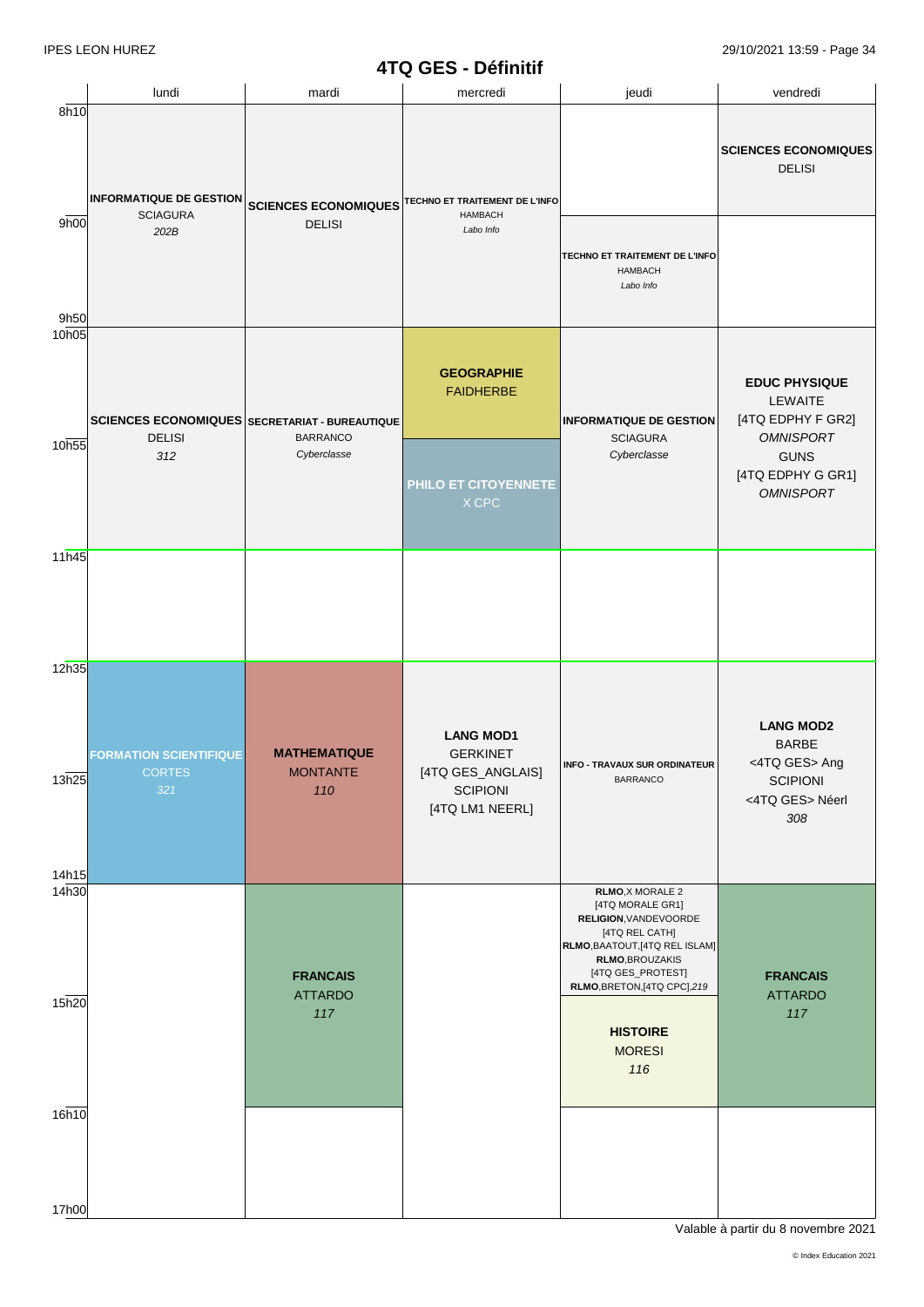# **4TQ TOUR - Définitif**

|                            |                                                                                                     |                                                                                                     | <b>TIW TUUN - DEIIIIIII</b>                                                                             |                                                                                                                                                 |                                                                                                                 |
|----------------------------|-----------------------------------------------------------------------------------------------------|-----------------------------------------------------------------------------------------------------|---------------------------------------------------------------------------------------------------------|-------------------------------------------------------------------------------------------------------------------------------------------------|-----------------------------------------------------------------------------------------------------------------|
|                            | lundi                                                                                               | mardi                                                                                               | mercredi                                                                                                | jeudi                                                                                                                                           | vendredi                                                                                                        |
| 8h10<br>9h00<br>9h50       | <b>LANG MOD2</b><br><b>FASCILLA</b><br><4TQ TOUR> Ang<br>306A<br>CANIVET<br><4TQ TOUR> Néerl<br>114 | <b>LANG MOD2</b><br><b>FASCILLA</b><br><4TQ TOUR> Ang<br>306A<br>CANIVET<br><4TQ TOUR> Néerl<br>114 | <b>LANG MOD1</b><br><b>BARBE</b><br>[4TOUR LM1 ANG]<br><b>SCIPIONI</b><br>[3TOUR 4TOUR LM1 NEER]<br>114 |                                                                                                                                                 | <b>LANG MOD1</b><br><b>BARBE</b><br>[4TOUR LM1 ANG]<br>306A<br><b>SCIPIONI</b><br>[3TOUR 4TOUR LM1 NEER]<br>308 |
| 10 <sub>h05</sub><br>10h55 | <b>COURS COMMERCIAUX</b><br><b>REMACLE</b><br>321                                                   | SECRETARIAT - BUREAUTIQUE<br><b>SCHILLACI</b><br>215                                                | <b>GEOGRAPHIE</b><br><b>FAIDHERBE</b><br>PHILO ET CITOYENNETE<br>X CPC                                  | <b>EDUC PHYSIQUE</b><br>LEWAITE<br>[3TQ TT EDPHY F]<br><b>OMNISPORT</b><br>LELANGUE<br>[3TQ TT EDPHY G]<br><b>OMNISPORT</b>                     | SECRETARIAT - BUREAUTIQUE<br><b>SCHILLACI</b><br>215                                                            |
| 11h45                      |                                                                                                     |                                                                                                     |                                                                                                         |                                                                                                                                                 |                                                                                                                 |
| 12h35<br>13h25<br>14h15    | <b>FORMATION SCIENTIFIQUE</b><br><b>CORTES</b><br>321                                               | <b>MATHEMATIQUE</b><br><b>MONTANTE</b><br>110                                                       | <b>COURS COMMERCIAUX</b><br><b>REMACLE</b>                                                              | SECRETARIAT - BUREAUTIQUE<br><b>SCHILLACI</b><br>215                                                                                            | <b>CULTURE ARTISTIQUE</b><br><b>DEROISY</b><br>606                                                              |
| 14h30<br>15h20             |                                                                                                     | <b>FRANCAIS</b><br><b>ATTARDO</b><br>117                                                            |                                                                                                         | <b>RLMO</b><br><b>MEDICI</b><br>[4TQ MORALE GR2]<br><b>RELIGION</b><br>VANDEVOORDE<br>[4TQ REL CATH]<br><b>HISTOIRE</b><br><b>MORESI</b><br>116 | <b>FRANCAIS</b><br><b>ATTARDO</b><br>117                                                                        |
| 16h <sub>10</sub><br>17h00 |                                                                                                     |                                                                                                     |                                                                                                         |                                                                                                                                                 |                                                                                                                 |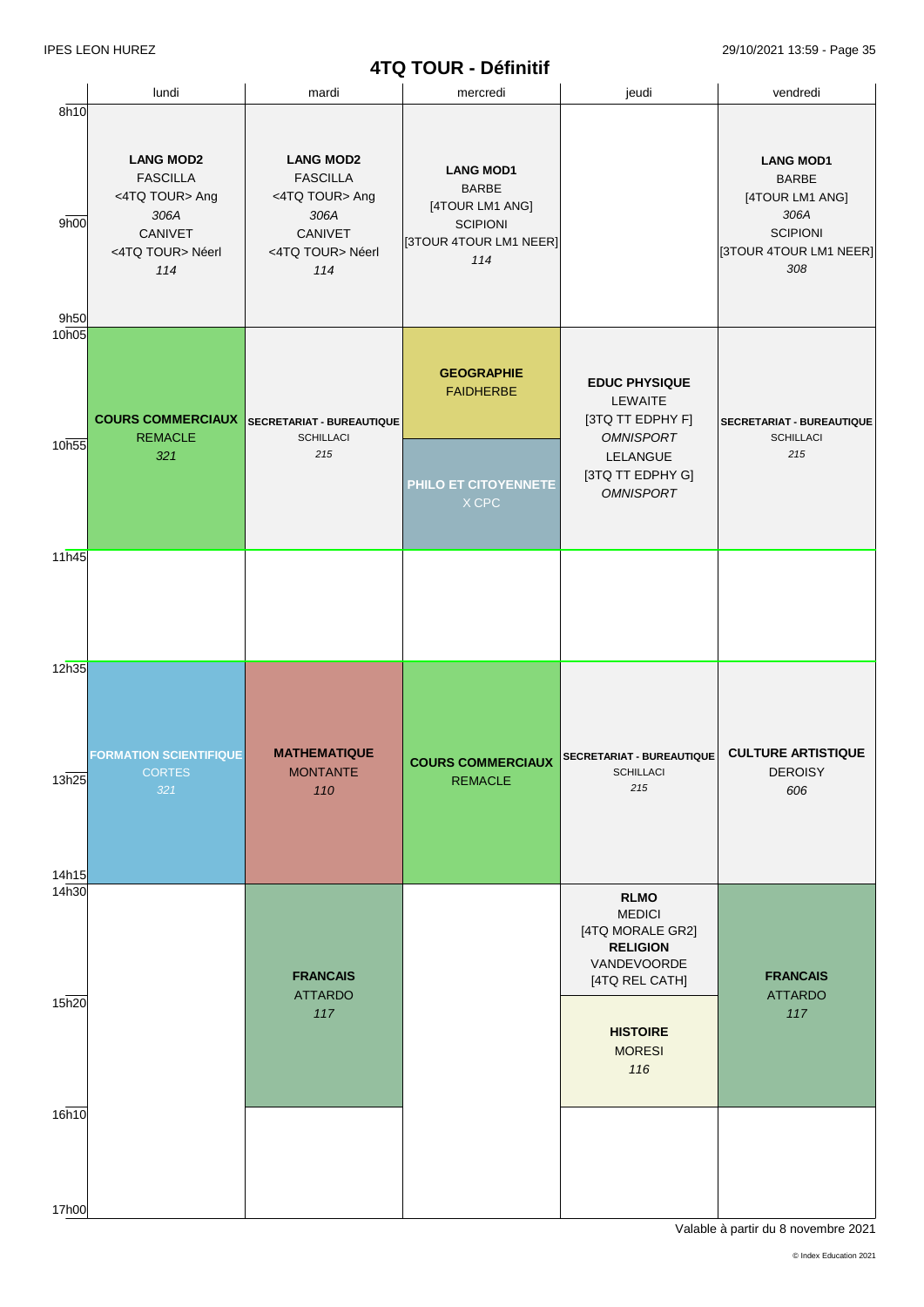|                         |                                          |                                              |                                                           | 41 GI 31 - DETINIUI                                                                  |                                                                                                                                                    |                                                 |                                                   |                          |                                                                          |  |  |  |  |  |  |  |  |  |  |  |  |  |  |  |  |  |  |  |  |  |  |  |  |  |  |                                   |                                  |                                                |                                            |
|-------------------------|------------------------------------------|----------------------------------------------|-----------------------------------------------------------|--------------------------------------------------------------------------------------|----------------------------------------------------------------------------------------------------------------------------------------------------|-------------------------------------------------|---------------------------------------------------|--------------------------|--------------------------------------------------------------------------|--|--|--|--|--|--|--|--|--|--|--|--|--|--|--|--|--|--|--|--|--|--|--|--|--|--|-----------------------------------|----------------------------------|------------------------------------------------|--------------------------------------------|
|                         | lundi                                    |                                              | mardi                                                     | mercredi                                                                             | jeudi                                                                                                                                              | vendredi                                        |                                                   |                          |                                                                          |  |  |  |  |  |  |  |  |  |  |  |  |  |  |  |  |  |  |  |  |  |  |  |  |  |  |                                   |                                  |                                                |                                            |
| 8h10<br>9h00<br>9h50    | <b>TP ARTISANAT</b>                      | <b>TP ARTISANAT</b><br><b>DEROISY</b><br>606 | <b>MAUROIT</b><br>10h05 [4TS ARTISANAT1] [4TS ARTISANAT2] |                                                                                      |                                                                                                                                                    |                                                 |                                                   |                          |                                                                          |  |  |  |  |  |  |  |  |  |  |  |  |  |  |  |  |  |  |  |  |  |  |  |  |  |  | <b>EDUC A LA SANTE</b><br>PARENTE | <b>SCIENCES</b><br><b>CORTES</b> | <b>EDUC PLASTIQUE</b><br><b>HUYSMAN</b><br>002 | <b>EDUC A LA SANTE</b><br>RODRIGUEZ-ALONSO |
|                         | 605                                      |                                              |                                                           |                                                                                      |                                                                                                                                                    | <b>FORMATION SCIENTIFIQUE</b><br><b>SCORIER</b> | <b>GEOGRAPHIE</b><br><b>DEGEY</b><br>307          | <b>SCIENCES SOCIALES</b> | <b>EDUC PHYSIQUE</b><br>LEWAITE<br>[4TQ EDPHY F GR2]<br><b>OMNISPORT</b> |  |  |  |  |  |  |  |  |  |  |  |  |  |  |  |  |  |  |  |  |  |  |  |  |  |  |                                   |                                  |                                                |                                            |
| 10h55                   |                                          |                                              |                                                           | 602                                                                                  | <b>SCIENCES SOCIALES</b><br><b>COEN</b><br>312                                                                                                     | <b>COEN</b><br>312                              | LELANGUE<br>[4TQ EDPHY G GR2]<br><b>OMNISPORT</b> |                          |                                                                          |  |  |  |  |  |  |  |  |  |  |  |  |  |  |  |  |  |  |  |  |  |  |  |  |  |  |                                   |                                  |                                                |                                            |
| 11h45                   |                                          |                                              |                                                           |                                                                                      |                                                                                                                                                    |                                                 |                                                   |                          |                                                                          |  |  |  |  |  |  |  |  |  |  |  |  |  |  |  |  |  |  |  |  |  |  |  |  |  |  |                                   |                                  |                                                |                                            |
| 12h35<br>13h25          | <b>FRANCAIS</b><br><b>ATTARDO</b><br>117 |                                              | <b>ACTIVITES EDUCATIVES</b><br><b>MATTINA</b>             | <b>LANG MOD1</b><br><b>BUONO</b><br>[4TS1 ANG]<br><b>SCIPIONI</b><br>[4TQ LM1 NEERL] | <b>HISTOIRE</b><br><b>DEGEY</b><br>307                                                                                                             | <b>FRANCAIS</b><br><b>ATTARDO</b><br>117        |                                                   |                          |                                                                          |  |  |  |  |  |  |  |  |  |  |  |  |  |  |  |  |  |  |  |  |  |  |  |  |  |  |                                   |                                  |                                                |                                            |
| 14h15<br>14h30<br>15h20 |                                          |                                              | <b>SCIENCES</b><br><b>CORTES</b>                          | <b>MATHEMATIQUE</b><br><b>CORTES</b><br>301                                          | RLMO, X MORALE1<br>[4TQ MORALE GR3]<br>RELIGION, VANDEVOORDE<br>[4TQ REL CATH]<br>RLMO, BAATOUT<br>[4TQ REL ISLAM]<br>RLMO, BRETON, [4TQ CPC], 219 |                                                 |                                                   |                          |                                                                          |  |  |  |  |  |  |  |  |  |  |  |  |  |  |  |  |  |  |  |  |  |  |  |  |  |  |                                   |                                  |                                                |                                            |
| 16h10                   |                                          |                                              |                                                           |                                                                                      | PHILO ET CITOYENNETE<br><b>BRETON</b><br>219                                                                                                       |                                                 |                                                   |                          |                                                                          |  |  |  |  |  |  |  |  |  |  |  |  |  |  |  |  |  |  |  |  |  |  |  |  |  |  |                                   |                                  |                                                |                                            |
| 17h00                   |                                          |                                              |                                                           |                                                                                      |                                                                                                                                                    |                                                 |                                                   |                          |                                                                          |  |  |  |  |  |  |  |  |  |  |  |  |  |  |  |  |  |  |  |  |  |  |  |  |  |  |                                   |                                  |                                                |                                            |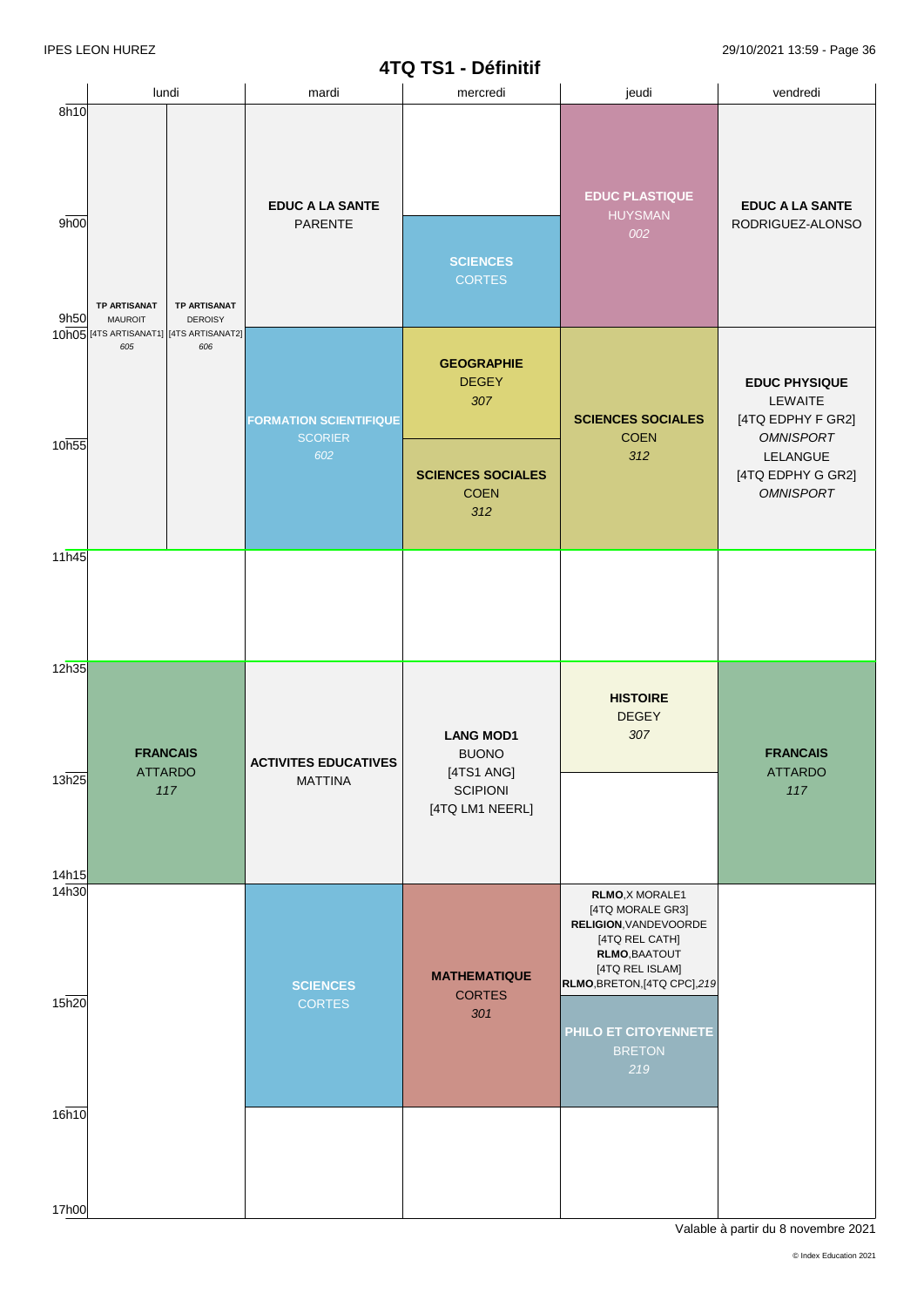|                |                                         | lundi<br>mardi                                                                                                             |                        | mercredi                                                                                                                            | jeudi                                                                                                                                                  | vendredi                                 |
|----------------|-----------------------------------------|----------------------------------------------------------------------------------------------------------------------------|------------------------|-------------------------------------------------------------------------------------------------------------------------------------|--------------------------------------------------------------------------------------------------------------------------------------------------------|------------------------------------------|
| 8h10           |                                         |                                                                                                                            |                        | <b>SCIENCES</b><br><b>CORTES</b>                                                                                                    |                                                                                                                                                        |                                          |
| 9h00           |                                         |                                                                                                                            |                        | PHILO ET CITOYENNETE                                                                                                                | <b>ACTIVITES EDUCATIVES</b><br><b>MATTINA</b>                                                                                                          | <b>FRANCAIS</b><br><b>ATTARDO</b><br>117 |
| 9h50           | TP ARTISANAT<br><b>DEROISY</b><br>606   | <b>TP ARTISANAT</b><br><b>DINOVIC</b><br>10h05 [4TS ARTISANAT2] [4TS ARTISANAT3]<br>008                                    |                        | <b>CIULLA</b>                                                                                                                       |                                                                                                                                                        |                                          |
| 10h55          |                                         | <b>SCIENCES SOCIALES</b><br><b>SCIENCES</b><br><b>MATHEMATIQUE</b><br><b>PLANC</b><br><b>CORTES</b><br><b>PETIX</b><br>108 |                        | <b>EDUC PHYSIQUE</b><br>X ED PHYSIQUE<br>[4TQ EDPHY F GR1]<br><b>OMNISPORT</b><br>LELANGUE<br>[4TQ EDPHY G GR2]<br><b>OMNISPORT</b> |                                                                                                                                                        |                                          |
| 11h45          |                                         |                                                                                                                            |                        |                                                                                                                                     |                                                                                                                                                        |                                          |
| 12h35          | <b>HISTOIRE</b><br><b>MORESI</b><br>116 |                                                                                                                            | <b>FRANCAIS</b>        | <b>FORMATION SCIENTIFIQUE</b>                                                                                                       | <b>RLMO</b><br><b>VLAICU</b><br>[MRLMO1]                                                                                                               | <b>EDUC PLASTIQUE</b>                    |
| 13h25<br>14h15 |                                         | <b>SCIENCES SOCIALES</b><br><b>PLANC</b><br>108                                                                            | ATTARDO<br>117         | <b>D'ACUNTO</b>                                                                                                                     | <b>GEOGRAPHIE</b><br><b>DEGEY</b><br>307                                                                                                               | <b>VIEUTEMPS</b><br>004                  |
| 14h30          |                                         |                                                                                                                            | <b>EDUC A LA SANTE</b> | <b>LANG MOD1</b>                                                                                                                    | <b>RLMO, MEDICI</b><br>[4TQ MORALE GR2]<br>RELIGION, VANDEVOORDE<br>[4TQ REL CATH]<br>RLMO, BAATOUT<br>[4TQ REL ISLAM]<br>RLMO, BRETON, [4TQ CPC], 219 | <b>EDUC A LA SANTE</b>                   |
| 15h20          |                                         |                                                                                                                            | PARENTE                | <b>BARBE</b><br>306A                                                                                                                |                                                                                                                                                        | PARENTE                                  |
| 16h10          |                                         |                                                                                                                            |                        |                                                                                                                                     |                                                                                                                                                        |                                          |
| 17h00          |                                         |                                                                                                                            |                        |                                                                                                                                     |                                                                                                                                                        |                                          |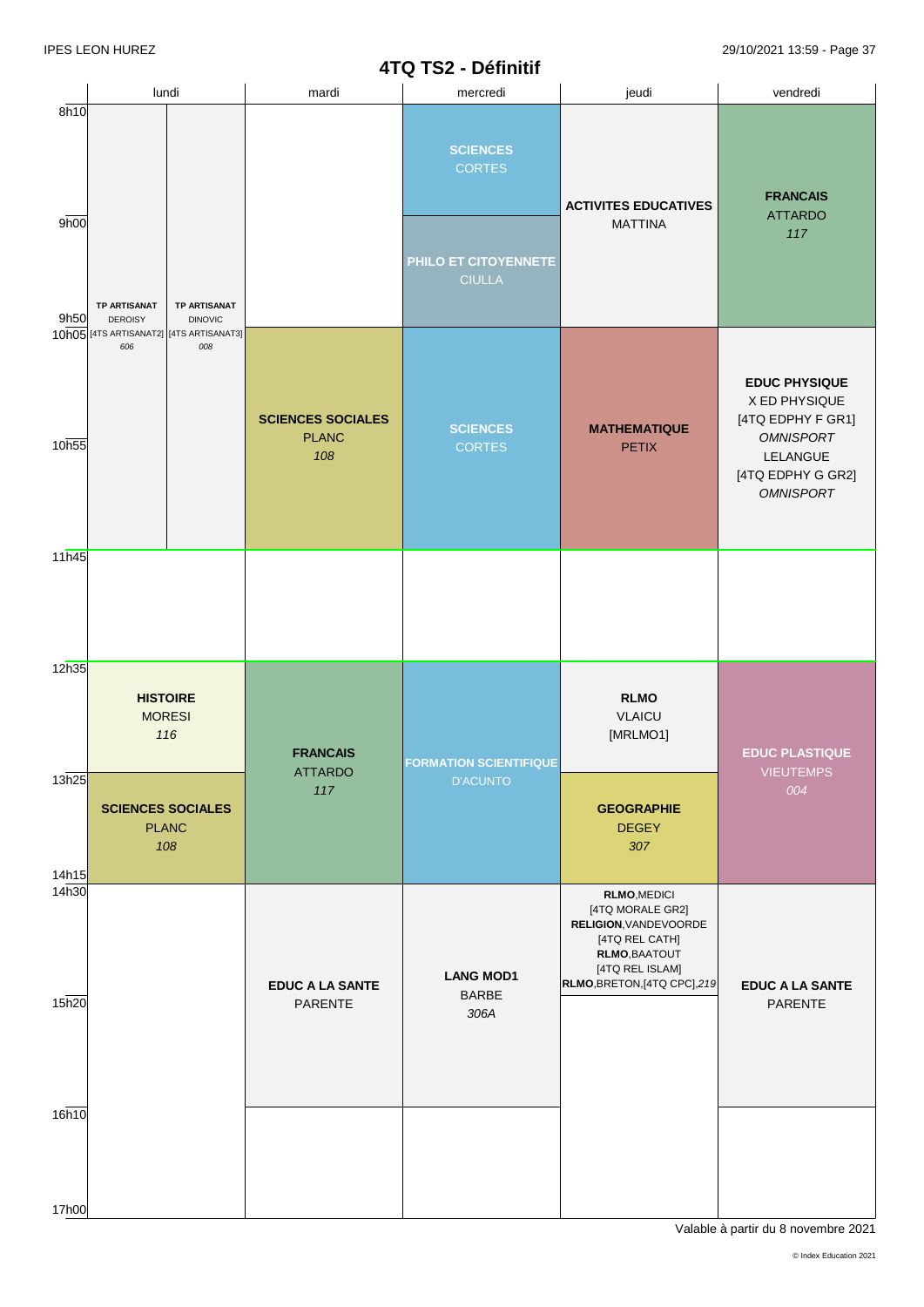## **4TT TSA - Définitif**

|                   |                                                      |                                                                                                                           | <b>TII IJA - DEIIIIIII</b>                                                                                          |                                                     |                                                                                                                                        |  |
|-------------------|------------------------------------------------------|---------------------------------------------------------------------------------------------------------------------------|---------------------------------------------------------------------------------------------------------------------|-----------------------------------------------------|----------------------------------------------------------------------------------------------------------------------------------------|--|
|                   | lundi                                                | mardi                                                                                                                     | mercredi                                                                                                            | jeudi                                               | vendredi                                                                                                                               |  |
| 8h10<br>9h00      | <b>MATHEMATIQUE</b><br><b>JAUMOT</b><br>321          | <b>FRANCAIS</b><br><b>MAROIT</b><br>214                                                                                   | <b>MATHEMATIQUE</b><br><b>JAUMOT</b>                                                                                | <b>MATHEMATIQUE</b><br><b>JAUMOT</b>                | <b>EDUC PHYSIQUE</b><br><b>BAZZANI</b><br>[4TT EDPHY F]<br><b>OMNISPORT</b><br><b>STASSIN</b><br>[4TT-5TT EDPHY G]<br><b>OMNISPORT</b> |  |
| 9h50<br>10h05     |                                                      |                                                                                                                           |                                                                                                                     |                                                     |                                                                                                                                        |  |
| 10h55             | <b>PHYSIQUE APPLIQUEE</b><br><b>MOUCHERON</b><br>302 | <b>LANG MOD1</b><br><b>LANG MOD1</b><br>COUTURIAUX<br><b>RANDOUR</b><br><4TT TSA> Néerlandais<br><4TT TSA> Anglais<br>207 | <b>LANG MOD2</b><br><b>LANG MOD2</b><br><b>PANEPINTO</b><br><b>PAYEN</b><br><4TT TSA> Ang<br><4TT TSA> Néerl<br>207 | <b>LANG MOD2</b><br><b>PAYEN</b><br><4TT TSA> Néerl | <b>LANG MOD1</b><br><b>LANG MOD1</b><br><b>COUTURIAUX</b><br><b>RANDOUR</b><br><4TT TSA> Néerlandais<br><4TT TSA> Anglais<br>207       |  |
| 11h45             |                                                      |                                                                                                                           |                                                                                                                     |                                                     |                                                                                                                                        |  |
|                   |                                                      |                                                                                                                           |                                                                                                                     |                                                     |                                                                                                                                        |  |
| 12h35             | PHILO ET CITOYENNETE<br><b>WILLEMS</b><br>313        | <b>BIOLOGIE APPLIQUEE</b><br><b>LOPES</b><br>702                                                                          | <b>FRANCAIS</b><br><b>MAROIT</b><br>214                                                                             | <b>CHIMIE</b>                                       | <b>FRANCAIS</b>                                                                                                                        |  |
| 13h25             |                                                      |                                                                                                                           |                                                                                                                     | <b>NAVEZ</b>                                        | <b>MAROIT</b><br>214                                                                                                                   |  |
| 14h15             | <b>CHIMIE</b><br><b>NAVEZ</b><br>302                 | <b>PHYSIQUE APPLIQUEE</b><br><b>MOUCHERON</b><br>302                                                                      | <b>HISTOIRE</b>                                                                                                     |                                                     |                                                                                                                                        |  |
| 14 <sub>h30</sub> | <b>LANG MOD2</b><br><b>PANEPINTO</b>                 | RLMO, X MORALE1<br>[5TT TI_MORALE]<br><4TT TSA> Morale<br><b>WILLEMS</b><br>[5TT TI_CPC]<br><4TT TSA> CPC                 | <b>LACROIX</b><br>119                                                                                               | <b>GEOGRAPHIE</b><br><b>BIOLOGIE APPLIQUEE</b>      |                                                                                                                                        |  |
| 15h20             | <4TT TSA> Ang<br>207                                 | <b>RLMO</b><br><b>FATTAHI</b><br><4TT TSA> Islam                                                                          |                                                                                                                     | <b>LACROIX</b><br>119                               | <b>LOPES</b><br>302                                                                                                                    |  |
| 16h <sub>10</sub> |                                                      |                                                                                                                           |                                                                                                                     |                                                     |                                                                                                                                        |  |
| 17h00             |                                                      |                                                                                                                           |                                                                                                                     |                                                     |                                                                                                                                        |  |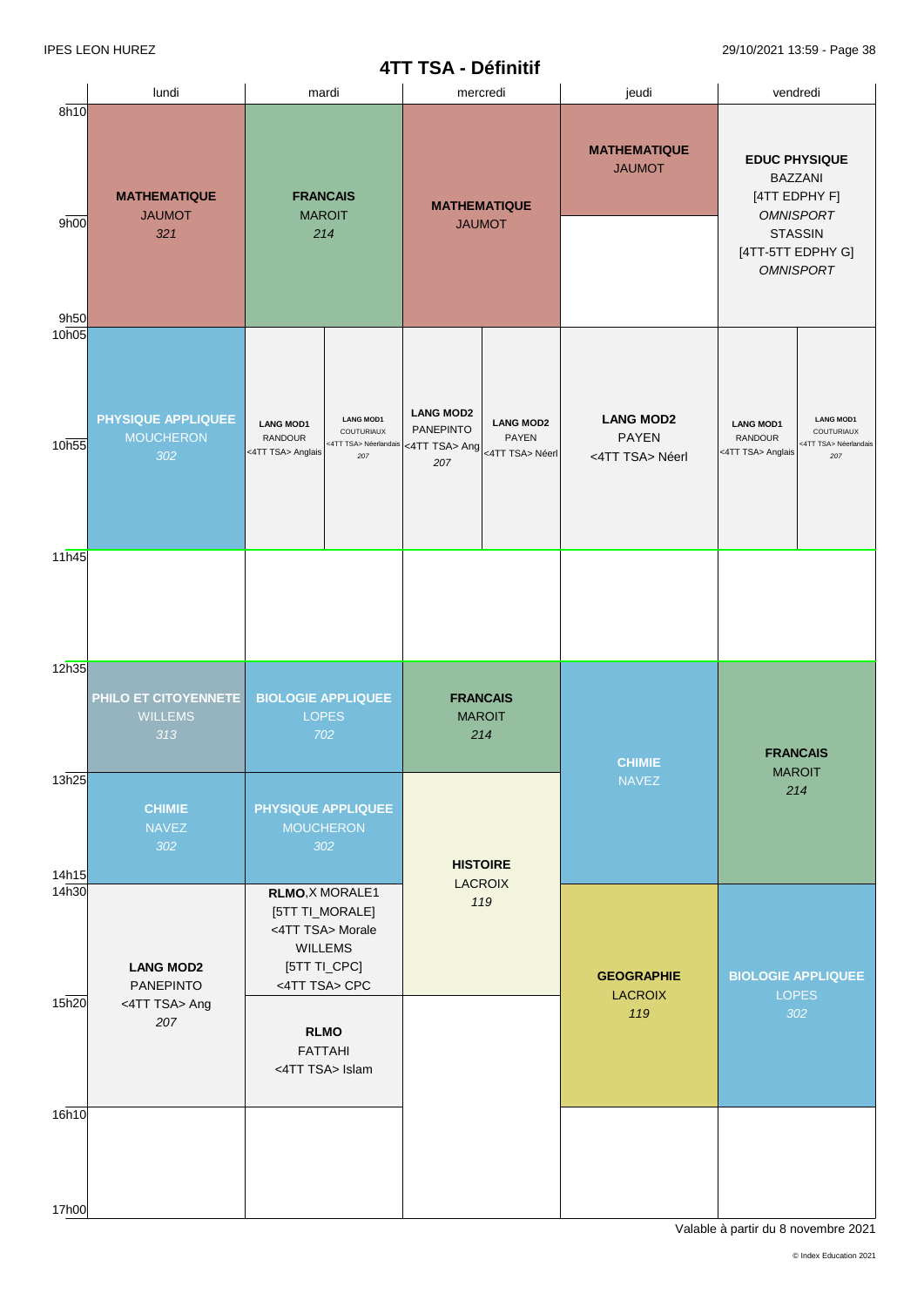#### **5EQ ESTH - Définitif**

|                | lundi                                                                                                                                          |                                | mardi                                               |                                                                       | mercredi                                                                                                              |                                   | jeudi                         |                                                                  | vendredi                                                   |                              |
|----------------|------------------------------------------------------------------------------------------------------------------------------------------------|--------------------------------|-----------------------------------------------------|-----------------------------------------------------------------------|-----------------------------------------------------------------------------------------------------------------------|-----------------------------------|-------------------------------|------------------------------------------------------------------|------------------------------------------------------------|------------------------------|
| 8h10           |                                                                                                                                                |                                | <b>MATHEMATIQUE</b>                                 |                                                                       |                                                                                                                       |                                   |                               | <b>TECHNOLOGIE</b><br>POTAGE<br><5EQ ESTH> 5ESTH GRB<br>506      | PHILO ET CITOYENNETE<br><b>WILLEMS</b>                     |                              |
| 9h00<br>9h50   |                                                                                                                                                |                                | <b>CAYPHAS</b><br>301                               |                                                                       | TP ESTHETIQUE<br><b>BALBONI</b>                                                                                       | TP ESTHETIQUE<br><b>BANTUELLE</b> |                               | <b>HISTOIRE</b><br><b>MARRA</b>                                  | 305                                                        |                              |
| 10h05          | <b>BANTUELLE</b><br><5EQ ESTH> 5ESTH GRA<br>701                                                                                                | <b>REMEDIATION: ESTHETIQUE</b> | <b>TECHNOLOGIE</b><br>POFFE                         | TP ESTHETIQUE<br>SALCICCIA                                            | TP ESTHETIQUE                                                                                                         | <5EQ ESTH> 5ESTH GRB<br>703       | <5EQ ESTH> 5ESTH GRA<br>701   | TP ESTHETIQUE<br><b>SALCICCIA</b><br><5EQ ESTH> 5ESTH GRB<br>603 |                                                            | <b>TECHNOLOGIE</b><br>POTAGE |
| 10h55          |                                                                                                                                                |                                | 507                                                 | <5EQ ESTH> 5ESTH GRA <5EQ ESTH> 5ESTH GRB <5EQ ESTH> 5ESTH GRA<br>603 | <b>GUERITTE</b><br>701                                                                                                |                                   |                               |                                                                  | <b>TECHNOLOGIE</b><br>POFFE<br><5EQ ESTH> 5ESTH GRA<br>507 | <5EQ ESTH> 5ESTH GRB<br>506  |
| 11h45          |                                                                                                                                                |                                |                                                     |                                                                       |                                                                                                                       |                                   |                               |                                                                  |                                                            |                              |
| 12h35          | <b>GEOGRAPHIE</b><br><b>DEGEY</b><br>307                                                                                                       |                                | <b>LANG MOD1</b><br><b>PANEPINTO</b>                |                                                                       | <b>SCIENCES APPLIQUEES</b>                                                                                            |                                   | <b>FORMATION SCIENTIFIQUE</b> |                                                                  | <b>FRANCAIS</b>                                            |                              |
| 13h25<br>14h15 |                                                                                                                                                |                                | <5EQ ESTH> Anglais<br>COUTURIAUX<br>$[5LM11]$       |                                                                       | LOPES<br>702                                                                                                          |                                   |                               | <b>MOUCHERON</b>                                                 | <b>MARRA</b>                                               | 305                          |
| 14h30          | TP ESTHETIQUE<br><b>REMEDIATION: ESTHETIQUE</b><br><b>BALBONI</b><br>BANTUELLE<br><5EQ ESTH> 5ESTH GRB<br><5EQ ESTH> 5ESTH GRA<br>$701$<br>703 |                                | <b>SCIENCES APPLIQUEES</b><br><b>LOPES</b>          |                                                                       | <b>EDUC ECONOMIQUE</b>                                                                                                |                                   |                               | <b>FRANCAIS</b>                                                  | <b>EDUC PHYSIQUE</b>                                       |                              |
| 15h20          |                                                                                                                                                |                                |                                                     | 702                                                                   | VERZELLA                                                                                                              |                                   | <b>MARRA</b><br>305           |                                                                  | MARLIERE<br><b>OMNISPORT</b>                               |                              |
| 16h10<br>17h00 |                                                                                                                                                |                                | <b>REMEDIATION: MATHEMATIQUE</b><br><b>CENERINO</b> | 102                                                                   | <b>MORALE, X MORALE1</b><br>[5RLMO6]<br>RELIGION, VANDEVOORDE<br>[5RELIG4]<br><b>RELIGION, FATTAHI</b><br>$[5RELIG2]$ |                                   |                               |                                                                  |                                                            |                              |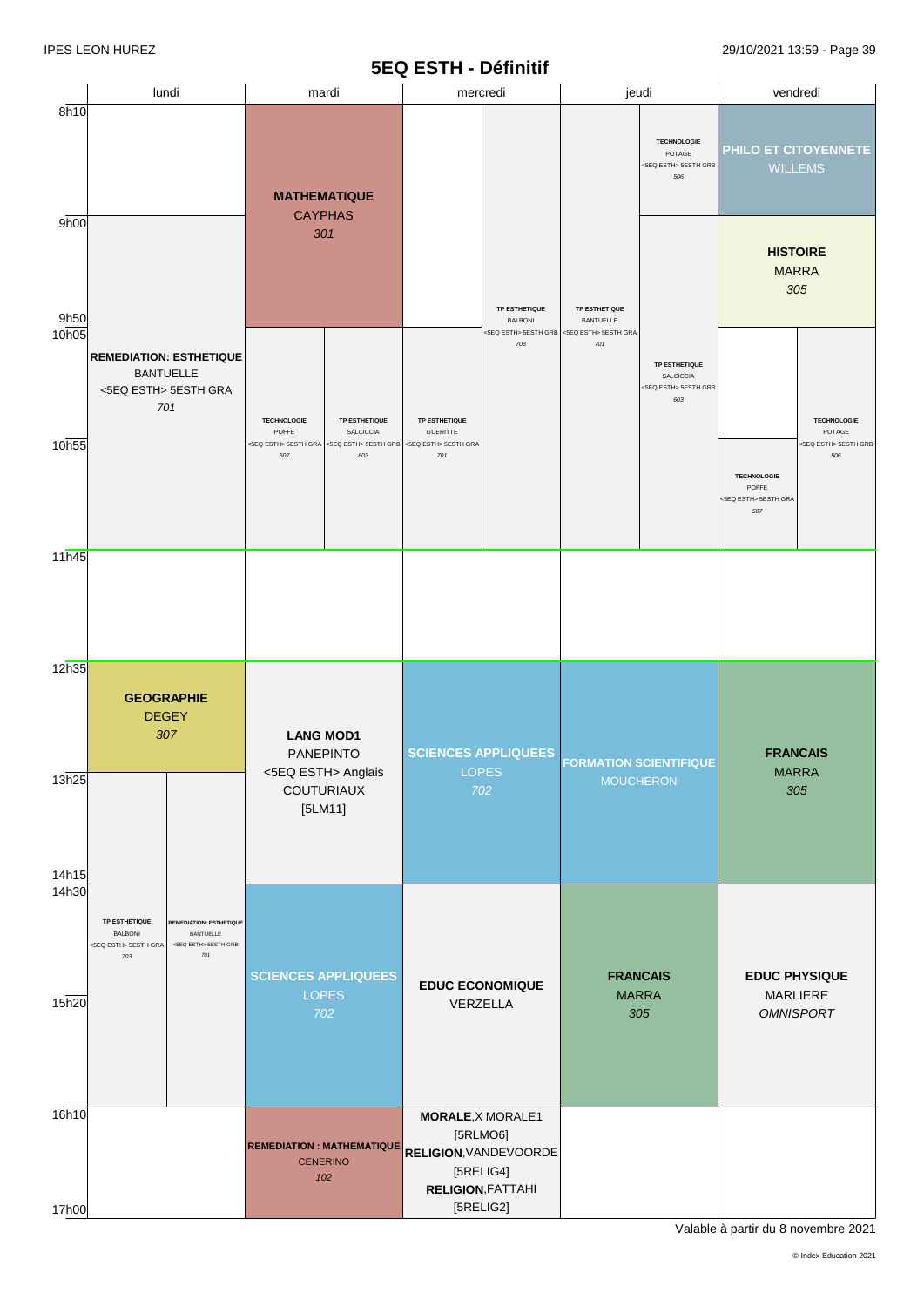|                |                                                                                           |                                             | 5L CF - Définitif                                                                                                                      |                                                                            |                                                       |  |
|----------------|-------------------------------------------------------------------------------------------|---------------------------------------------|----------------------------------------------------------------------------------------------------------------------------------------|----------------------------------------------------------------------------|-------------------------------------------------------|--|
|                | lundi                                                                                     | mardi                                       | mercredi                                                                                                                               | jeudi                                                                      | vendredi                                              |  |
| 8h10<br>9h00   | <b>HISTOIRE</b><br><b>MORESI</b><br>116<br><b>GEOGRAPHIE</b><br><b>VAN EXAERDE</b><br>307 | <b>TP COIFFURE</b><br>PETRUIO<br>503        | <b>FORMATION SCIENTIFIQUE</b><br><b>ALONZO</b><br>704                                                                                  | <b>FRANCAIS</b><br><b>BERNARD</b><br>306B                                  | <b>COIFFURE</b><br><b>COLOMBI</b><br>509              |  |
| 9h50<br>10h05  | <b>TECHNOLOGIE</b>                                                                        |                                             | RLMO, X MORALE1, [5RLMO5]<br>RLMO, BRETON, [5RLMO3], 221<br>RELIGION, VANDEVOORDE<br>[5RELIG1]<br><b>RELIGION, FATTAHI</b><br>[5RLMO1] | <b>EDUC PHYSIQUE</b><br>MARLIERE<br>[5P EDPHY F GR3]                       | <b>TP COIFFURE</b><br><b>PETRUIO</b><br>503           |  |
| 10h55          | PETRUIO<br>503                                                                            | <b>BIOESTHETIQUE</b><br>POTAGE<br>506       | <b>FRANCAIS</b><br><b>BERNARD</b><br>306B                                                                                              | <b>OMNISPORT</b><br><b>BAZZANI</b><br>[5P EDPHY G GR3]<br><b>OMNISPORT</b> |                                                       |  |
| 11h45          |                                                                                           |                                             |                                                                                                                                        |                                                                            |                                                       |  |
| 12h35<br>13h25 | <b>SCIENCES APPLIQUEES</b><br>AI ONZO<br>704                                              | <b>TECHNOLOGIE</b><br><b>PETRUIO</b><br>503 |                                                                                                                                        | ш<br>ш<br>$\mathbf{r}$<br>(2)<br>(1)                                       |                                                       |  |
| 14h15          |                                                                                           |                                             | <b>TP COIFFURE</b><br><b>MARULLO</b>                                                                                                   | (3)                                                                        |                                                       |  |
| 14h30          | <b>EDUC ECONOMIQUE</b>                                                                    | <b>MATHEMATIQUE</b>                         | 501                                                                                                                                    |                                                                            | <b>TP COIFFURE MESSIEURS</b><br>501                   |  |
| 15h20          | VERZELLA<br>217                                                                           | <b>MARMUSE</b><br>303                       |                                                                                                                                        | PHILO ET CITOYENNETE<br><b>WILLEMS</b>                                     | <b>TP COIFFURE MESSIEURS</b><br><b>OZDEMIR</b><br>501 |  |
| 16h10          |                                                                                           |                                             |                                                                                                                                        |                                                                            |                                                       |  |
| 17h00          |                                                                                           |                                             |                                                                                                                                        |                                                                            |                                                       |  |

(1) **REMEDIATION : MATHEMATIQUE** - CENERINO - [5L CFMATH] - *510* 

(2) **REMEDIATION: SCIENCES APPLIQUEES -** ALONZO - [5L CFFSCIE] - 704 (3) **REMEDIATION: COIFFURE** - COLOMBI - [5L CFTPCOI] - 509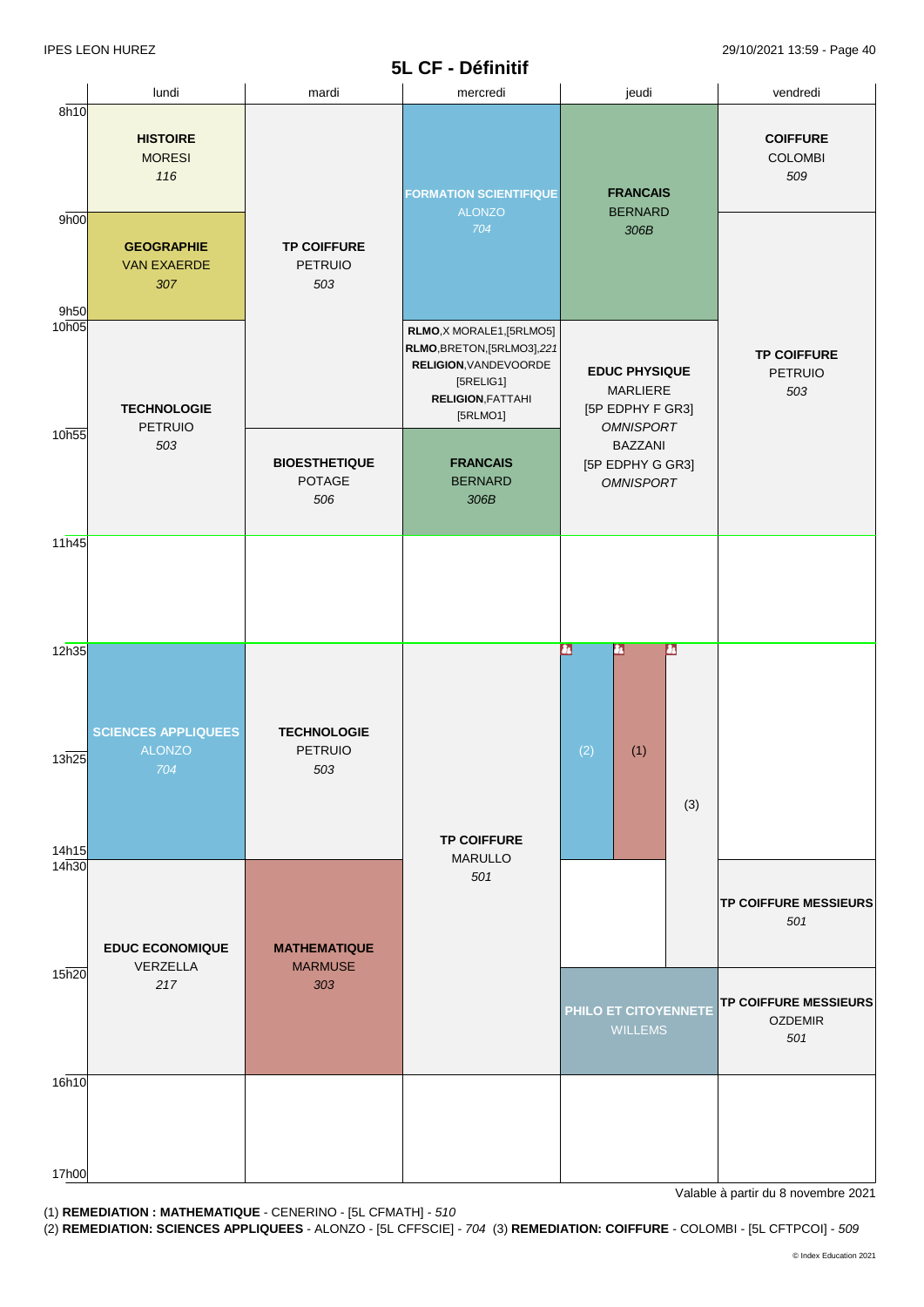### **5P AAA1 - Définitif**

|                | lundi         | mardi                                                           | mercredi                                                                                                                                                              | jeudi                                        | vendredi                                                                 |
|----------------|---------------|-----------------------------------------------------------------|-----------------------------------------------------------------------------------------------------------------------------------------------------------------------|----------------------------------------------|--------------------------------------------------------------------------|
| 8h10           |               | <b>LANG MOD1</b><br><b>PAYEN</b>                                | SECRETARIAT - BUREAUTIQUE SECRETARIAT - BUREAUTIQUE<br><b>HAMBACH</b>                                                                                                 | <b>HAMBACH</b>                               | ART DE LA VENTE<br><b>RACOUX</b>                                         |
| 9h00<br>9h50   |               | [5P AAA1_ANGLAIS]<br><b>COUTURIAUX</b><br>[5P AAA1_NÉERLANDAIS] | 210                                                                                                                                                                   | 210                                          | SECRETARIAT - BUREAUTIQUE                                                |
| 10h05          | <b>STAGES</b> | <b>COURS COMMERCIAUX</b><br><b>PETIT</b>                        | <b>MORALE, X MORALE 2</b><br>[5RLMO4]<br>RLMO, BRETON, [5RLMO3], 221<br>RELIGION, VANDEVOORDE<br>[5RELIG1]<br>RELIGION, TANG, [5RLMO2]<br>RELIGION, FATTAHI, [5RLMO1] | <b>HISTOIRE</b><br><b>MORESI</b><br>116      | <b>HAMBACH</b><br>210                                                    |
| 10h55          |               | 310                                                             | <b>GEOGRAPHIE</b><br><b>DEGEY</b><br>307                                                                                                                              | PHILO ET CITOYENNETE<br><b>BRETON</b><br>221 | <b>FRANCAIS</b><br><b>MARCOLINI</b><br>306B                              |
| 11h45          |               |                                                                 |                                                                                                                                                                       |                                              |                                                                          |
| 12h35          |               | SECRETARIAT - BUREAUTIQUE                                       | <b>EDUC ECONOMIQUE</b>                                                                                                                                                | <b>COURS COMMERCIAUX</b>                     | <b>EDUC PHYSIQUE</b><br><b>MARLIERE</b><br>[5AAA EDPHY F]                |
| 13h25<br>14h15 |               | HAMBACH<br>210                                                  | LECOCQ<br>217                                                                                                                                                         | <b>PETIT</b><br>310                          | <b>OMNISPORT</b><br><b>STASSIN</b><br>[5AAA EDPHY G]<br><b>OMNISPORT</b> |
| 14h30          | <b>STAGES</b> | <b>FORMATION SCIENTIFIQUE</b>                                   | <b>MATHEMATIQUE</b>                                                                                                                                                   | <b>FRANCAIS</b>                              | SECRETARIAT - BUREAUTIQUE                                                |
| 15h20          |               | <b>MOUCHERON</b><br>309                                         | <b>MARMUSE</b><br>303                                                                                                                                                 | <b>MARCOLINI</b><br>306B                     | <b>HAMBACH</b><br>210                                                    |
| 16h10<br>17h00 |               | <b>REMEDIATION: MATHEMATIQUE</b><br><b>CENERINO</b><br>102      |                                                                                                                                                                       |                                              |                                                                          |
|                |               |                                                                 |                                                                                                                                                                       |                                              |                                                                          |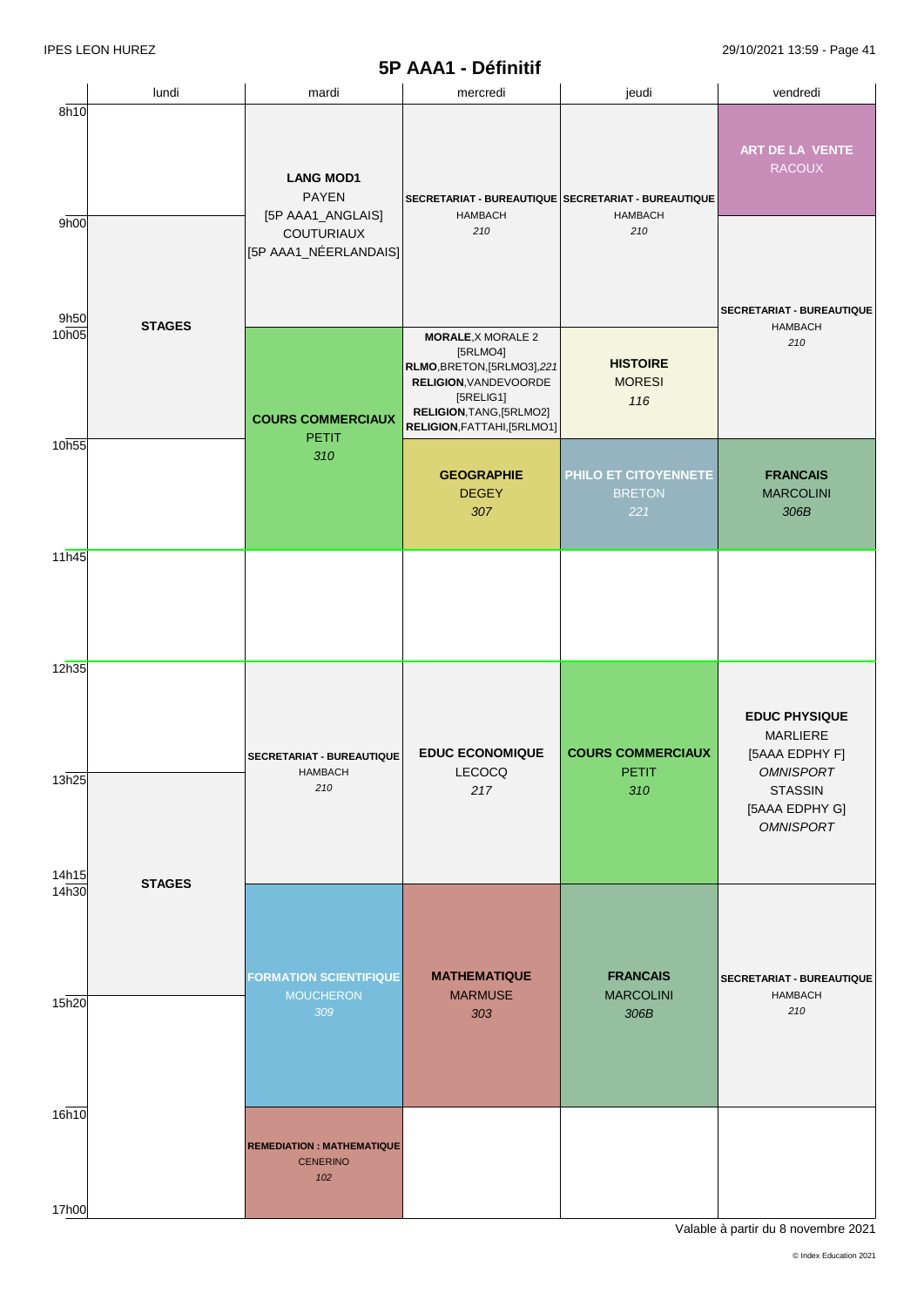# **5P AAA2 - Définitif**

|                |               |                                                     | <b>AAA4</b> - Defilitio                                                                                                |                                                     |                                                                               |
|----------------|---------------|-----------------------------------------------------|------------------------------------------------------------------------------------------------------------------------|-----------------------------------------------------|-------------------------------------------------------------------------------|
|                | lundi         | mardi                                               | mercredi                                                                                                               | jeudi                                               | vendredi                                                                      |
| 8h10<br>9h00   |               | <b>MATHEMATIQUE</b><br><b>CENERINO</b><br>303       | <b>EDUC ECONOMIQUE</b><br><b>BERLOT</b><br>311                                                                         | <b>FORMATION SCIENTIFIQUE</b><br><b>D'ACUNTO</b>    | <b>COURS COMMERCIAUX</b><br><b>PETIT</b><br>310                               |
| 9h50<br>10h05  | <b>STAGES</b> |                                                     | <b>MORALE, X MORALE 2</b>                                                                                              |                                                     |                                                                               |
|                |               | <b>SECRETARIAT - BUREAUTIQUE</b>                    | [5RLMO4]<br>RLMO, BRETON, [5RLMO3], 221<br>RELIGION, VANDE VOORDE<br>[5RELIG1]<br><b>RELIGION, FATTAHI</b><br>[5RLMO1] | SECRETARIAT - BUREAUTIQUE SECRETARIAT - BUREAUTIQUE | <b>HAMBACH</b>                                                                |
| 10h55          |               | <b>HAMBACH</b>                                      | ART DE LA VENTE<br><b>BERLOT</b><br>311                                                                                | <b>HAMBACH</b>                                      |                                                                               |
| 11h45          |               |                                                     |                                                                                                                        |                                                     |                                                                               |
| 12h35          |               | <b>FRANCAIS</b><br><b>MARCOLINI</b><br>306B         | PHILO ET CITOYENNETE<br><b>BRETON</b><br>221                                                                           | <b>SECRETARIAT - BUREAUTIQUE</b>                    | <b>EDUC PHYSIQUE</b><br><b>MARLIERE</b><br>[5AAA EDPHY F]<br><b>OMNISPORT</b> |
| 13h25<br>14h15 |               | <b>HISTOIRE</b><br><b>TSAGARIS</b><br>307           | <b>GEOGRAPHIE</b><br><b>DEGEY</b><br>307                                                                               | <b>HAMBACH</b>                                      | <b>STASSIN</b><br>[5AAA EDPHY G]<br><b>OMNISPORT</b>                          |
| 14h30<br>15h20 | <b>STAGES</b> | <b>COURS COMMERCIAUX</b><br><b>PETIT</b><br>310     | SECRETARIAT - BUREAUTIQUE<br><b>HAMBACH</b>                                                                            | <b>LANG MOD1</b><br>LADRIER<br><5P AAA2> Anglais    | <b>FRANCAIS</b><br><b>MARCOLINI</b><br>306B                                   |
| 16h10          |               | <b>REMEDIATION: MATHEMATIQUE</b><br><b>CENERINO</b> |                                                                                                                        |                                                     |                                                                               |
| 17h00          |               | 102                                                 |                                                                                                                        |                                                     |                                                                               |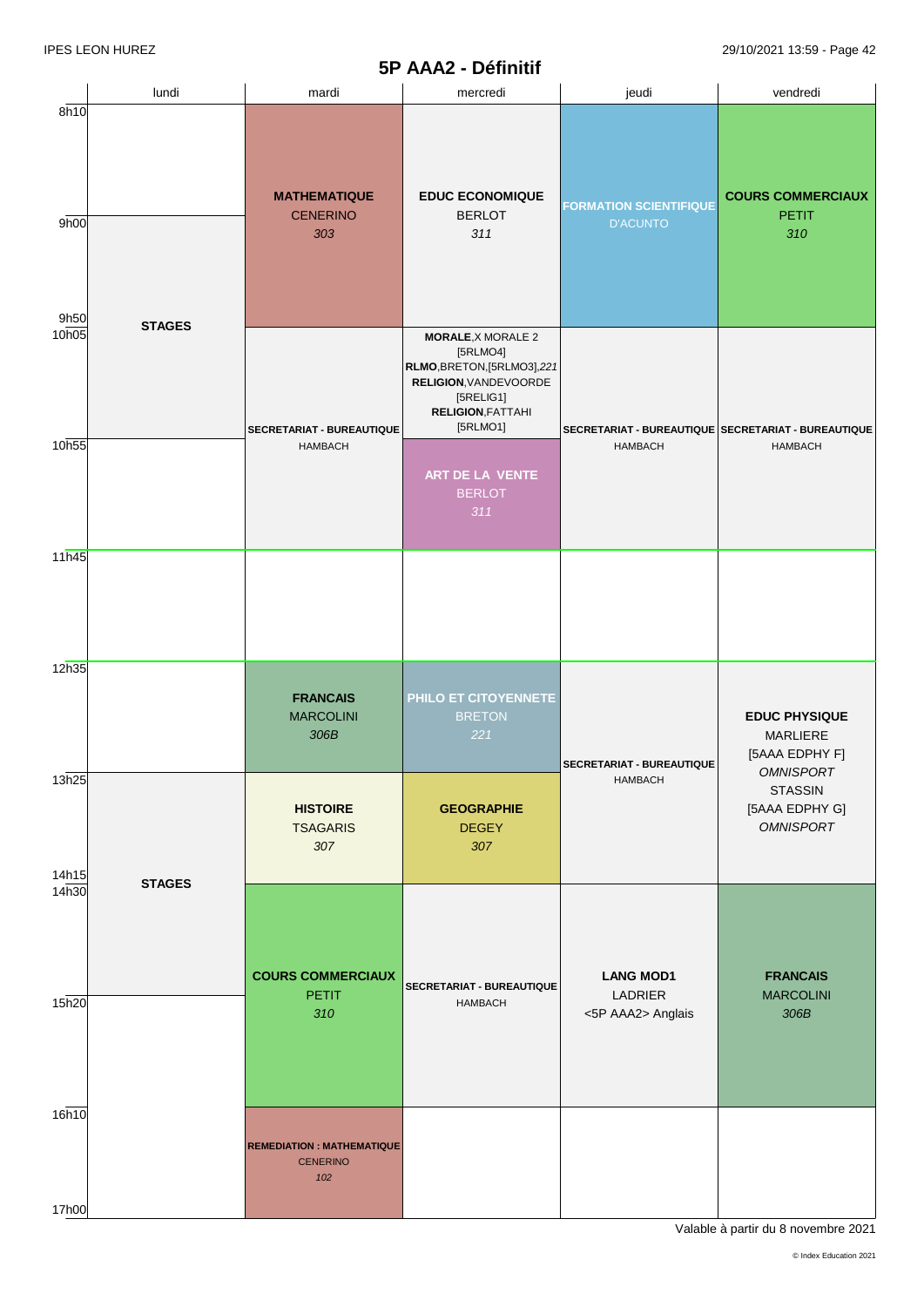|                      |                                           | vı                                                         | <b>OUID - DEFINITION</b>                                                                                                           |                                                  |                                                                            |
|----------------------|-------------------------------------------|------------------------------------------------------------|------------------------------------------------------------------------------------------------------------------------------------|--------------------------------------------------|----------------------------------------------------------------------------|
|                      | lundi                                     | mardi                                                      | mercredi                                                                                                                           | jeudi                                            | vendredi                                                                   |
| 8h10<br>9h00<br>9h50 | <b>FRANCAIS</b><br><b>WILLOCQ</b><br>115  | <b>TP ART CULINAIRE</b><br><b>DAGNEAU</b><br>405           | <b>FORMATION SCIENTIFIQUE</b><br><b>CAMBIER</b>                                                                                    | <b>TP ART CULINAIRE</b><br><b>DAGNEAU</b><br>405 | <b>TP BUFFET</b><br><b>SEBILLE</b><br>401                                  |
| 10 <sub>h05</sub>    | <b>TP SERVICE</b><br><b>FIEVET</b>        |                                                            | RLMO, X MORALE1, [5RLMO5]<br><b>RLMO, BRETON</b><br>[5RLMO3],221<br>RELIGION, VANDEVOORDE<br>[5RELIG1]<br>RELIGION, TANG, [5RLMO2] |                                                  | <b>EDUC PHYSIQUE</b><br><b>BAZZANI</b><br>[5P EDPHY F GR1]                 |
| 10h55                |                                           |                                                            | PHILO ET CITOYENNETE<br><b>BRETON</b><br>221                                                                                       |                                                  | <b>OMNISPORT</b><br><b>STASSIN</b><br>[5P EDPHY G GR1]<br><b>OMNISPORT</b> |
| 11h45                |                                           | <b>TECHNOLOGIE DU METIER</b><br><b>FIEVET</b><br>404       |                                                                                                                                    |                                                  |                                                                            |
| 12h35                | <b>TP SERVICE</b><br><b>FIEVET</b><br>404 | <b>TECHNOLOGIE DES MATIERES</b><br><b>FIEVET</b><br>404    |                                                                                                                                    | TP ART CULINAIRE                                 |                                                                            |
| 13h25<br>14h15       |                                           | <b>FRANCAIS</b><br><b>WILLOCQ</b><br>115                   |                                                                                                                                    | DAGNEAU<br>405                                   | <b>HYGIENE</b><br><b>SELVAIS</b><br>610                                    |
| 14h30                | <b>MATHEMATIQUE</b><br><b>CAYPHAS</b>     | <b>EDUC ECONOMIQUE</b>                                     |                                                                                                                                    |                                                  | <b>GEOGRAPHIE</b><br><b>PLANC</b><br>108                                   |
| 15h20                | 301                                       | <b>BARRANCO</b>                                            |                                                                                                                                    | <b>HISTOIRE</b><br><b>VAN LANCKER</b><br>117     | <b>HYGIENE</b><br><b>SELVAIS</b><br>610                                    |
| 16h10<br>17h00       |                                           | <b>REMEDIATION: MATHEMATIQUE</b><br><b>CENERINO</b><br>102 |                                                                                                                                    |                                                  |                                                                            |
|                      |                                           |                                                            |                                                                                                                                    |                                                  |                                                                            |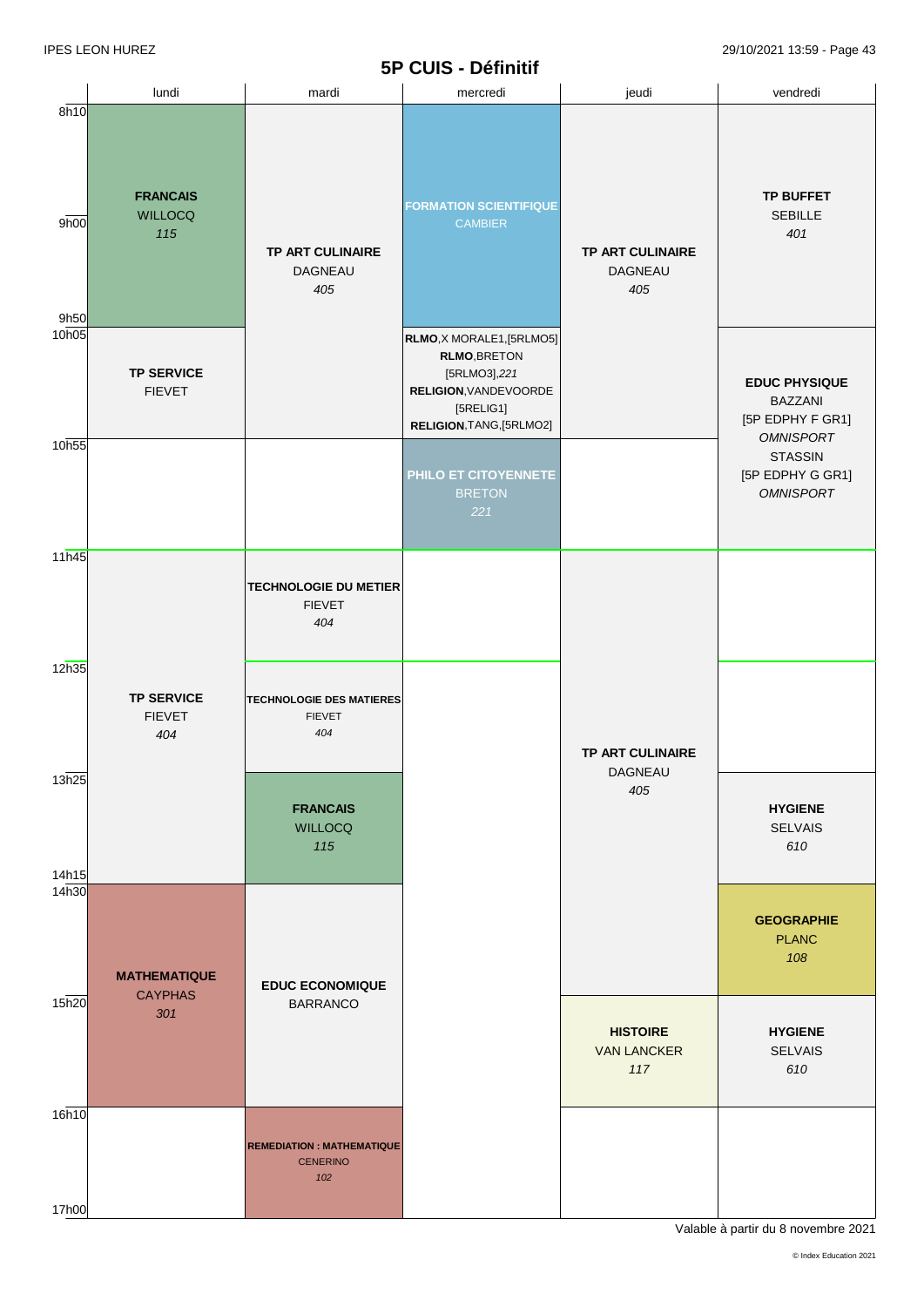|                            |                                                                                                                                                                                                                                      |                                                                                    | レレマン<br>- שטווווייט                                                                                                                  |                                                                                                                                         |                                                                                |
|----------------------------|--------------------------------------------------------------------------------------------------------------------------------------------------------------------------------------------------------------------------------------|------------------------------------------------------------------------------------|--------------------------------------------------------------------------------------------------------------------------------------|-----------------------------------------------------------------------------------------------------------------------------------------|--------------------------------------------------------------------------------|
|                            | lundi                                                                                                                                                                                                                                | mardi                                                                              | mercredi                                                                                                                             | jeudi                                                                                                                                   | vendredi                                                                       |
| 8h10<br>9h50               | <b>HISTOIRE</b><br><b>MORESI</b><br><5P DECO> 5DECO CL2<br>116<br><b>FRANCAIS</b><br><b>WILLOCQ</b><br>$9h00$ <sp deco=""> SDECO CL1<br/>115<br/><b>GEOGRAPHIE</b><br/><b>VAN EXAERDE</b><br/>&lt;5P DECO&gt; 5DECO CL2<br/>307</sp> | <b>TP DECORATION</b>                                                               | ORMATION SCIENTIFIQUE<br><b>ORMATION SCIENTIFIQUE</b><br>ALONZO<br>CAMBIER<br><5P DECO> 5DECO CL2<br>SP DECO> 5DECO CL1<br>704       | <b>FRANCAIS</b><br><b>BERNARD</b><br><5P DECO> 5DECO CL2<br>306B                                                                        | <b>TP DECORATION</b><br><b>DINOVIC</b><br>008                                  |
| 10 <sub>h05</sub><br>10h55 | <b>CONNAISSANCE DES STYLES</b><br><b>DEGIVES</b>                                                                                                                                                                                     | <b>DINOVIC</b><br>008                                                              |                                                                                                                                      | <b>RELIGION, VANDEVOORDE</b><br><b>DESSIN DE LA SPECIALITE</b><br><b>LEONCELLI</b>                                                      | <b>EDUC PHYSIQUE</b><br><b>BAZZANI</b><br>[5P EDPHY F GR1]<br><b>OMNISPORT</b> |
| 11h45                      | 006                                                                                                                                                                                                                                  |                                                                                    | <b>FRANCAIS</b><br>HILO ET CITOYENNETE<br><b>BRETON</b><br><b>BERNARD</b><br><5P DECO> 5DECO CL2<br>P DECO> 5DECO CL1<br>221<br>306B | 604                                                                                                                                     | <b>STASSIN</b><br>[5P EDPHY G GR1]<br><b>OMNISPORT</b>                         |
| 12h35                      |                                                                                                                                                                                                                                      |                                                                                    |                                                                                                                                      |                                                                                                                                         |                                                                                |
| 13h25                      | <b>DAO</b><br><b>POLART</b>                                                                                                                                                                                                          | <b>DESSIN / PROJETS</b><br><b>POLART</b><br>004                                    |                                                                                                                                      | <b>DESSIN TECHNIQUE</b><br><b>POLART</b>                                                                                                | <b>TECHNOLOGIE</b><br><b>LEONCELLI</b>                                         |
| 14h15                      | 202B                                                                                                                                                                                                                                 | <b>FRANCAIS</b><br><b>WILLOCQ</b><br><5P DECO> 5DECO CL1<br>115                    | <b>TP DECORATION</b><br><b>DINOVIC</b>                                                                                               | 004                                                                                                                                     | 604                                                                            |
| 14h30                      | <b>MATHEMATIQUE</b><br><b>EDUC ECONOMIQUE</b><br><b>CAYPHAS</b><br>VERZELLA                                                                                                                                                          | <b>MATHEMATIQUE</b><br><b>EDUC ECONOMIQUE</b><br><b>MARMUSE</b><br><b>BARRANCO</b> | 008                                                                                                                                  |                                                                                                                                         | <b>GEOGRAPHIE</b><br><b>PLANC</b><br><5P DECO> 5DECO CL1<br>108                |
|                            | 15h20 <sp deco=""> SDECO CL1<br/>&lt;5P DECO&gt; 5DECO CL2<br/>301<br/>217</sp>                                                                                                                                                      | <5P DECO> 5DECO CL2<br><5P DECO> 5DECO CL1<br>303                                  |                                                                                                                                      | <b>HISTOIRE</b><br><b>ILO ET CITOYENNETE</b><br><b>VAN LANCKER</b><br><b>WILLEMS</b><br><5P DECO> 5DECO CL1<br>P DECO> 5DECO CL2<br>117 |                                                                                |
| 16h10                      |                                                                                                                                                                                                                                      |                                                                                    |                                                                                                                                      |                                                                                                                                         |                                                                                |
|                            |                                                                                                                                                                                                                                      | <b>REMEDIATION: MATHEMATIQUE</b><br><b>CENERINO</b><br>102                         |                                                                                                                                      |                                                                                                                                         |                                                                                |
| 17h00                      |                                                                                                                                                                                                                                      |                                                                                    |                                                                                                                                      |                                                                                                                                         |                                                                                |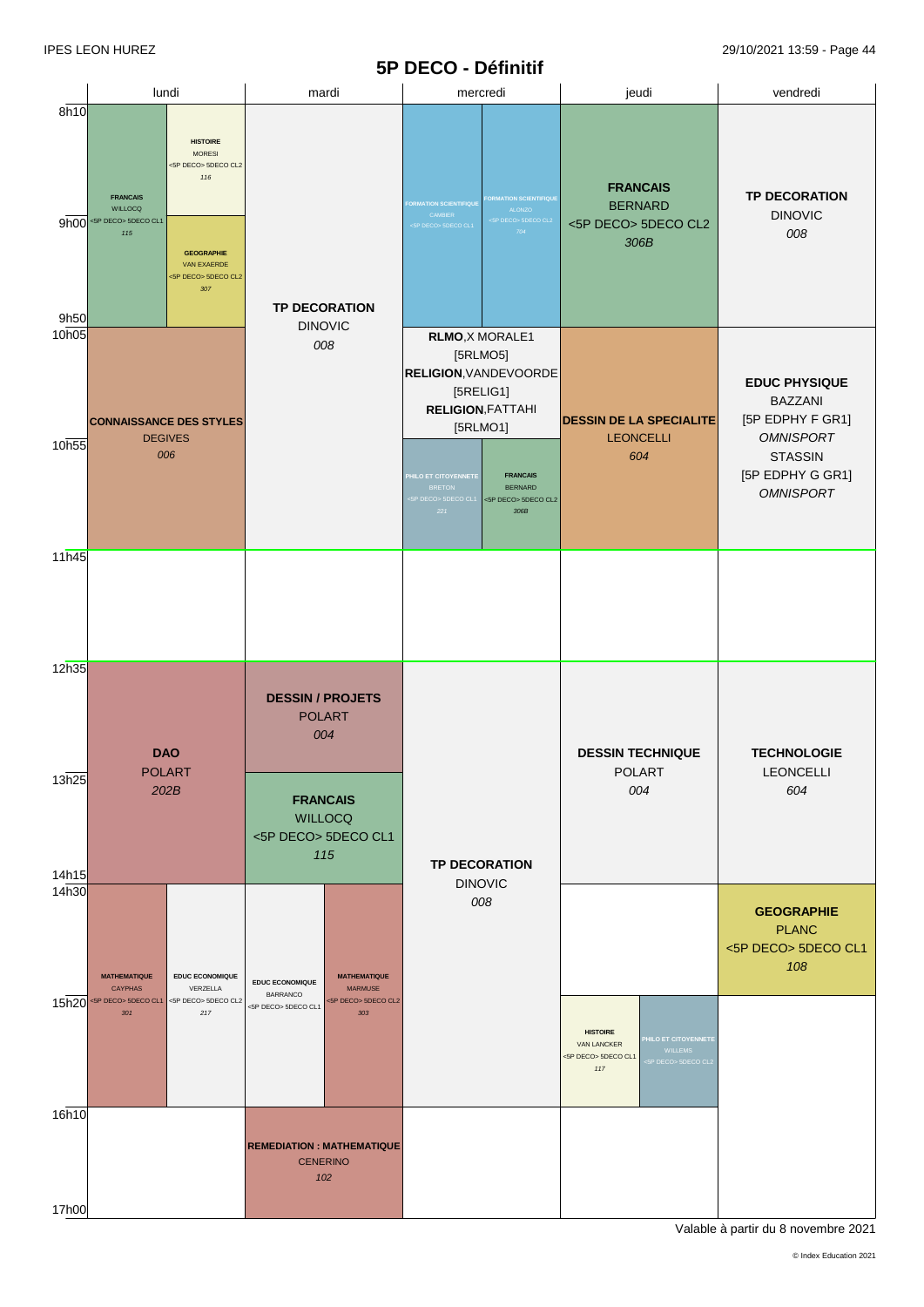# **5P PUER1 - Définitif**

|                   |                                            |                                                             | JE FULNI - DUIIIIIIII                                                                                            |                               |                        |
|-------------------|--------------------------------------------|-------------------------------------------------------------|------------------------------------------------------------------------------------------------------------------|-------------------------------|------------------------|
|                   | lundi                                      | mardi                                                       | mercredi                                                                                                         | jeudi                         | vendredi               |
| 8h10              |                                            | <b>HISTOIRE</b><br><b>TSAGARIS</b><br>311                   |                                                                                                                  | <b>FORMATION SCIENTIFIQUE</b> | <b>PSYCHOPEDAGOGIE</b> |
| 9h00<br>9h50      | <b>TECHNIQUES EDUCATIVES</b><br>COUTEAU    | <b>SOINS</b>                                                | PHILO ET CITOYENNETE<br><b>WILLEMS</b>                                                                           | <b>CAMBIER</b>                | MAQUOY                 |
| 10h05             | 609                                        | <b>DEHAEN</b>                                               | MORALE, MAQUOY<br>[5PSYCH1]<br><b>RELIGION, VANDEVOORDE</b><br>[5RELIG1]<br><b>RELIGION, FATTAHI</b><br>[5RLMO1] | <b>EDUC ECONOMIQUE</b>        |                        |
| 10 <sub>h55</sub> | Q1                                         | <b>DIETETIQUE</b><br>LAURENT<br>402                         |                                                                                                                  | <b>BARRANCO</b>               |                        |
| 11h45             |                                            |                                                             |                                                                                                                  |                               |                        |
| 12h35             | <b>DEONTOLOGIE</b><br><b>GLINNE</b><br>601 | <b>FRANCAIS</b>                                             | <b>SOINS</b>                                                                                                     |                               |                        |
| 13h25<br>14h15    | <b>GEOGRAPHIE</b><br><b>DEGEY</b><br>307   | <b>BERNARD</b>                                              | DEHAEN                                                                                                           | <b>DIETETIQUE</b><br>LAURENT  |                        |
| 14 <sub>h30</sub> | <b>MATHEMATIQUE</b><br><b>MARMUSE</b>      | <b>EDUC PHYSIQUE</b><br>MARLIERE                            | <b>FRANCAIS</b><br><b>BERNARD</b><br>306B                                                                        | 402                           |                        |
| 15h20             | 303                                        | <b>OMNISPORT</b>                                            |                                                                                                                  | Q2                            |                        |
| 16h10             |                                            | <b>REMEDIATION : MATHEMATIQUE</b><br><b>CENERINO</b><br>102 |                                                                                                                  |                               |                        |
| 17h00             |                                            |                                                             |                                                                                                                  |                               |                        |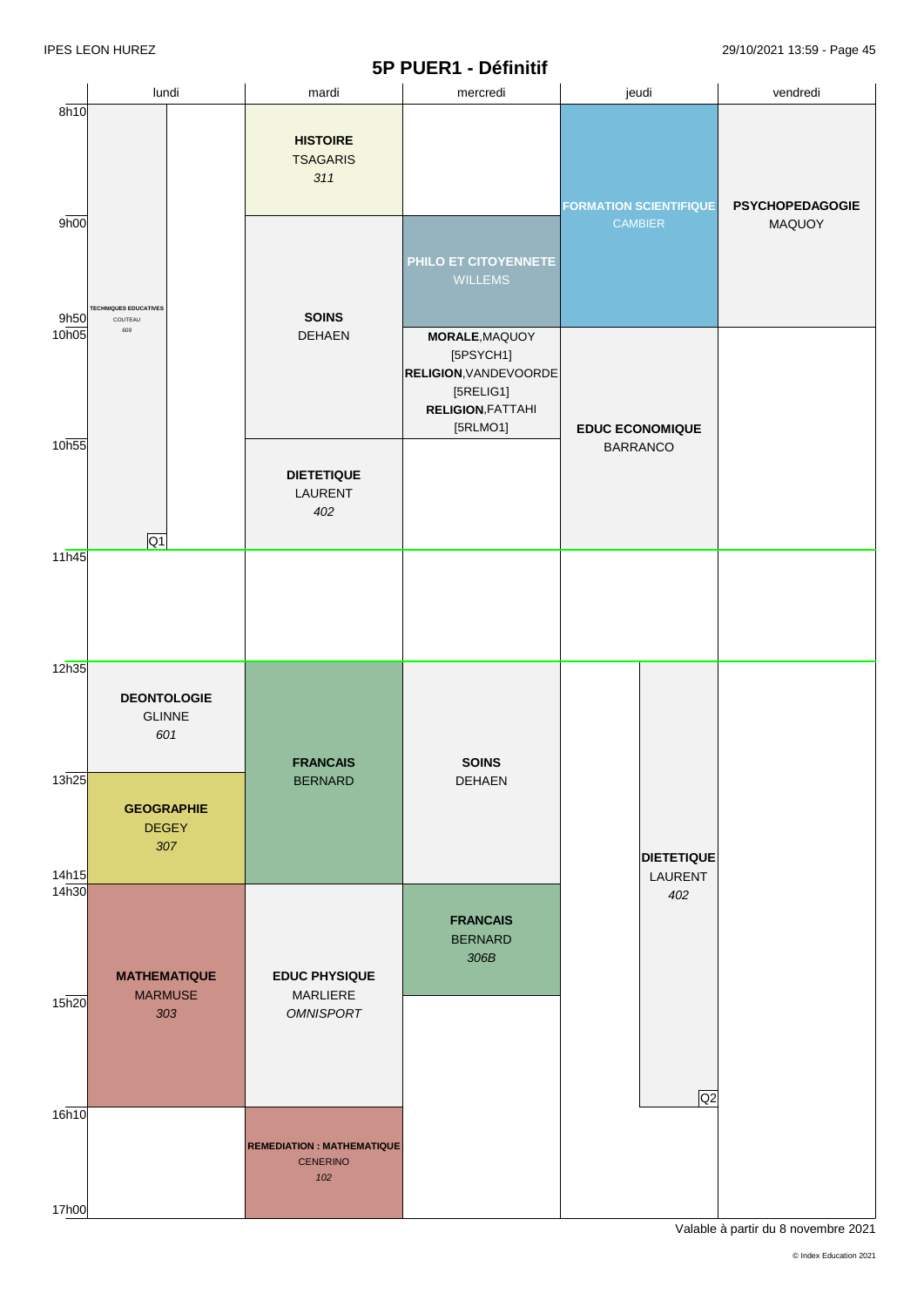### **5P PUER2 - Définitif**

|                      |                                                        | vı                                                         | <u>I</u> VEIVE DUITIINI                                                                                           |                                                                                                                                    |                                            |  |
|----------------------|--------------------------------------------------------|------------------------------------------------------------|-------------------------------------------------------------------------------------------------------------------|------------------------------------------------------------------------------------------------------------------------------------|--------------------------------------------|--|
|                      | lundi                                                  | mardi                                                      | mercredi                                                                                                          | jeudi                                                                                                                              | vendredi                                   |  |
| 8h10<br>9h00<br>9h50 | <b>FORMATION SCIENTIFIQUE</b><br><b>CAMBIER</b><br>608 |                                                            | <b>FRANCAIS</b><br><b>WILLOCQ</b><br>115                                                                          | <b>MATHEMATIQUE</b><br><b>CENERINO</b><br>303                                                                                      | <b>TECHNIQUES EDUCATIVES</b><br>COUTEAU    |  |
| 10h05<br>10h55       | <b>EDUC ECONOMIQUE</b><br><b>BARRANCO</b><br>608       | PHILO ET CITOYENNETE<br><b>BRETON</b><br>605               | <b>MORALE, MAQUOY</b><br>[5PSYCH1]<br><b>RLMO, BRETON</b><br>[5RLMO3],221<br><b>RELIGION, FATTAHI</b><br>[5RLMO1] | <b>EDUC PHYSIQUE</b><br>MARLIERE<br>[5P EDPHY F GR3]<br><b>OMNISPORT</b><br><b>BAZZANI</b><br>[5P EDPHY G GR3]<br><b>OMNISPORT</b> | 609                                        |  |
| 11h45                |                                                        |                                                            |                                                                                                                   |                                                                                                                                    | Q2                                         |  |
| 12h35<br>13h25       | <b>SOINS</b><br><b>DEHAEN</b><br>609                   | <b>SOINS</b><br>DEHAEN<br>609                              |                                                                                                                   | <b>DIETETIQUE</b>                                                                                                                  | <b>PSYCHOPEDAGOGIE</b><br>MAQUOY           |  |
| 14h15<br>14h30       | <b>DEONTOLOGIE</b><br><b>GLINNE</b><br>609             | <b>FRANCAIS</b><br><b>WILLOCQ</b><br>115                   | <b>HISTOIRE</b><br><b>TSAGARIS</b><br>305                                                                         | LAURENT<br>402                                                                                                                     | <b>GEOGRAPHIE</b><br><b>LACROIX</b><br>119 |  |
| 15h20                |                                                        |                                                            |                                                                                                                   | Q1                                                                                                                                 | <b>DIETETIQUE</b><br>LAURENT<br>402        |  |
| 16h10<br>17h00       |                                                        | <b>REMEDIATION: MATHEMATIQUE</b><br><b>CENERINO</b><br>102 |                                                                                                                   |                                                                                                                                    |                                            |  |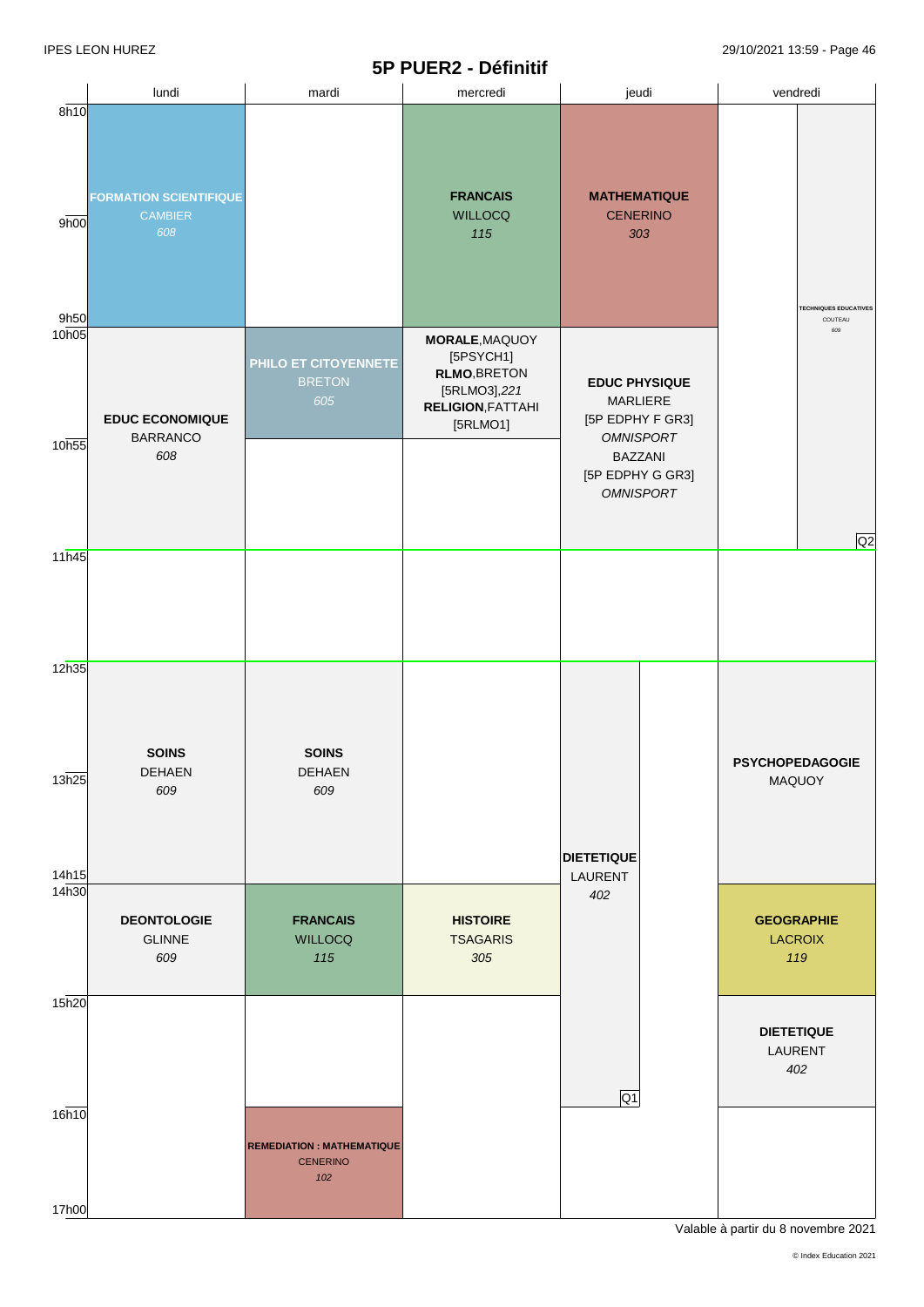### **5TQ APH - Définitif**

|                            |                                                                           |                                                                                 | $31$ $\alpha$ $\alpha$ ii $\beta$ $\beta$ $\alpha$ iiiiiiiiii                                                                      |                                                                                                                     |                                                    |
|----------------------------|---------------------------------------------------------------------------|---------------------------------------------------------------------------------|------------------------------------------------------------------------------------------------------------------------------------|---------------------------------------------------------------------------------------------------------------------|----------------------------------------------------|
|                            | lundi                                                                     | mardi                                                                           | mercredi                                                                                                                           | jeudi                                                                                                               | vendredi                                           |
| 8h10<br>9h00<br>9h50       | <b>PHARMACODYNAMIE</b><br><b>MEUNIER</b><br>304<br><b>PHARMACODYNAMIE</b> | <b>EDUC ECONOMIQUE</b><br>LECOCQ<br>217                                         | PHYSIO-ANAT-BIO<br><b>LOPES</b><br>302                                                                                             |                                                                                                                     | PHYSIQUE APPLIQUEE<br><b>MOUCHERON</b><br>302      |
| 10h05                      | <b>MEUNIER</b><br>304                                                     | <b>FRANCAIS</b><br><b>MARRA</b>                                                 | PHILO ET CITOYENNETE<br><b>WILLEMS</b>                                                                                             | <b>PHARMA PRATIQUE</b><br><b>DELPLACE</b><br><b>MEUNIER</b><br><5TQ APH> 5 APH GRA<br><5TQ APH> 5APH GRB<br>302,304 | <b>FRANCAIS</b><br><b>MARRA</b>                    |
| 10h55                      |                                                                           | 305                                                                             | <b>GEOGRAPHIE</b><br><b>LACROIX</b><br>119                                                                                         |                                                                                                                     | 305                                                |
| 11h45                      |                                                                           |                                                                                 |                                                                                                                                    |                                                                                                                     |                                                    |
| 12h35<br>13h25             | <b>MATHEMATIQUE</b><br><b>CAYPHAS</b><br>301                              | <b>LANG MOD1</b><br><b>PANEPINTO</b><br><5TQ APH> Anglais<br><b>COUTURIAUX</b>  | <b>CHIMIE</b><br><b>DELPLACE</b><br>302                                                                                            |                                                                                                                     | <b>ETUDE MEDICAMENTS</b><br><b>DELPLACE</b><br>302 |
| 14h15<br>14 <sub>h30</sub> |                                                                           | $[5LM11]$                                                                       |                                                                                                                                    | <b>ETUDE MEDICAMENTS</b><br><b>DELPLACE</b><br>302                                                                  |                                                    |
| 15h20                      | <b>FORMATION SCIENTIFIQUE</b><br><b>MOUCHERON</b>                         | <b>EDUC PHYSIQUE</b><br><b>BAZZANI</b><br>[5TQ EDPHY F GR1]<br><b>OMNISPORT</b> |                                                                                                                                    | <b>ETUDE MEDICAMENTS</b><br><b>DELPLACE</b>                                                                         |                                                    |
|                            | 309                                                                       | <b>STASSIN</b><br>[5TQ EDPHY G GR1]<br><b>OMNISPORT</b>                         | <b>HISTOIRE</b><br><b>LACROIX</b><br>119                                                                                           | 302                                                                                                                 |                                                    |
| 16h10                      |                                                                           | <b>REMEDIATION: MATHEMATIQUE</b><br><b>CENERINO</b><br>102                      | MORALE, X MORALE1, [5RLMO6]<br>PHILO ET CITOYENNETE<br>WILLEMS, [5CITOY1]<br>RELIGION, TANG, [5RELIG3]<br><b>RELIGION, FATTAHI</b> |                                                                                                                     |                                                    |
| 17h00                      |                                                                           |                                                                                 | [5RELIG2]                                                                                                                          |                                                                                                                     |                                                    |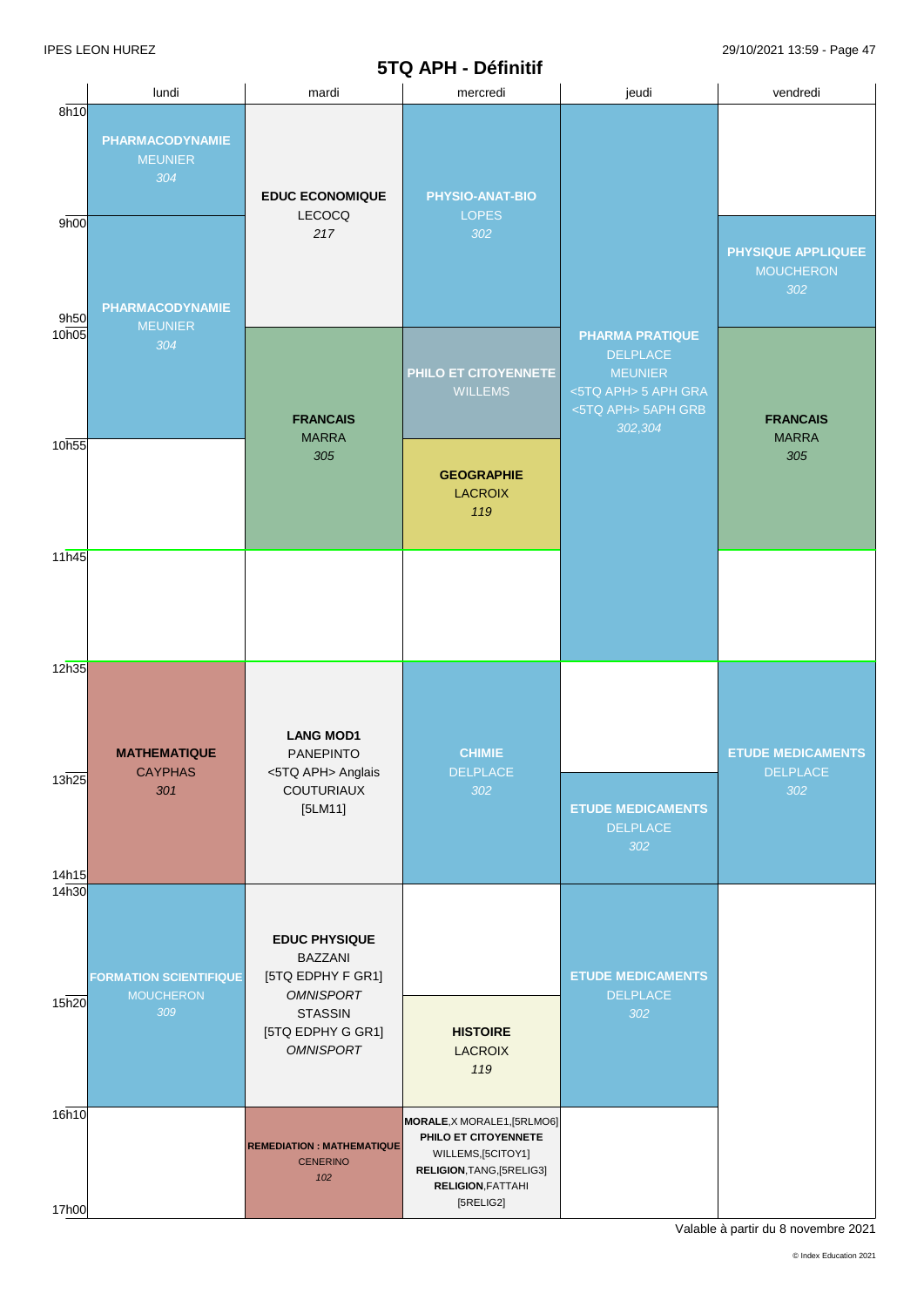# **5TQ TEC - Définitif**

|                   |                                                          |                                                                                                                                            | JIW ILV <sup>-</sup> DGIIIIIIII                                                                                                              |                                                                                  |                                                           |                                              |
|-------------------|----------------------------------------------------------|--------------------------------------------------------------------------------------------------------------------------------------------|----------------------------------------------------------------------------------------------------------------------------------------------|----------------------------------------------------------------------------------|-----------------------------------------------------------|----------------------------------------------|
|                   | lundi                                                    | mardi                                                                                                                                      | mercredi                                                                                                                                     |                                                                                  | jeudi                                                     | vendredi                                     |
| 8h10              | <b>COURS COMMERCIAUX</b><br><b>VEREECKEN</b>             | <b>FRANCAIS</b><br><b>WILLOCQ</b>                                                                                                          | <b>COURS COMMERCIAUX</b><br><b>VEREECKEN</b>                                                                                                 | PHILO ET CITOYENNETE<br><b>WILLEMS</b><br><b>HISTOIRE</b><br><b>MARRA</b><br>305 |                                                           | <b>COURS COMMERCIAUX</b><br><b>VEREECKEN</b> |
| 9h00<br>9h50      | 305                                                      | 115                                                                                                                                        | 202B                                                                                                                                         |                                                                                  |                                                           | 202B                                         |
| 10 <sub>h05</sub> | SECRETARIAT - BUREAUTIQUE<br><b>MELONI</b>               | <b>MATHEMATIQUE</b><br><b>CAYPHAS</b>                                                                                                      | <b>EDUC ECONOMIQUE</b><br><b>THOMAS</b>                                                                                                      | <b>COURS COMMERCIAUX</b><br><b>VEREECKEN</b>                                     |                                                           | <b>GEOGRAPHIE</b><br><b>PLANC</b><br>108     |
| 10h55             | 208                                                      | 301                                                                                                                                        | 106                                                                                                                                          |                                                                                  |                                                           | <b>DROIT</b><br><b>BERLOT</b><br>311         |
| 11h45             |                                                          |                                                                                                                                            |                                                                                                                                              |                                                                                  |                                                           |                                              |
| 12h35<br>13h25    | <b>FORMATION SCIENTIFIQUE</b><br><b>MOUCHERON</b><br>311 | <b>LANG MOD1</b><br><b>PAYEN</b><br><5TQ TEC> Anglais<br><b>COUTURIAUX</b>                                                                 |                                                                                                                                              | <b>LANG MOD2</b><br><b>RANDOUR</b><br><5TQ TEC> Ang                              | <b>LANG MOD2</b><br><b>OSET</b><br><5TQ TEC> Néerl<br>207 | <b>DROIT</b><br><b>BERLOT</b><br>311         |
| 14h15<br>14h30    |                                                          | $[5LM11]$                                                                                                                                  | <b>INFORMATIQUE DE GESTION</b><br><b>BERNARD</b>                                                                                             |                                                                                  |                                                           |                                              |
| 15h20             | <b>FRANCAIS</b><br><b>WILLOCQ</b><br>115                 | <b>EDUC PHYSIQUE</b><br><b>BAZZANI</b><br>[5TQ EDPHY F GR1]<br><b>OMNISPORT</b><br><b>STASSIN</b><br>[5TQ EDPHY G GR1]<br><b>OMNISPORT</b> | Cyberclasse                                                                                                                                  |                                                                                  | ART DE LA VENTE<br><b>BERLOT</b><br>311                   |                                              |
| 16h10             |                                                          | <b>REMEDIATION: MATHEMATIQUE</b><br><b>CENERINO</b><br>102                                                                                 | MORALE, X MORALE1, [5RLMO6]<br>PHILO ET CITOYENNETE<br>WILLEMS, [5CITOY1]<br>RELIGION, VANDEVOORDE<br>[5RELIG4]<br>RELIGION, TANG, [5RELIG3] |                                                                                  |                                                           |                                              |
| 17h00             |                                                          |                                                                                                                                            | RELIGION, FATTAHI, [5RELIG2]                                                                                                                 |                                                                                  |                                                           |                                              |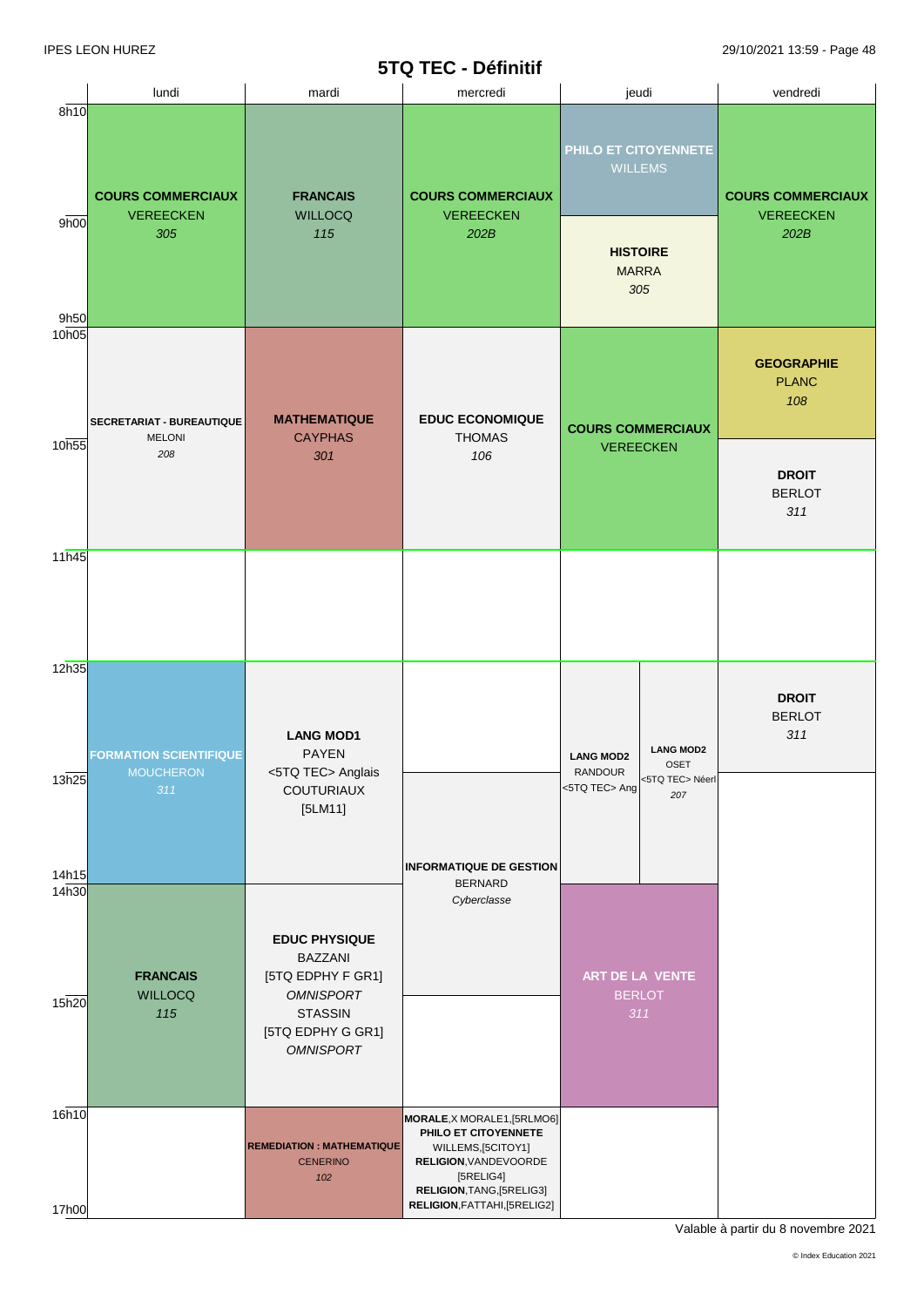#### **5TQ TOUR - Définitif**

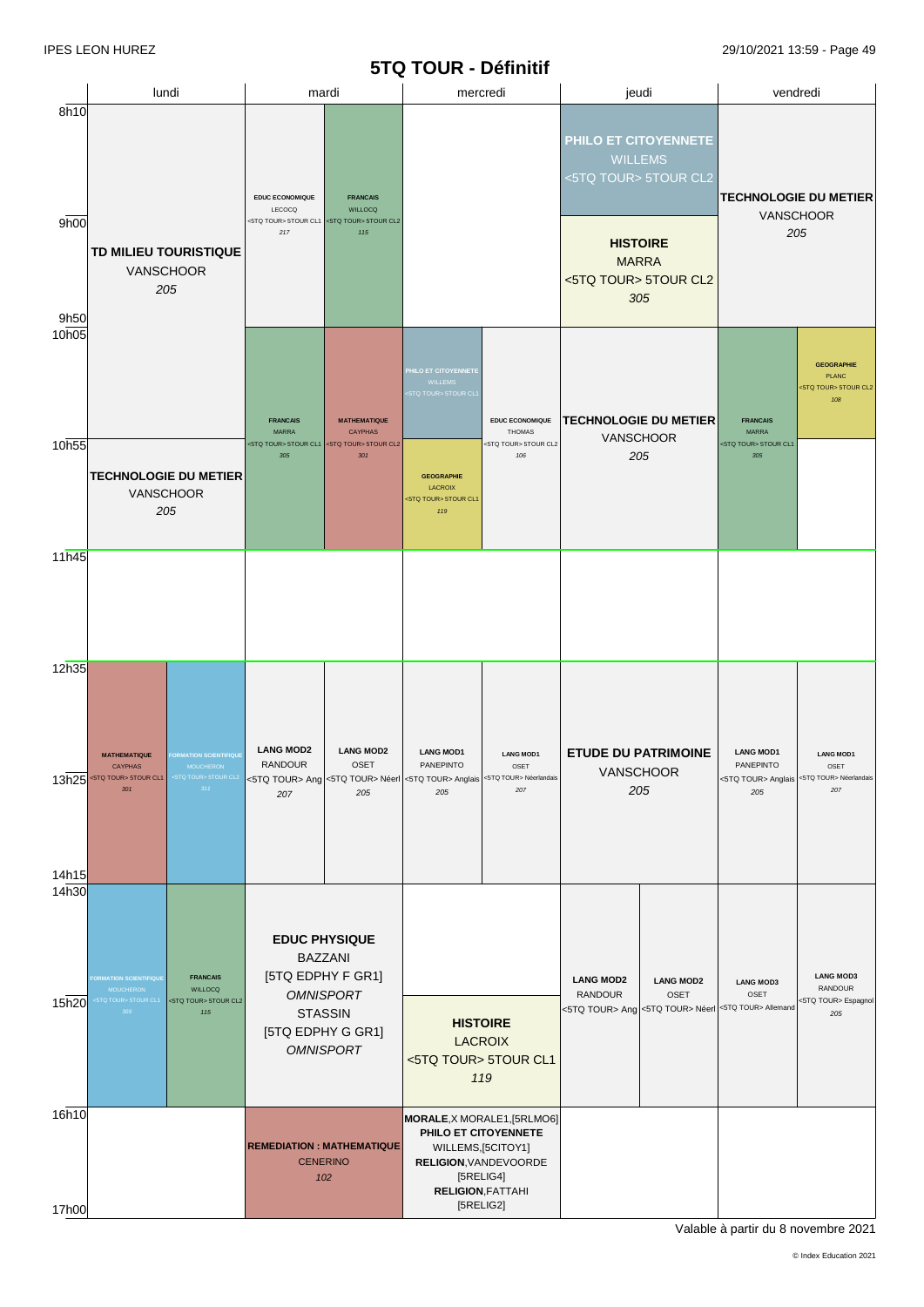### **5TQ TS1 - Définitif**

|                | lundi                                   | mardi                                                      | <b>OTATOL</b> - DETITION<br>mercredi                                                                              | jeudi                                                                       | vendredi                                         |
|----------------|-----------------------------------------|------------------------------------------------------------|-------------------------------------------------------------------------------------------------------------------|-----------------------------------------------------------------------------|--------------------------------------------------|
| 8h10           | <b>EDUC ECONOMIQUE</b>                  | <b>FRANCAIS</b>                                            |                                                                                                                   | <b>GEOGRAPHIE</b><br><b>LACROIX</b><br>119                                  | <b>SCIENCES SOCIALES</b><br><b>BERLOT</b><br>311 |
| 9h00<br>9h50   | <b>BERLOT</b><br>311                    | <b>MARRA</b><br>305                                        | <b>ENQUETES-VIVITES-SEMINAIRES</b><br><b>SETILA</b>                                                               | <b>SCIENCES</b><br><b>MUGABO SUGIRA</b><br>309                              | <b>SCIENCES SOCIALES</b>                         |
| 10h05          | <b>SCIENCES</b><br><b>MUGABO SUGIRA</b> | <b>COMMUNICATION ET REL</b>                                | [5ENVIS1]<br>108                                                                                                  | <b>FORMATION SCIENTIFIQUE</b>                                               | <b>BERLOT</b><br>311                             |
| 10h55          | 309                                     | <b>MAQUOY</b>                                              |                                                                                                                   | <b>MOUCHERON</b>                                                            | <b>HISTOIRE</b><br><b>LACROIX</b><br>119         |
| 11h45          |                                         |                                                            |                                                                                                                   |                                                                             |                                                  |
| 12h35          |                                         | <b>LANG MOD1</b><br><b>PAYEN</b><br><5TQ TS1> Anglais      | <b>PSYCHOPEDAGOGIE</b><br><b>DESPRIET</b>                                                                         | <b>GESTION INFORMATIQUE</b><br><b>BONVALET</b><br>201                       | <b>MATHEMATIQUE</b><br><b>CAYPHAS</b>            |
| 13h25<br>14h15 |                                         | <b>COUTURIAUX</b><br>$[5LM11]$                             | 601                                                                                                               | <b>LEGISLATION SOCIALE</b><br><b>THOMAS</b>                                 | 301                                              |
| 14h30<br>15h20 |                                         | <b>ECONOMIE SOC ET FAM</b><br>DE BIE                       | PHILO ET CITOYENNETE<br><b>WILLEMS</b>                                                                            | <b>EDUC PHYSIQUE</b><br><b>BAZZANI</b><br>[5TS EDPHY F]<br><b>OMNISPORT</b> | <b>FRANCAIS</b><br><b>MARRA</b>                  |
|                |                                         | 403                                                        |                                                                                                                   | <b>STASSIN</b><br>[5TS EDPHY G]<br><b>OMNISPORT</b>                         | 305                                              |
| 16h10<br>17h00 |                                         | <b>REMEDIATION: MATHEMATIQUE</b><br><b>CENERINO</b><br>102 | <b>MORALE, MAQUOY</b><br>[5MORAL1]<br>RELIGION, VANDEVOORDE<br>[5RELIG4]<br><b>RELIGION, FATTAHI</b><br>[5RELIG2] |                                                                             |                                                  |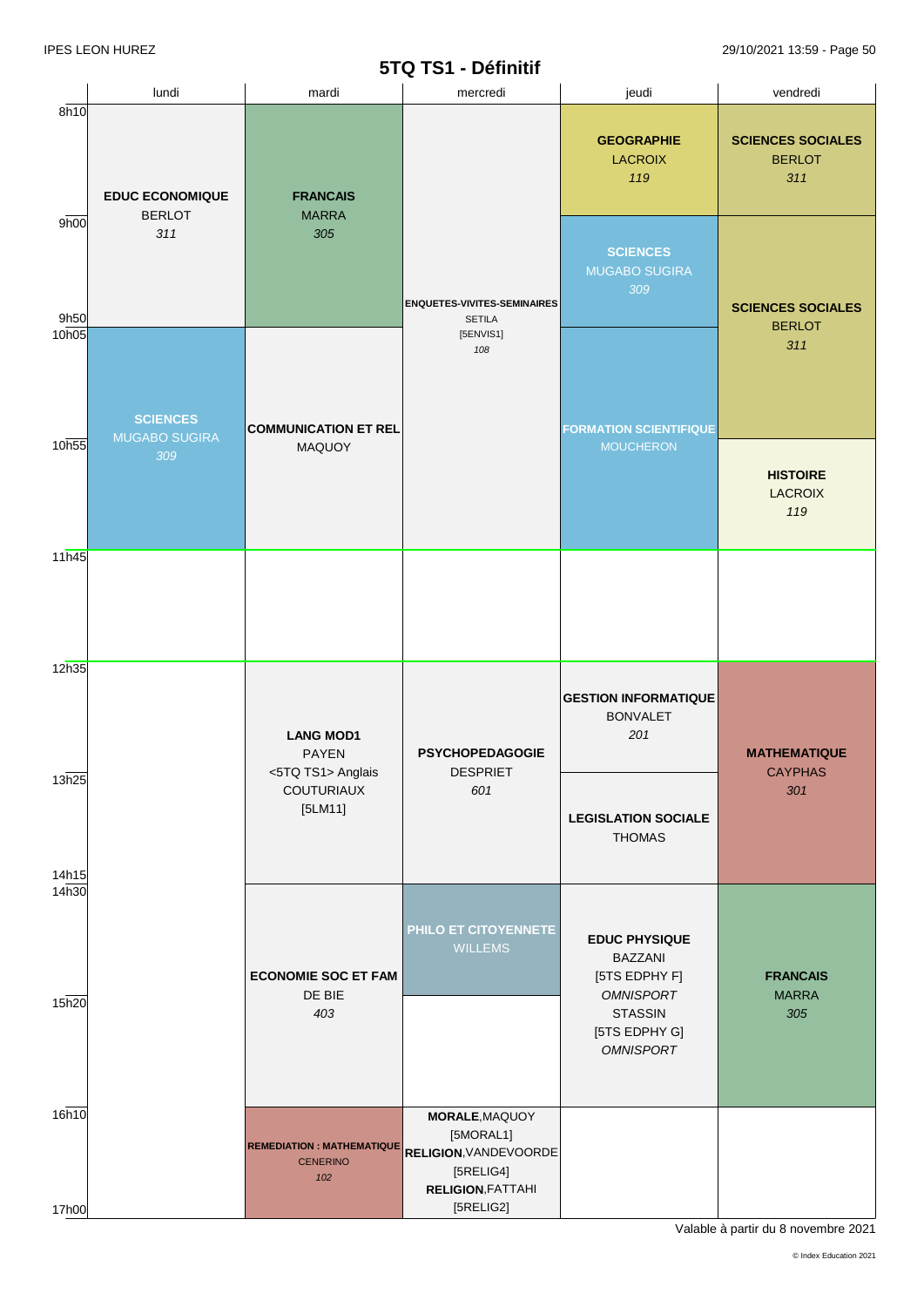# **5TQ TS2 - Définitif**

|                            | lundi                                           | mardi                                                        | $3192 - 21111111$<br>mercredi                                                                                              | jeudi                                                                       | vendredi                                 |                                          |
|----------------------------|-------------------------------------------------|--------------------------------------------------------------|----------------------------------------------------------------------------------------------------------------------------|-----------------------------------------------------------------------------|------------------------------------------|------------------------------------------|
| 8h10                       |                                                 |                                                              |                                                                                                                            | <b>LEGISLATION SOCIALE</b><br><b>THOMAS</b>                                 |                                          |                                          |
| 9h00<br>9h50               |                                                 | <b>FORMATION SCIENTIFIQUE</b><br><b>MUGABO SUGIRA</b><br>309 | <b>ENQUETES-VIVITES-SEMINAIRES</b><br><b>PLANC</b><br>[5TQ TS2ENVIS_1]                                                     | PHILO ET CITOYENNETE<br><b>WILLEMS</b>                                      | <b>EDUC ECONOMIQUE</b><br>VERZELLA       |                                          |
| 10h05                      | <b>FRANCAIS</b>                                 | <b>FRANCAIS</b>                                              | <b>SETILA</b><br>[5ENVIS1]<br>108                                                                                          |                                                                             | <b>MATHEMATIQUE</b>                      | <b>HISTOIRE</b><br><b>LACROIX</b><br>119 |
| 10h55                      | <b>MAROIT</b><br>214                            | <b>MAROIT</b><br>214                                         |                                                                                                                            | <b>CASARRUBIOS</b><br>303                                                   | <b>GEOGRAPHIE</b><br><b>PLANC</b><br>108 |                                          |
| 11h45                      |                                                 |                                                              |                                                                                                                            |                                                                             |                                          |                                          |
| 12h35                      | <b>SCIENCES</b><br><b>MUGABO SUGIRA</b>         | <b>LANG MOD1</b><br>LADRIER                                  | <b>GESTION INFORMATIQUE</b><br><b>BERNARD</b><br>Cyberclasse                                                               | <b>ECONOMIE SOC ET FAM</b><br>PARENTE                                       | <b>SCIENCES SOCIALES</b><br><b>PLANC</b> |                                          |
| 13h25<br>14h15             | 309                                             | <5TQ TS2> Anglais                                            | <b>SCIENCES</b><br><b>MUGABO SUGIRA</b><br>309                                                                             | 610                                                                         | 108                                      |                                          |
| 14 <sub>h30</sub><br>15h20 | <b>SCIENCES SOCIALES</b><br><b>PLANC</b><br>108 | <b>COMMUNICATION ET REL</b>                                  | <b>PSYCHOPEDAGOGIE</b><br><b>DESPRIET</b>                                                                                  | <b>EDUC PHYSIQUE</b><br><b>BAZZANI</b><br>[5TS EDPHY F]<br><b>OMNISPORT</b> |                                          |                                          |
|                            |                                                 | MAQUOY                                                       | 601                                                                                                                        | <b>STASSIN</b><br>[5TS EDPHY G]<br><b>OMNISPORT</b>                         |                                          |                                          |
| 16h10                      |                                                 | <b>REMEDIATION : MATHEMATIQUE</b><br><b>CENERINO</b><br>102  | MORALE, MAQUOY, [5MORAL1]<br>RELIGION, VANDEVOORDE<br>[5RELIG4]<br>RELIGION, TANG<br>[5RELIG3]<br><b>RELIGION, FATTAHI</b> |                                                                             |                                          |                                          |
| 17h00                      |                                                 |                                                              | $[5RELIG2]$                                                                                                                |                                                                             |                                          |                                          |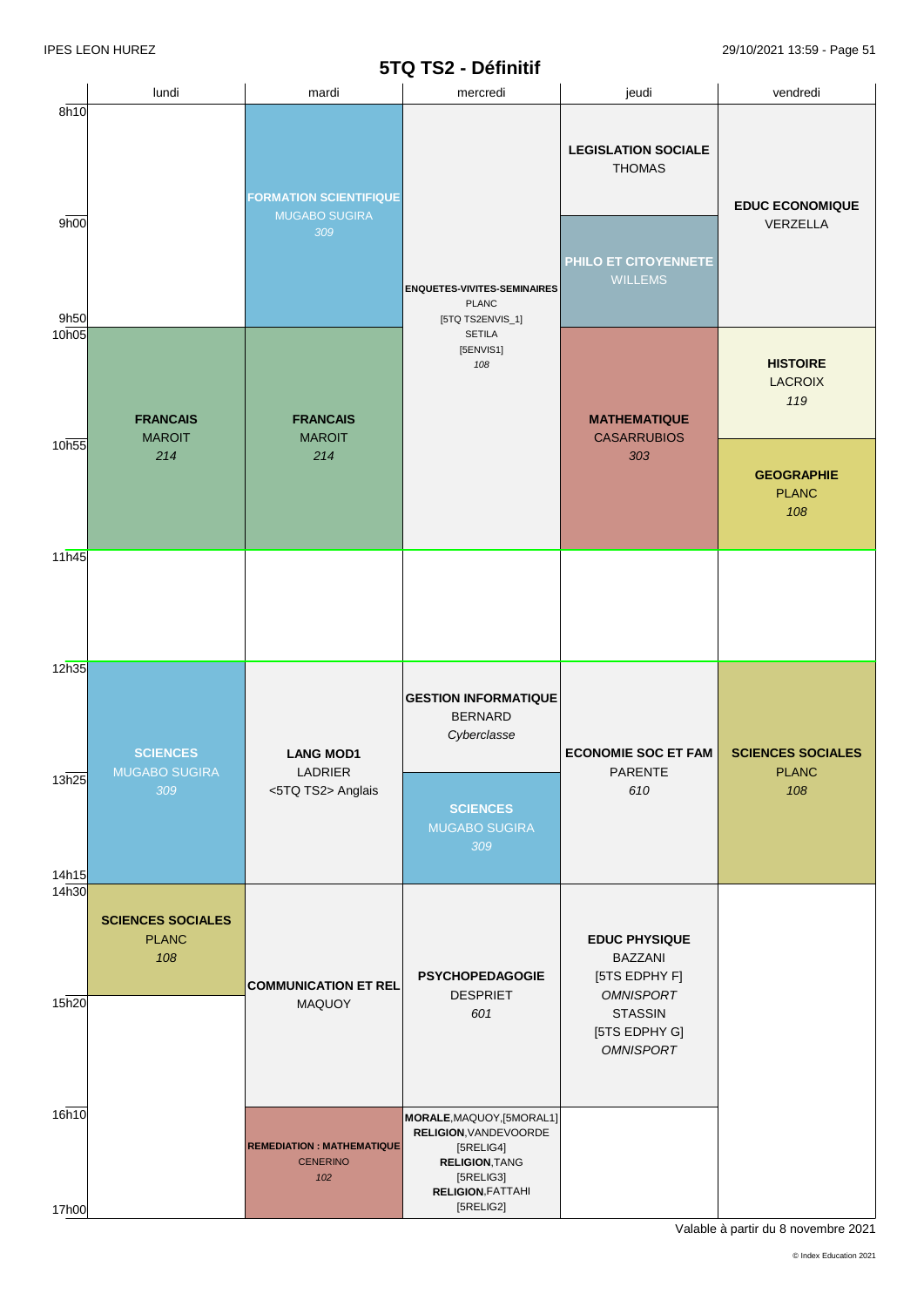### **5TT TI - Définitif**

|                            |                                                 |                                                                                                                                                         | <b>JIIII-DEIIIIIII</b>                                                        |                                                  |                                                                      |  |
|----------------------------|-------------------------------------------------|---------------------------------------------------------------------------------------------------------------------------------------------------------|-------------------------------------------------------------------------------|--------------------------------------------------|----------------------------------------------------------------------|--|
|                            | lundi                                           | mardi                                                                                                                                                   | mercredi                                                                      | jeudi                                            | vendredi                                                             |  |
| 8h10                       | <b>FRANCAIS</b><br><b>MAROIT</b>                |                                                                                                                                                         | PHILO ET CITOYENNETE<br><b>BRETON</b><br>201                                  | LABORATOIRE D'INFORMATIQUE                       | <b>EDUC PHYSIQUE</b><br><b>STASSIN</b>                               |  |
| 9h00<br>9h50               | 214                                             | <b>GEOGRAPHIE</b>                                                                                                                                       | <b>FRANCAIS</b><br><b>MAROIT</b><br>214                                       | <b>BONVALET</b><br>201                           | [4TT-5TT EDPHY G]<br><b>OMNISPORT</b>                                |  |
| 10 <sub>h05</sub>          | <b>MATHEMATIQUE</b><br><b>JAUMOT</b>            | <b>LACROIX</b>                                                                                                                                          | <b>MATHEMATIQUE</b><br><b>JAUMOT</b>                                          | <b>LABORATOIRE DE LOGIQUE</b><br><b>BONVALET</b> | <b>INFORMATIQUE</b>                                                  |  |
| 10h55                      | 201                                             |                                                                                                                                                         | 201                                                                           | 201                                              | <b>BONVALET</b><br>201                                               |  |
| 11h45<br>12h35             |                                                 |                                                                                                                                                         |                                                                               |                                                  |                                                                      |  |
| 13h25                      | <b>HISTOIRE</b><br><b>VANDER OSIEREN</b><br>119 | <b>FRANCAIS</b><br><b>MAROIT</b><br>214                                                                                                                 | <b>INFORMATIQUE DE GESTION FORMATION SCIENTIFIQUE</b><br><b>THOMAS</b><br>201 | MUGABO SUGIRA<br>309                             | <b>TRAITEMENT DES PROBLEMES TECHNIQUES</b><br><b>BONVALET</b><br>201 |  |
| 14h15<br>14 <sub>h30</sub> |                                                 | RLMO, X MORALE1                                                                                                                                         |                                                                               |                                                  |                                                                      |  |
| 15h20                      |                                                 | [5TT TI_MORALE]<br><b>WILLEMS</b><br>[5TT TI_CPC],LI<br>[5TT TI_CATH], FATTAHI<br>[5TT TI_ISLAM]<br><b>REMEDIATION : MATHEMATIQUE</b><br><b>CAYPHAS</b> | <b>LANG MOD1</b><br>COUTURIAUX<br><5TT TI> Anglais<br>201                     | <b>INFORMATIQUE</b><br><b>BONVALET</b><br>201    | <b>LANG MOD1</b><br>COUTURIAUX<br><5TT Tl> Anglais<br>201            |  |
| 16h10                      |                                                 | 301                                                                                                                                                     |                                                                               |                                                  |                                                                      |  |
| 17h00                      |                                                 |                                                                                                                                                         |                                                                               |                                                  |                                                                      |  |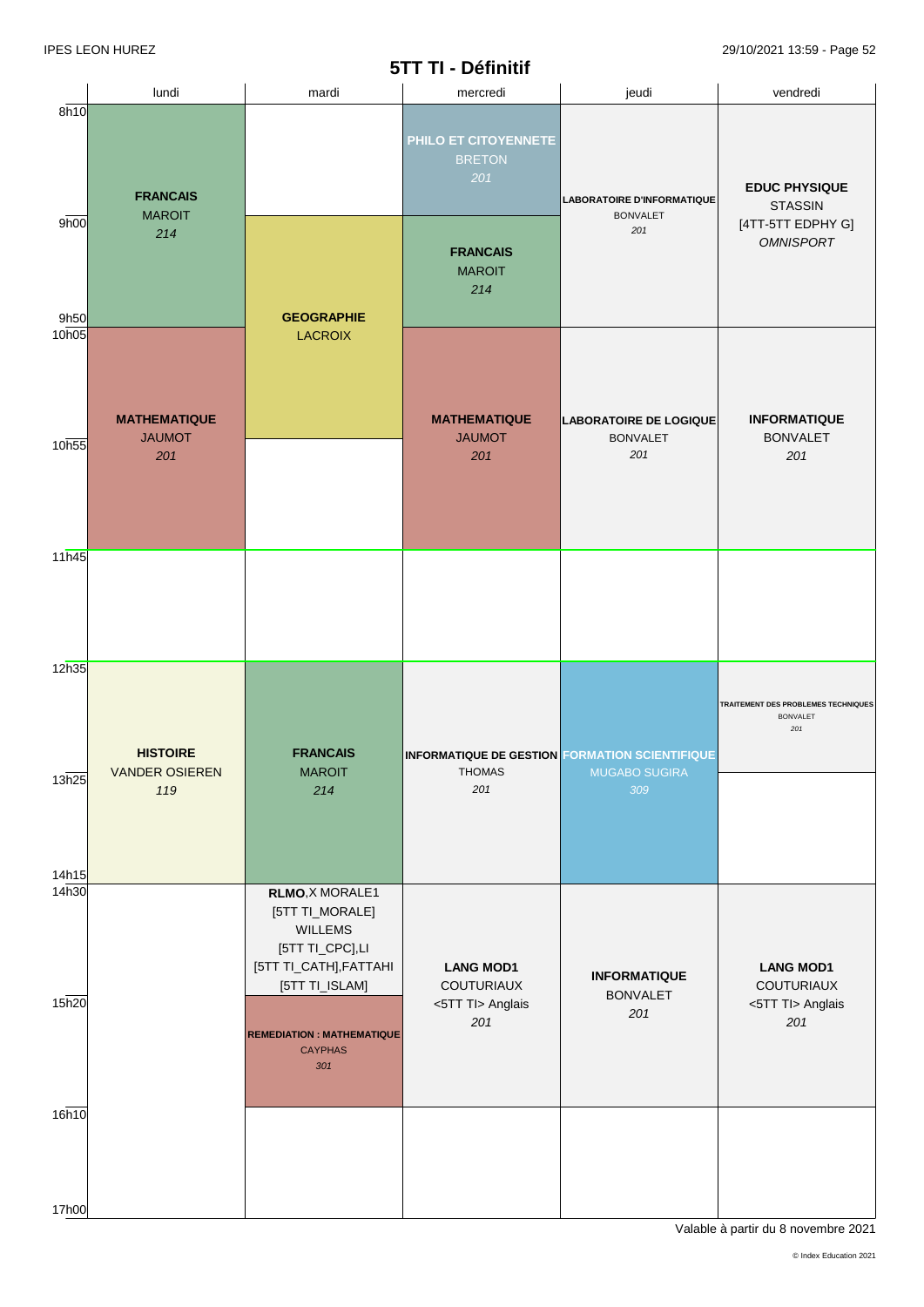## **6L COIF - Définitif**

|                      |                                              |                                                                                                                                           | ᅚᄂ ᇰᇰᇚ<br>- Ponnun                                                                              |                                                                                                                                |                                                       |
|----------------------|----------------------------------------------|-------------------------------------------------------------------------------------------------------------------------------------------|-------------------------------------------------------------------------------------------------|--------------------------------------------------------------------------------------------------------------------------------|-------------------------------------------------------|
|                      | lundi                                        | mardi                                                                                                                                     | mercredi                                                                                        | jeudi                                                                                                                          | vendredi                                              |
| 8h10<br>9h00<br>9h50 | PHILO ET CITOYENNETE<br><b>BRETON</b><br>221 | <b>EDUC PHYSIQUE</b><br><b>MARLIERE</b><br>[6P EDPHY F GR1]<br><b>OMNISPORT</b><br><b>STASSIN</b><br>[6P EDPHY G GR1]<br><b>OMNISPORT</b> | <b>TP COIFFURE</b><br><b>PETRUIO</b><br>503                                                     | <b>MATHEMATIQUE</b><br><b>MARMUSE</b><br>(1)<br>[6L COIF_RMATH]<br>510<br><b>COIFFURE</b><br>PETRUIO<br>[6L COIF_RCOIF]<br>503 | <b>FORMATION SCIENTIFIQUE</b><br><b>ALONZO</b><br>704 |
| 10h05<br>10h55       | <b>EDUC ECONOMIQUE</b><br>VERZELLA<br>510    | <b>FRANCAIS</b><br><b>BERNARD</b><br>306B                                                                                                 | <b>TECHNOLOGIE</b>                                                                              | <b>HISTOIRE</b>                                                                                                                | <b>MATHEMATIQUE</b><br><b>MARMUSE</b><br>303          |
| 11h45                |                                              |                                                                                                                                           | <b>MARULLO</b><br>501                                                                           | <b>LACROIX</b><br>119                                                                                                          |                                                       |
|                      |                                              |                                                                                                                                           |                                                                                                 |                                                                                                                                | <b>TECHNOLOGIE</b><br><b>COLOMBI</b><br>509           |
| 12h35                |                                              | <b>TECHNOLOGIE</b>                                                                                                                        | <b>SCIENCES APPLIQUEES</b>                                                                      |                                                                                                                                |                                                       |
| 13h25<br>14h15       | <b>TP COIFFURE</b>                           | <b>MARULLO</b><br>501                                                                                                                     | <b>ALONZO</b><br>704                                                                            | <b>TP COIFFURE</b><br>PETRUIO<br>503                                                                                           | <b>STAGES</b>                                         |
| 14h30                | <b>MARULLO</b><br>501                        | <b>CONNAISSANCE DE GESTION</b>                                                                                                            | <b>RLMO</b><br>X MORALE 2<br>[6RLMO5]<br>PHILO ET CITOYENNETE<br><b>BRETON</b><br>[6CITOY2],221 |                                                                                                                                | PETRUIO<br>503                                        |
| 15h20                |                                              | <b>GRIMMONPREZ</b>                                                                                                                        | <b>FRANCAIS</b><br><b>BERNARD</b><br>306B                                                       | <b>GEOGRAPHIE</b><br><b>PLANC</b><br>108                                                                                       |                                                       |
| 16h10<br>17h00       |                                              |                                                                                                                                           | <b>COIFFURE</b><br><b>COLOMBI</b><br>509                                                        |                                                                                                                                |                                                       |

(1) **FORMATION SCIENTIFIQUE** - ALONZO - [6L COIF\_RSCIEN] - *704*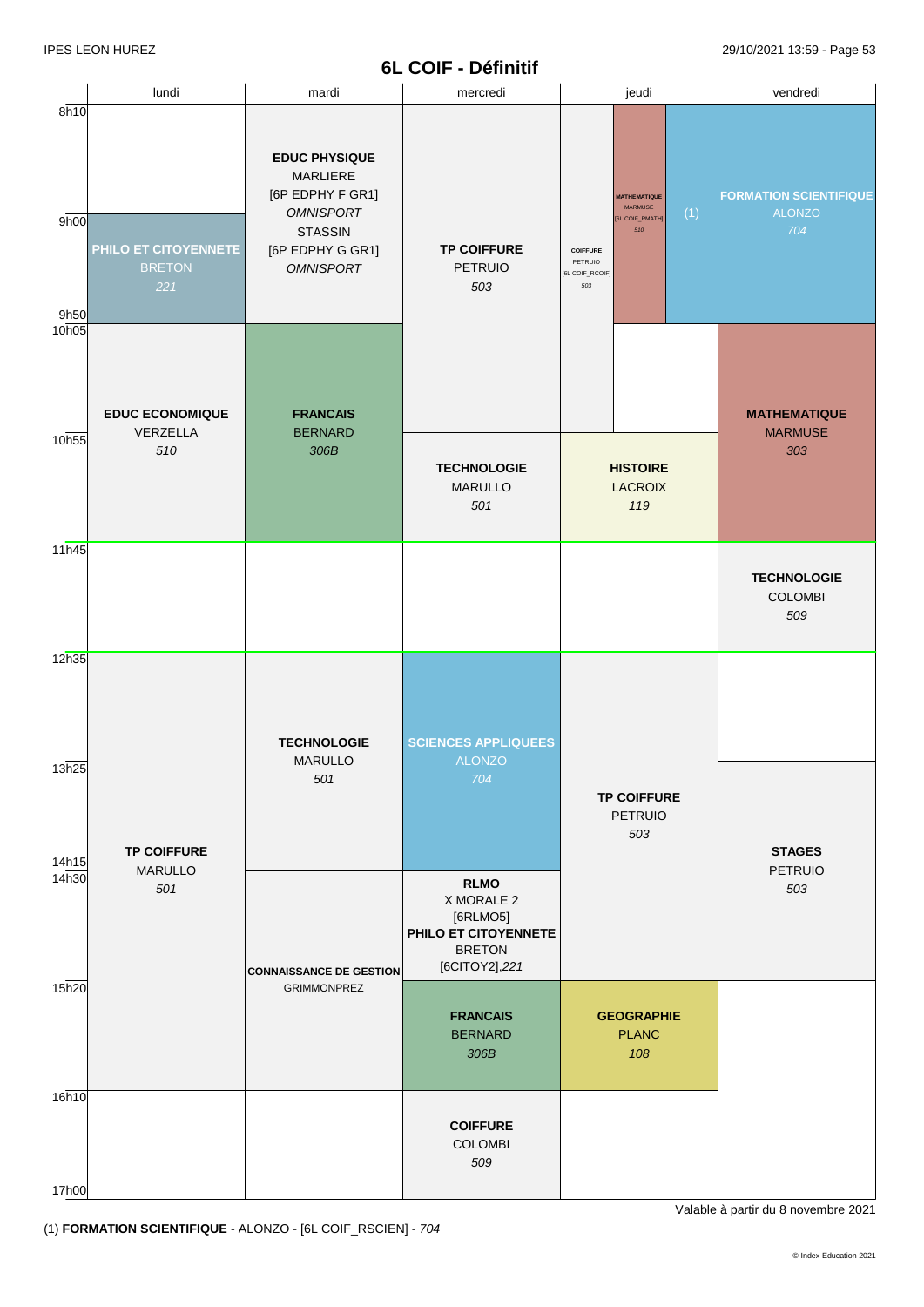### **6P AAA1 - Définitif**

|                        | lundi                                                                                                          | mardi                                              | mercredi                                                                                                      | jeudi                                              | vendredi      |
|------------------------|----------------------------------------------------------------------------------------------------------------|----------------------------------------------------|---------------------------------------------------------------------------------------------------------------|----------------------------------------------------|---------------|
| 8h10<br>9h00           | <b>MATHEMATIQUE</b><br><b>MARMUSE</b><br>303                                                                   | SECRETARIAT - BUREAUTIQUE<br><b>HAMBACH</b><br>210 | <b>FRANCAIS</b><br><b>MARCOLINI</b><br>306B                                                                   | <b>COURS COMMERCIAUX</b><br><b>LENGLEZ</b><br>108  |               |
| 9h50<br>10h05<br>10h55 | <b>LANG MOD1</b><br><b>RANDOUR</b><br>[6P AAA1_ANGLAIS]<br>317<br><b>PAYEN</b><br>[6P AAA1_NÉERLANDAIS]<br>209 | SECRETARIAT - BUREAUTIQUE<br><b>HAMBACH</b><br>210 | <b>FORMATION SCIENTIFIQUE</b><br><b>MOUCHERON</b>                                                             | SECRETARIAT - BUREAUTIQUE<br><b>HAMBACH</b><br>210 | <b>STAGES</b> |
| 11h45                  |                                                                                                                |                                                    |                                                                                                               |                                                    |               |
| 12h35                  | <b>EDUC PHYSIQUE</b><br><b>BAZZANI</b><br>[6AAA EDPHY F]<br><b>OMNISPORT</b>                                   | <b>RLMO</b><br><b>TANG</b><br>[6RLMO1]             | <b>COURS COMMERCIAUX</b><br><b>LENGLEZ</b>                                                                    | SECRETARIAT - BUREAUTIQUE<br><b>HAMBACH</b>        |               |
| 13h25<br>14h15         | <b>GUNS</b><br>[6AAA EDPHY G]<br><b>OMNISPORT</b>                                                              | <b>FRANCAIS</b><br><b>MARCOLINI</b><br>306B        | 108                                                                                                           | 210                                                | <b>STAGES</b> |
| 14h30                  | SECRETARIAT - BUREAUTIQUE<br><b>HAMBACH</b>                                                                    | <b>GEOGRAPHIE</b><br><b>PLANC</b><br>108           | <b>RLMO, X MORALE 2</b><br>[6RLMO5]<br>RELIGION, VANDEVOORDE<br>[6RELIG4]<br><b>RLMO, FATTAHI</b><br>[6RLMO4] | <b>EDUC ECONOMIQUE</b>                             |               |
| 15h20                  | 210                                                                                                            | PHILO ET CITOYENNETE<br><b>WILLEMS</b>             | <b>HISTOIRE</b><br><b>TSAGARIS</b><br>307                                                                     | VERZELLA                                           |               |
| 16h10<br>17h00         | <b>REMEDIATION: MATHEMATIQUE</b><br><b>MARMUSE</b><br>102                                                      |                                                    | ART DE LA VENTE<br><b>BERLOT</b><br>311                                                                       |                                                    |               |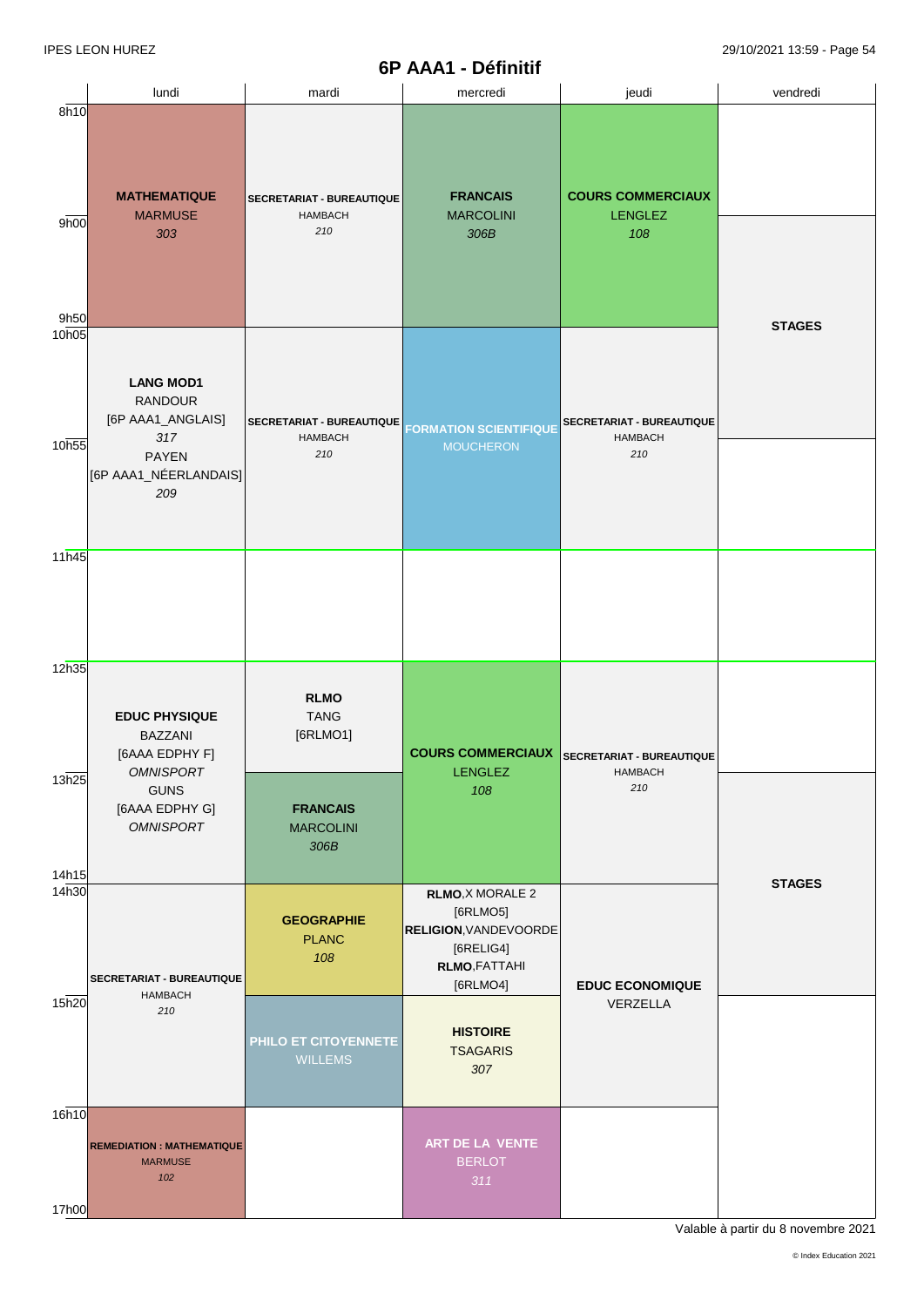#### **6P AAA2 - Définitif**

|                | lundi                                                                                                                             | mardi                                      | mercredi                                                                                                       | jeudi                                     | vendredi      |
|----------------|-----------------------------------------------------------------------------------------------------------------------------------|--------------------------------------------|----------------------------------------------------------------------------------------------------------------|-------------------------------------------|---------------|
| 8h10           |                                                                                                                                   |                                            |                                                                                                                |                                           |               |
| 9h00<br>9h50   | <b>FRANCAIS</b><br><b>MARCOLINI</b><br>306B                                                                                       | SECRETARIAT - BUREAUTIQUE<br>PETIT<br>204B | <b>COURS COMMERCIAUX</b><br><b>RACOUX</b>                                                                      | <b>EDUC ECONOMIQUE</b><br>VERZELLA        |               |
| 10h05          |                                                                                                                                   |                                            |                                                                                                                |                                           | <b>STAGES</b> |
|                | <b>FORMATION SCIENTIFIQUE</b><br><b>D'ACUNTO</b>                                                                                  | <b>LANG MOD1</b><br><b>PANEPINTO</b>       | <b>FRANCAIS</b><br><b>MARCOLINI</b><br>306B                                                                    | SECRETARIAT - BUREAUTIQUE<br><b>PETIT</b> |               |
| 10h55          | 604                                                                                                                               | <6P AAA2> Anglais                          | PHILO ET CITOYENNETE<br><b>WILLEMS</b>                                                                         | 204B                                      |               |
| 11h45          |                                                                                                                                   |                                            |                                                                                                                |                                           |               |
|                |                                                                                                                                   |                                            |                                                                                                                |                                           |               |
| 12h35          |                                                                                                                                   |                                            |                                                                                                                |                                           |               |
| 13h25<br>14h15 | <b>EDUC PHYSIQUE</b><br><b>BAZZANI</b><br>[6AAA EDPHY F]<br><b>OMNISPORT</b><br><b>GUNS</b><br>[6AAA EDPHY G]<br><b>OMNISPORT</b> | SECRETARIAT - BUREAUTIQUE<br>PETIT<br>204B | <b>MATHEMATIQUE</b><br><b>MARMUSE</b><br>303                                                                   | <b>COURS COMMERCIAUX</b><br><b>RACOUX</b> | <b>STAGES</b> |
| 14h30          | SECRETARIAT - BUREAUTIQUE<br><b>PETIT</b>                                                                                         | <b>HISTOIRE</b><br><b>TSAGARIS</b><br>307  | <b>RLMO, X MORALE1</b><br>[6RLMO6]<br>RELIGION, VANDEVOORDE<br>$[6RELIG4]$<br><b>RLMO, FATTAHI</b><br>[6RLMO4] | SECRETARIAT - BUREAUTIQUE<br><b>PETIT</b> |               |
| 15h20          | 204B                                                                                                                              | <b>GEOGRAPHIE</b><br><b>PLANC</b><br>108   | ART DE LA VENTE<br><b>BERLOT</b><br>311                                                                        | 204B                                      |               |
| 16h10          | <b>REMEDIATION: MATHEMATIQUE</b><br><b>MARMUSE</b><br>102                                                                         |                                            |                                                                                                                |                                           |               |
| 17h00          |                                                                                                                                   |                                            |                                                                                                                |                                           |               |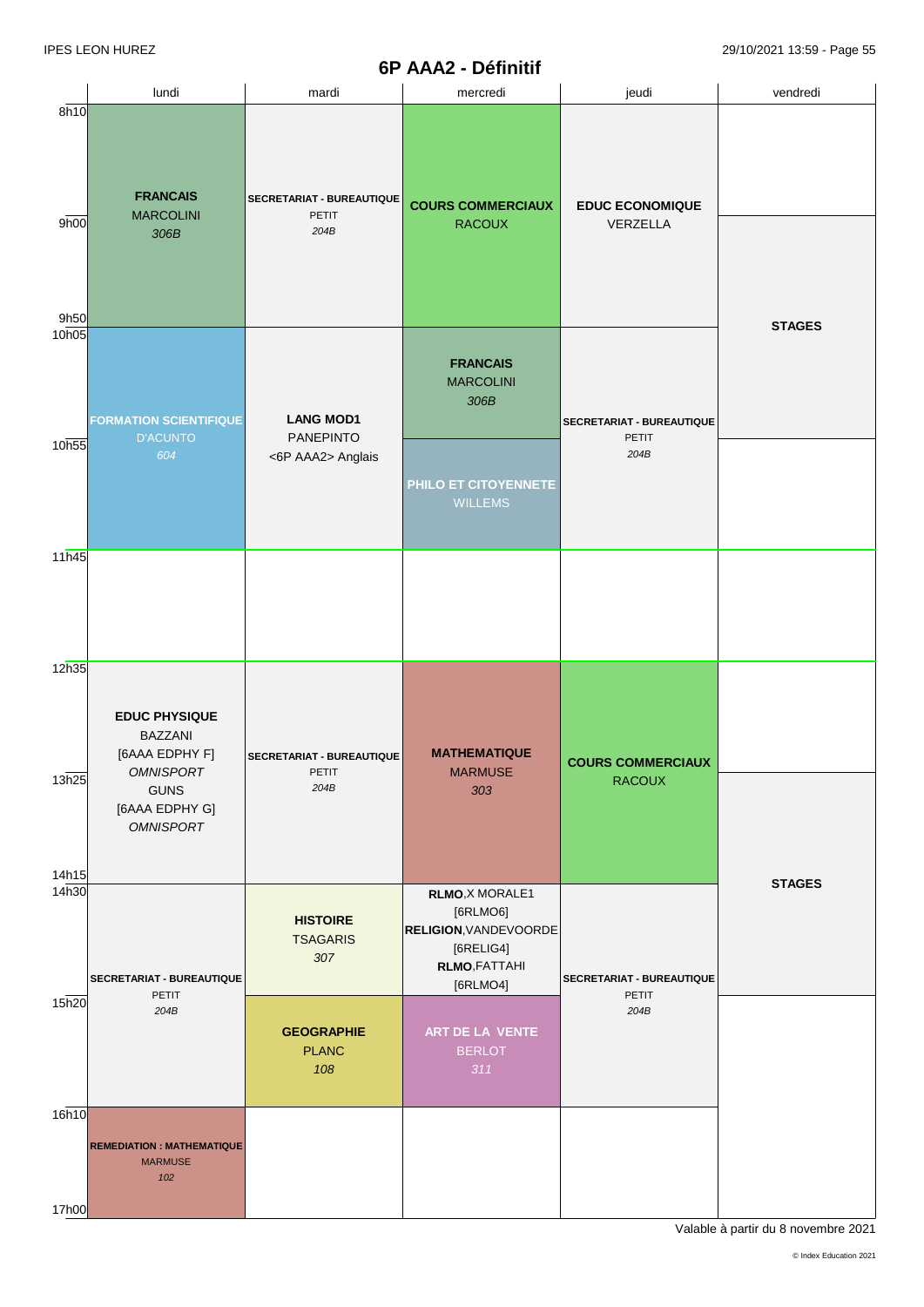|                       |       |       | $V1$ $P1$ $P2$ $P3$<br>Dennun |       |          |
|-----------------------|-------|-------|-------------------------------|-------|----------|
|                       | lundi | mardi | mercredi                      | jeudi | vendredi |
| 8h10                  |       |       |                               |       |          |
|                       |       |       |                               |       |          |
|                       |       |       |                               |       |          |
|                       |       |       |                               |       |          |
|                       |       |       |                               |       |          |
|                       |       |       |                               |       |          |
|                       |       |       |                               |       |          |
| 9 <sub>h00</sub>      |       |       |                               |       |          |
|                       |       |       |                               |       |          |
|                       |       |       |                               |       |          |
|                       |       |       |                               |       |          |
|                       |       |       |                               |       |          |
|                       |       |       |                               |       |          |
|                       |       |       |                               |       |          |
| $\frac{9h50}{10h05}$  |       |       |                               |       |          |
|                       |       |       |                               |       |          |
|                       |       |       |                               |       |          |
|                       |       |       |                               |       |          |
|                       |       |       |                               |       |          |
|                       |       |       |                               |       |          |
|                       |       |       |                               |       |          |
|                       |       |       |                               |       |          |
| 10 <sub>h55</sub>     |       |       |                               |       |          |
|                       |       |       |                               |       |          |
|                       |       |       |                               |       |          |
|                       |       |       |                               |       |          |
|                       |       |       |                               |       |          |
|                       |       |       |                               |       |          |
|                       |       |       |                               |       |          |
| 11h45                 |       |       |                               |       |          |
|                       |       |       |                               |       |          |
|                       |       |       |                               |       |          |
|                       |       |       |                               |       |          |
|                       |       |       |                               |       |          |
|                       |       |       |                               |       |          |
|                       |       |       |                               |       |          |
|                       |       |       |                               |       |          |
| 12h35                 |       |       |                               |       |          |
|                       |       |       |                               |       |          |
|                       |       |       |                               |       |          |
|                       |       |       |                               |       |          |
|                       |       |       |                               |       |          |
|                       |       |       |                               |       |          |
|                       |       |       |                               |       |          |
| 13h25                 |       |       |                               |       |          |
|                       |       |       |                               |       |          |
|                       |       |       |                               |       |          |
|                       |       |       |                               |       |          |
|                       |       |       |                               |       |          |
|                       |       |       |                               |       |          |
| $\frac{14h15}{14h30}$ |       |       |                               |       |          |
|                       |       |       |                               |       |          |
|                       |       |       |                               |       |          |
|                       |       |       |                               |       |          |
|                       |       |       |                               |       |          |
|                       |       |       |                               |       |          |
|                       |       |       |                               |       |          |
|                       |       |       |                               |       |          |
| $15\overline{h20}$    |       |       |                               |       |          |
|                       |       |       |                               |       |          |
|                       |       |       |                               |       |          |
|                       |       |       |                               |       |          |
|                       |       |       |                               |       |          |
|                       |       |       |                               |       |          |
|                       |       |       |                               |       |          |
|                       |       |       |                               |       |          |
| 16h10                 |       |       |                               |       |          |
|                       |       |       |                               |       |          |
|                       |       |       |                               |       |          |
|                       |       |       |                               |       |          |
|                       |       |       |                               |       |          |
|                       |       |       |                               |       |          |
| 17h00                 |       |       |                               |       |          |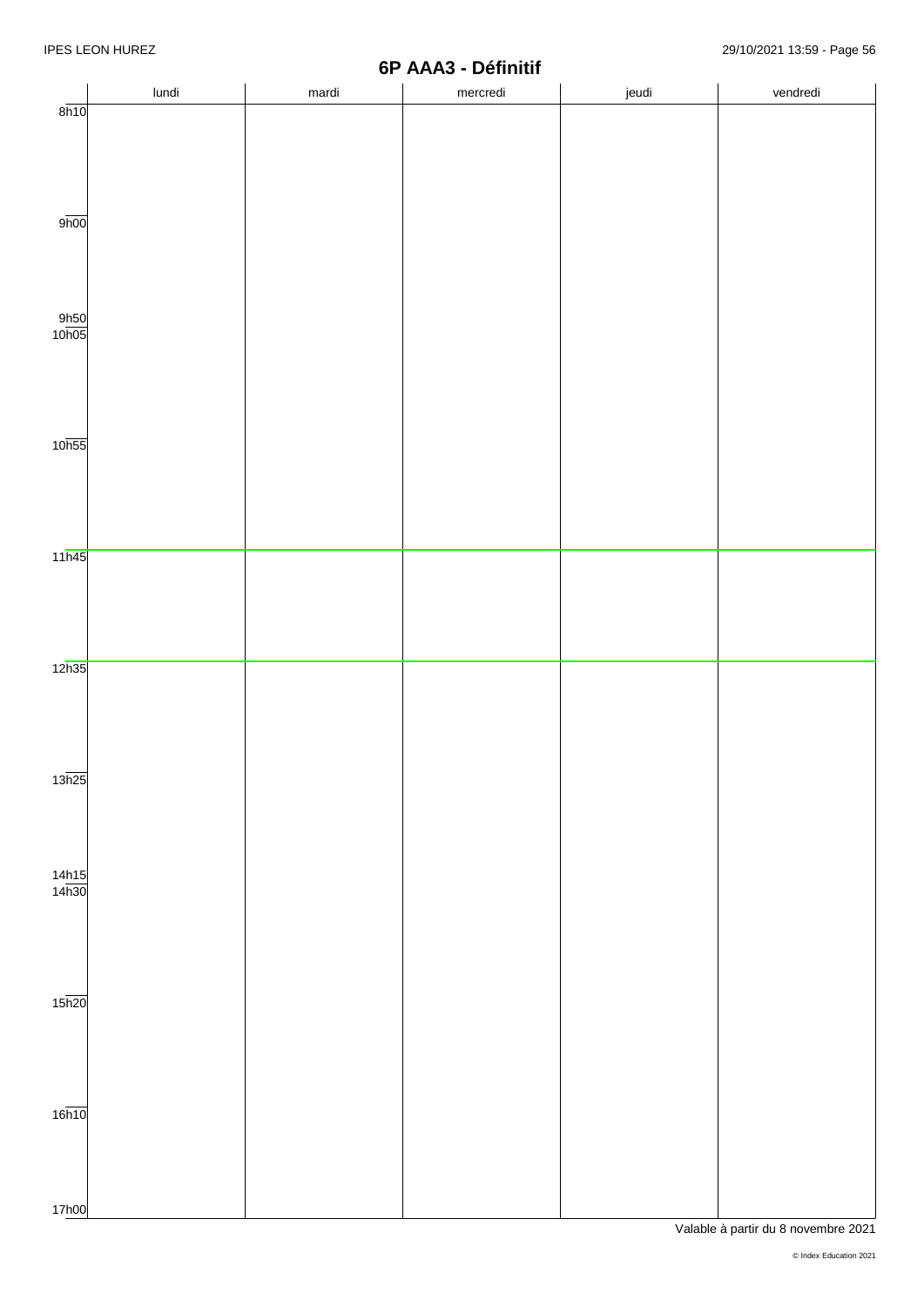|                   | lundi                                                     | mardi                                                                           | mercredi                                                                                                                   | jeudi                                           | vendredi                                      |
|-------------------|-----------------------------------------------------------|---------------------------------------------------------------------------------|----------------------------------------------------------------------------------------------------------------------------|-------------------------------------------------|-----------------------------------------------|
| 8h10              |                                                           | <b>EDUC PHYSIQUE</b><br><b>MARLIERE</b><br>[6P EDPHY F GR1]<br><b>OMNISPORT</b> | <b>TECHNOLOGIE DES MATIERES</b><br><b>FIEVET</b>                                                                           |                                                 | <b>FRANCAIS</b><br><b>BERNARD</b><br>306B     |
| 9h00<br>9h50      | TP ART CULINAIRE<br>DAGNEAU<br>405                        | <b>STASSIN</b><br>[6P EDPHY G GR1]<br><b>OMNISPORT</b>                          | 404                                                                                                                        | <b>CONNAISSANCE DE GESTION</b><br>LECOCQ<br>217 | <b>HISTOIRE</b><br><b>LACROIX</b><br>119      |
| 10h05             |                                                           |                                                                                 | <b>TP BUFFET</b>                                                                                                           | <b>FRANCAIS</b>                                 | <b>TP SERVICE</b><br><b>FIEVET</b><br>404,406 |
| 10h55             |                                                           | TP ART CULINAIRE<br>DAGNEAU<br>405                                              | <b>SEBILLE</b><br>401                                                                                                      | <b>BERNARD</b><br>306B                          |                                               |
| 11h45             |                                                           |                                                                                 |                                                                                                                            |                                                 |                                               |
| 12h35             | <b>TP ART CULINAIRE</b>                                   | <b>TP ART CULINAIRE</b>                                                         | <b>EDUC ECONOMIQUE</b>                                                                                                     | <b>GEOGRAPHIE</b><br><b>LACROIX</b><br>119      | <b>TP SERVICE</b><br><b>FIEVET</b><br>404,406 |
| 13h25<br>14h15    | DAGNEAU<br>405                                            | DAGNEAU<br>405                                                                  | VERZELLA                                                                                                                   | PHILO ET CITOYENNETE<br><b>BRETON</b><br>221    |                                               |
| 14 <sub>h30</sub> |                                                           | <b>TECHNOLOGIE DU METIER</b>                                                    | RLMO, X MORALE1<br>[6RLMO6]<br><b>RELIGION, VANDEVOORDE</b><br>[6RELIG4]<br>PHILO ET CITOYENNETE<br>BRETON, [6CITOY2], 221 | <b>FORMATION SCIENTIFIQUE</b>                   | <b>MATHEMATIQUE</b>                           |
| 15h20             |                                                           | <b>FIEVET</b><br>404                                                            |                                                                                                                            | <b>MUGABO SUGIRA</b><br>309                     | <b>CENERINO</b><br>303                        |
| 16h10             | <b>REMEDIATION: MATHEMATIQUE</b><br><b>MARMUSE</b><br>102 |                                                                                 |                                                                                                                            |                                                 |                                               |
| 17h00             |                                                           |                                                                                 |                                                                                                                            |                                                 |                                               |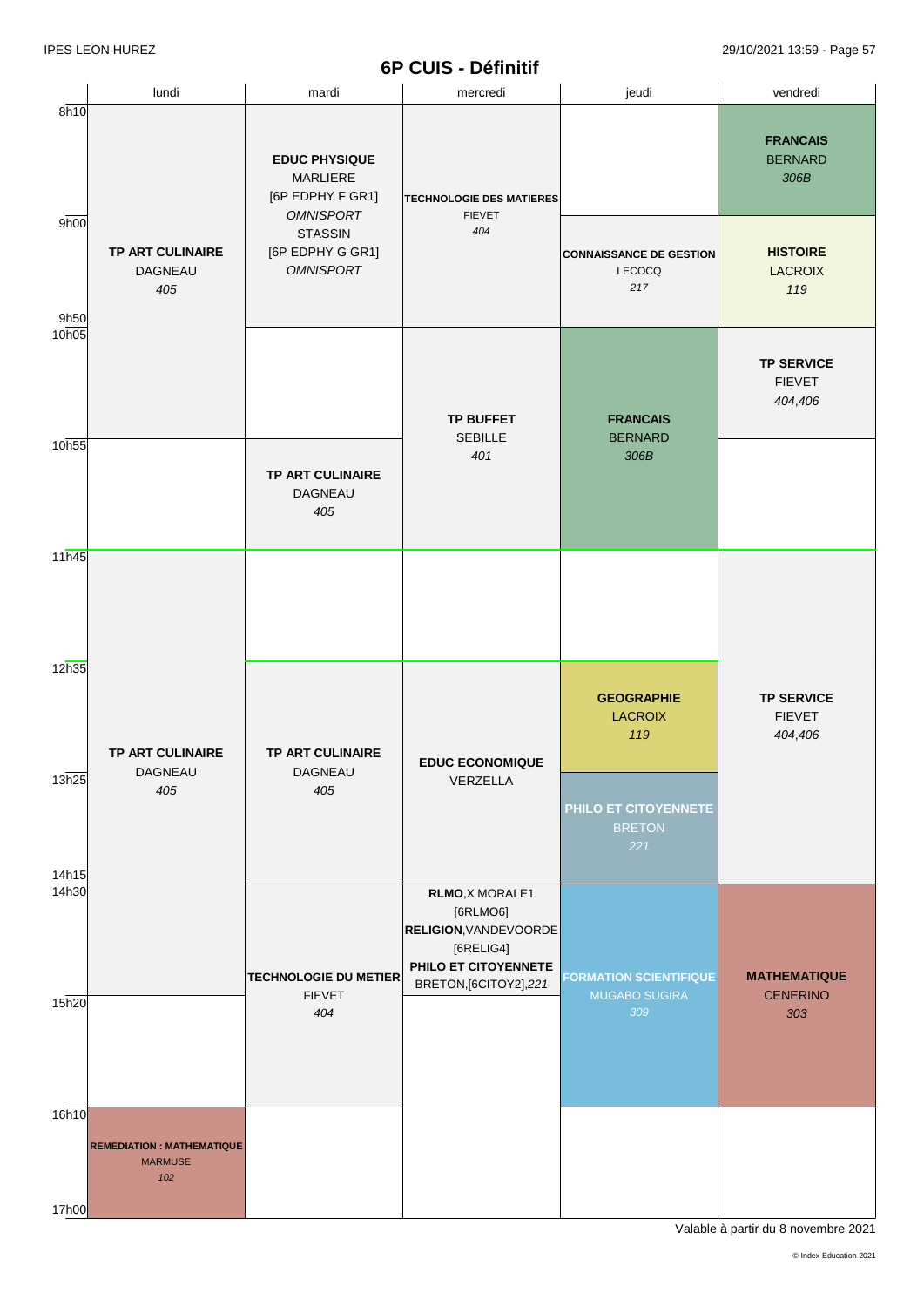#### **6P DECO - Définitif**

|                      | lundi                                                      | mardi                                                                                                                              | mercredi                                                                                             | jeudi                                                                            | vendredi                                                |
|----------------------|------------------------------------------------------------|------------------------------------------------------------------------------------------------------------------------------------|------------------------------------------------------------------------------------------------------|----------------------------------------------------------------------------------|---------------------------------------------------------|
| 8h10<br>9h00<br>9h50 | PHILO ET CITOYENNETE<br><b>BRETON</b><br>221               | <b>EDUC PHYSIQUE</b><br>MARLIERE<br>[6P EDPHY F GR1]<br><b>OMNISPORT</b><br><b>STASSIN</b><br>[6P EDPHY G GR1]<br><b>OMNISPORT</b> | <b>TP DECORATION</b>                                                                                 | <b>DESSIN DE LA SPECIALITE FORMATION SCIENTIFIQUE</b><br><b>LEONCELLI</b><br>604 | <b>ALONZO</b><br>704                                    |
| 10h05<br>10h55       | <b>EDUC ECONOMIQUE</b><br>VERZELLA<br>510                  | <b>FRANCAIS</b><br><b>BERNARD</b><br>306B                                                                                          | <b>DINOVIC</b><br>008                                                                                | <b>HISTOIRE</b><br><b>LACROIX</b><br>119                                         | <b>MATHEMATIQUE</b><br><b>MARMUSE</b><br>303            |
| 11h45                |                                                            |                                                                                                                                    |                                                                                                      |                                                                                  |                                                         |
| 12h35<br>13h25       |                                                            | <b>RELIGION</b><br><b>VLAICU</b><br>[6RELIG3]<br><b>DESSIN / PROJETS</b>                                                           | <b>DAO</b><br><b>POLART</b><br>202B                                                                  |                                                                                  | <b>DESSIN TECHNIQUE</b><br><b>DEGIVES</b><br>006        |
| 14h15<br>14h30       | <b>TP DECORATION</b><br><b>DINOVIC</b><br>008              | <b>POLART</b>                                                                                                                      | <b>RLMO</b><br>X MORALE1                                                                             | <b>TECHNOLOGIE</b><br><b>LEONCELLI</b><br>604                                    |                                                         |
| 15h20                |                                                            | <b>TP DECORATION</b><br>POLART<br>008                                                                                              | [6RLMO6]<br><b>RELIGION</b><br>VANDEVOORDE<br>[6RELIG4]<br><b>FRANCAIS</b><br><b>BERNARD</b><br>306B | <b>GEOGRAPHIE</b><br><b>PLANC</b><br>108                                         | <b>CONNAISSANCE DES STYLES</b><br><b>DEGIVES</b><br>006 |
| 16h10<br>17h00       | <b>REMEDIATION : MATHEMATIQUE</b><br><b>MARMUSE</b><br>102 |                                                                                                                                    |                                                                                                      |                                                                                  |                                                         |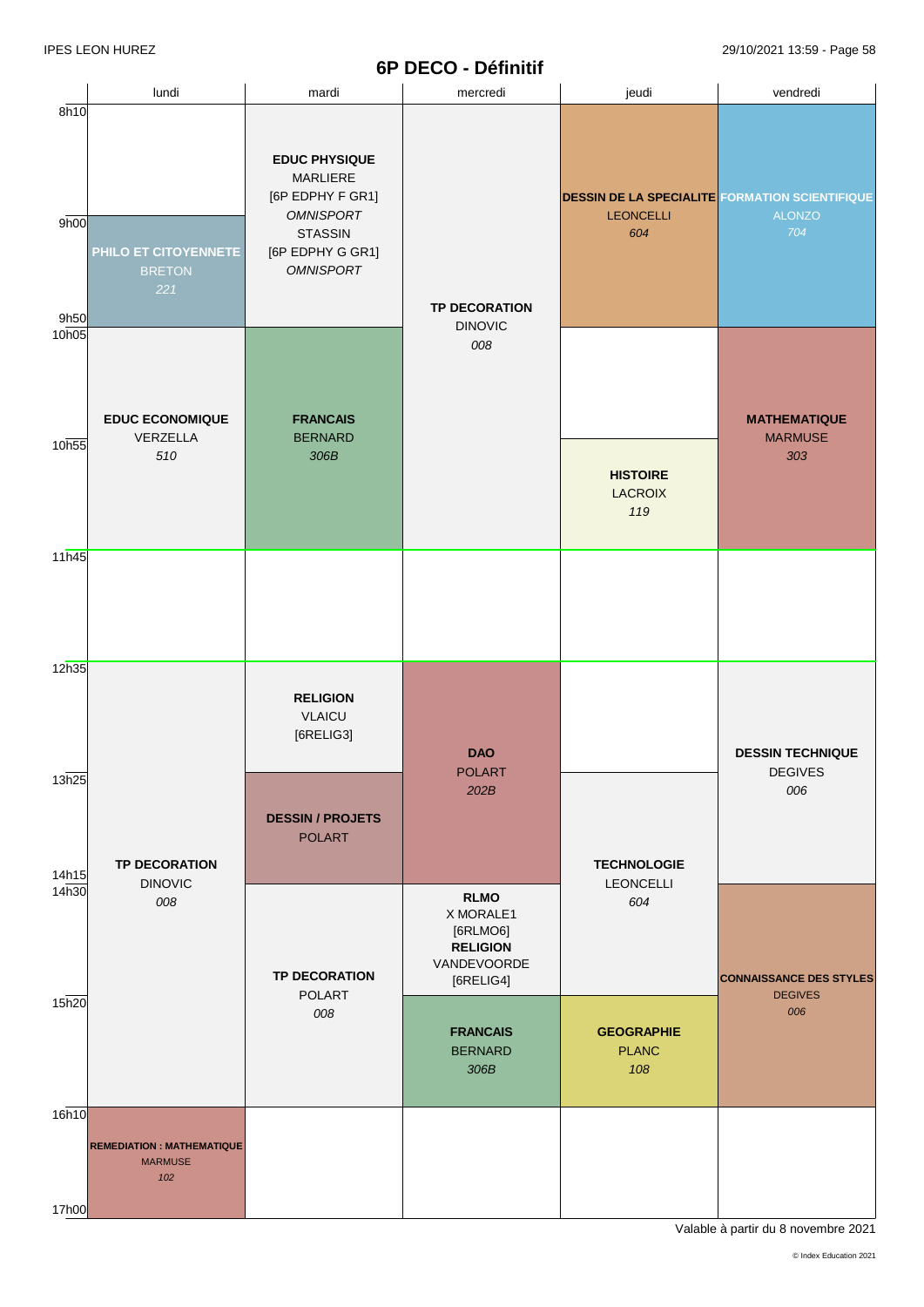# **6P PUER - Définitif**

|                           |                                                                               |       | 6P PUER - Définitif |                                    |                                                                                                                  |     |                              |                                           |                              |
|---------------------------|-------------------------------------------------------------------------------|-------|---------------------|------------------------------------|------------------------------------------------------------------------------------------------------------------|-----|------------------------------|-------------------------------------------|------------------------------|
| 8h10                      | lundi                                                                         | mardi |                     | mercredi                           |                                                                                                                  |     | jeudi                        | vendredi                                  |                              |
| 9h00                      | <b>FORMATION SCIENTIFIQUE</b><br><b>D'ACUNTO</b><br>604                       |       |                     |                                    |                                                                                                                  |     |                              |                                           |                              |
| 9h50<br>10 <sub>h05</sub> |                                                                               |       | (2)                 | (3)                                | (1)                                                                                                              | (4) |                              | <b>FRANCAIS</b><br><b>BERNARD</b><br>306B |                              |
|                           | <b>PSYCHOPEDAGOGIE</b><br><b>MAQUOY</b><br>10h55 <6P PUER> 6P PUER GRB<br>315 |       |                     |                                    |                                                                                                                  |     |                              | <b>GEOGRAPHIE</b><br><b>DEGEY</b><br>307  |                              |
| 11h45                     |                                                                               |       | $\overline{Q1}$     | Q1                                 | Q <sub>2</sub>                                                                                                   | Q2  |                              |                                           |                              |
| 12h35                     | <b>EDUC ECONOMIQUE</b>                                                        |       |                     | <b>FRANCAIS</b><br><b>BERNARD</b>  | 306B                                                                                                             |     | <b>EDUC PHYSIQUE</b>         | <b>SOINS</b>                              |                              |
| 13h25<br>14h15            | LECOCQ<br>217                                                                 |       |                     | <b>HISTOIRE</b><br><b>TSAGARIS</b> | 305                                                                                                              |     | MARLIERE<br><b>OMNISPORT</b> | LAI<br><6P PUER> 6P PUER GRA<br>609       |                              |
| 14h30                     |                                                                               |       |                     | [6RELIG4]                          | MORALE, MAQUOY<br>[6P PUER_MORALE]<br><b>RELIGION, VANDEVOORDE</b><br>RLMO, FATTAHI, [6RLMO4]<br><6P PUER> Islam |     | <b>MATHEMATIQUE</b>          | PSYCHOPEDAGOGIE                           | <b>SOINS</b><br>LAI          |
| 15h20                     | PHILO ET CITOYENNETE<br><b>WILLEMS</b><br>312                                 |       |                     |                                    |                                                                                                                  |     | <b>CENERINO</b><br>303       | MAQUOY<br><6P PUER> 6P PUER GRA           | <6P PUER> 6P PUER GRB<br>609 |
| 16h10                     | <b>REMEDIATION: MATHEMATIQUE</b><br><b>MARMUSE</b><br>102                     |       |                     |                                    |                                                                                                                  |     |                              |                                           |                              |
| 17h00                     |                                                                               |       |                     |                                    |                                                                                                                  |     |                              |                                           |                              |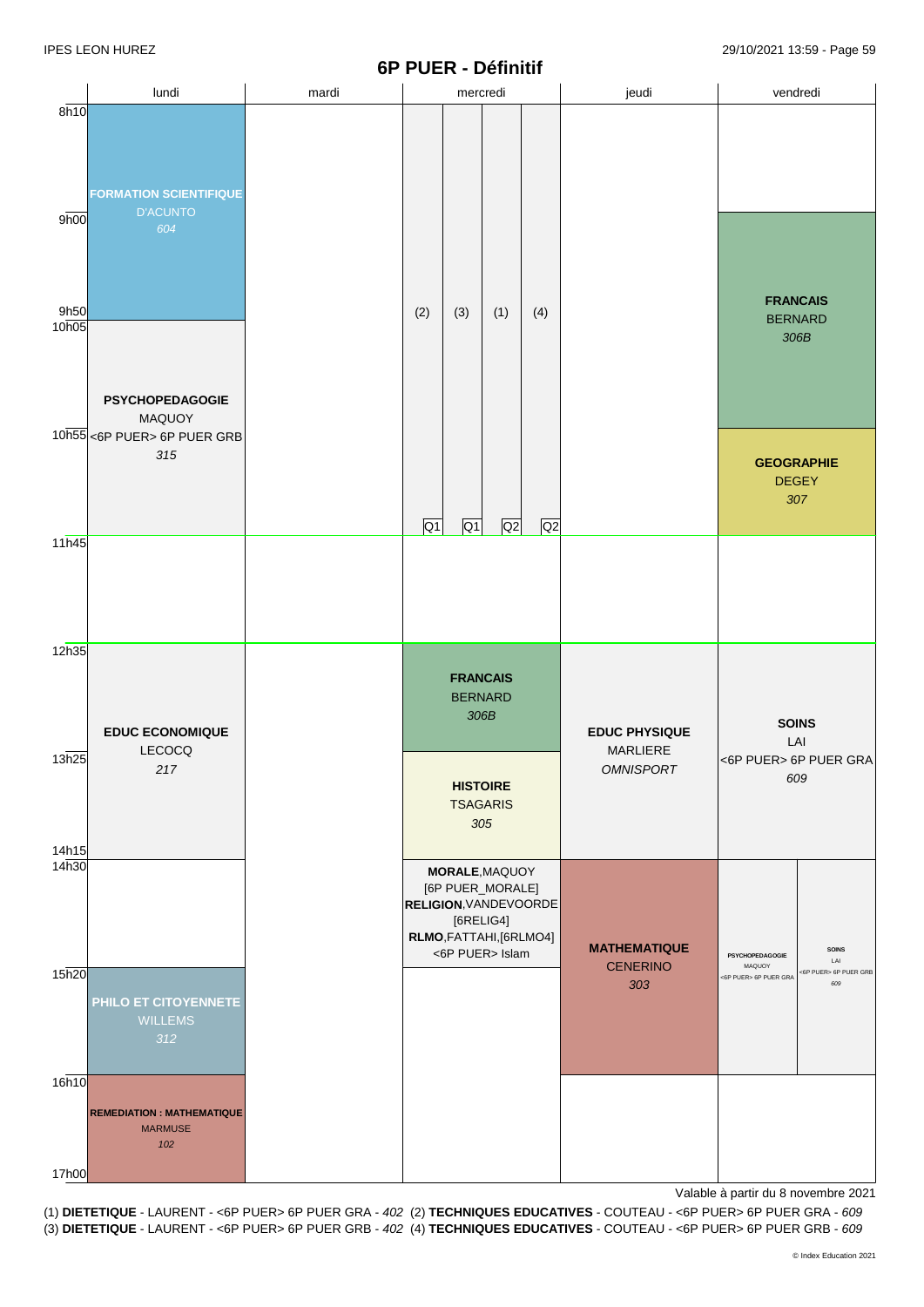#### **6TQ APH - Définitif**

|                            | lundi                                                     | mardi                                                                                 | mercredi                                                    | jeudi                                           | vendredi                                       |
|----------------------------|-----------------------------------------------------------|---------------------------------------------------------------------------------------|-------------------------------------------------------------|-------------------------------------------------|------------------------------------------------|
| 8h10                       | <b>EDUC ECONOMIQUE</b><br>LECOCQ                          | <b>TOXICOLOGIE</b><br>DELPLACE<br>304                                                 | <b>EDUC PHYSIQUE</b><br><b>MARLIERE</b><br><6TQ APH> Filles |                                                 | <b>STAGES</b><br><b>MEUNIER</b><br>${\sf EXT}$ |
| 9 <sub>h00</sub><br>9h50   | 217                                                       | <b>CHIMIE</b><br>DELPLACE                                                             | <b>STASSIN</b><br><6TQ APH> Garçons                         | <b>MATHEMATIQUE</b>                             |                                                |
| 10h05                      | <b>FRANCAIS</b><br><b>MARRA</b>                           | 302                                                                                   | <b>GEOGRAPHIE</b><br><b>LACROIX</b><br>119                  | <b>JAUMOT</b>                                   |                                                |
| 10h55                      | 305                                                       | PHYSIO-ANAT-BIO<br><b>LOPES</b><br>302                                                | <b>FORMATION SCIENTIFIQUE</b><br><b>CAMBIER</b>             | <b>HISTOIRE</b><br><b>MARRA</b><br>305          |                                                |
| 11h45                      |                                                           |                                                                                       | 205                                                         |                                                 |                                                |
| 12h35                      | <b>LECTURE ORDONNANCE</b><br><b>MEUNIER</b><br>304        | <b>RLMO</b><br>X MORALE1<br>[6RLMO3], TANG<br>[6RLMO1]<br><b>WILLEMS</b><br>[6CITOY1] |                                                             | <b>FRANCAIS</b><br><b>MARRA</b>                 |                                                |
| 13h25<br>14h15             | <b>DEONTOLOGIE</b><br><b>MEUNIER</b><br>304               | PHILO ET CITOYENNETE<br><b>WILLEMS</b>                                                |                                                             | 305                                             |                                                |
| 14 <sub>h30</sub><br>15h20 | <b>PHARMACODYNAMIE</b><br><b>MEUNIER</b><br>304           | <b>LANG MOD1</b><br><b>RANDOUR</b><br>$[6LM14]$<br>COUTURIAUX<br>[6TQ LM1 NEERL GR1]  |                                                             | <b>PHARMA PRATIQUE</b><br><b>MEUNIER</b><br>304 |                                                |
| 16h10<br>17h00             | <b>REMEDIATION: MATHEMATIQUE</b><br><b>MARMUSE</b><br>102 | <b>RELIGION</b><br>$\mathsf{L}\mathsf{I}$<br>[6RELIG2]                                |                                                             |                                                 |                                                |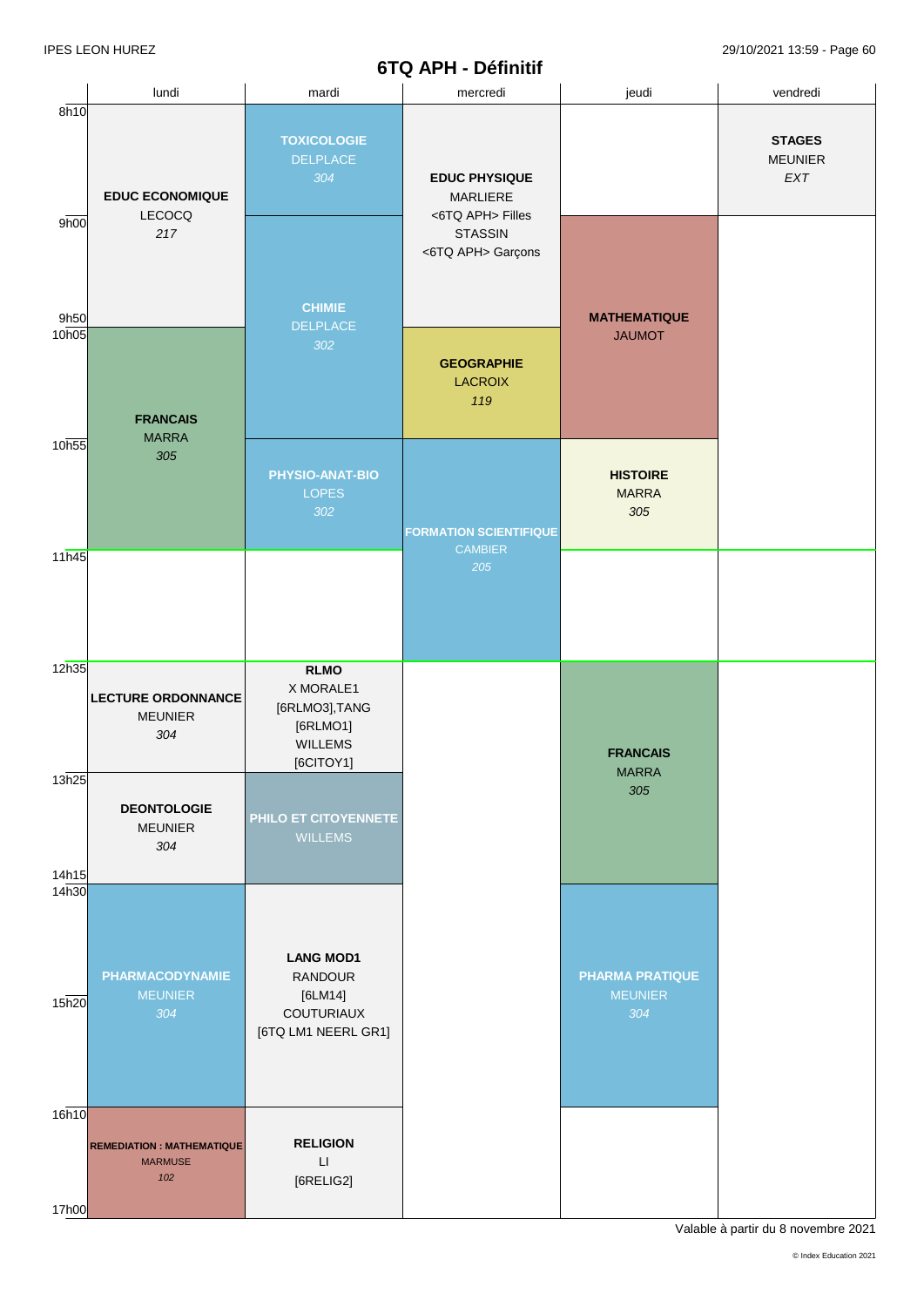### **6TQ ESTH - Définitif**

IPES LEON HUREZ 29/10/2021 13:59 - Page 61

|                           | lundi                                                                       | mardi                                                                                                                         | mercredi                                                                                                                         | jeudi                                             | vendredi                                                  |
|---------------------------|-----------------------------------------------------------------------------|-------------------------------------------------------------------------------------------------------------------------------|----------------------------------------------------------------------------------------------------------------------------------|---------------------------------------------------|-----------------------------------------------------------|
| 8h10<br>9h00              | <b>TECHNOLOGIE</b><br><b>BALBONI</b><br>703                                 | <b>SCIENCES APPLIQUEES</b><br><b>LOPES</b><br>705                                                                             | <b>FORMATION SCIENTIFIQUE</b><br><b>MOUCHERON</b><br><6TQ ESTH> 6ESTH CL1<br><b>MUGABO SUGIRA</b><br><6TQ ESTH> 6ESTH CL2<br>309 | <b>SCIENCES APPLIQUEES</b><br><b>LOPES</b><br>702 |                                                           |
| 9h50<br>10 <sub>h05</sub> | <b>EDUC ECONOMIQUE</b><br><b>SETILA</b>                                     |                                                                                                                               | <b>MATHEMATIQUE</b><br><b>CASARRUBIOS</b>                                                                                        | <b>TP ESTHETIQUE</b><br><b>POTAGE</b><br>506      | <b>TP ESTHETIQUE</b><br><b>BANTUELLE</b><br>701           |
| 10h55                     | <6TQ ESTH> 6ESTH CL1<br>108<br><b>LECOCQ</b><br><6TQ ESTH> 6ESTH CL2<br>217 | <b>HISTOIRE</b><br><b>VANDER OSIEREN</b><br><6TQ ESTH> 6ESTH CL1<br>119<br><b>GEOGRAPHIE, LACROIX</b><br><6TQ ESTH> 6ESTH CL2 | <6TQ ESTH> 6ESTH CL1<br>303<br><b>CAYPHAS</b><br><6TQ ESTH> 6ESTH CL2<br>301                                                     |                                                   |                                                           |
| 11h45                     |                                                                             |                                                                                                                               |                                                                                                                                  |                                                   |                                                           |
| 12h35                     | <b>FRANCAIS</b><br><b>MAROIT</b><br><6TQ ESTH> 6ESTH CL1                    | <b>MORALE</b><br><b>MAQUOY</b><br>[6MORAL1]<br><b>RLMO</b><br><b>WILLEMS</b><br>[6CITOY1]                                     | <b>GEOGRAPHIE</b><br><b>DEGEY</b><br><6TQ ESTH> 6ESTH CL1<br>307, PLANC<br><6TQ ESTH> 6ESTH CL2<br>110                           | <b>TP ESTHETIQUE</b>                              |                                                           |
| 13h25<br>14h15            | 214<br><b>WILLOCQ</b><br><6TQ ESTH> 6ESTH CL2<br>115                        |                                                                                                                               | <b>FRANCAIS</b><br><b>MAROIT</b><br><6TQ ESTH> 6ESTH CL1                                                                         | <b>BANTUELLE</b><br>701                           | <b>REMEDIATION: ESTHETIQUE</b><br><b>BANTUELLE</b><br>701 |
| 14h30<br>15h20            | <b>EDUC PHYSIQUE</b><br><b>MARLIERE</b>                                     | <b>LANG MOD1</b><br><b>RANDOUR</b><br>[6LM14]                                                                                 | 214<br><b>WILLOCQ</b><br><6TQ ESTH> 6ESTH CL2<br>115                                                                             | <b>CONNAISSANCE DE GESTION</b><br><b>RACOUX</b>   |                                                           |
|                           | <b>OMNISPORT</b>                                                            | <b>OSET</b><br>[6TQ LM1 NEERL GR2]                                                                                            | PHILO ET CITOYENNETE<br><b>BRETON</b><br><6TQ ESTH> 6ESTH CL1<br>221<br><b>WILLEMS</b><br><6TQ ESTH> 6ESTH CL2                   |                                                   | <b>TECHNOLOGIE</b><br><b>POFFE</b><br>507                 |
| 16h10<br>17h00            | <b>REMEDIATION: MATHEMATIQUE</b><br><b>MARMUSE</b><br>102                   | <b>RELIGION</b><br>$\Box$<br>[6RELIG2]                                                                                        |                                                                                                                                  |                                                   |                                                           |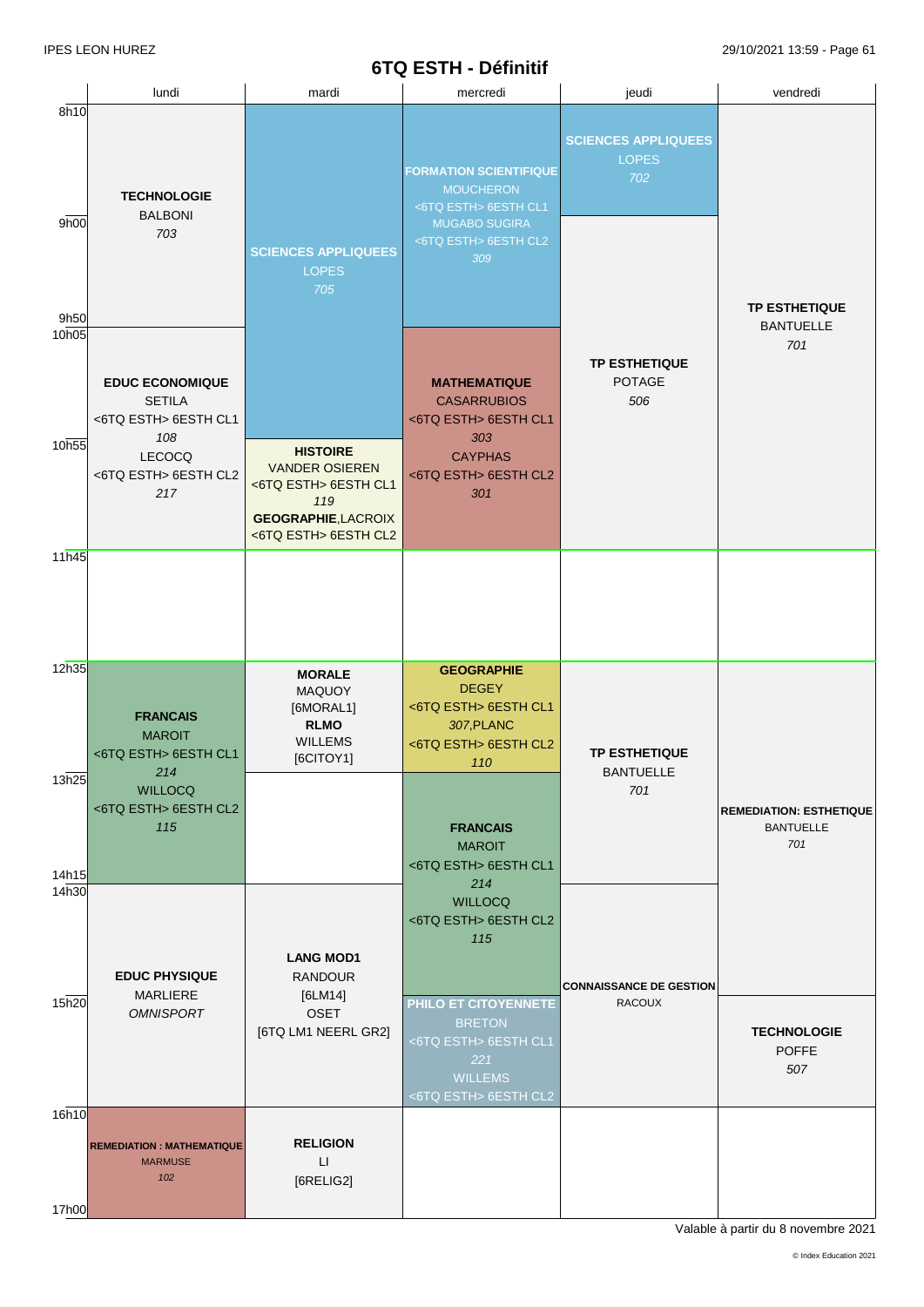# **6TQ TEC - Définitif**

|                | lundi                                                     | mardi                                                                                                         | mercredi                                                                                    | jeudi                                                   |                                                                |  |
|----------------|-----------------------------------------------------------|---------------------------------------------------------------------------------------------------------------|---------------------------------------------------------------------------------------------|---------------------------------------------------------|----------------------------------------------------------------|--|
| 8h10           |                                                           |                                                                                                               |                                                                                             |                                                         | vendredi                                                       |  |
| 9h00           | <b>FORMATION SCIENTIFIQUE</b><br><b>MOUCHERON</b><br>309  | <b>COURS COMMERCIAUX</b><br><b>RACOUX</b>                                                                     | <b>EDUC PHYSIQUE</b><br>MARLIERE<br><6TQ TEC> Filles<br><b>STASSIN</b><br><6TQ TEC> Garçons |                                                         |                                                                |  |
| 9h50<br>10h05  | <b>FRANCAIS</b>                                           | <b>MATHEMATIQUE</b>                                                                                           | <b>FRANCAIS</b>                                                                             |                                                         |                                                                |  |
| 10h55          | <b>WILLOCQ</b><br>115                                     | <b>CASARRUBIOS</b><br>303                                                                                     | <b>WILLOCQ</b><br>115                                                                       | <b>EDUC ECONOMIQUE</b><br><b>THOMAS</b>                 | <b>COURS COMMERCIAUX</b><br><b>RACOUX</b>                      |  |
| 11h45          |                                                           |                                                                                                               |                                                                                             |                                                         |                                                                |  |
| 12h35          | SECRETARIAT - BUREAUTIQUE<br><b>MELONI</b>                | <b>RLMO, X MORALE 2</b><br>[6RLMO2]<br><b>RLMO, TANG</b><br>[6RLMO1]<br><b>RELIGION, FATTAHI</b><br>[6RELIG1] | ART DE LA VENTE<br><b>BERLOT</b>                                                            | PHILO ET CITOYENNETE<br><b>WILLEMS</b>                  | <b>LANG MOD1</b><br><b>RANDOUR</b><br>[6TQ TEC_ANGLAIS]        |  |
| 13h25<br>14h15 | 208                                                       | <b>HISTOIRE</b><br><b>MARRA</b><br>305                                                                        | 311                                                                                         | <b>GEOGRAPHIE</b><br><b>LACROIX</b><br>119              | <b>LANG MOD2</b><br><b>COUTURIAUX</b><br>[6TQ TEC_NÉERLANDAIS] |  |
| 14h30<br>15h20 | <b>COURS COMMERCIAUX</b><br><b>RACOUX</b><br>201          | <b>LANG MOD1</b><br><b>PAYEN</b><br>[6TQ TEC_ANGLAIS_1]<br><b>COUTURIAUX</b>                                  | <b>COURS COMMERCIAUX</b><br><b>RACOUX</b>                                                   | <b>INFORMATIQUE DE GESTION</b><br><b>THOMAS</b><br>204A | <b>DROIT</b><br><b>BERLOT</b><br>311                           |  |
| 16h10          |                                                           | [6TQ LM1 NEERL GR1]                                                                                           |                                                                                             |                                                         |                                                                |  |
| 17h00          | <b>REMEDIATION: MATHEMATIQUE</b><br><b>MARMUSE</b><br>102 | <b>RELIGION</b><br>$\mathsf{L}\mathsf{I}$<br>[6RELIG2]                                                        |                                                                                             |                                                         |                                                                |  |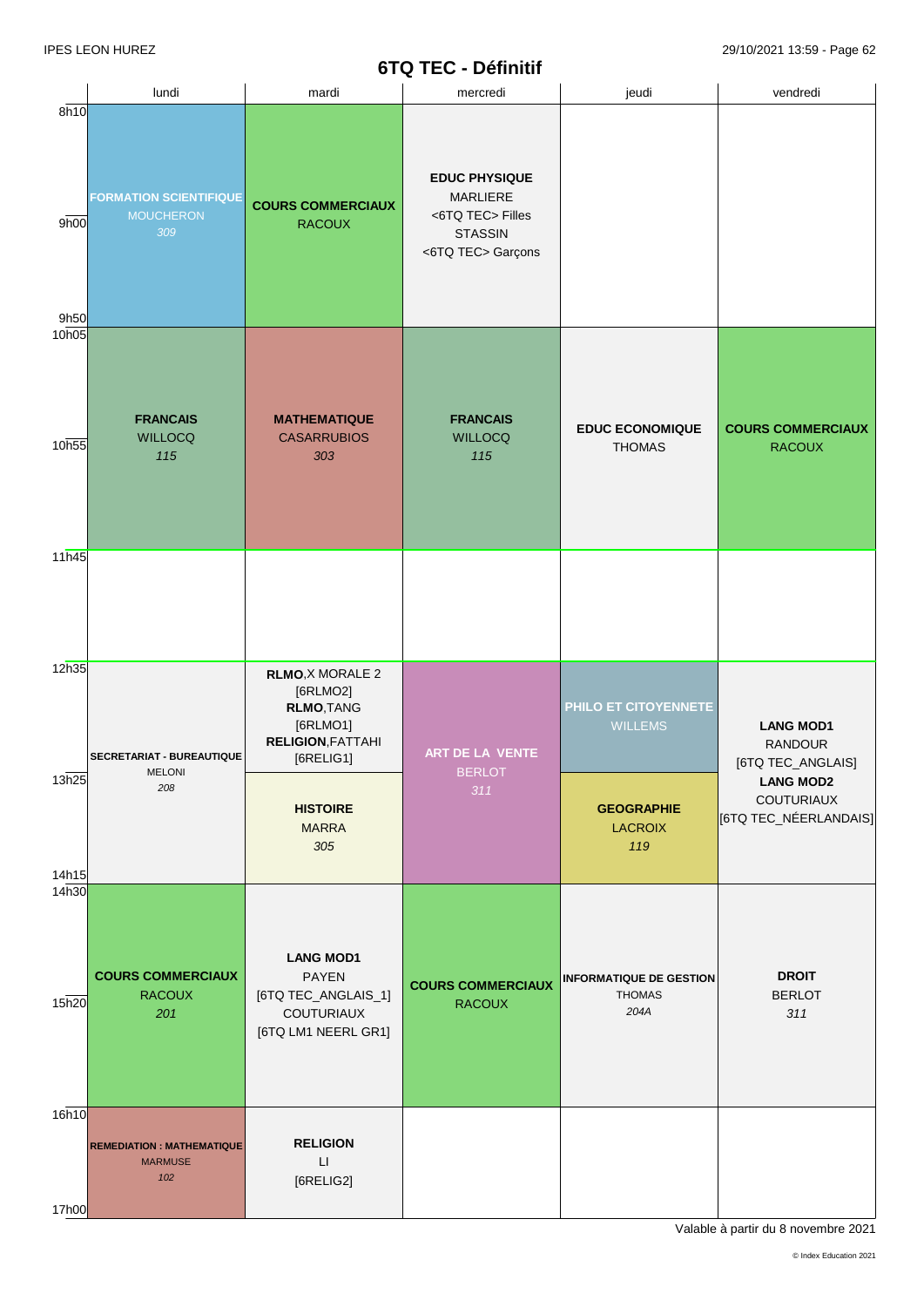# **6TQ TOUR - Définitif**

|                |                                                                                                                                     |                                                                                                                                                   | <b>WILCOM</b> - DETITION                                                                                                               |                                                                                                          |                                                               |
|----------------|-------------------------------------------------------------------------------------------------------------------------------------|---------------------------------------------------------------------------------------------------------------------------------------------------|----------------------------------------------------------------------------------------------------------------------------------------|----------------------------------------------------------------------------------------------------------|---------------------------------------------------------------|
|                | lundi                                                                                                                               | mardi                                                                                                                                             | mercredi                                                                                                                               | jeudi                                                                                                    | vendredi                                                      |
| 8h10           | <b>EDUC ECONOMIQUE</b><br><b>DRMATION SCIENTIFIQUE</b><br>LECOCQ<br><b>MOUCHERON</b><br><6TQ TOUR> 6TOUR CL1<br>6TQ TOUR> 6TOUR CL2 | <b>LANG MOD1</b><br><b>PANEPINTO</b><br>[6TQ TOUR_ANGLAIS]<br>205                                                                                 | <b>LANG MOD1</b><br><b>PANEPINTO</b><br>[6TQ TOUR_ANGLAIS_1]<br>205                                                                    | <b>TECHNOLOGIE DU METIER</b><br>VANSCHOOR<br>205                                                         | <b>LANG MOD3</b><br><b>OSET</b><br>[6TQ TOUR_ALLEMAND]<br>207 |
| 9h00<br>9h50   | 309<br>217                                                                                                                          | <b>OSET</b><br><6TQ TOUR> Néerlandais<br>207                                                                                                      | <b>LANG MOD2</b><br><b>COUTURIAUX</b><br>[6TQ TOUR_NÉERLANDAI1]<br>207                                                                 | <b>MATHEMATIQUE</b>                                                                                      | <b>LANG MOD1</b><br><b>RANDOUR</b><br>[6TQ TOUR_ESPAGNOL]     |
| 10h05<br>10h55 | <b>FRANCAIS</b><br><b>FRANCAIS</b><br><b>MARRA</b><br><b>WILLOCQ</b><br><6TQ TOUR> 6TOUR CL1<br><6TQ TOUR> 6TOUR CL2<br>115<br>305  | <b>MATHEMATIQUE</b><br><b>CASARRUBIOS</b><br><6TQ TOUR> 6TOUR CL2<br>303                                                                          | <b>GEOGRAPHIE</b><br><b>LACROIX</b><br><6TQ TOUR> 6TOUR CL1<br>119<br><b>FRANCAIS</b><br><b>WILLOCQ</b><br><6TQ TOUR> 6TOUR CL2<br>115 | <b>JAUMOT</b><br><6TQ TOUR> 6TOUR CL1<br><b>EDUC ECONOMIQUE</b><br>THOMAS<br><6TQ TOUR> 6TOUR CL2        | <b>TECHNOLOGIE DU METIER</b><br><b>VANSCHOOR</b><br>205       |
| 11h45          |                                                                                                                                     |                                                                                                                                                   | <b>FORMATION SCIENTIFIQUE</b><br>CAMBIER<br>STQ TOUR> 6TOUR CL1<br>205                                                                 | <b>HISTOIRE</b><br>MARRA<br><6TQ TOUR> 6TOUR CL1<br>$305\,$                                              |                                                               |
| 12h35          |                                                                                                                                     |                                                                                                                                                   |                                                                                                                                        |                                                                                                          |                                                               |
|                | <b>LANG MOD1</b><br><b>PANEPINTO</b><br>[6TQ TOUR_ANGLAIS]<br>205                                                                   | RLMO, X MORALE1, [6RLMO3]<br><b>RELIGION, FATTAHI</b><br>[6RELIG1]<br><b>RELIGION, VLAICU</b><br>[6RELIG3]<br>RLMO, WILLEMS, [6CITOY1]            |                                                                                                                                        | <b>HILO ET CITOYENNETE</b><br><b>WILLEMS</b><br><b>6TQ TOUR&gt; 6TOUR CL</b><br><b>FRANCAIS</b><br>MARRA |                                                               |
| 13h25          | <b>OSET</b><br><6TQ TOUR> Néerlandais<br>207                                                                                        | <b>HISTOIRE</b><br><b>HILO ET CITOYENNETE</b><br><b>MARRA</b><br><b>WILLEMS</b><br><6TQ TOUR> 6TOUR CL2<br>6TQ TOUR> 6TOUR CL <sup>.</sup><br>305 |                                                                                                                                        | <6TQ TOUR> 6TOUR CL1<br>305<br><b>GEOGRAPHIE</b><br><b>LACROIX</b><br><6TQ TOUR> 6TOUR CL2<br>119        | TD MILIEU TOURISTIQUE<br><b>GRIMMONPREZ</b>                   |
| 14h15<br>14h30 | <b>EDUC PHYSIQUE</b><br><b>BAZZANI</b>                                                                                              |                                                                                                                                                   |                                                                                                                                        | <b>LANG MOD1</b><br><b>PANEPINTO</b>                                                                     |                                                               |
| 15h20          | [6TQ EDPHY F GR2]<br><b>OMNISPORT</b><br><b>STASSIN</b><br>[6TQ EDPHY G GR2]<br><b>OMNISPORT</b>                                    | <b>TECHNOLOGIE DU METIER</b><br>VANSCHOOR<br>205                                                                                                  | <b>ETUDE DU PATRIMOINE</b><br>VANSCHOOR<br>205                                                                                         | [6TQ TOUR_ANGLAIS_1]<br>207<br><b>LANG MOD2</b><br>COUTURIAUX<br>[6TQ TOUR_NÉERLANDAI1]<br>205           |                                                               |
| 16h10<br>17h00 | <b>REMEDIATION : MATHEMATIQUE</b><br><b>MARMUSE</b><br>102                                                                          | <b>RELIGION</b><br>П<br>[6RELIG2]                                                                                                                 |                                                                                                                                        |                                                                                                          |                                                               |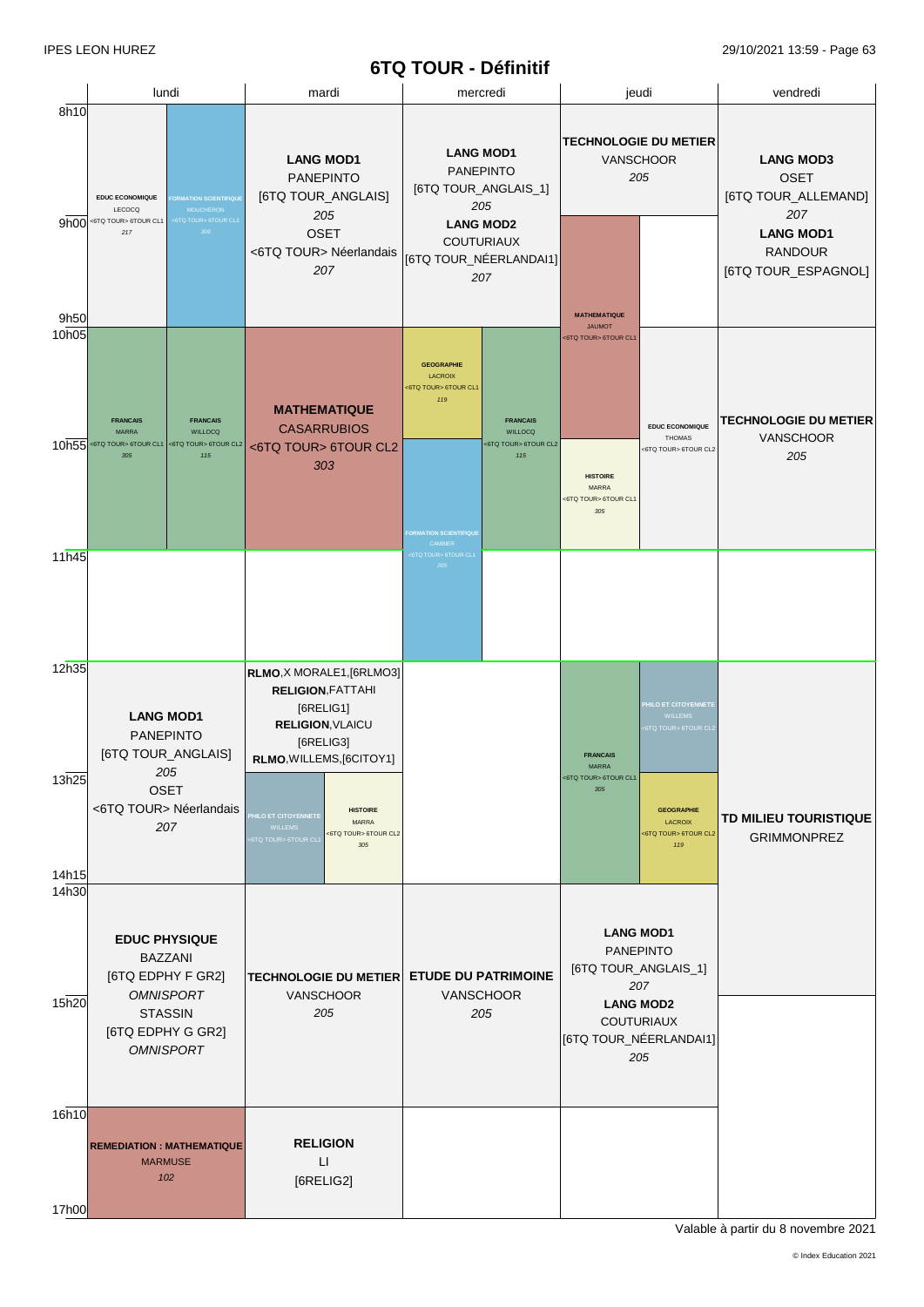|                            |                                                                                                                        |                                                                                                                          | ---------                                            |                                                     |                                               |
|----------------------------|------------------------------------------------------------------------------------------------------------------------|--------------------------------------------------------------------------------------------------------------------------|------------------------------------------------------|-----------------------------------------------------|-----------------------------------------------|
|                            | lundi                                                                                                                  | mardi                                                                                                                    | mercredi                                             | jeudi                                               | vendredi                                      |
| 8h10                       | <b>SCIENCES SOCIALES</b><br><b>SETILA</b>                                                                              | <b>SCIENCES SOCIALES</b><br><b>SETILA</b>                                                                                | <b>LOPES</b><br>705<br><b>FORMATION SCIENTIFIQUE</b> |                                                     | <b>SCIENCES</b>                               |
| 9h00<br>9h50               | 108                                                                                                                    | <b>PSYCHOPEDAGOGIE</b>                                                                                                   | <b>MOUCHERON</b>                                     | <b>ENQUETES-VIVITES-SEMINAIRES</b>                  | <b>INFORMATIQUE</b><br><b>BONVALET</b><br>201 |
| 10h05                      | <b>EDUC ECONOMIQUE</b><br><b>SETILA</b>                                                                                | <b>DESPRIET</b><br>601                                                                                                   | <b>MATHEMATIQUE</b>                                  | <b>SETILA</b><br>EXT                                | <b>COMMUNICATION ET REL</b>                   |
| 10h55                      | 108                                                                                                                    | <b>CASARRUBIOS</b><br>303<br><b>HISTOIRE</b><br><b>VANDER OSIEREN</b><br>119                                             |                                                      | MAQUOY                                              |                                               |
| 11h45                      |                                                                                                                        |                                                                                                                          |                                                      |                                                     |                                               |
| 12h35                      | <b>FRANCAIS</b><br><b>MAROIT</b>                                                                                       | MORALE, MAQUOY<br>[6MORAL1]<br>RLMO, TANG, [6RLMO1]<br><b>RELIGION, FATTAHI</b><br>[6RELIG1]<br>RLMO, WILLEMS, [6CITOY1] | <b>GEOGRAPHIE</b><br><b>DEGEY</b><br>307             |                                                     | <b>SCIENCES</b><br><b>LOPES</b>               |
| 13h25<br>14h15             | 214                                                                                                                    | <b>LEGISLATION SOCIALE</b><br><b>THOMAS</b><br>204A                                                                      | <b>FRANCAIS</b><br><b>MAROIT</b>                     | <b>ENQUETES-VIVITES-SEMINAIRES</b><br><b>SETILA</b> | 702                                           |
| 14 <sub>h30</sub><br>15h20 | <b>EDUC PHYSIQUE</b><br><b>BAZZANI</b><br>[6TQ EDPHY F GR2]<br><b>OMNISPORT</b><br><b>STASSIN</b><br>[6TQ EDPHY G GR2] | <b>LANG MOD1</b><br>LADRIER<br>[6LM12]<br>OSET<br>[6TQ LM1 NEERL GR2]                                                    | 214<br>PHILO ET CITOYENNETE                          | EXT                                                 | <b>ECONOMIE SOC ET FAM</b><br>DE BIE          |
| 16h10                      | <b>OMNISPORT</b>                                                                                                       |                                                                                                                          | <b>BRETON</b><br>221                                 |                                                     |                                               |
| 17h00                      | <b>REMEDIATION: MATHEMATIQUE</b><br><b>MARMUSE</b><br>102                                                              | <b>RELIGION</b><br>$\sqcup$<br>[6RELIG2]                                                                                 |                                                      |                                                     |                                               |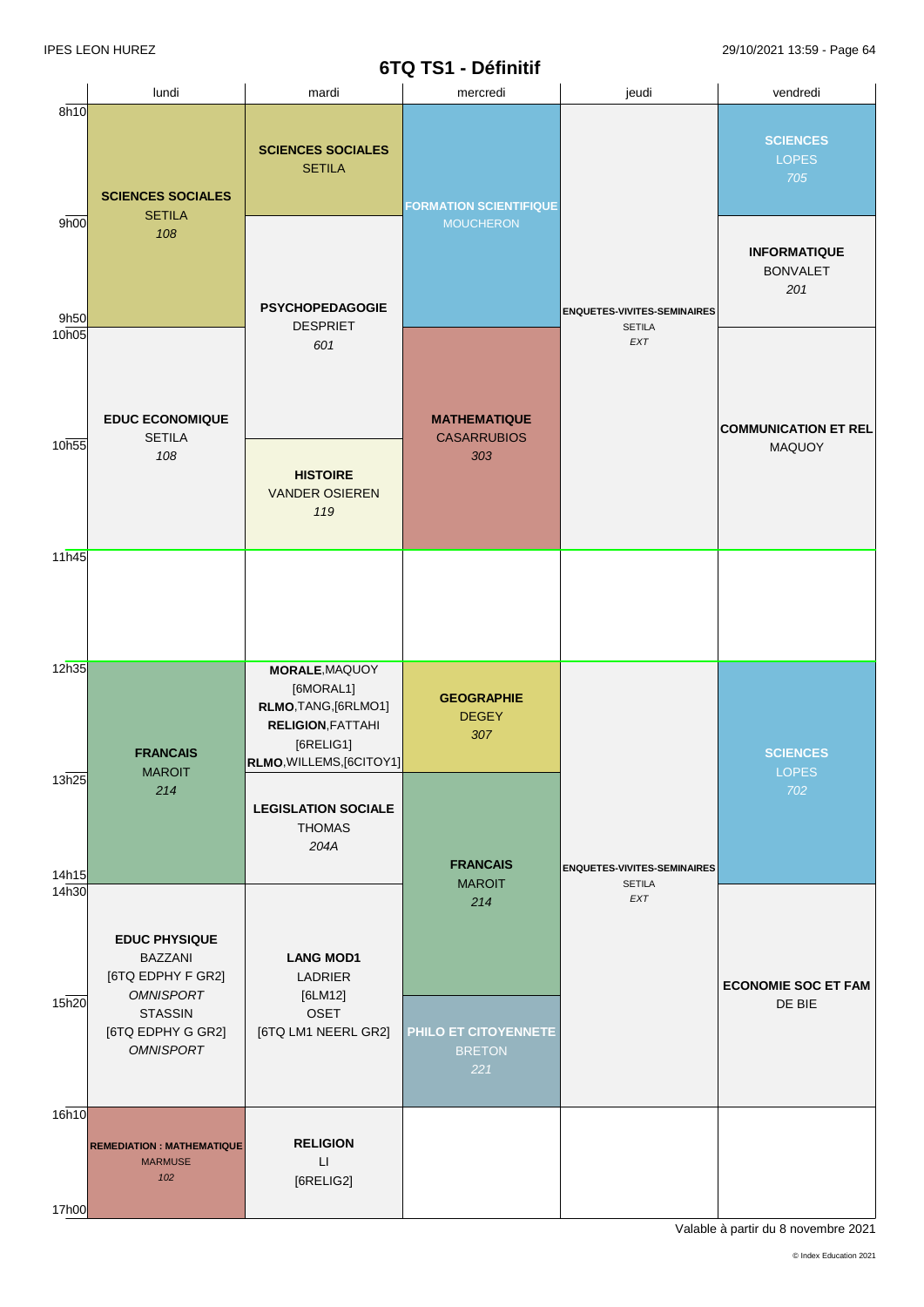|                   |                                                                                 |                                                                                | <b>DIWIDLE</b> DETITION                               |                                                       |                                                     |  |
|-------------------|---------------------------------------------------------------------------------|--------------------------------------------------------------------------------|-------------------------------------------------------|-------------------------------------------------------|-----------------------------------------------------|--|
| 8h10              | lundi                                                                           | mardi                                                                          | mercredi                                              | jeudi                                                 | vendredi                                            |  |
| 9h00              | <b>PSYCHOPEDAGOGIE</b><br><b>DESPRIET</b>                                       | <b>LEGISLATION SOCIALE</b><br><b>THOMAS</b>                                    | <b>FORMATION SCIENTIFIQUE</b><br><b>MUGABO SUGIRA</b> | <b>ECONOMIE SOC ET FAM</b>                            |                                                     |  |
| 9h50              | 601                                                                             | <b>SCIENCES SOCIALES</b>                                                       | 309                                                   | DE BIE                                                | <b>ENQUETES-VIVITES-SEMINAIRES</b><br><b>SETILA</b> |  |
| 10 <sub>h05</sub> | <b>EDUC ECONOMIQUE</b><br><b>LECOCQ</b>                                         | <b>SETILA</b>                                                                  | <b>MATHEMATIQUE</b><br><b>CAYPHAS</b>                 | <b>COMMUNICATION ET REL</b><br><b>WILLOCQ</b>         | EXT                                                 |  |
| 10h55             | 217                                                                             | <b>GEOGRAPHIE</b><br><b>LACROIX</b>                                            | 301                                                   | 115                                                   |                                                     |  |
| 11h45             |                                                                                 |                                                                                |                                                       |                                                       |                                                     |  |
| 12h35             | <b>FRANCAIS</b><br><b>WILLOCQ</b>                                               | <b>MORALE</b><br>MAQUOY<br>[6MORAL1]<br><b>RLMO</b><br><b>TANG</b><br>[6RLMO1] | <b>GEOGRAPHIE</b><br><b>PLANC</b><br>110              | <b>SCIENCES</b><br><b>LOPES</b><br>706                |                                                     |  |
| 13h25<br>14h15    | 115                                                                             | <b>SCIENCES SOCIALES</b><br><b>SETILA</b><br>108                               | <b>FRANCAIS</b><br><b>WILLOCQ</b>                     | <b>GESTION INFORMATIQUE</b><br><b>BONVALET</b><br>201 | <b>ENQUETES-VIVITES-SEMINAIRES</b><br><b>SETILA</b> |  |
| 14h30             | <b>EDUC PHYSIQUE</b><br><b>BAZZANI</b><br>[6TQ EDPHY F GR2]<br><b>OMNISPORT</b> | <b>LANG MOD1</b><br>LADRIER<br>[6LM12]                                         | 115                                                   | <b>SCIENCES</b><br><b>LOPES</b>                       | EXT                                                 |  |
| 15h20             | <b>STASSIN</b><br>[6TQ EDPHY G GR2]<br><b>OMNISPORT</b>                         | <b>OSET</b><br>[6TQ LM1 NEERL GR2]                                             | PHILO ET CITOYENNETE<br><b>WILLEMS</b>                | 706                                                   |                                                     |  |
| 16h10             | <b>REMEDIATION : MATHEMATIQUE</b><br><b>MARMUSE</b><br>102                      | <b>RELIGION</b><br>$\Box$<br>[6RELIG2]                                         |                                                       |                                                       |                                                     |  |
| 17h00             |                                                                                 |                                                                                |                                                       |                                                       |                                                     |  |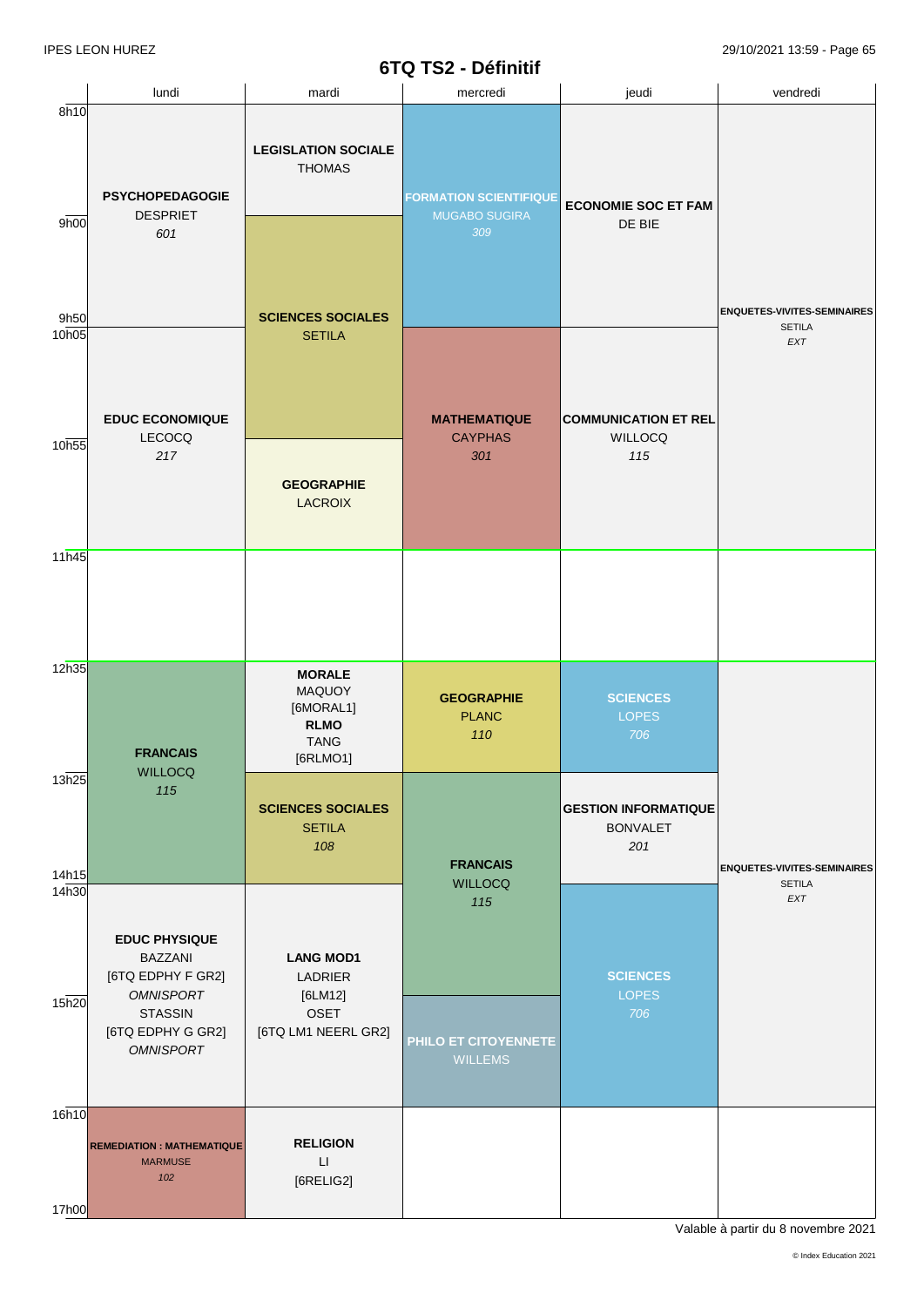|                       | lundi | mardi | 0.41<br>$\sim$<br>mercredi | jeudi | vendredi |
|-----------------------|-------|-------|----------------------------|-------|----------|
| 8h10                  |       |       |                            |       |          |
|                       |       |       |                            |       |          |
|                       |       |       |                            |       |          |
|                       |       |       |                            |       |          |
|                       |       |       |                            |       |          |
| 9h00                  |       |       |                            |       |          |
|                       |       |       |                            |       |          |
|                       |       |       |                            |       |          |
|                       |       |       |                            |       |          |
| $\frac{9h50}{10h05}$  |       |       |                            |       |          |
|                       |       |       |                            |       |          |
|                       |       |       |                            |       |          |
|                       |       |       |                            |       |          |
|                       |       |       |                            |       |          |
|                       |       |       |                            |       |          |
| 10 <sub>h55</sub>     |       |       |                            |       |          |
|                       |       |       |                            |       |          |
|                       |       |       |                            |       |          |
|                       |       |       |                            |       |          |
| 11h45                 |       |       |                            |       |          |
|                       |       |       |                            |       |          |
|                       |       |       |                            |       |          |
|                       |       |       |                            |       |          |
|                       |       |       |                            |       |          |
| 12h35                 |       |       |                            |       |          |
|                       |       |       |                            |       |          |
|                       |       |       |                            |       |          |
|                       |       |       |                            |       |          |
|                       |       |       |                            |       |          |
| 13h25                 |       |       |                            |       |          |
|                       |       |       |                            |       |          |
|                       |       |       |                            |       |          |
|                       |       |       |                            |       |          |
| $\frac{14h15}{14h30}$ |       |       |                            |       |          |
|                       |       |       |                            |       |          |
|                       |       |       |                            |       |          |
|                       |       |       |                            |       |          |
|                       |       |       |                            |       |          |
|                       |       |       |                            |       |          |
| $15\overline{h20}$    |       |       |                            |       |          |
|                       |       |       |                            |       |          |
|                       |       |       |                            |       |          |
|                       |       |       |                            |       |          |
| 16h10                 |       |       |                            |       |          |
|                       |       |       |                            |       |          |
|                       |       |       |                            |       |          |
|                       |       |       |                            |       |          |
|                       |       |       |                            |       |          |
| 17h00                 |       |       |                            |       |          |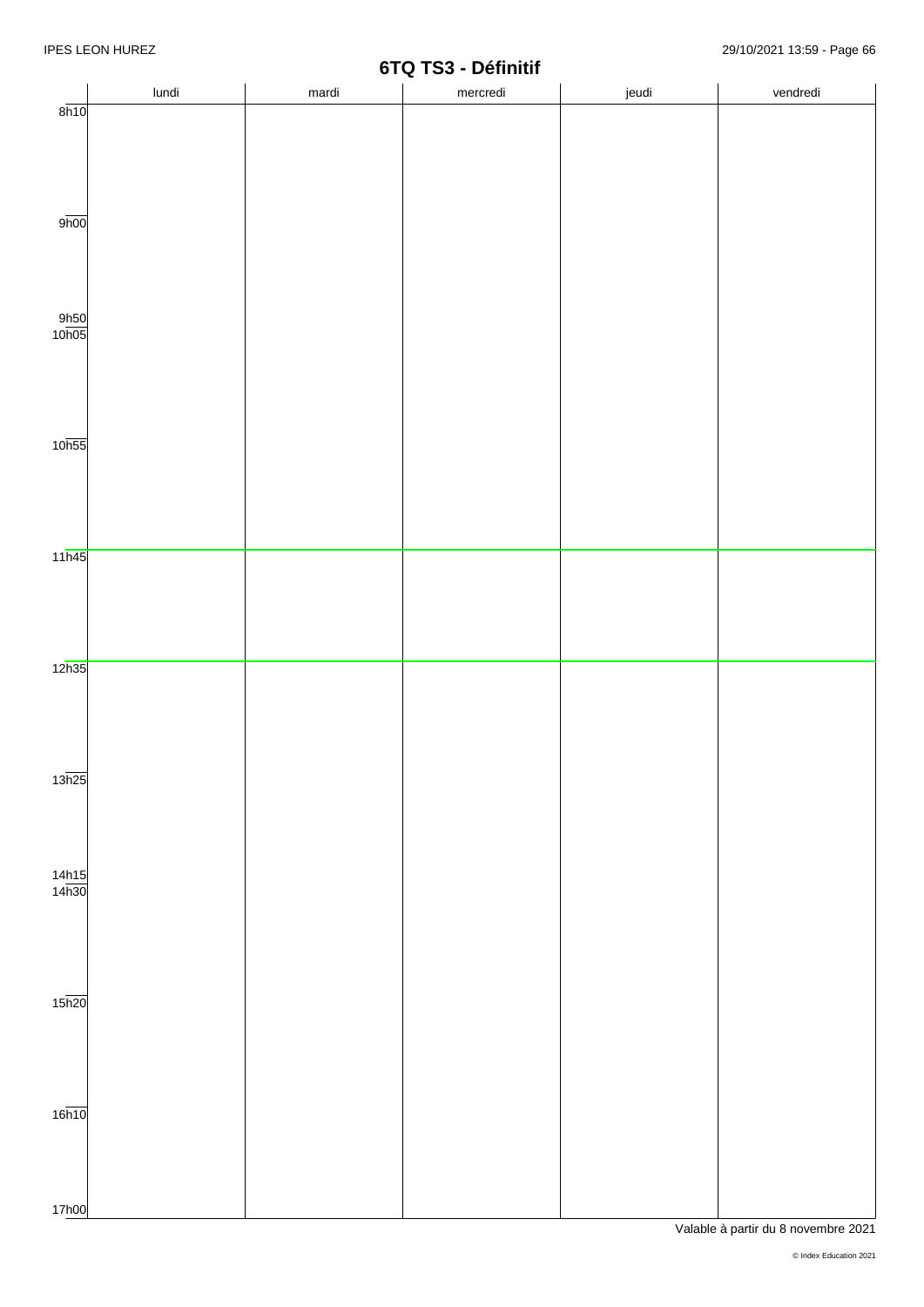### **6TT TI - Définitif**

| lundi                                           | mardi                                           | VII II-DGIIIIIII<br>mercredi  | jeudi                                                       | vendredi                                                                        |
|-------------------------------------------------|-------------------------------------------------|-------------------------------|-------------------------------------------------------------|---------------------------------------------------------------------------------|
| <b>HISTOIRE</b><br><b>VANDER OSIEREN</b><br>119 | <b>FRANCAIS</b><br><b>VANDER OSIEREN</b><br>119 | <b>BRETON</b><br>201          | <b>LABORATOIRE D'INFORMATIQUE</b><br><b>BONVALET</b><br>201 |                                                                                 |
|                                                 |                                                 |                               |                                                             |                                                                                 |
| <b>FRANCAIS</b><br><b>VANDER OSIEREN</b><br>119 | <b>FRANCAIS</b><br><b>VANDER OSIEREN</b><br>119 | <b>MUGABO SUGIRA</b><br>309   | <b>BONVALET</b><br>201                                      | <b>INFORMATIQUE</b><br><b>BONVALET</b><br>201                                   |
|                                                 |                                                 |                               |                                                             |                                                                                 |
|                                                 |                                                 |                               |                                                             |                                                                                 |
|                                                 |                                                 |                               |                                                             |                                                                                 |
|                                                 |                                                 |                               |                                                             |                                                                                 |
|                                                 | X MORALE 2<br>[6RLMO2]                          |                               |                                                             | TRAITEMENT DES PROBLEMES TECHNIQUES<br><b>BONVALET</b><br>201                   |
| <b>JAUMOT</b><br>201                            |                                                 | <b>THOMAS</b><br>201          | <b>MATHEMATIQUE</b><br><b>JAUMOT</b>                        |                                                                                 |
|                                                 |                                                 |                               |                                                             |                                                                                 |
|                                                 | <b>GEOGRAPHIE</b>                               |                               |                                                             |                                                                                 |
|                                                 | 119                                             |                               |                                                             |                                                                                 |
| <b>EDUC PHYSIQUE</b>                            |                                                 | <b>LANG MOD1</b>              | <b>INFORMATIQUE</b>                                         | <b>LANG MOD1</b><br>COUTURIAUX                                                  |
| [6TQ EDPHY G GR2]<br><b>OMNISPORT</b>           |                                                 | <6TT TI> Anglais<br>201       | <b>BONVALET</b><br>201                                      | <6TT Tl> Anglais<br>201                                                         |
|                                                 |                                                 |                               |                                                             |                                                                                 |
|                                                 |                                                 |                               |                                                             |                                                                                 |
|                                                 |                                                 |                               |                                                             |                                                                                 |
|                                                 | <b>MATHEMATIQUE</b><br><b>STASSIN</b>           | <b>RLMO</b><br><b>LACROIX</b> | PHILO ET CITOYENNETE<br>COUTURIAUX                          | FORMATION SCIENTIFIQUE LABORATOIRE DE LOGIQUE<br><b>INFORMATIQUE DE GESTION</b> |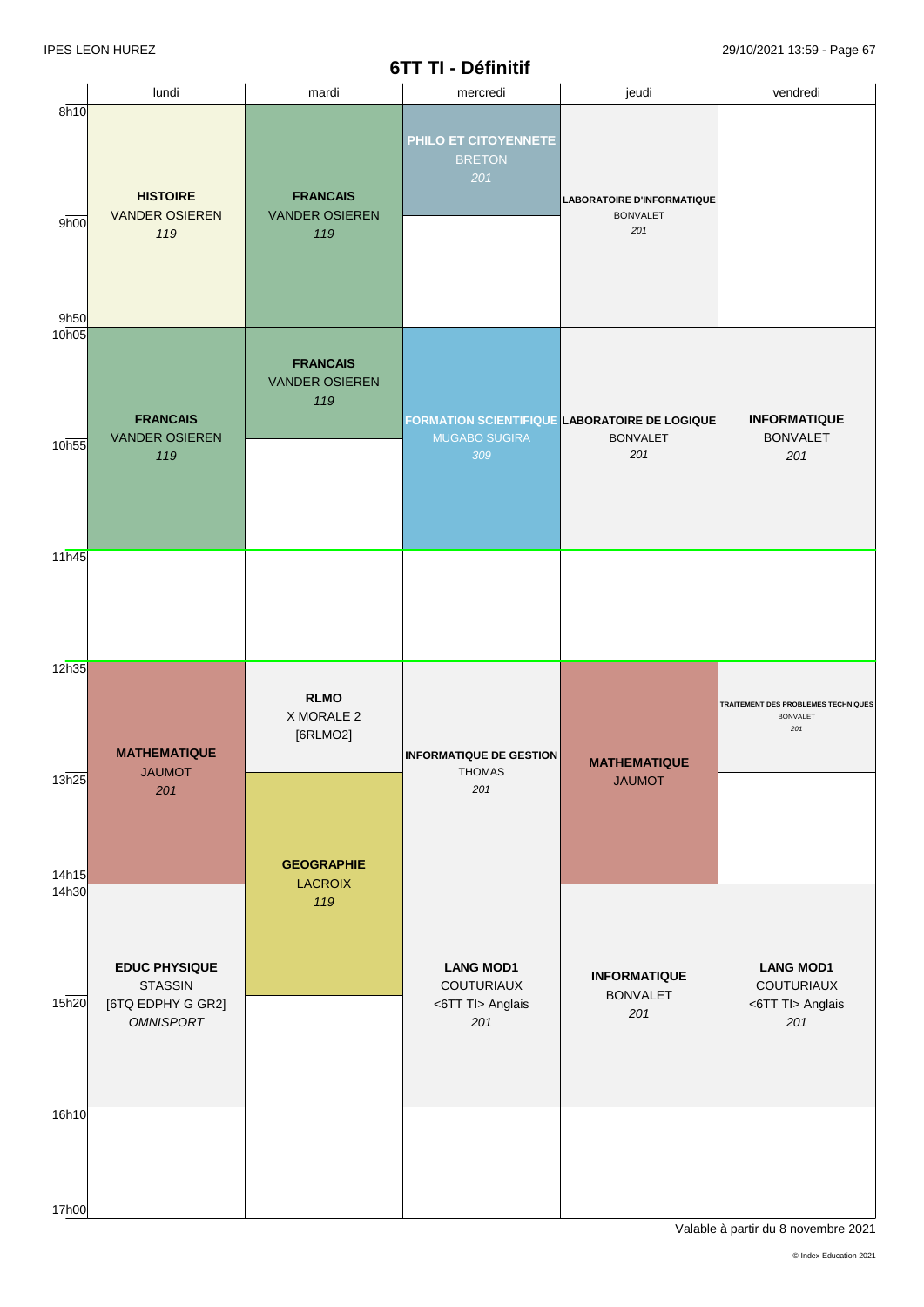## **7 TQ ESTH - Définitif**

|                   |                                                                            |                                                    | $\mathbf{r}$ and $\mathbf{r}$ and $\mathbf{r}$ and $\mathbf{r}$    |                                                        |                         |
|-------------------|----------------------------------------------------------------------------|----------------------------------------------------|--------------------------------------------------------------------|--------------------------------------------------------|-------------------------|
|                   | lundi                                                                      | mardi                                              | mercredi                                                           | jeudi                                                  | vendredi                |
| 8h10              |                                                                            | <b>BIOESTHETIQUE</b><br><b>BALBONI</b>             |                                                                    | <b>ETHIQUE ET DEONTOLOGIE</b><br><b>BALBONI</b><br>703 |                         |
| 9h00<br>9h50      |                                                                            | 703                                                | PHILO ET CITOYENNETE<br><b>BRETON</b><br>221                       |                                                        | <b>TP SPECIALITE</b>    |
| 10 <sub>h05</sub> | <b>PSYCHOPEDAGOGIE</b>                                                     | <b>BIOESTHETIQUE</b>                               | <b>FRANCAIS</b>                                                    | <b>TP SPECIALITE</b><br><b>BALBONI</b><br>703          | <b>SALCICCIA</b>        |
| 10h55             | <b>DESPRIET</b><br>601                                                     | <b>BALBONI</b><br>703                              | <b>MAROIT</b><br>214                                               |                                                        |                         |
| 11h45             |                                                                            |                                                    |                                                                    |                                                        |                         |
| 12h35             | <b>PHARMACOLOGIE</b><br><b>NAVEZ</b><br>302                                | <b>BIOESTHETIQUE</b><br><b>BALBONI</b>             |                                                                    |                                                        |                         |
| 13h25<br>14h15    |                                                                            | 703                                                | <b>RLMO</b><br>X MORALE 2<br>[7CP C2_MORALE]<br><7 TQ ESTH> Morale | <b>TP SPECIALITE</b><br><b>BALBONI</b><br>703          | <b>TP SPECIALITE</b>    |
| 14h30             | <b>EDUC PHYSIQUE</b><br><b>MARLIERE</b>                                    | METHODES ET TECHNIQUES NOUVELLES<br><b>BALBONI</b> | <b>PHYSIOPATHOLOGIE</b><br><b>GLINNE</b>                           |                                                        | <b>SALCICCIA</b><br>603 |
| 15h20             | <b>OMNISPORT</b>                                                           | 703                                                | 609                                                                |                                                        |                         |
| 16h10<br>17h00    | <b>RLMO</b><br>$\mathsf{L}\mathsf{I}$<br>[7C REL CATH]<br><7 TQ ESTH> Cath |                                                    |                                                                    |                                                        |                         |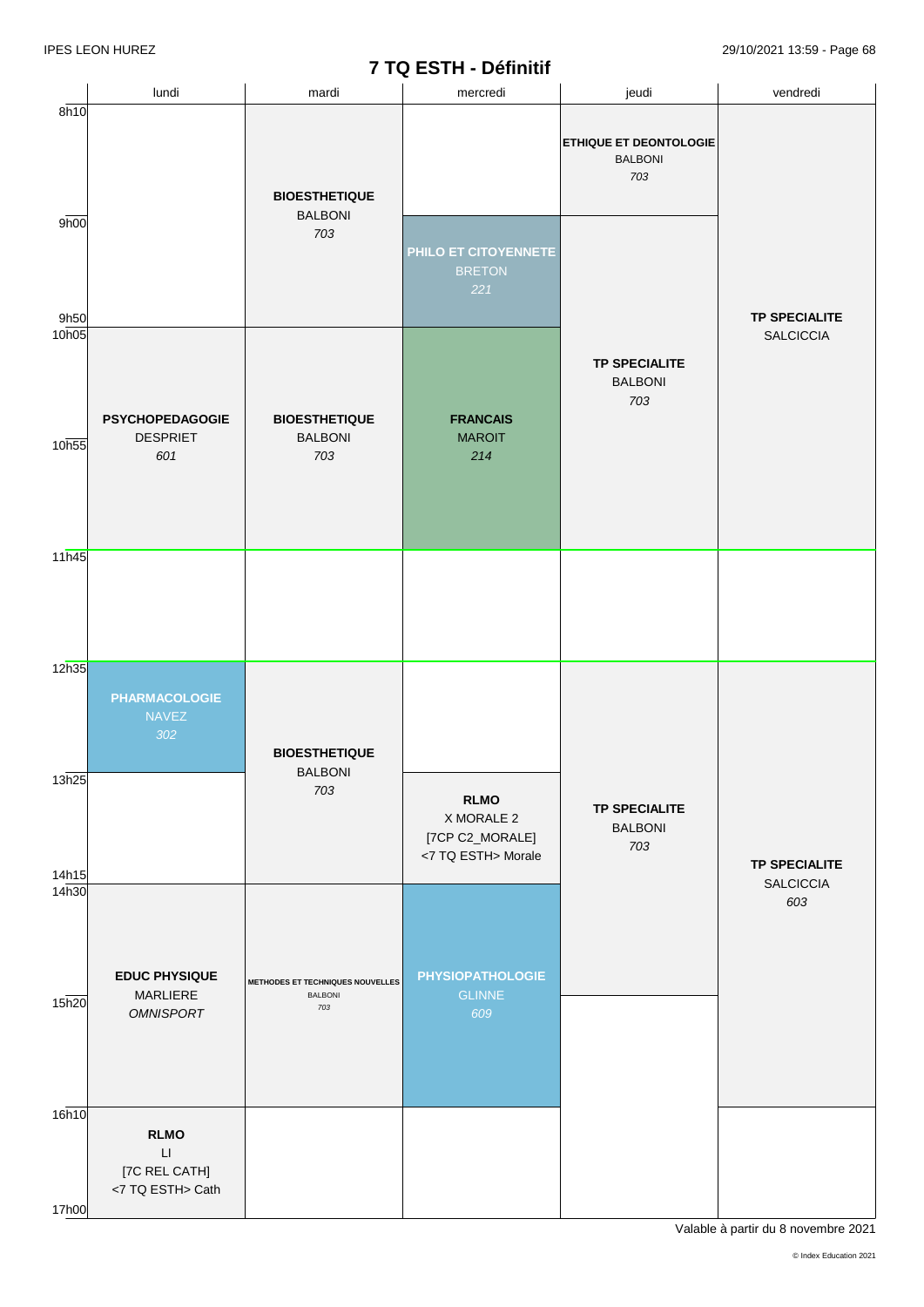# **7BP COIF - Définitif**

|                        |                                                       |                                                                                                                        | <b>IDE VOIE - DEITIIUI</b>                                       |                                                    |                                                      |
|------------------------|-------------------------------------------------------|------------------------------------------------------------------------------------------------------------------------|------------------------------------------------------------------|----------------------------------------------------|------------------------------------------------------|
|                        | lundi                                                 | mardi                                                                                                                  | mercredi                                                         | jeudi                                              | vendredi                                             |
| 8h10<br>9h00           | <b>FORMATION SCIENTIFIQUE</b><br><b>ALONZO</b><br>704 | <b>FRANCAIS</b><br><b>PONS</b><br>219                                                                                  | <b>EDUC ECONOMIQUE</b><br><b>PETIT</b><br>310                    | METHODES ET TECHNIQUES NOUVELLES<br>MARULLO<br>501 | <b>ORGANISATION DU TRAV</b><br><b>MARULLO</b><br>501 |
| 9h50<br>10h05<br>10h55 | <b>MATHEMATIQUE</b><br><b>CAYPHAS</b><br>301          | PHILO ET CITOYENNETE<br><b>BRETON</b><br>221                                                                           | <b>GESTION DU METIER</b><br>RACOUX                               | <b>TP COIFFURE</b><br><b>MARULLO</b><br>501        | <b>ORGANISATION DU TRAV</b><br><b>MARULLO</b><br>501 |
| 11h45                  |                                                       |                                                                                                                        |                                                                  |                                                    | <b>STAGES</b>                                        |
| 12h35<br>13h25         | <b>GESTION DU METIER</b><br>RACOUX<br>204A            | <b>EDUC PHYSIQUE</b><br>MARLIERE<br>[7EDPHYS1]<br><b>OMNISPORT</b><br><b>STASSIN</b><br>[7EDPHYS2]<br><b>OMNISPORT</b> | <b>RLMO</b><br>X MORALE1<br>[7RLMO2]<br><b>GESTION DU METIER</b> |                                                    | <b>MARULLO</b><br>501                                |
| 14h15                  |                                                       |                                                                                                                        | RACOUX                                                           | <b>TP COIFFURE</b>                                 |                                                      |
| 14h30<br>15h20         | <b>FRANCAIS</b><br><b>BEAUTRIX</b><br>121             | <b>ORGANISATION DU TRAV</b><br><b>PETRUIO</b><br>501                                                                   | <b>CONNAISSANCE DE GESTION</b><br><b>GRIMMONPREZ</b>             | <b>MARULLO</b><br>501                              |                                                      |
| 16h10                  |                                                       |                                                                                                                        |                                                                  |                                                    |                                                      |
| 17h00                  |                                                       |                                                                                                                        |                                                                  |                                                    |                                                      |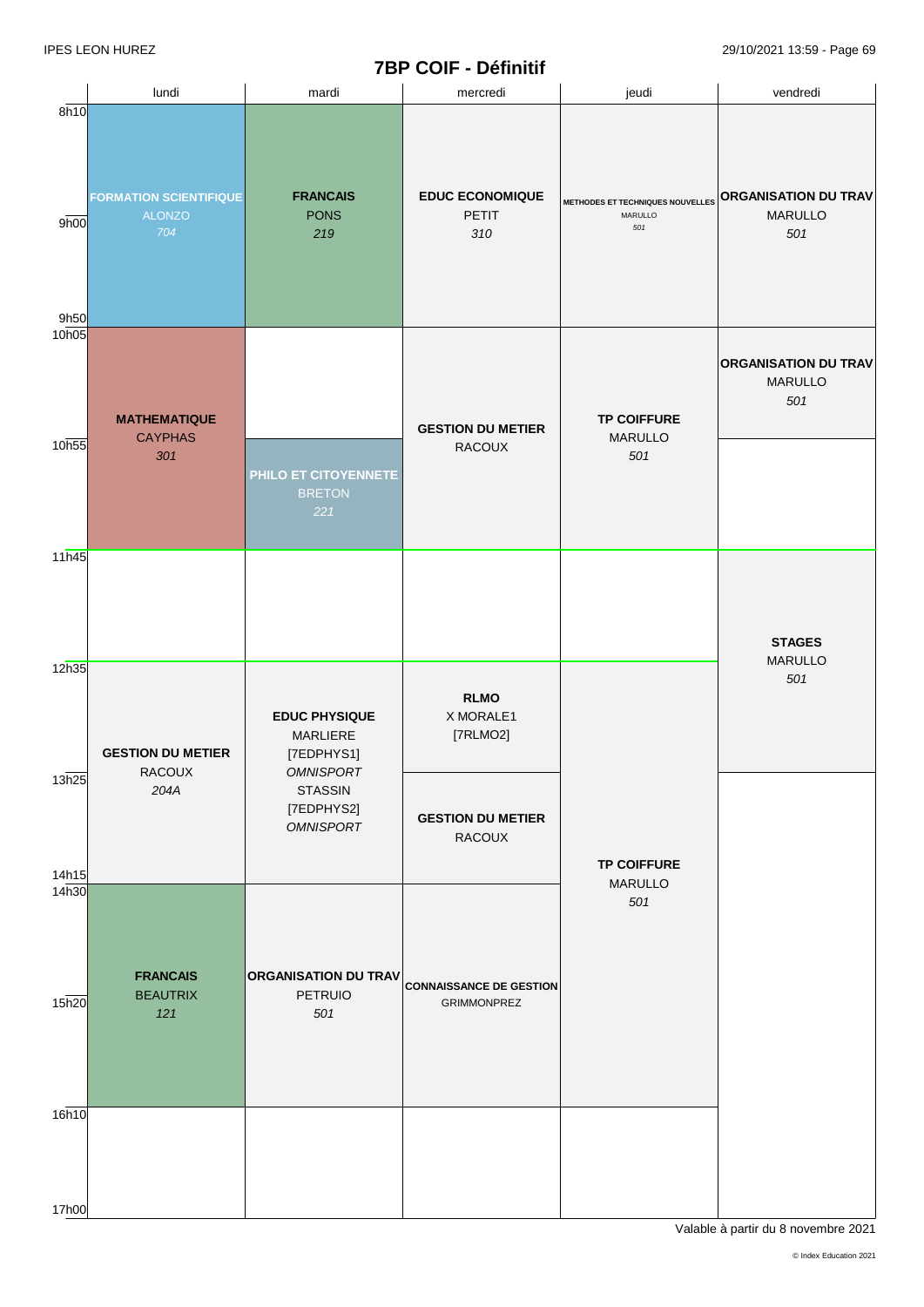# **7BP CUIS - Définitif**

|                            |                                                       |                                                                                                                        | <b>IDE COID - DEITIIUI</b>                                                 |                                                              |                                 |
|----------------------------|-------------------------------------------------------|------------------------------------------------------------------------------------------------------------------------|----------------------------------------------------------------------------|--------------------------------------------------------------|---------------------------------|
|                            | lundi                                                 | mardi                                                                                                                  | mercredi                                                                   | jeudi                                                        | vendredi                        |
| 8h10<br>9h00<br>9h50       | <b>FORMATION SCIENTIFIQUE</b><br><b>ALONZO</b><br>704 | <b>FRANCAIS</b><br><b>PONS</b><br>219                                                                                  | <b>EDUC ECONOMIQUE</b><br><b>PETIT</b><br>310                              | <b>COMMUNICATION PROFESSIONNELLE</b><br><b>FIEVET</b><br>404 | <b>STAGES</b><br>DAGNEAU<br>405 |
| 10 <sub>h05</sub><br>10h55 | <b>MATHEMATIQUE</b><br><b>CAYPHAS</b>                 | <b>TECHNOLOGIE DU METIER</b><br><b>FIEVET</b><br>404                                                                   | ECONOMIE DE L'ENTREPRISE TECHNOLOGIE DU METIER<br>VEREECKEN                | <b>FIEVET</b>                                                |                                 |
| 11h45                      | 301                                                   | PHILO ET CITOYENNETE<br><b>BRETON</b><br>221                                                                           | 305                                                                        | 404                                                          |                                 |
| 12h35                      |                                                       |                                                                                                                        |                                                                            |                                                              |                                 |
| 13h25                      | <b>DIETETIQUE</b><br>LAURENT<br>402                   | <b>EDUC PHYSIQUE</b><br>MARLIERE<br>[7EDPHYS1]<br><b>OMNISPORT</b><br><b>STASSIN</b><br>[7EDPHYS2]<br><b>OMNISPORT</b> | <b>RLMO</b><br>X MORALE1<br>[7RLMO2]<br>$\mathsf{L}\mathsf{I}$<br>[7RLMO1] | <b>STAGES</b><br><b>FIEVET</b><br>404                        | <b>STAGES</b><br>DAGNEAU<br>405 |
| 14h15<br>14h30             | <b>FRANCAIS</b><br><b>BEAUTRIX</b>                    |                                                                                                                        | <b>CONNAISSANCE DE GESTION</b>                                             |                                                              |                                 |
| 15h20                      | 121                                                   |                                                                                                                        | LENGLEZ<br>108                                                             | <b>TECHNOLOGIE DU METIER</b><br><b>FIEVET</b><br>404         |                                 |
| 16h10<br>17h00             |                                                       |                                                                                                                        |                                                                            |                                                              |                                 |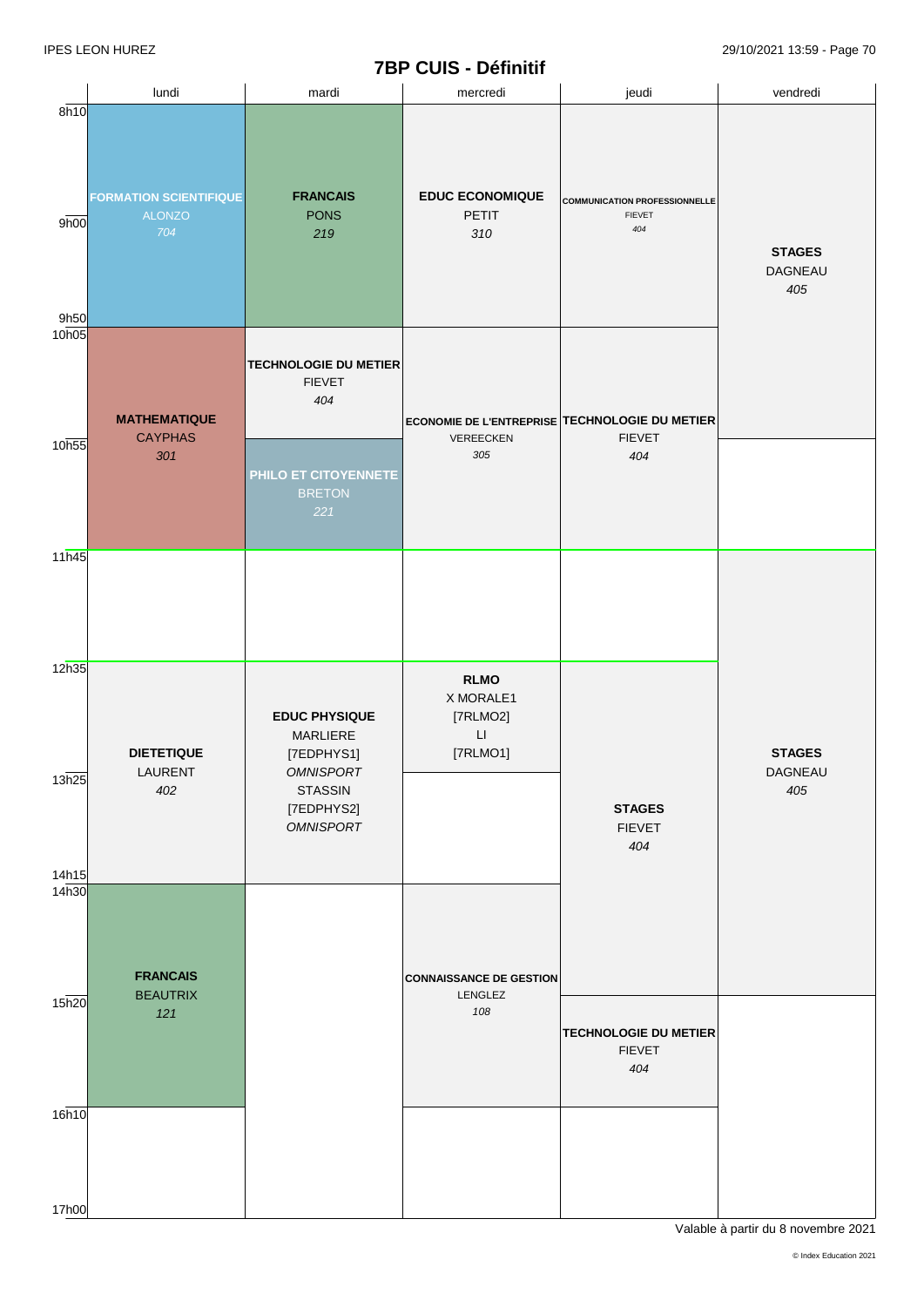### **7BP PUER - Définitif**

|                                                       |                      |                                | $1 - 1 - 1 - 1 - 1$            |                        |                     |
|-------------------------------------------------------|----------------------|--------------------------------|--------------------------------|------------------------|---------------------|
|                                                       | lundi                | mardi                          | mercredi                       | jeudi                  | vendredi            |
| 8h10                                                  |                      |                                |                                |                        |                     |
|                                                       |                      |                                |                                |                        |                     |
|                                                       |                      |                                |                                |                        |                     |
|                                                       |                      |                                |                                |                        |                     |
|                                                       |                      |                                |                                |                        |                     |
|                                                       |                      |                                |                                |                        |                     |
|                                                       |                      |                                | <b>CONNAISSANCE DE GESTION</b> |                        |                     |
| 9h00                                                  |                      |                                | LECOCQ                         |                        |                     |
|                                                       |                      |                                | 217                            |                        |                     |
|                                                       |                      |                                |                                |                        |                     |
|                                                       |                      |                                |                                |                        |                     |
|                                                       |                      |                                |                                |                        |                     |
|                                                       |                      |                                |                                |                        |                     |
|                                                       |                      |                                |                                |                        |                     |
| 9h50                                                  |                      |                                |                                |                        |                     |
| 10h05                                                 |                      |                                |                                |                        |                     |
|                                                       |                      |                                |                                |                        |                     |
|                                                       |                      |                                |                                |                        |                     |
|                                                       |                      |                                | <b>EDUC PHYSIQUE</b>           |                        |                     |
|                                                       |                      |                                | MARLIERE                       |                        |                     |
|                                                       |                      | <b>CONNAISSANCE DE GESTION</b> | <7BP PUER> Filles              | <b>EDUC ECONOMIQUE</b> |                     |
|                                                       |                      | LECOCQ                         | <b>OMNISPORT</b>               | LECOCQ                 |                     |
| 10h55                                                 |                      | 217                            |                                |                        |                     |
|                                                       |                      |                                | <b>STASSIN</b>                 | 217                    |                     |
|                                                       |                      |                                | <7BP PUER> Garçons             |                        |                     |
|                                                       |                      |                                | <b>OMNISPORT</b>               |                        |                     |
|                                                       |                      |                                |                                |                        |                     |
|                                                       |                      |                                |                                |                        |                     |
|                                                       |                      |                                |                                |                        |                     |
| 11h45                                                 |                      |                                |                                |                        |                     |
|                                                       |                      |                                |                                |                        |                     |
|                                                       |                      |                                |                                |                        |                     |
|                                                       |                      |                                |                                |                        |                     |
|                                                       |                      |                                |                                |                        |                     |
|                                                       |                      |                                |                                |                        |                     |
|                                                       |                      |                                |                                |                        |                     |
| 12h35                                                 |                      |                                |                                |                        |                     |
|                                                       |                      |                                | <b>RLMO</b>                    |                        |                     |
|                                                       |                      |                                | X MORALE1                      |                        |                     |
|                                                       |                      |                                |                                |                        |                     |
|                                                       |                      |                                | [7RLMO2]                       |                        |                     |
|                                                       |                      |                                |                                |                        |                     |
|                                                       |                      |                                | $\mathsf{L}\mathsf{I}$         |                        |                     |
|                                                       |                      |                                |                                | <b>FRANCAIS</b>        | <b>MATHEMATIQUE</b> |
|                                                       |                      | <b>FORMATION SCIENTIFIQUE</b>  | [7RLMO1]                       |                        |                     |
|                                                       |                      | <b>MARTENS</b>                 |                                | <b>BERNARD</b>         | <b>CENERINO</b>     |
|                                                       |                      |                                |                                | 306B                   | 303                 |
|                                                       | PHILO ET CITOYENNETE |                                |                                |                        |                     |
|                                                       | <b>WILLEMS</b>       |                                |                                |                        |                     |
|                                                       | 313                  |                                |                                |                        |                     |
|                                                       |                      |                                |                                |                        |                     |
|                                                       |                      |                                |                                |                        |                     |
|                                                       |                      |                                |                                |                        |                     |
|                                                       |                      |                                |                                |                        |                     |
|                                                       |                      |                                |                                |                        |                     |
|                                                       |                      |                                |                                |                        |                     |
|                                                       |                      |                                |                                |                        |                     |
|                                                       |                      |                                |                                |                        |                     |
|                                                       | <b>FRANCAIS</b>      | <b>SOINS</b>                   |                                | <b>PSYCHOPEDAGOGIE</b> |                     |
|                                                       | <b>BERNARD</b>       | <b>DEHAEN</b>                  |                                | COUTEAU                |                     |
|                                                       | $306B$               | 609                            |                                | 609                    |                     |
|                                                       |                      |                                |                                |                        |                     |
|                                                       |                      |                                |                                |                        |                     |
|                                                       |                      |                                |                                |                        |                     |
|                                                       |                      |                                |                                |                        |                     |
|                                                       |                      |                                |                                |                        |                     |
|                                                       |                      |                                |                                |                        |                     |
| 13h25<br>14h15<br>14 <sub>h30</sub><br>15h20<br>16h10 |                      |                                |                                |                        |                     |
|                                                       |                      |                                |                                |                        |                     |
|                                                       |                      |                                |                                |                        |                     |
|                                                       |                      |                                |                                |                        |                     |
|                                                       |                      |                                |                                |                        |                     |
| 17h00                                                 |                      |                                |                                |                        |                     |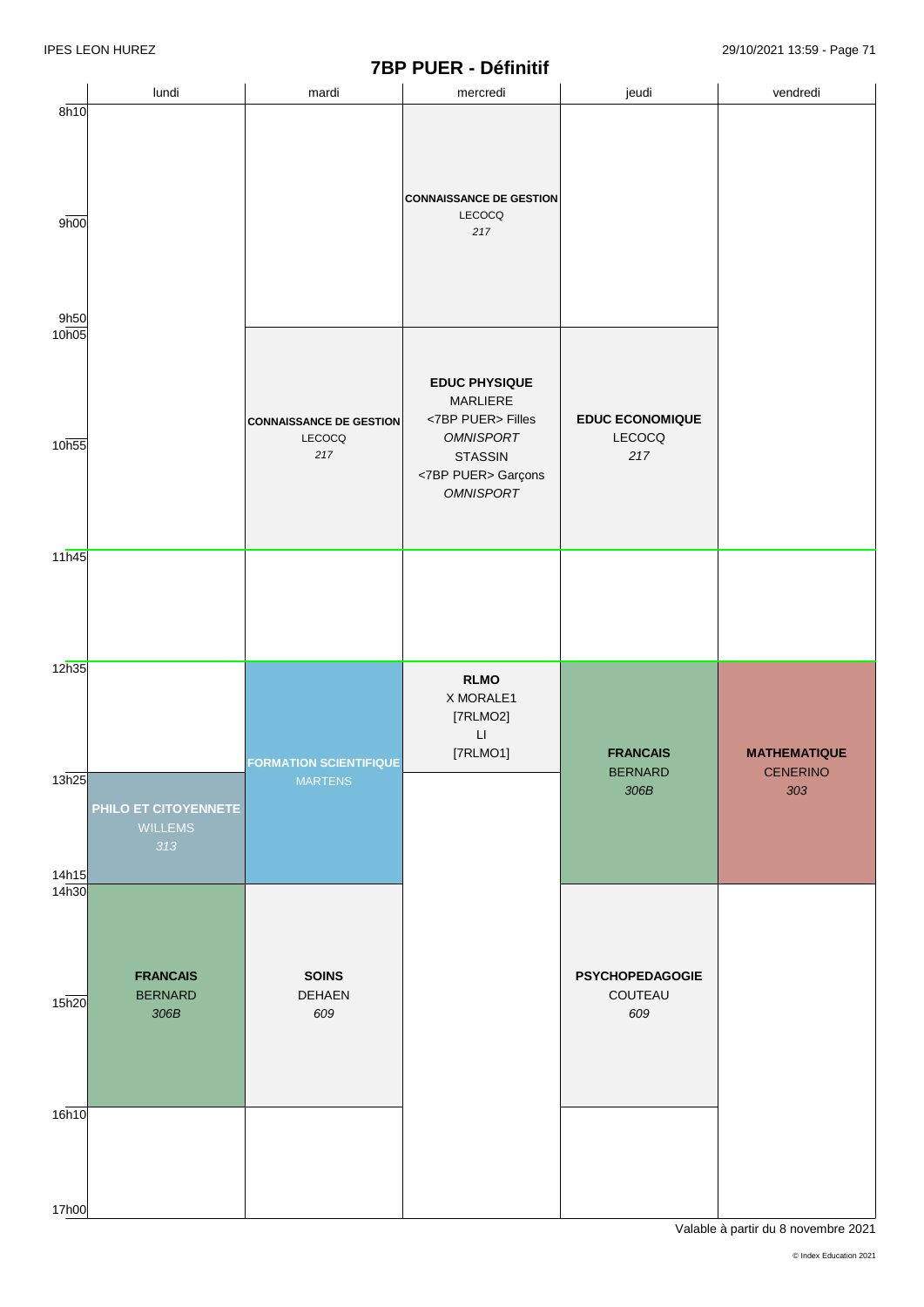| <b>EDUC ECONOMIQUE</b><br><b>BARRANCO</b><br>203 | <b>CONNAISSANCE DE GESTION</b><br>LENGLEZ<br>108                |                                       | <b>LANG MOD1</b><br><b>PAYEN</b><br><7CP C1> Anglais                                                                                                                                                                       | <b>LANG MOD1</b><br><b>PAYEN</b><br><7CP C1> Anglais      | <b>STAGES</b> |
|--------------------------------------------------|-----------------------------------------------------------------|---------------------------------------|----------------------------------------------------------------------------------------------------------------------------------------------------------------------------------------------------------------------------|-----------------------------------------------------------|---------------|
|                                                  |                                                                 |                                       |                                                                                                                                                                                                                            |                                                           |               |
| <b>MATHEMATIQUE</b><br><b>MARMUSE</b><br>303     | <b>INFORMATIQUE DE GESTION</b><br>THOMAS<br>[7CP C1GRA]<br>204A | BERNARD<br>[7CP C1GRB]<br>Cyberclasse | <b>MATHEMATIQUE</b><br><b>MARMUSE</b><br>310                                                                                                                                                                               | <b>CONNAISSANCE DE GESTION</b><br>LENGLEZ<br>108          |               |
|                                                  |                                                                 |                                       |                                                                                                                                                                                                                            |                                                           |               |
|                                                  |                                                                 |                                       |                                                                                                                                                                                                                            |                                                           |               |
| <b>FRANCAIS</b>                                  |                                                                 |                                       | <b>HISTOIRE</b><br><b>TSAGARIS</b><br>305                                                                                                                                                                                  |                                                           |               |
| 306B                                             |                                                                 |                                       | <b>RLMO</b><br>X MORALE1<br>[7CP C1_MORALE]                                                                                                                                                                                |                                                           |               |
|                                                  |                                                                 |                                       |                                                                                                                                                                                                                            | <b>STAGES</b>                                             | <b>STAGES</b> |
| PHILO ET CITOYENNETE<br><b>WILLEMS</b><br>110    |                                                                 |                                       | <b>FORMATION SCIENTIFIQUE</b>                                                                                                                                                                                              |                                                           |               |
| <b>GEOGRAPHIE</b><br><b>PLANC</b><br>108         |                                                                 |                                       | 309                                                                                                                                                                                                                        |                                                           |               |
|                                                  |                                                                 |                                       |                                                                                                                                                                                                                            |                                                           |               |
| $\mathsf{L}\mathsf{L}$<br>[7C REL CATH]          |                                                                 |                                       |                                                                                                                                                                                                                            |                                                           |               |
|                                                  | <b>MARCOLINI</b><br><b>RLMO</b>                                 |                                       | INFORMATIQUE DE GESTION<br><b>EDUC PHYSIQUE</b><br>MARLIERE<br>[7EDPHYS1]<br><b>OMNISPORT</b><br><b>STASSIN</b><br>[7EDPHYS2]<br><b>OMNISPORT</b><br><b>FRANCAIS</b><br><b>MARCOLINI</b><br>306B<br><b>CENERINO</b><br>102 | <b>MUGABO SUGIRA</b><br><b>REMEDIATION : MATHEMATIQUE</b> |               |